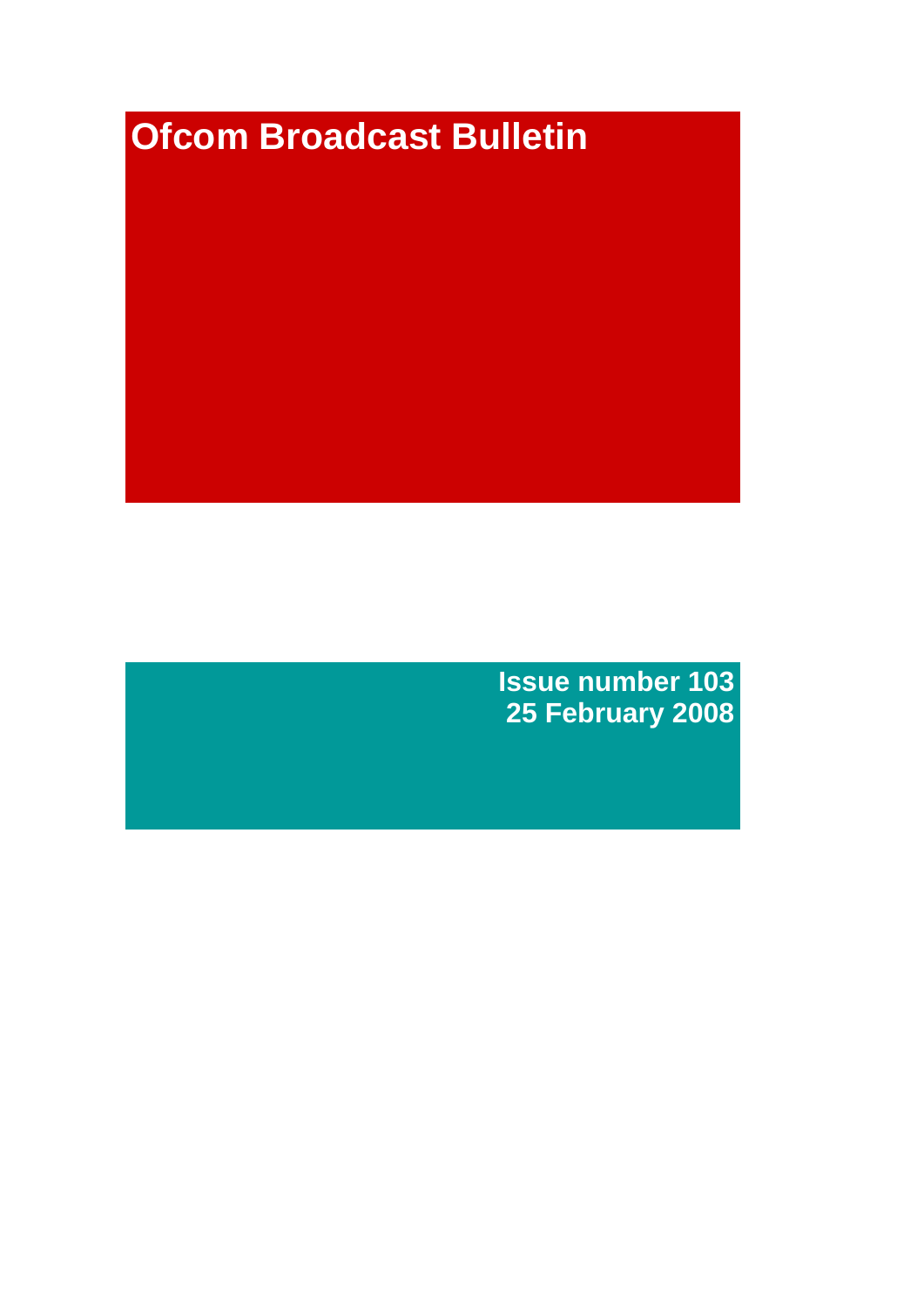# **Contents**

| Introduction                                                                                                                | 4  |
|-----------------------------------------------------------------------------------------------------------------------------|----|
| <b>Standards cases</b>                                                                                                      |    |
| <u>In Breach</u>                                                                                                            |    |
| <b>EastEnders</b><br>BBC1, 13 November 2007, 19:30                                                                          | 5  |
| MTV, MTV2, MTV Dance, MTV Base, MTV Hits, VH-1, VH1-Classic<br>Various dates 2007                                           | 8  |
| <b>Note to Broadcasters:</b><br>The broadcast of sexually explicit 'free-to-view' material<br>by encrypted 'adult' channels | 10 |
| <b>RHF Productions Ltd</b><br>Red Hot Amateur, 26 July 2007, 22:00; Fantasy 1, 26 July 2007, 21:30                          | 11 |
| <b>18 Plus Movies Promotion</b><br>British Sky Broadcasting, 29 August 2007, 22:00                                          | 16 |
| <b>Resolved</b>                                                                                                             |    |
| <b>The Alan Titchmarsh Show</b><br>ITV1, 4 October 2007, 15:00                                                              | 18 |
| <b>Sarah Kennedy</b><br>BBC Radio 2, 24 October 2007, 06:00                                                                 | 21 |
| <b>Saturday Early Breakfast</b><br>Dream 100 FM, 3 November 2007, 06:30                                                     | 23 |
| <b>Fairness &amp; Privacy cases</b>                                                                                         |    |
| <b>Upheld</b>                                                                                                               |    |
| <b>Complaint by Mr Paul Anthony</b><br>The James Whale Show, talkSPORT, 26 April 2007                                       | 25 |
| <b>Partly Upheld</b>                                                                                                        |    |
| Complaint by Mrs M on behalf of her daughter, Miss M<br>East Midlands Today, BBC1, 30 April - 4 May 2007                    | 28 |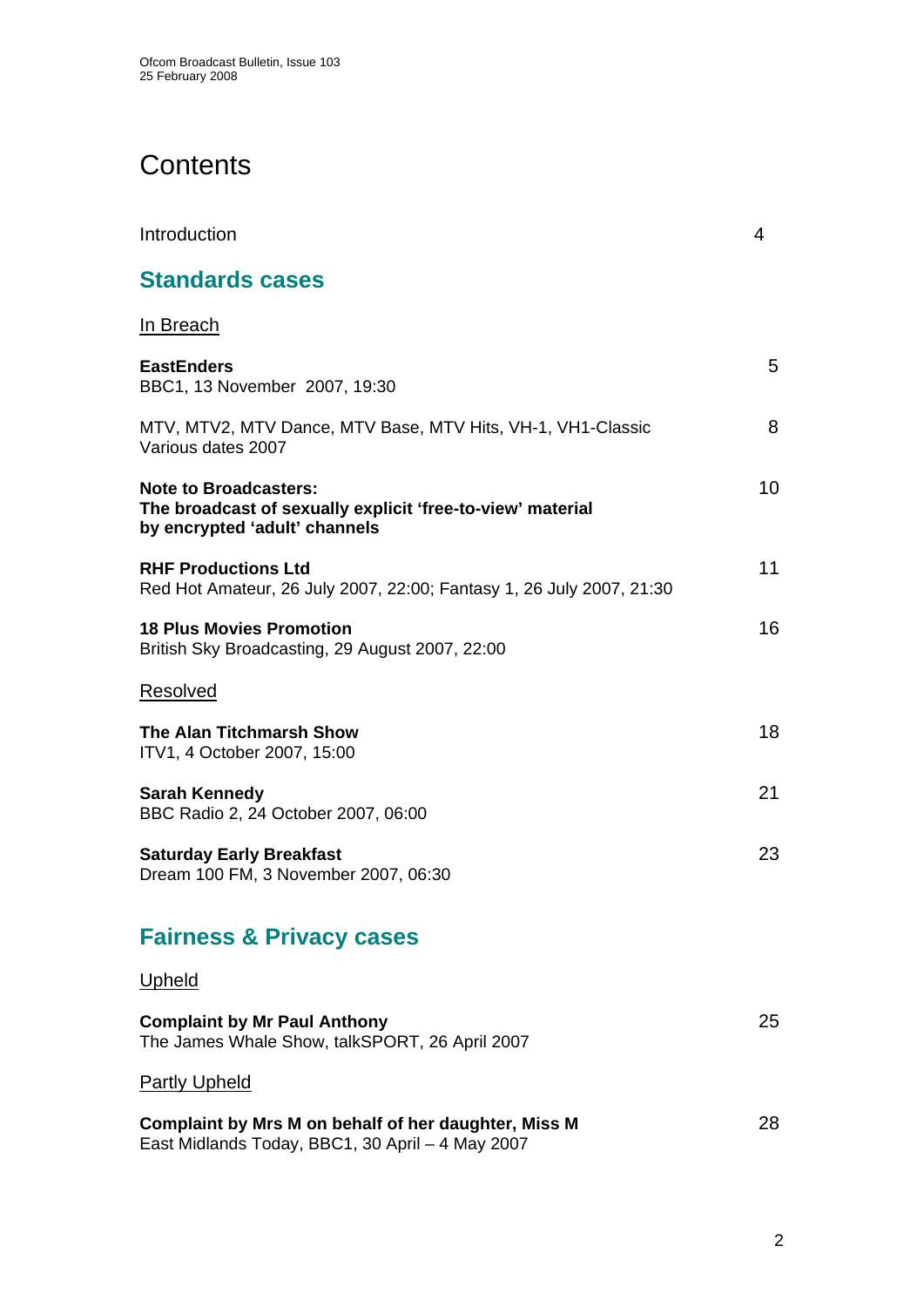# Not Upheld

| <b>Complaint by Dr David Clarke</b><br>The British UFO Mystery: Stranger Than Fiction, Five, 1 November 2006                | 33  |
|-----------------------------------------------------------------------------------------------------------------------------|-----|
| <b>Complaint by Tesco Plc brought on its behalf by Carter-Ruck solicitors</b><br>Channel 4 News, Channel 4, 10 October 2006 | 43  |
| Other programmes not in breach/outside remit                                                                                | 68. |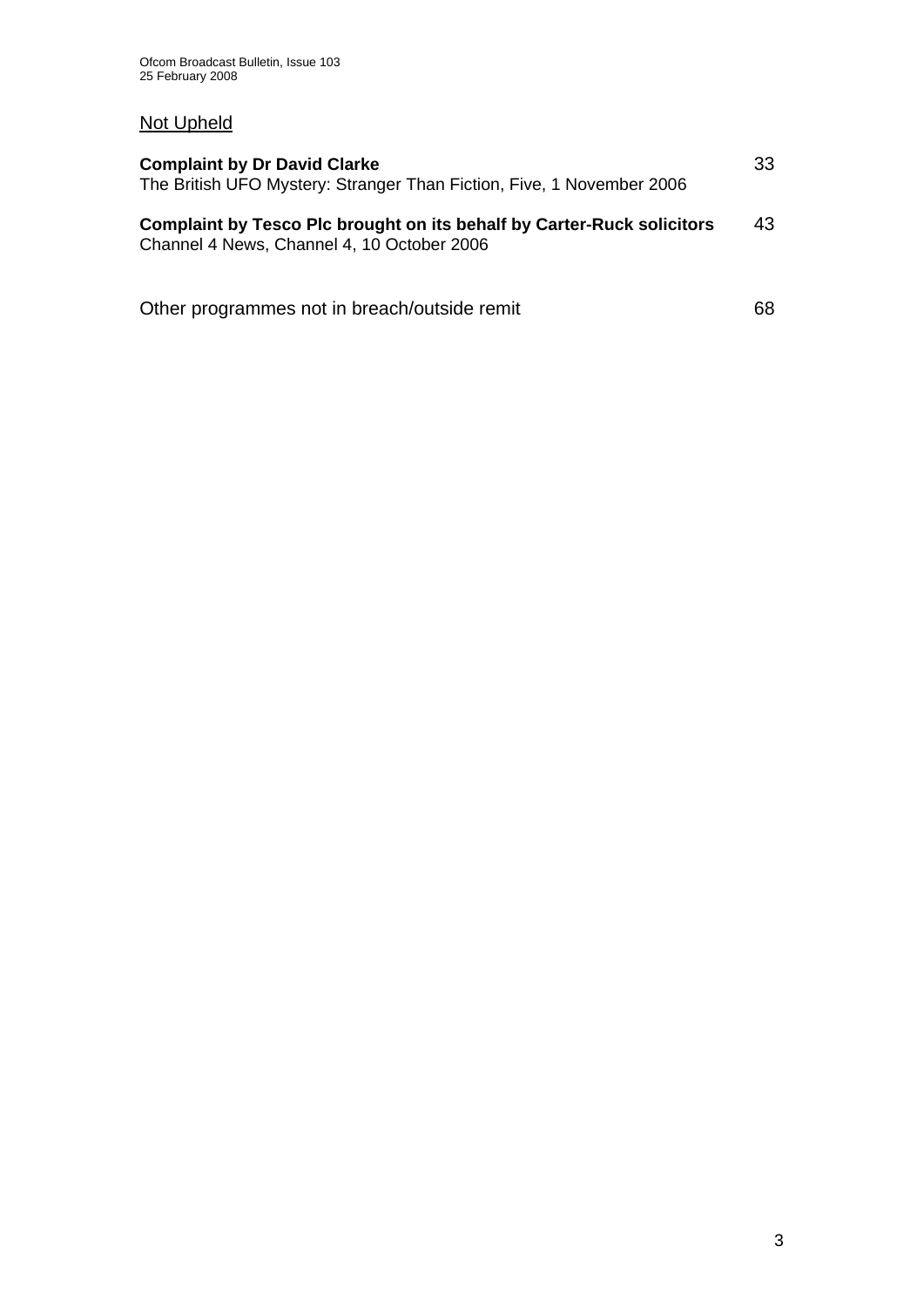# **Introduction**

Ofcom's Broadcasting Code ("the Code") took effect on 25 July 2005 (with the exception of Rule 10.17 which came into effect on 1 July 2005). This Code is used to assess the compliance of all programmes broadcast on or after 25 July 2005. The Broadcasting Code can be found at http://www.ofcom.org.uk/tv/ifi/codes/bcode/

The Rules on the Amount and Distribution of Advertising (RADA) apply to advertising issues within Ofcom's remit from 25 July 2005. The Rules can be found at http://www.ofcom.org.uk/tv/ifi/codes/advertising/#content

From time to time adjudications relating to advertising content may appear in the Bulletin in relation to areas of advertising regulation which remain with Ofcom (including the application of statutory sanctions by Ofcom).

It is Ofcom policy to state the full language used on air by broadcasters who are the subject of a complaint. Some of the language used in Ofcom Broadcast Bulletins may therefore cause offence.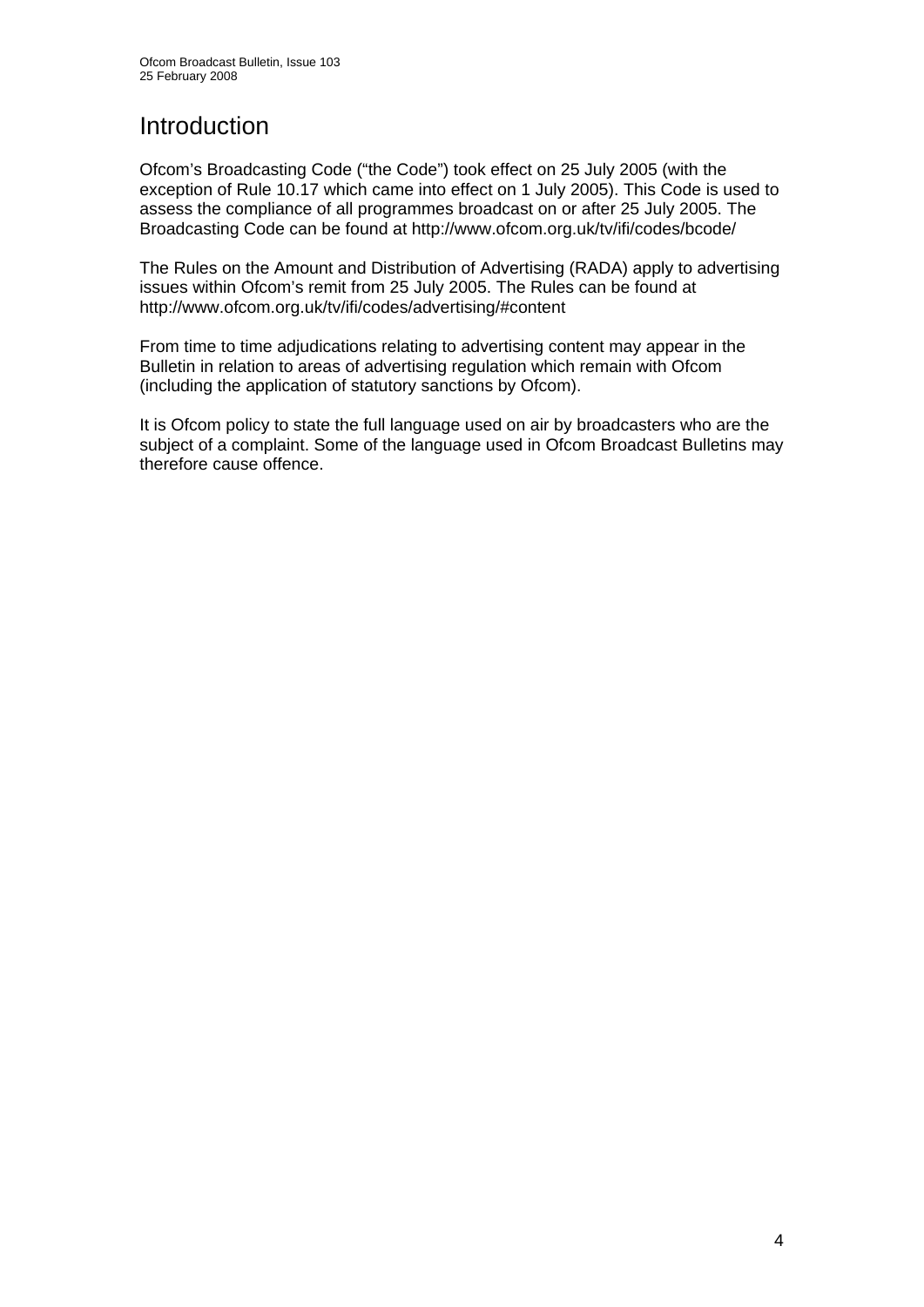# **Standards cases**

## **In Breach**

### **EastEnders**

*BBC1, 13 November 2007, 19:30* 

### **Introduction**

In this episode, a gang attack the 'Queen Vic' pub. They are looking for their exmember, Jase, who has settled in Albert Square with his son. Jase appears in the pub to stop the violence. He is taken down to the cellar where Billy Mitchell's wife Honey, who is heavily pregnant, steps in to prevent Jase being beaten up. During the fracas, Honey is knocked over and goes into premature labour. Honey is rushed to hospital, where she gives birth, but it is unclear at the end of the episode if the baby has survived.

Ofcom received 78 complaints about the portrayal of violence in this episode. Viewers were particularly concerned about the gang attack in the Queen Vic, the attack on Honey and the birth of her baby, and the general level of violence in the episode as a whole.

Ofcom asked the BBC for comments in relation to Rule 1.3 (children must be protected by appropriate scheduling) and Rule 1.11 (violence must be appropriately limited in programmes broadcast before the watershed).

### **Response**

The BBC said that there had been a gradual build-up to this menacing storyline over several episodes. Jase had been released on licence from a three-year prison sentence for football-related violence. On release, he felt his responsibility to his son was incompatible with his involvement in a violent gang. Jase approached the gang leader to tell him of his decision to leave the gang. The BBC believed these episodes alerted the audience to the sinister nature of the gang and the potential for violence. In the previous episode on 12 November 2007, the gang were seen gathering outside the Queen Vic.

At the start of the episode complained of, the broadcaster alerted viewers to its content with an announcement stating *"And first a powerful EastEnders as a peaceful night is shattered. Things are about to turn very ugly at the Vic."* A reprise of the closing scenes of the previous episode was included to ensure that viewers were fully alerted to the impending violence. Although the BBC acknowledged that the violent scenes were relatively prolonged and depicted harrowing experiences for many familiar characters, the main focus was on smashing glasses and furniture. There was little explicit or graphic violence involving people. The BBC believed the individual incidents were within the limits of this drama. At no time was the violence condoned, with a number of characters expressing condemnation of it.

The BBC said that only one in twenty episodes broadcast feature a single storyline, including the episode complained of, whereas a more usual one cuts between about five. Given this feature and the uncertainty about the fate of Honey's baby, the BBC believed this may have added to its intensity and the impact on viewers. In contrast, it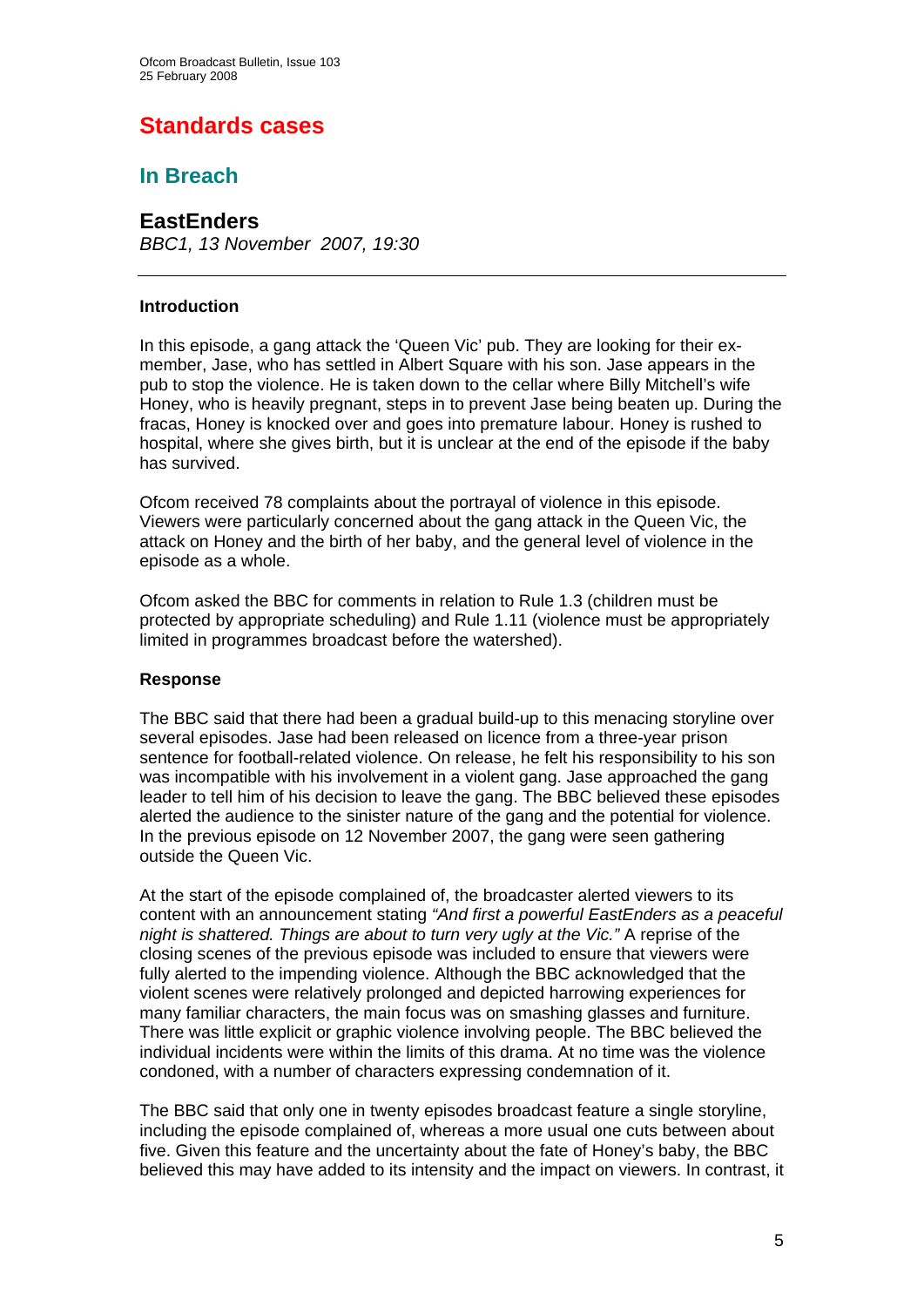said it only received 11 complaints about the Sunday omnibus edition. Although there was some editing of the violent scenes from that edition, viewers were immediately reassured that Honey had not lost her baby. The BBC said that the high level of complaint for the Tuesday episode was attributable to the viewers' suppositions about the possible outcome of the violence rather than to the violence itself.

While the BBC acknowledged that some parents and carers regard *EastEnders* as appropriate family viewing, those who hold a different view would have been sufficiently aware of the nature of the drama to make an informed judgement based on content advice in listings magazines, which was reinforced by an appropriate onair announcement and a carefully-calculated opening scene.

For these reasons, the BBC considered that this episode was compliant with the requirements of Rules 1.3 and 1.11 in relation to the scheduling of material inappropriate for children and depiction of violence.

### **Decision**

Ofcom notes that the BBC had edited out around 20 seconds from the gang attack on the Queen Vic in the Sunday omnibus edition when viewers knew in this programme that Honey's baby had survived. The BBC believe this may have had a bearing on the amount of complaints it received. However, the vast majority of complaints received by Ofcom concerned the gang attack and the general level of violence in the Tuesday episode. Out of 78 complaints received for the Tuesday episode, only 13 viewers specifically mentioned the apparent 'death' of Honey's baby as being a contributory factor to their concern at the amount of violence in this episode.

Rule 1.11 requires that violence must be appropriately limited before the watershed and must be justified by context. In April 2007 (Broadcast Bulletin 83), in light of its concerns about the apparent increase in the use of violence in soaps, Ofcom reminded broadcasters of the need to ensure that violent content in soaps was treated with particular and due care, especially in relation to Rule 1.11.

Although *EastEnders* is not made specifically for children, it does attract a significant child audience and any portrayal of violence needs to be carefully considered with this in mind. The programme started with the gang attack on the Queen Vic. This involved a sustained, intense and high level of violence, destroying parts of the pub with hammers and bottles and glasses smashing into the furniture, to intimidate the locals, some of whom were injured. This was a persistent attack on both people and property. The gang then threatened the locals resulting in one of them being beaten up. Although the actual assault was only partly seen in long shot, it was clear the person had sustained some injuries. The culmination of this sequence was the confrontation between Jase and the gang in the pub cellar when Honey walked into a highly volatile situation as it was clear one of the criminals was high on drugs. She was then knocked down during a fight and went into labour. These scenes dominated the first 10 minutes of the episode.

Regular viewers would have been aware of the circumstances surrounding this storyline and, given this context including the build-up, an attack on the Queen Vic was not entirely unexpected. Individually many of the scenes were carefully shot to avoid showing graphic violence; however, the initial scenes of the gang running amok in the pub was a sequence of sustained violence. When viewed in conjunction with the assault and scenes in the cellar, this contributed to the overall effect of an extended sequence dominated by violence. Rule 1.11 requires that broadcasters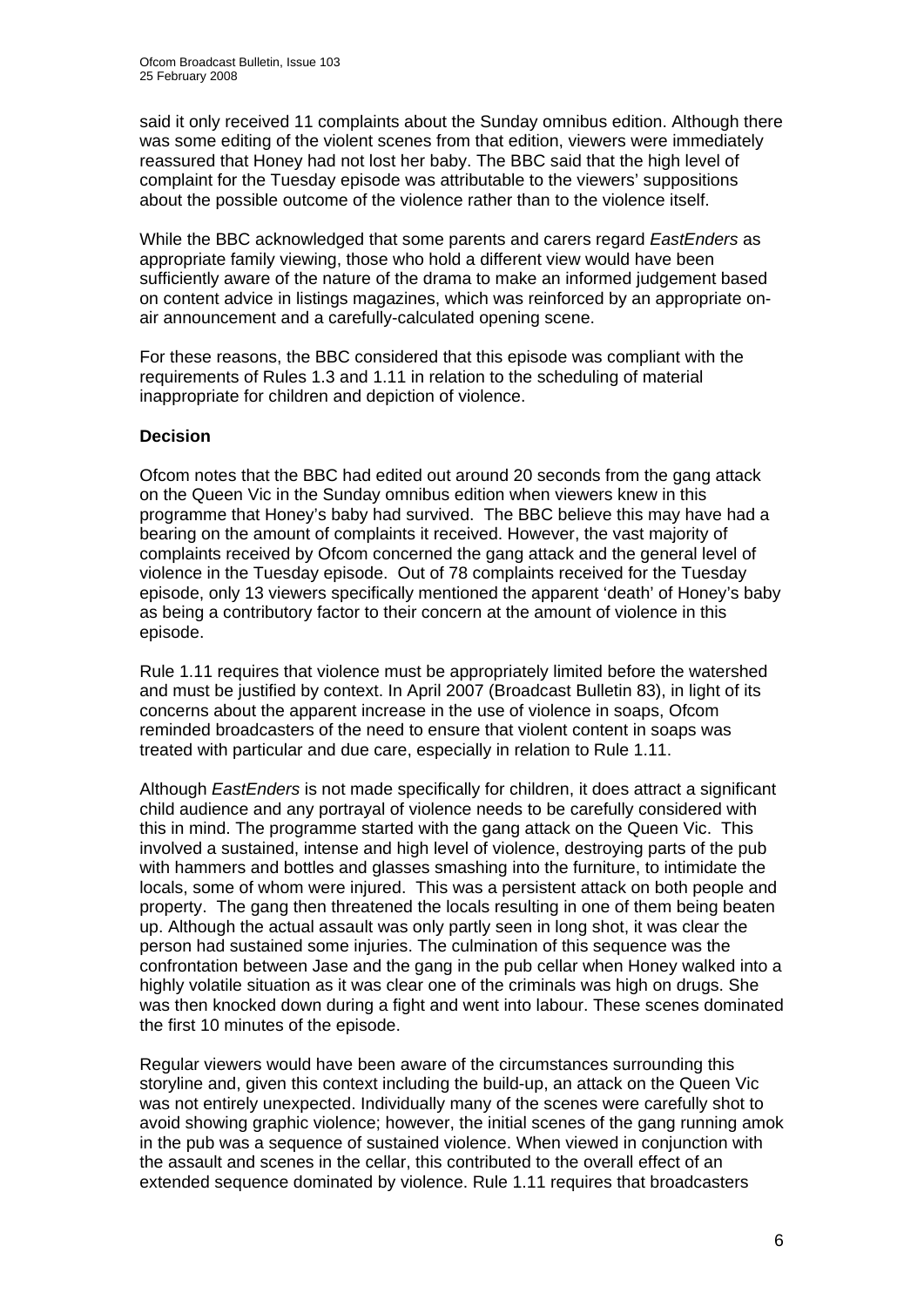appropriately limit violence, whether verbal or physical, before the watershed. In Ofcom's view the violence was not appropriately limited for this time of the evening when many children are available to view television. Given the portrayal of the extended sequence in the pub and the sustained tone of intimidation and menace, which dominated a substantial part of this episode, we concluded that this episode was in breach of Rule 1.11.

Rule 1.3 requires that children must be protected by appropriate scheduling from material that is unsuitable for them. Appropriate scheduling should be judged according to a variety of factors including:

- the nature of the content;
- the likely number and age range of children in the audience;
- the start time and finish time of the programme;
- the nature of the channel and the particular programme; and
- the likely expectations of the audience for a particular channel.

Regular viewers of *EastEnders* are aware that this soap deals, on occasions, with tough, social issues. This is balanced, however, with the expectation that it will be suitable for children to view, who form a significant minority of the audience. Content advice may be useful in providing viewers with information about stronger storylines and we note some was given at the start of the episode. However, in Ofcom's view, the information supplied did not help to prepare viewers adequately for the violent and intense scenes which followed. Also providing this information does not, in itself, relieve broadcasters of a duty to ensure that material is appropriately scheduled. Therefore we considered, on balance, that the violent content and its duration exceeded many viewers' expectations for a drama which is transmitted an hour and a half before the watershed at 19:30 on BBC1 when children are likely to be viewing. Ofcom, therefore, concluded that the episode was also in breach of Rule 1.3.

### **Breach of Rules 1.3 and 1.11**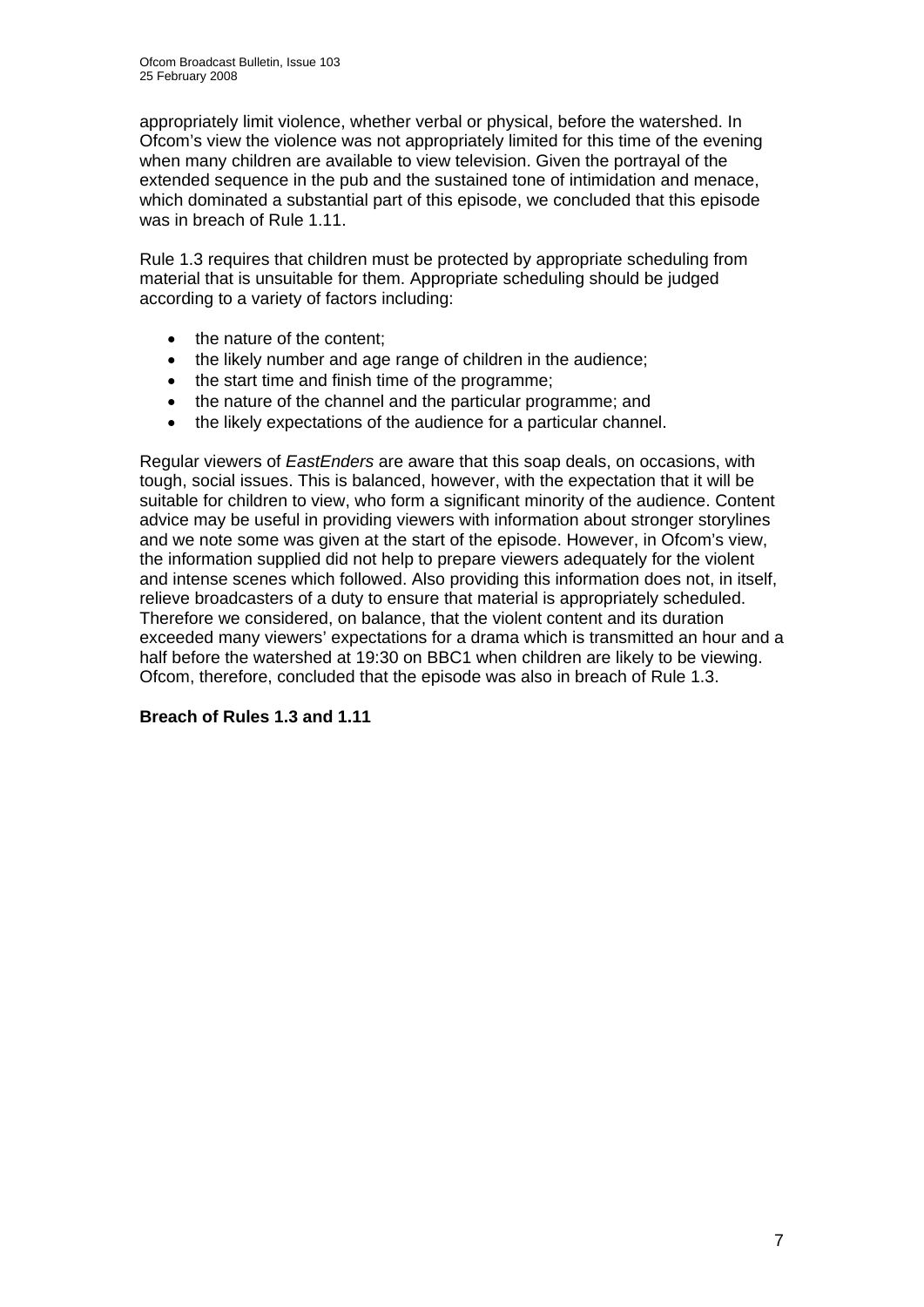*MTV, MTV2, MTV Dance, MTV Base, MTV Hits, VH-1, VH1-Classic, Various dates 2007* 

### **Introduction**

Section 1.2 of Ofcom's Rules on the Amount and Distribution of Advertising ("RADA") requires that there be no more than 12 minutes of advertising in any one clock hour. This obligation is derived directly from the European Television Without Frontiers Directive, which binds the United Kingdom. A review of advertising minutage monitoring reports indicated that, across these MTV channels, during the period 25 June to 2 September 2007, this limit had been exceeded on a number of occasions. On nine of these occasions the apparent excess was 15 seconds or less. However, on six occasions it was four or more minutes and in one case eight minutes.

Ofcom requested comments from MTV under Section 1.2 of RADA.

### **Response**

MTV Networks Europe ("MTV"), which holds the licences for all the MTV channels involved in this investigation, confirmed that the minutage limit had been exceeded within individual hours on a number of occasions. It stated that three of these incidents were the result of mistakes made during the implementation phase of a new computerised advertising airtime booking system and an additional advertising break had been inserted just prior to transmission. The impact of the change on total advertising minutage in the relevant hours had not been checked and an excess had occurred as a result. The broadcaster had subsequently retrained the relevant staff and improved its procedures to ensure that all clock hours were checked regularly prior to transmission. It was also looking to implement an automated check within the relevant computer system to prevent the scheduling of more than 12 minutes in any one clock hour.

MTV explained that the remainder of the incidents had been due to programming either over or under running due to a mismatch between the original, planned, scheduled duration and the duration as actually delivered for transmission. This had had the knock on effect of pushing or pulling advertising breaks into the following or preceding hours, causing the total advertising minutage in these hours to exceed the 12 minute maximum. Transmission staff had failed to make appropriate last minute adjustments to the programming and the overall schedule to prevent such excesses occurring. This problem was being addressed by a combination of measures, including having more precise programme times, the introduction of 'buffer zones' around the top of each hour and avoiding scheduling advertising breaks close to this point. This would mean that if programming over/under ran, advertising breaks should still be transmitted in the intended hour.

### **Decision**

Ofcom noted the explanations provided by MTV for the minutage excesses. In particular, that the majority of excesses had been the result of break 'slippage'. This had had the effect of leaving one hour with more than 12 minutes of advertising but with the preceding/following hour being reduced by the same amount. Overall daily minutage appeared to have been within RADA limits on the days in question.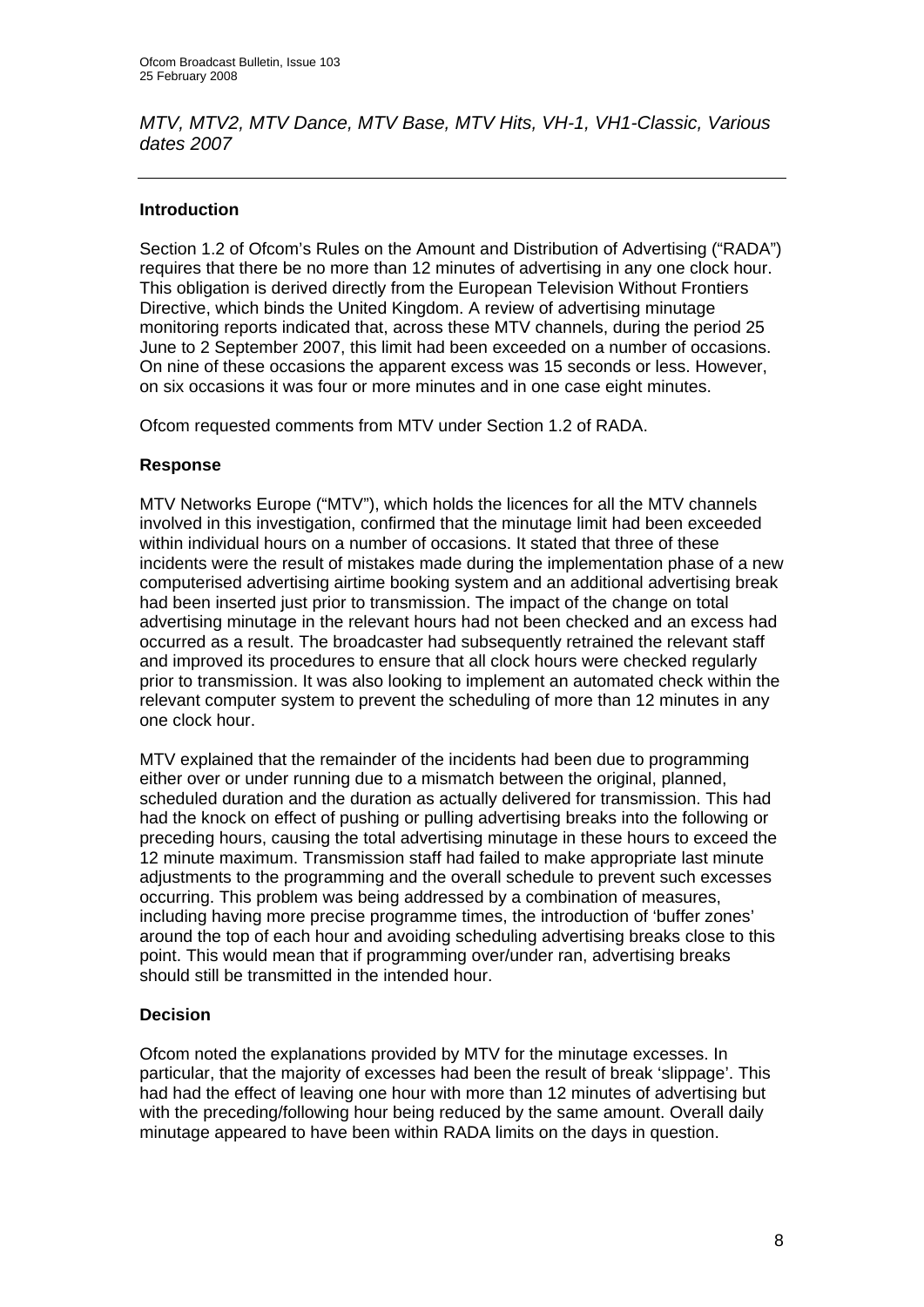Whilst welcoming the steps taken by MTV to remedy the issues identified, Ofcom noted that the errors had continued over an extended period and had also in a number of cases involved significant excesses over the 12 minutes per hour permitted. Despite the assurances given that steps were being taken to prevent recurrences, errors had continued to occur.

Ofcom has therefore decided formally to record a breach of RADA 1.2. In the circumstances, and in particular the significant number of breaches involved and the time taken effectively to remedy the causes of these errors, the licensees should note that if further breaches occur, Ofcom may need to consider further regulatory action.

### **Breach of RADA 1.2**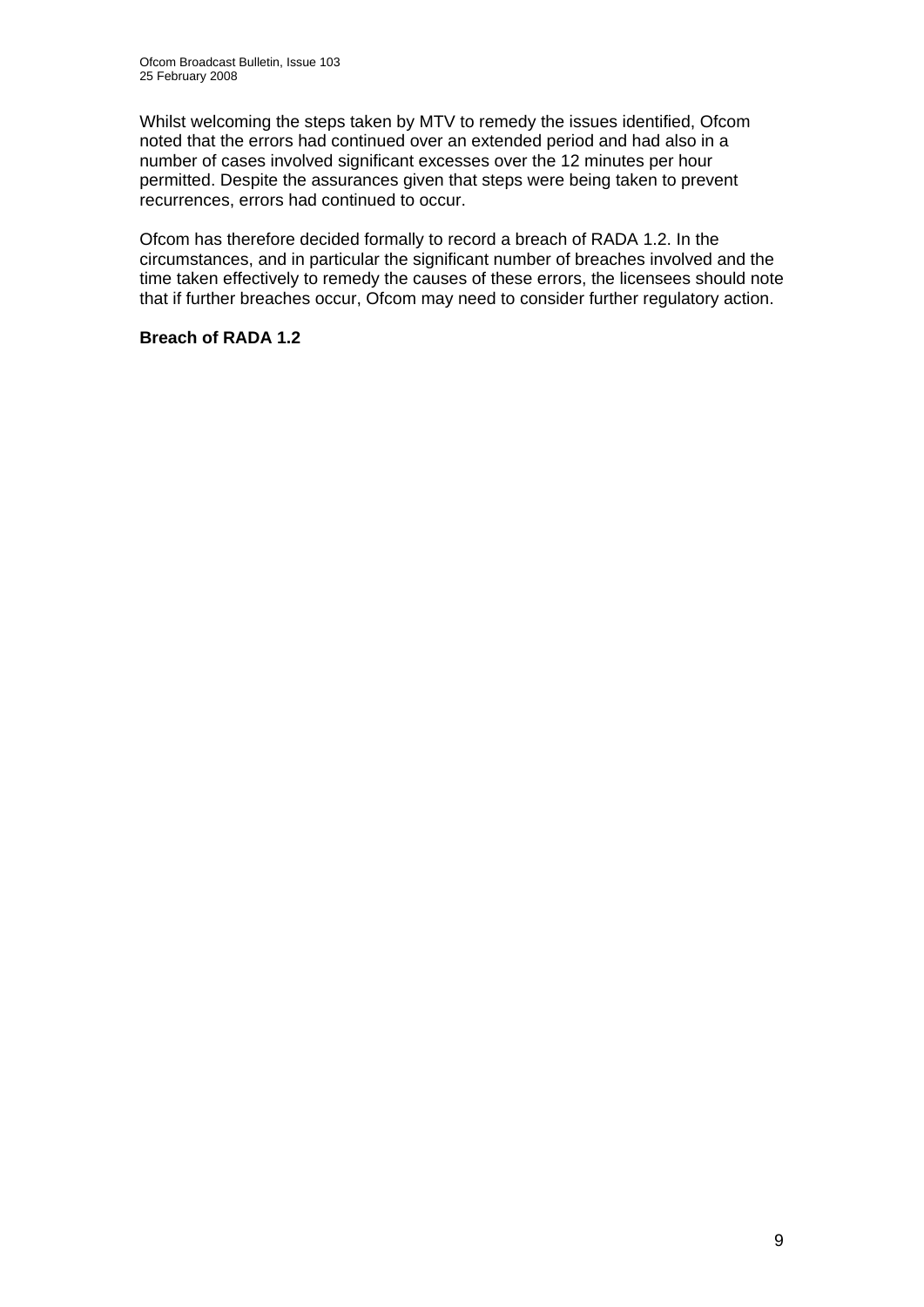# **Note to Broadcasters**

# **Note to Broadcasters: the broadcast of sexually explicit 'freeto-view' material by encrypted 'adult' channels**

In Broadcast Bulletin 95 (published 22 October 2007), Ofcom highlighted its concerns about compliance by channels that transmit in the 'adult' section of the Sky Electronic Programme Guide ('EPG'). In that Bulletin, which made specific reference in findings to 'babe-style' channels, Ofcom also noted its serious concerns about some free-toair content on encrypted channels. The following findings are the result of investigations into this area. In addition to the cases detailed below, Ofcom has a number of other on-going investigations. These concern both encrypted and unencrypted channels in the 'adult' section of the EPG. Some may result in consideration of further regulatory action.

All providers of encrypted channels which also offer free-to-air content should study the findings below carefully. Ofcom strongly reminds all such channels that the broadcast of sexually explicit material within free-to-air content is not normally acceptable and that any breach of a similar nature by an encrypted channel in future is likely to result in consideration of further regulatory action. Providers of 'babe-style' channels should also take careful note of these findings for the guidance they provide on compliance with Rules 1.2, 2.1 and 2.3 of the Code.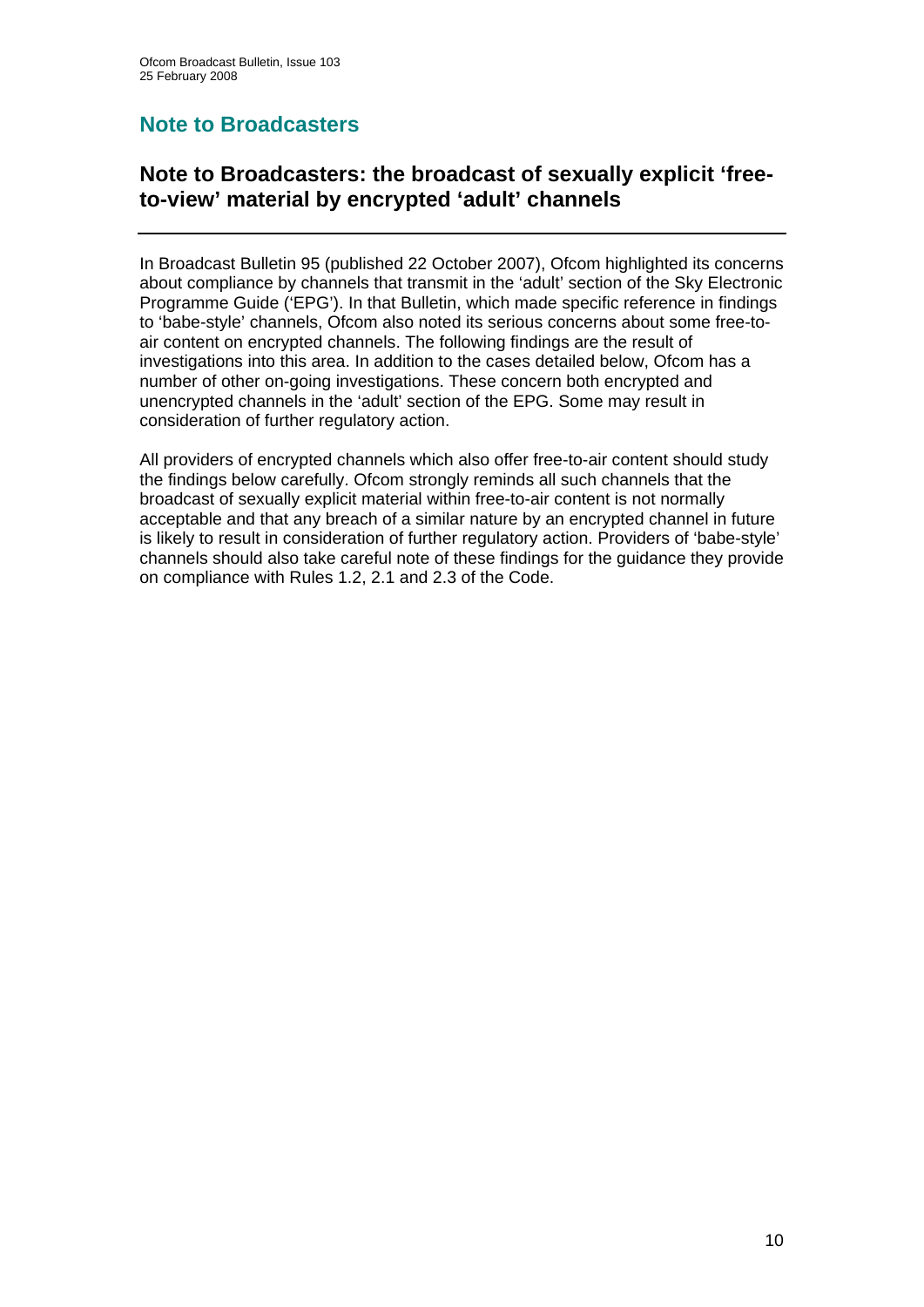# **RHF Productions Ltd**

*Red Hot Amateur, 26 July 2007, 22:00; Fantasy 1, 26 July 2007, 21:30* 

### **Introduction**

The *Red Hot* and *Fantasy* group of channels are shown in the 'adult' section of the Sky Electronic Programme Guide ('EPG') and broadcast encrypted sexual material after 22:00. The channels also broadcast 10 minute free-to-air promotions each hour between 22:00 and 00:00 - between encrypted material - which promote content on the station encouraging viewers who are not subscribers to sign up for the service.

Ofcom received complaints about the output of the following:

### Red Hot Amateur, 26 July 2007, 22:00

A complaint stated that this channel showed full nudity and an erect penis within its free-to-view promotion. The complainant also said one of the female presenters encouraged viewers to watch the *"dirtiest hardcore fucking ever shown on TV"*.

Ofcom noted that the material included various sequences involving sexual activity, including a promotion called 'Rim Junkies', which showed men and women having their buttocks spread apart before their partners' heads approached them from behind, as if about to lick their anuses. There was also an extremely brief image (of a half second or less) of a woman masturbating a man with an erect penis. The language included terms such as *"You'll get nothing but hard fucking all night"* and *"We've got women of all shapes and sizes getting properly fucked"*.

### Fantasy 1, 26 July 2007, 21:30

A complainant said the channel showed full nudity and simulated sex, with viewers being told women would be seen getting "fucked".

Ofcom noted that the material included various sequences involving sexual activity, including one promotion called 'Man Bitch', which appeared to showcase aggressive sexual behaviour. It contained shots of men being stripped and ordered to perform sexual tasks, including being approached from behind by a woman with a strap-on dildo and, separately, a man being ordered: *"Come lick me out, you bitch."* The language also included a woman in a promotion saying *"Fantasy. I'm dripping with excitement"* and *"I'm Suzy, and you can see me getting fucked good and hard on Fantasy."* 

In both the above cases, Ofcom asked the owner of the channels, Portland Media Group ('Portland') to comment on how the content complied with the following Code rules:

- Rule 1.2 (protection of under eighteens);
- Rule 2.1 (generally accepted standards); and
- Rule 2.3 (offensive material to be justified by content).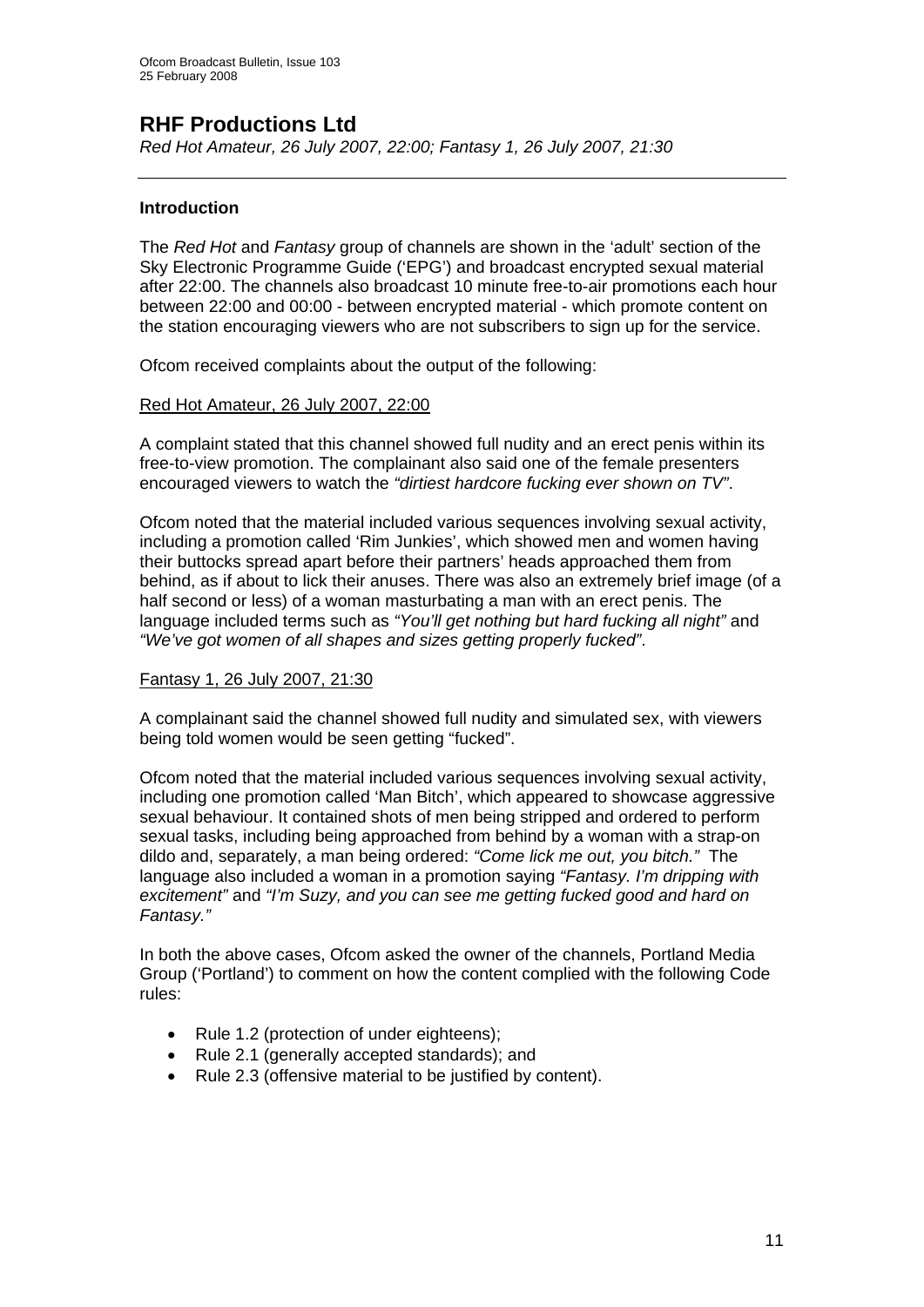### **Response**

Portland said, in general, the content complained about was no stronger than material that had been broadcast on the channels for "over a decade", without attracting regulatory interest. It believed all of the material was appropriately scheduled bearing in mind protection of under eighteens and that the content was within generally accepted standards for free-to-air content broadcast in the 'adult' section of the Sky EPG. Portland added that it considered the material was justified by the context in which it was broadcast.

More specifically, Portland had the following comments on each individual complaint.

### Red Hot Amateur, 26 July 2007, 22:00

The broadcaster did not accept the material breached generally accepted standards, or that the material was not justified by the context, as it occurred on a channel in the 'adult' section of the EPG well after the watershed and was interspersed with viewer information about how to purchase a pay-per-view screening of the channel. It felt the content was appropriately scheduled, bearing in mind the protection of undereighteens.

Portland said the language should be seen in context and felt that the material was not sufficiently strong as to breach the Code. It said the word "fucking" did not appear in every voiceover but was used in line with other free-to-air adult programmes.

However, it accepted that showing a brief image of a woman masturbating a man with an erect penis would not generally be acceptable for broadcast. It said this was an isolated incident and the result of human error, as the image was "so fleeting (approximately a third or half a second in duration)" that the editor and compliance officer missed the material. Portland apologised for this error.

The broadcaster defended the material within the 'Rim Junkies' segment. It commented that the sequence was edited together to give an impression of a theme of programming common in the adult genre. It said the sequence was fast paced and did "not actually feature any contact between any actor or actresses' face and buttocks/anuses". It added the content did not show any "'spread leg' shots or visible genitalia or anuses".

### Fantasy 1, 26 July 2007, 21:30

Portland reiterated that the material was in line with generally accepted standards for material broadcast free-to-view in the 'adult' section of the EPG, being shown after the watershed. It said a warning was given immediately prior to the free-to-air segment which stated:

*"Be aware. The following scenes aren't suitable for persons under the age of 18 as they contain explicit sexual material, strong scenes of sexual nudity and sexual swear words."* 

With regard to the 'Man Bitch' sequence, Portland said it was mindful that overly aggressive sexual behaviour is potentially highly inappropriate. However it considered the sequence did not contain any of the kind of sexual violence that would cause viewers harm or offence. Portland said there was no suggestion any of the performers were engaged – or even appeared to be engaged – in nonconsensual activities. It said the promotion was for an encrypted fetish programme,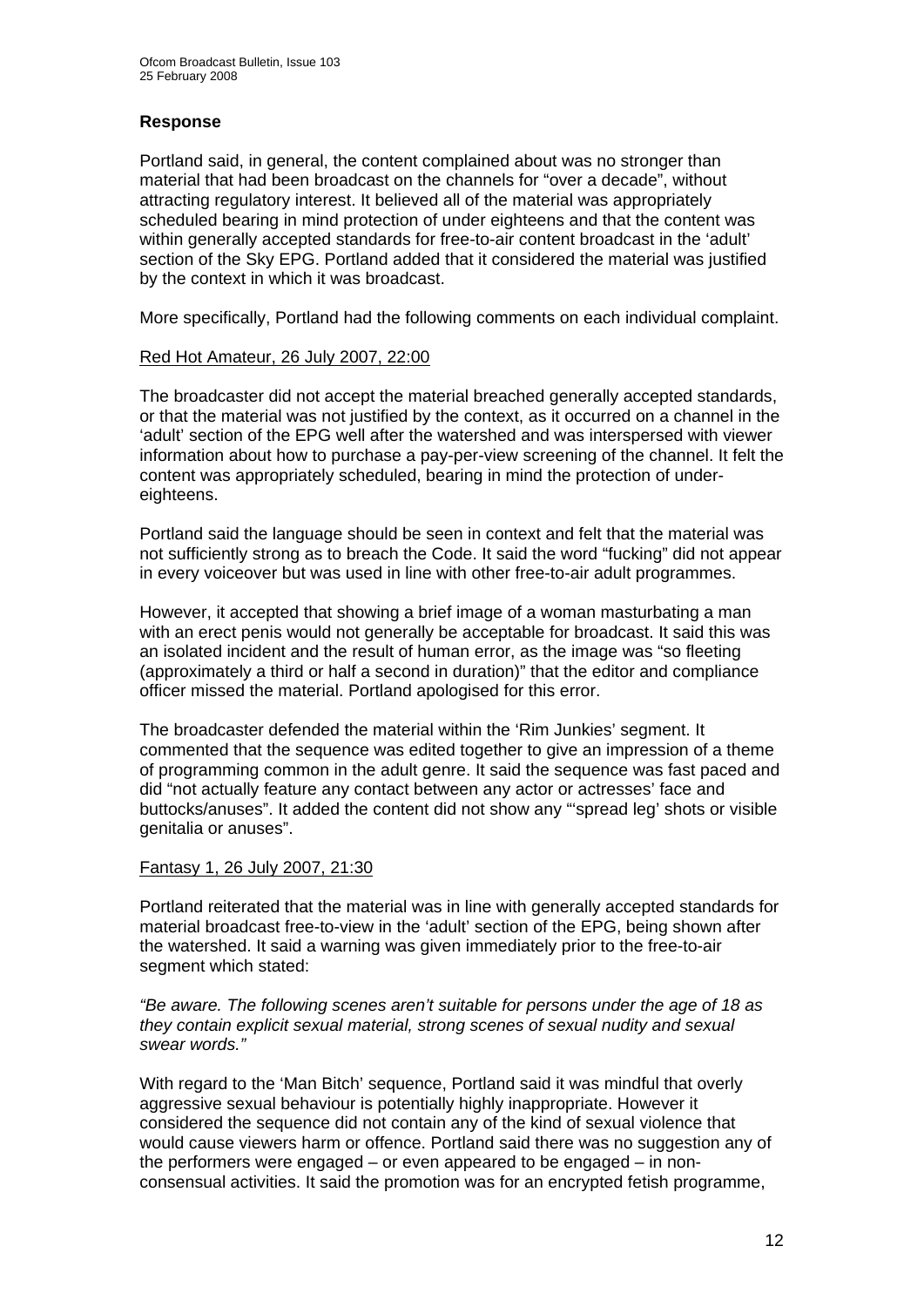where there is dominant/submissive role-play which would be in line with audience expectations on any adult channel, but that this was fantasy-based material which did not depict or encourage sexual violence towards non-consenting people.

### **Decision**

Under the 2003 Communications Act, Ofcom has a statutory duty to protect undereighteens from harmful or offensive material. Important obligations are placed on broadcasters in Section One of the Code to fulfil this duty. Broadcasters' obligations in this regard do not end after the 21:00 watershed. As was made clear by Ofcom in November 2007, when imposing a £25,000 financial penalty against Connection Makers for sexually explicit material broadcast on *Babeworld TV* (see [http://www.ofcom.org.uk/tv/obb/ocsc\\_adjud/babeworld.pdf\)](http://www.ofcom.org.uk/tv/obb/ocsc_adjud/babeworld.pdf) not all under eighteens stop viewing at 21:00 and therefore broadcasters must be mindful that Rules 1.2 and 1.3 (children must be protected by appropriate scheduling) may continue to apply in programmes broadcast after this time, particularly with respect to material shown relatively close to the watershed.

In addition, under the Code, generally accepted standards must be applied to the content of programmes (Rule 2.1). In applying these standards, broadcasters must ensure that material that may cause offence is justified by context (Rule 2.3). Context can include (but is not limited to) the editorial content of the programme, the channel on which it is shown and the time of broadcast, the expectation of the likely audience and any information broadcast before the programme about the nature of the content. It also includes the effect of the material on people who may come across it unawares.

Ofcom accepts that a free-to-air promotion for encrypted material within the 'adult' section of the EPG will contain a certain amount of sexual activity and that viewers of these channels might expect some depiction of such content. While a substantial number of viewers may object to such content being aired at all, to curb *all* visual or verbal references to sexual activity would not in Ofcom's opinion be in line with the generally accepted standards for such channels. Additionally, the specific context for such references (including the time of broadcast, location of the channel within the 'adult' section and the expectations of the audience) would allow sexual activity to be depicted to some degree. However, it is the extent to, and manner in, which sexual scenes are portrayed that are the most important factors in deciding whether this material complies with Rules 1.2, 2.1 and 2.3 of the Code.

It is a requirement of the Code that content which is considered to be 'adult-sex' material must be pin protected and encrypted (Rule 1.24). In both these cases, Ofcom did not consider the content complained of to be 'adult- sex' material. This decision was reached taking all the relevant circumstances into account, including the sexual explicitness and nature of the images (including such factors as their length and editing) and language, the purpose of broadcasting this material and the overall context in which it was broadcast.

### Red Hot Amateur, 26 July 2007, 22:00

In this instance, the content included the following on screen graphic:

*"WARNING! The following programmes are unsuitable for persons under the age of 18. They contain strong scenes of sex, nudity and sexual swear words."*

The sexual nature of the content was broadly split into two forms: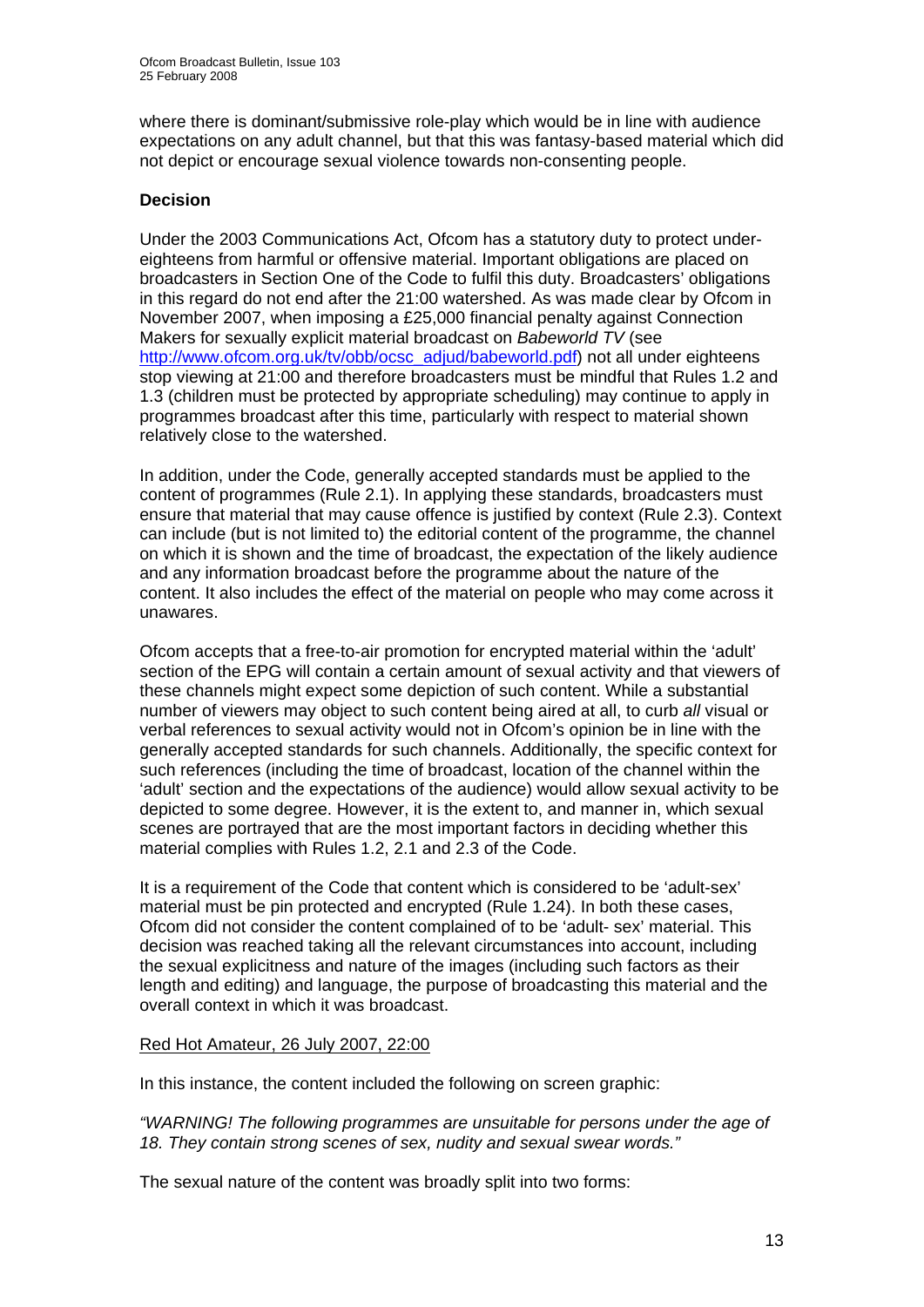- 'background' material of topless women gyrating and touching their breasts as part of the channel's information provision (subscription options); and
- promotions for encrypted programme content, where a variety of sexual scenes were shown.

The offensive language was not particularly prominent and, although it was scripted and pre-recorded material that was presented by topless females, it appeared unlikely that it would have exceeded viewers' expectations of a channel found within the 'adult' section of the EPG.

However, Ofcom was concerned about the content of the 'Rim Junkies' promotion. It repeatedly showed the same situation, involving different couples: either a man or a woman had their trousers or skirt removed by their partner, who then approached the participant from behind to spread their bottom and put his/her face between their open buttocks. While there was no explicit nudity or actual contact between the actors' faces and the anuses of the other participants, the whole segment had a graphic sexual element to it. The variety of long-shot and close-up images left viewers in no doubt as to the nature of the acts depicted and the intention of the 'participants'. On two occasions, performers in the segment were shown to spit between the open buttocks of their partners. These images, quickly edited together, with reaction shots depicting personal pleasure, sharpened rather than diminished the graphic effect of the sequence.

Ofcom judged that the channel took measures to protect under eighteens through appropriate scheduling of the sequence. However, we concluded that it went beyond generally accepted standards of what is acceptable to broadcast free-to-air, even in a channel within the 'adult' section of the EPG and shown over an hour after the watershed.

With regard to the brief image of masturbation (erect penis), we acknowledge both the apology made by Portland and that such a brief sequence could have been missed by a compliance officer. However, the use of material potentially suitable for broadcast only under encryption in promotional trails shown free-to-air requires particular care, precisely to avoid the inclusion of inappropriate material, however brief. We therefore found this sequence, although extremely limited, had not complied with generally accepted standards.

In summary, both the 'Rim Junkies' promotion and the promotion containing the image of male masturbation breached Rules 2.1 and 2.3 of the Code.

### Fantasy 1, 26 July 2007, 21:30

Regarding the material showing sexual activity between women, Ofcom noted that, again, the sexual nature of the content complained of was broadly split into two forms:

- 'background' material of two semi-naked women lying on a floor touching their breasts, as part of the channel's information provision (subscription options and payment details); and
- promotions for encrypted programme content, where a variety of sexual scenes were shown.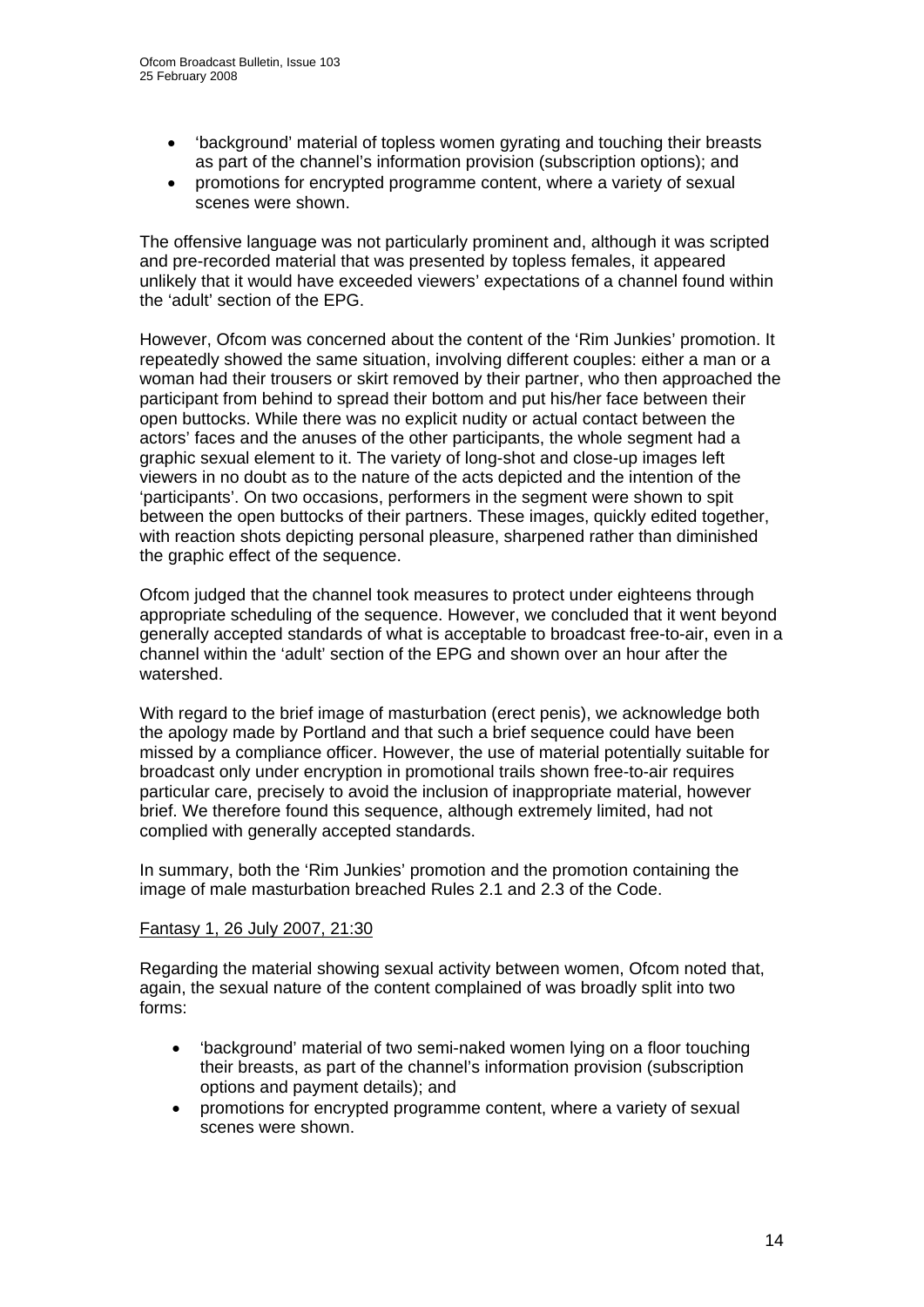The 'background' material in the information provision sections showed images of each woman licking and touching the body of the other and sucking and licking dildos. These 'background' images in the promotions, in that they focused on the women's bodies and each woman fondling the other, were very sexually suggestive and were in Ofcom's view inappropriate to be broadcast at 21:30 (so soon after the 21:00 watershed). Additionally, the strong language used in this self-promotion segment contained a very strong sexual element which was inappropriate for broadcast at 21:30. The licensee also failed to protect adequately under-eighteens from potentially harmful and offensive sexually explicit imagery and offensive language and was in breach of Rule 1.2.

We take into account Portland's view that the 'Man Bitch' sequence showed dominant and submissive sexual behaviour rather than aggressive sexual behaviour or allusions to sexual violence. There was also no very explicit nudity shown or actual physical contact between the performers. However, the sequence contained the overt use of fetish accessories. Images also included a man and, separately, a woman, approaching their partners from behind to spread the cheeks of their buttocks and put his/her face between them. The entire 'Man Bitch' sequence was unacceptable for broadcast on a free-to-view channel, even one located in the 'adult' section of the EPG. Considering the time the material was broadcast, the Fantasy channel also failed to protect adequately under-eighteens from potentially harmful or offensive material. This sequence therefore breached Rules 1.2, 2.1 and 2.3.

The Licensee should pay particular attention to the 'Note to Broadcasters' at the beginning of this Broadcast Bulletin.

### **Red Hot Amateur, 26 July 2007, 22:00 – Breach of Rules 2.1 and 2.3**

**Fantasy, 26 July 2007, 21:30 – Breach of Rules 1.2, 2.1 and 2.3**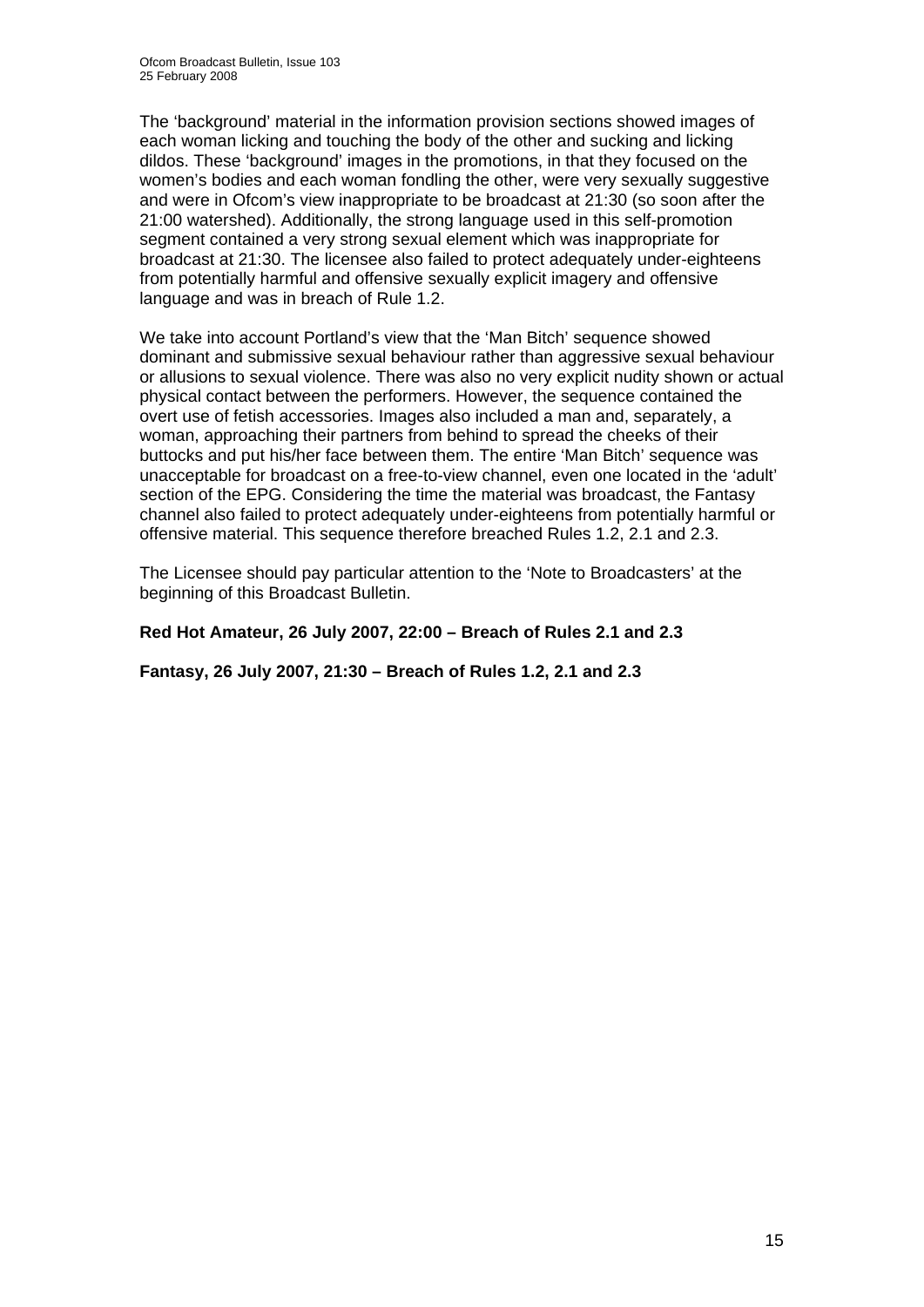# **18 Plus Movies promotion**

*British Sky Broadcasting, 29 August 2007, 22:00* 

### **Introduction**

*18 Plus Movies* is a pay-per-view encrypted film service operated by British Sky Broadcasting ("Sky") which shows adult material of a sexual nature, and is broadcast within the 'adult' sector of the Sky electronic programme guide ("EPG"). Before these films are broadcast late at night, a trail of different film clips is broadcast without encryption. Ofcom received a complaint that the content of the free-to-view trail broadcast on 29 August 2007 showed explicit sexual scenes.

Ofcom reviewed the material and asked Sky to comment in relation to the following Code rules:

- Rule 2.1 (generally accepted standards); and
- Rule 2.3 (material that may cause offence must be justified by context)

### **Response**

Sky said that the free-to-view trails on 18 Plus Movies are designed to promote films for potential customers. A montage of clips is shown which provides a summary of the editorial 'story'. Sky also said that clips of 'key' scenes are carefully selected and edited to demonstrate what customers could expect to see. Also before this promotion, the broadcaster said a verbal and visual warning was given which stated:

*"The following promotion contains scenes of a sexual nature [and strong language*  (said in voiceover only)*] and is only suitable for viewing by people of 18 years of age and over".* 

Sky said the sexual scenes which were the subject of the complaint were limited to extracts of no more than a few seconds in duration, interspersed between other clips of the relevant films. It said the entire trailer lasted only one minute forty seconds, the remaining twenty seconds of the promotion comprising the warning and programming listing information, thus minimising the effect of the material and the likelihood of a viewer coming across the material unawares.

Sky added that the channel is located within the 'adult' sector of the EPG, and is clearly a dedicated adult service. Accordingly, it considered viewers would be in no doubt as to the nature and content of the channel and, given that the promotion was shown well after the watershed (from 22:00), the content was appropriately scheduled.

The broadcaster said that material was carefully edited to ensure it met with Rule 2.3 and that it believed the content was in line with viewer expectations on the promotional and other free-to-view material available on other services in the 'adult' sector of the EPG. In addition, it felt the name of the channel and the clear warning given immediately before the complained of material would have alerted viewers to the nature of the material to be shown and minimised any potential offence.

However, in light of the complaint, and Ofcom's general concerns regarding free-toview material in the 'adult' sector of the EPG (communicated to Sky shortly after it had been informed of the complaint), Sky removed the promotion featuring these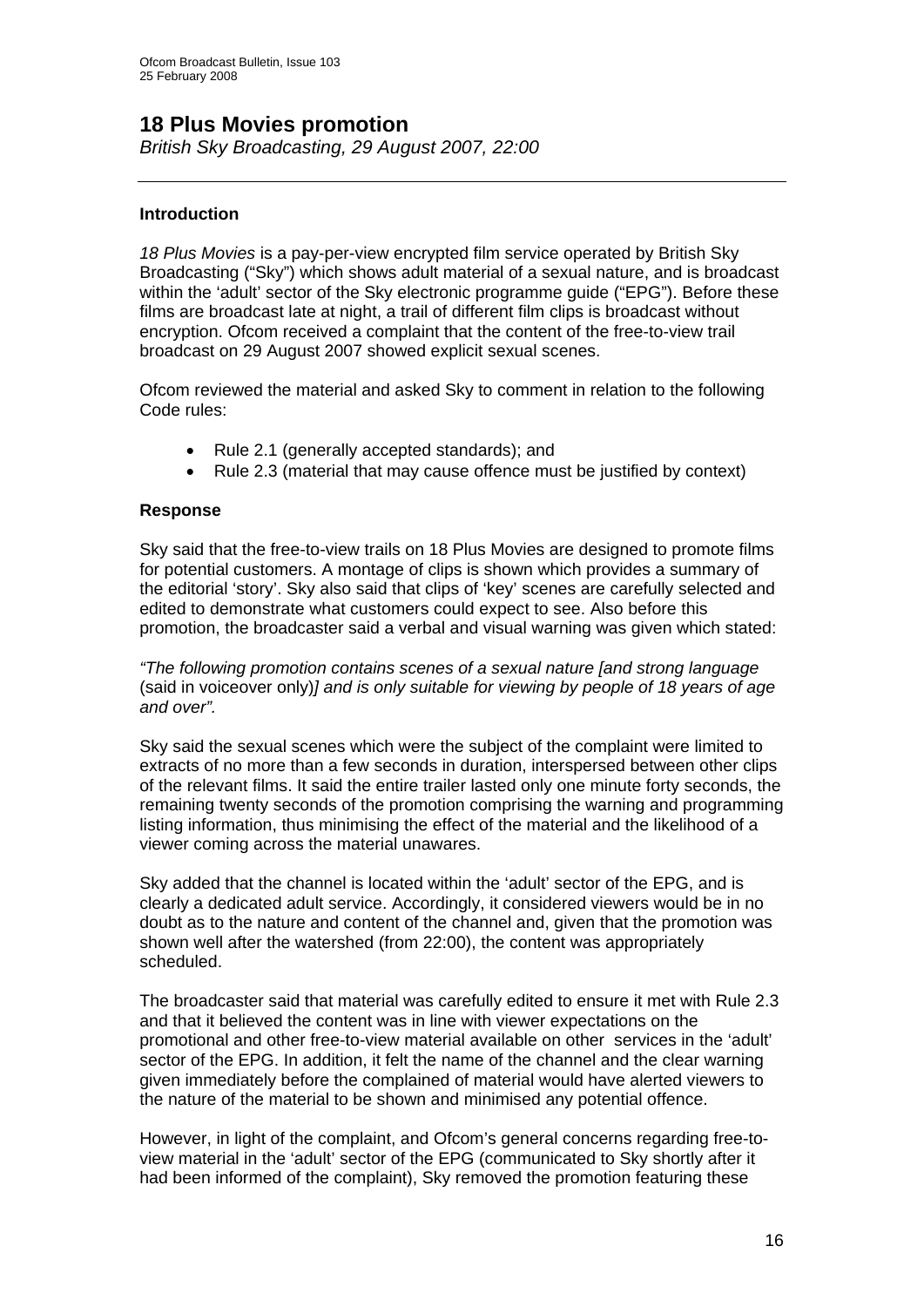trailers from the service and it has not since been broadcast. In addition, in response to Ofcom's general concerns, Sky said it is conducting a review of the content of its free-to-view promotions on the channel.

### **Decision**

In this case Ofcom did not consider the content complained of to be 'adult- sex' material as referred to in the Code. This decision was reached taking all the relevant circumstances into account, including the sexual explicitness and nature of the images (including such factors as their length and editing) and language, the purpose of broadcasting this material and the overall context in which it was broadcast.

Under the Code 'generally accepted standards' must be applied to the content of programmes (Rule 2.1). In applying these standards, broadcasters must ensure that material which may cause offence is justified by context (Rule 2.3). Context can include (but is not limited to) the editorial content of the programme, the channel on which it is shown and the time of broadcast, the expectations of the likely audience, and any information broadcast before the programme about the nature of the content. It also includes the effect of the material on viewers or listeners who may come across it unawares.

In this case, Ofcom notes the promotion was preceded by information which alerted viewers to its sexual content and that it was broadcast late in the evening on a channel within the 'adult' sector of the EPG and it took these factors into account.

However, while the trailer lasted only one minute forty seconds, it was shown on a loop between repeated listings information and the warning. Therefore the chance that viewers could come across the material unawares was increased.

The material itself consisted of a montage of brief sequences where naked and seminaked actors engaged in representations of various sexual activities, including oral sex and intercourse. This was interspersed with voiceover promoting the channel and its content.

Ofcom accepts that a promotion for encrypted material within the 'adult' sector of the EPG will contain a certain amount of sexual activity. Nevertheless, even though the individual shots lasted no more than a few seconds, the trailer included a number of portrayals of sexual intercourse which largely focused on the actors' bodies and shots of other sexual activity. Although not very explicit, the frequency and nature of the images went beyond what was acceptable free-to-air.

Ofcom welcomes the action taken by Sky to remove the trailer from transmission, and its decision to review the material contained in unencrypted promotions on *18 Plus Movies*. However, it was in breach of the Code.

### **Breach of 2.1 and 2.3**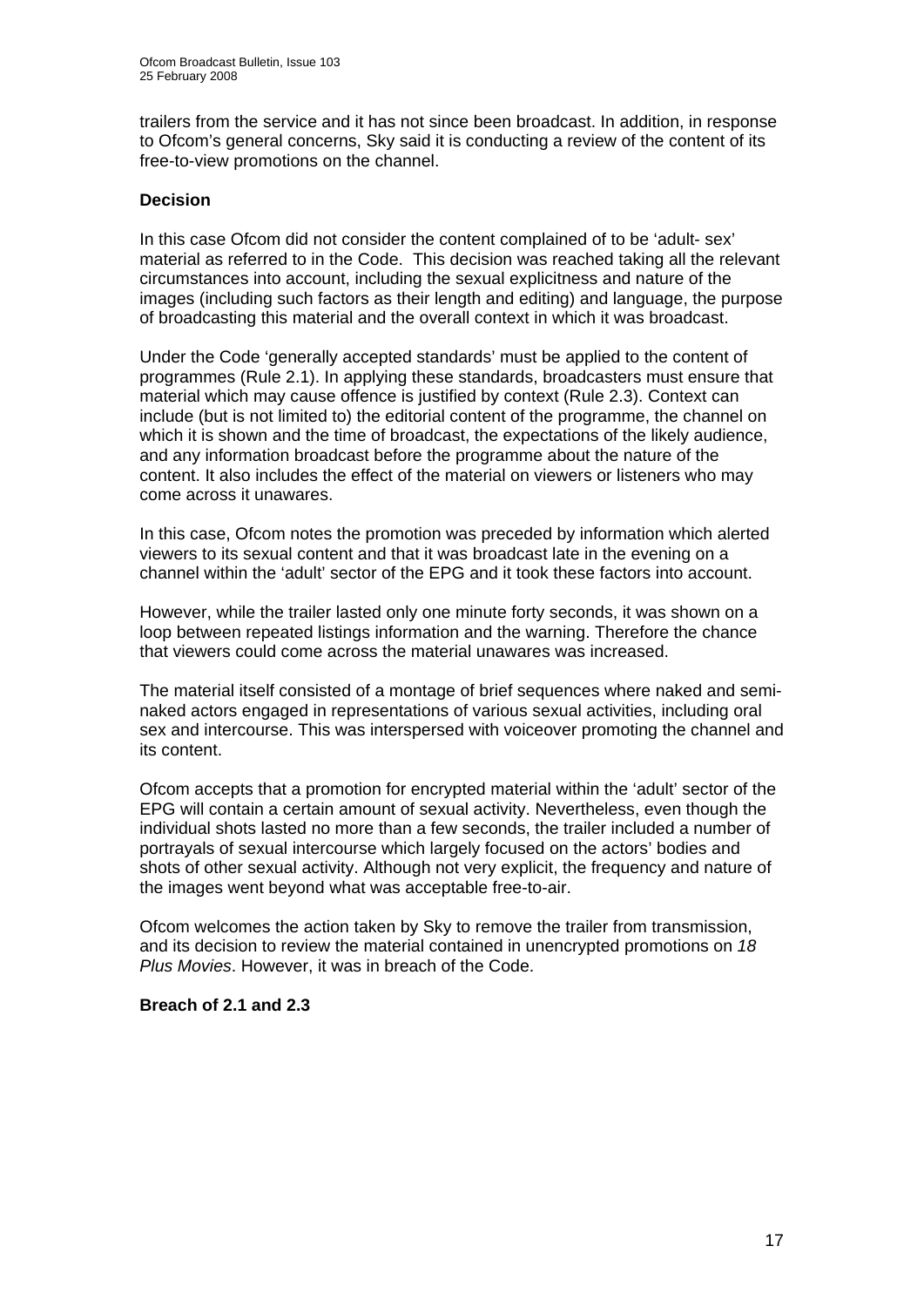# **Resolved**

# **The Alan Titchmarsh Show**

*ITV1, 4 October 2007, 15:00* 

### **Introduction**

*The Alan Titchmarsh Show* is a daily magazine entertainment programme that aims to celebrate the 'best of British'. Featured items have included food and wine, fashion, showbiz, music, gardening, current affairs and consumer issues. The programme is broadcast either live or as live.

Part of the edition in question featured an interview with the television and radio presenter Gloria Hunniford and the former editor of 'The Sun', Kelvin MacKenzie. The discussion took place the day after a high profile speech in the House of Commons by Conservative leader David Cameron. This covered various topical issues including a potential EU referendum, inheritance tax and the conduct of the Prime Minister Gordon Brown in relation to a possible general election.

Alan Titchmarsh asked Mr MacKenzie whether he felt that the speech by Mr Cameron would win back 'Sun' readers. Mr MacKenzie said that he felt that the deciding issue would be the EU referendum. He put forward the view that people did not want the country being controlled by "*a group of bureaucrats in Brussels*". Gloria Hunniford raised the issue of inheritance tax levels, suggesting that "*anything David Cameron does towards giving people a benefit in terms of IHT is a winner*". There was then a discussion of the political tactics deployed by Gordon Brown and David Cameron in relation to a possible election. Kelvin MacKenzie expressed a forceful view that Gordon Brown had mishandled the situation and had damaged his own credibility as a leader. In his view, David Cameron had the Prime Minister "*on the run*" and there was "*nothing going for Brown right now*". Recent events had, in his view, shown Mr Brown to be "*a liar over the referendum and … a ditherer on an election*". Gloria Hunniford praised David Cameron's speech giving skills, having made his speech without the aid of an autocue.

Ofcom received complaints from two viewers objecting to what they saw as the programme's failure to provide a balance for the political views of these guests.

Ofcom asked Channel Television, who comply this programme on behalf of ITV1, to comment on this part of the broadcast in relation to Rule 5.5 (due impartiality on matters of political or industrial controversy and matters relating to current public policy).

### **Response**

Channel Television confirmed that the series had not included countervailing views on the desirability of an EU referendum or concerning the question of whether inheritance tax rates were too high. It stated that this was an inadvertent error on its part. In any event, in its view, Mr MacKenzie's comments had been a representation of the likely views of 'Sun' readers rather than his own views. The view that Britain should not be governed by bureaucrats in Brussels was a common view across the political spectrum. Ms Hunniford's raising of the subject of inheritance tax was not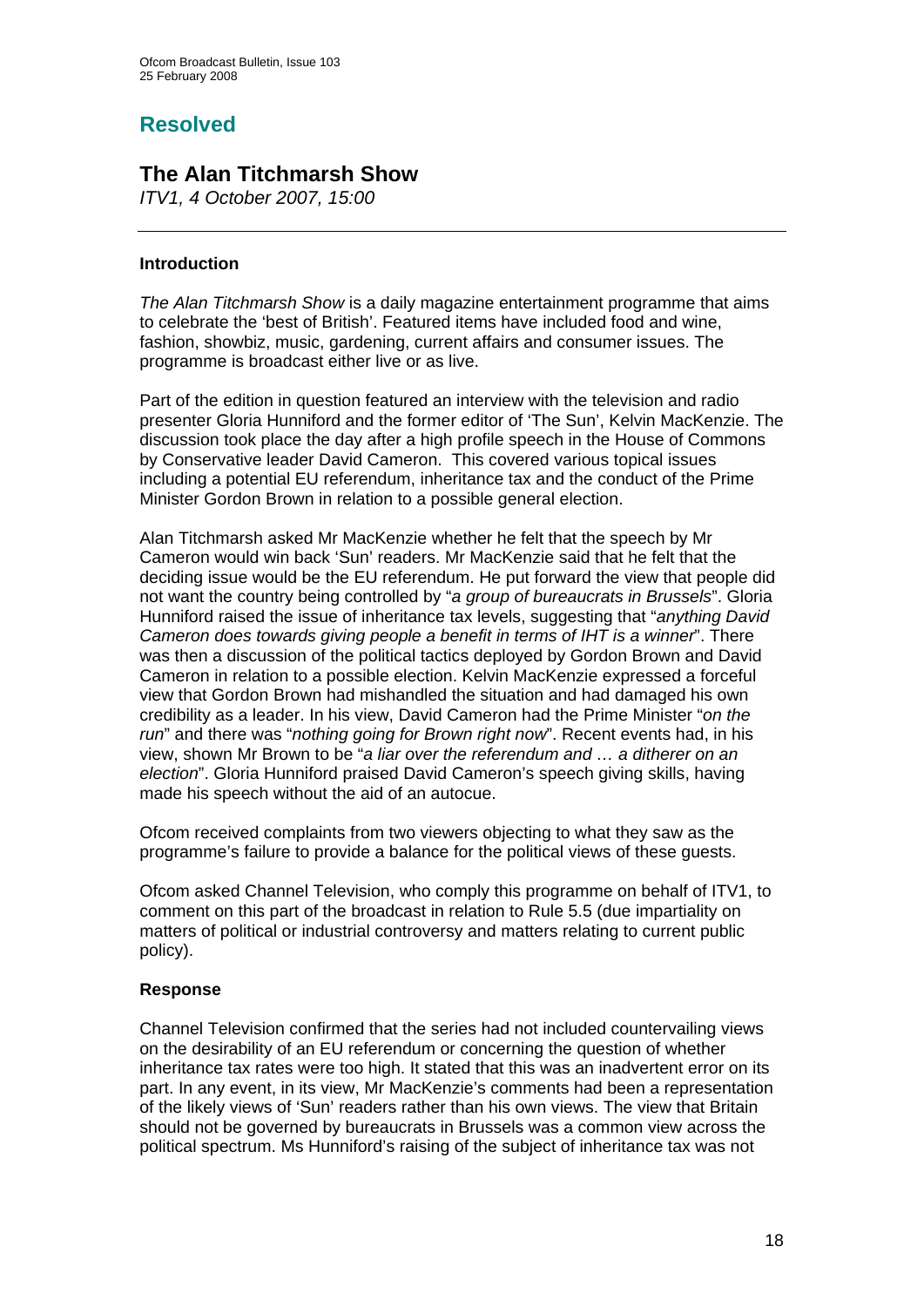due to any right-wing, let alone party political bias, but because inheritance tax had developed into a matter of pressing concern to people of all political persuasions. In relation to the Prime Minister's conduct in relation to a possible election, Mr MacKenzie simply gave a detailed analysis of the political tactics being deployed by both Mr Cameron and Mr Brown, and the likely outcome if the Prime Minister delayed further in calling an election. Ms Hunniford had indeed praised Mr Cameron's party conference speech, but was speaking as a veteran broadcaster, who (by her own admission) regularly relies on an autocue to do her job. She was therefore impressed by Mr Cameron's ability to speak for over an hour with no autocue. The production team had attempted to get a government representative to appear on the programme but no one was available to discuss these matters. Generally, the daily debate across the series has covered a wide variety of topics and featured guests of all mainstream political persuasions.

In addition, Channel Television stated that the episode of the series shown two days earlier included an interview with the actor Richard Wilson, a well-known and longstanding Labour supporter. Richard Wilson, in his interview, praised the Prime Minister, Gordon Brown. This item had prompted two viewers to complain that it was an advertisement for the Labour Party. It stated that there had also been material favourable to Gordon Brown in episodes shown on 25 September and 17 October 2007.

It argued that it was important to recognise that The Daily Debate section of the programme was simply one strand within the programme, typically running at around 6 to 7 minutes, which may address a number of topical subjects. The expectations of the series should, it felt, take account of this context not least that it is not an overtly political discussion, more "*an argument one might have in the pub*".

Channel Television stated that as a result of the complaints it had reviewed its compliance system in relation to this series, in particular in relation to ensuring that due impartiality was maintained. New measures it had agreed included:

- The production team would ensure a suitably wide range of quests to facilitate proper debate. If the subjects for discussion were known sufficiently in advance, the guests will be chosen in the light of their differing views.
- The presenter would be specifically briefed to encourage and facilitate debate with a view to ensuring relevant alternative points are presented. The presenter was equipped with an earpiece which enabled the Editor (with compliance in attendance) to advise him during the programme on compliance issues should they arise.
- Careful note would now made on a daily basis not just of the guests and the topics covered, but whether it was believed that due impartiality had been maintained within each programme. Should it be considered that it had not, the topic in question would be returned to later in the series to ensure alternative relevant views were included.
- Channel Television would continue to provide compliance staff for each live show and 'as-live' recording.

The broadcaster also stated that the compliance of the series would be kept under constant and careful review.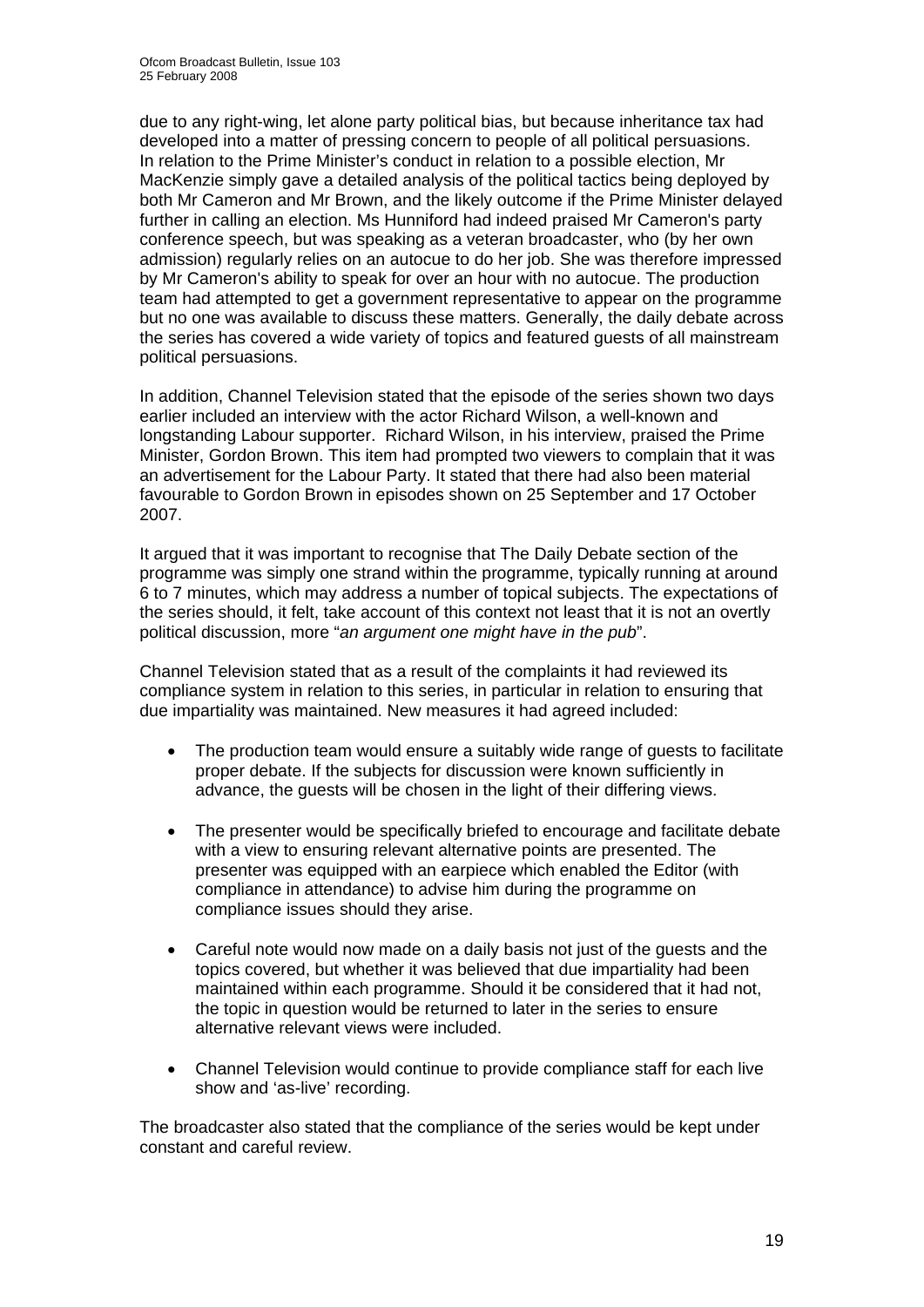### **Decision**

Ofcom's Code requires that "due impartiality" is maintained on matters of political controversy. The Code explains that the term "due" is important and means adequate or appropriate to the subject and nature of the programme. So "due impartiality" does not mean an equal division of time has to be given to every view or that every argument has to be represented. Further, the approach to due impartiality may vary according to a number of factors such as the nature of the subject, the type of programme and the likely expectations of the audience.

Due impartiality may be achieved in a number of ways but how it is maintained is an editorial matter for the broadcaster. Programmes that follow a daily news agenda often have to deal with a wide range of subject matters over a period of time. It is important in such circumstances, where programmes handle controversial matters and where alternative views are not readily available, that the interviewer appropriately challenge the guests.

In this case, we note that the programme over a short period had guests offering views from differing parts of the political spectrum, helping the broadcaster achieve due impartiality. However, in the current case the guests were permitted to present their views on specific issues mainly unchecked and without challenge. In such circumstances, it is important that the broadcaster ensures guests' views are adequate challenged and interviewees are not permitted to promote their opinions in a way that potentially compromises the requirement for due impartiality.

Given the range of guests and views the broadcaster has provided over a period and the steps it has taken to ensure appropriate compliance for dealing with such subjects in the future, Ofcom considers the matter resolved.

### **Resolved**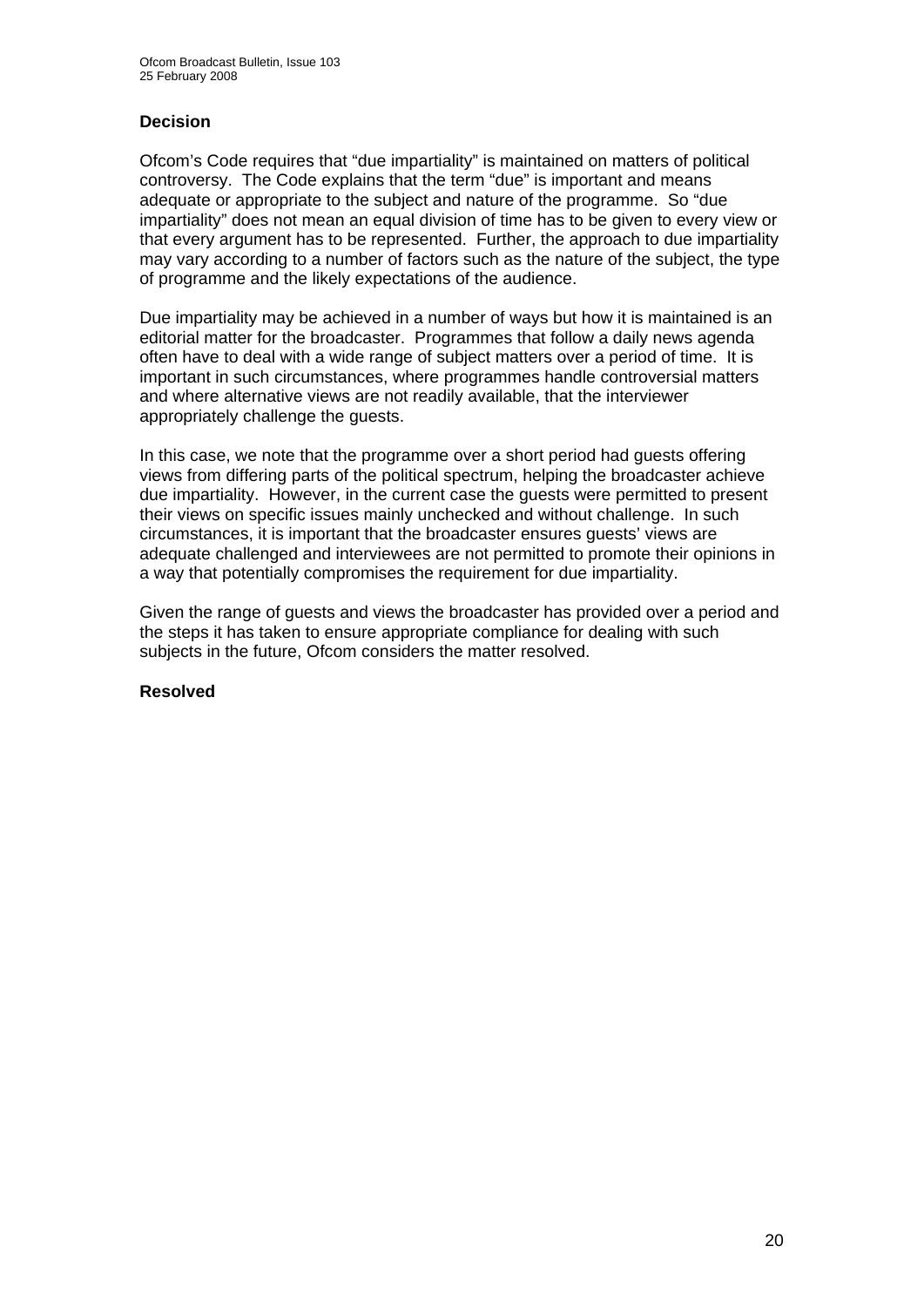# **Sarah Kennedy**

*BBC Radio 2, 24 October 2007, 06:00* 

### **Introduction**

In her early morning radio show, the presenter Sarah Kennedy talked about an appeal that had recently been launched to help ensure children were safer on their journey to and from school during the dark winter months by wearing high visibility clothing. The line of discussion was elaborated on further by the presenter, who said she had almost run over a black pedestrian as his dark clothes made him 'invisible'. She continued by adding *"it's lucky he opened his mouth to yawn or do something and I saw him".* A listener contacted Ofcom to complain, stating that this was an unnecessary and offensive comment.

Ofcom asked the BBC to comment with reference to Rule 2.3 (generally accepted standards)

### **Response**

The BBC replied by stating that there was no intention to cause racial offence. They said that: "Such off-the-cuff anecdotes and observations are typical of Ms Kennedy's style. She has a reputation for straight talking and that is part of the reason why she has a large and loyal group of listeners." They considered that the presenter's comment about black people being harder to see in the dark was a "…statement of fact and that was the context in which it was made."

The BBC however accepted that sensitivities surrounding race and racial stereotypes were such that this comment was inappropriate for inclusion. They recognised the potential of this comment to cause offence to listeners and advised that, with hindsight, an apology should have been broadcast. They expressed regret that this had not taken place at the time and did consider broadcasting an apology in a later programme. However this idea had been rejected through concern that this may have had the effect of "perpetuating the original offence". Instead, Radio 2 issued a public apology by means of a press release, which was subsequently reported in the national press.

The BBC had received 15 complaints from listeners and had written back to them, advising them of the apology.

### **Decision**

Rule 2.3 of the Code requires broadcasters to ensure that material which may cause offence is justified by the context. The broadcaster argued that the comments were not racially motivated.

Ofcom does not assess whether behaviour or language is racist; this is a matter for the relevant authorities, such as the police. However, Ofcom does require that generally accepted standards are applied in radio programmes. It is concerned that such a comment with its potential to cause offence had been included in a live broadcast without due consideration for the way it may have been interpreted by listeners and without any further explanation or apology within the programme itself.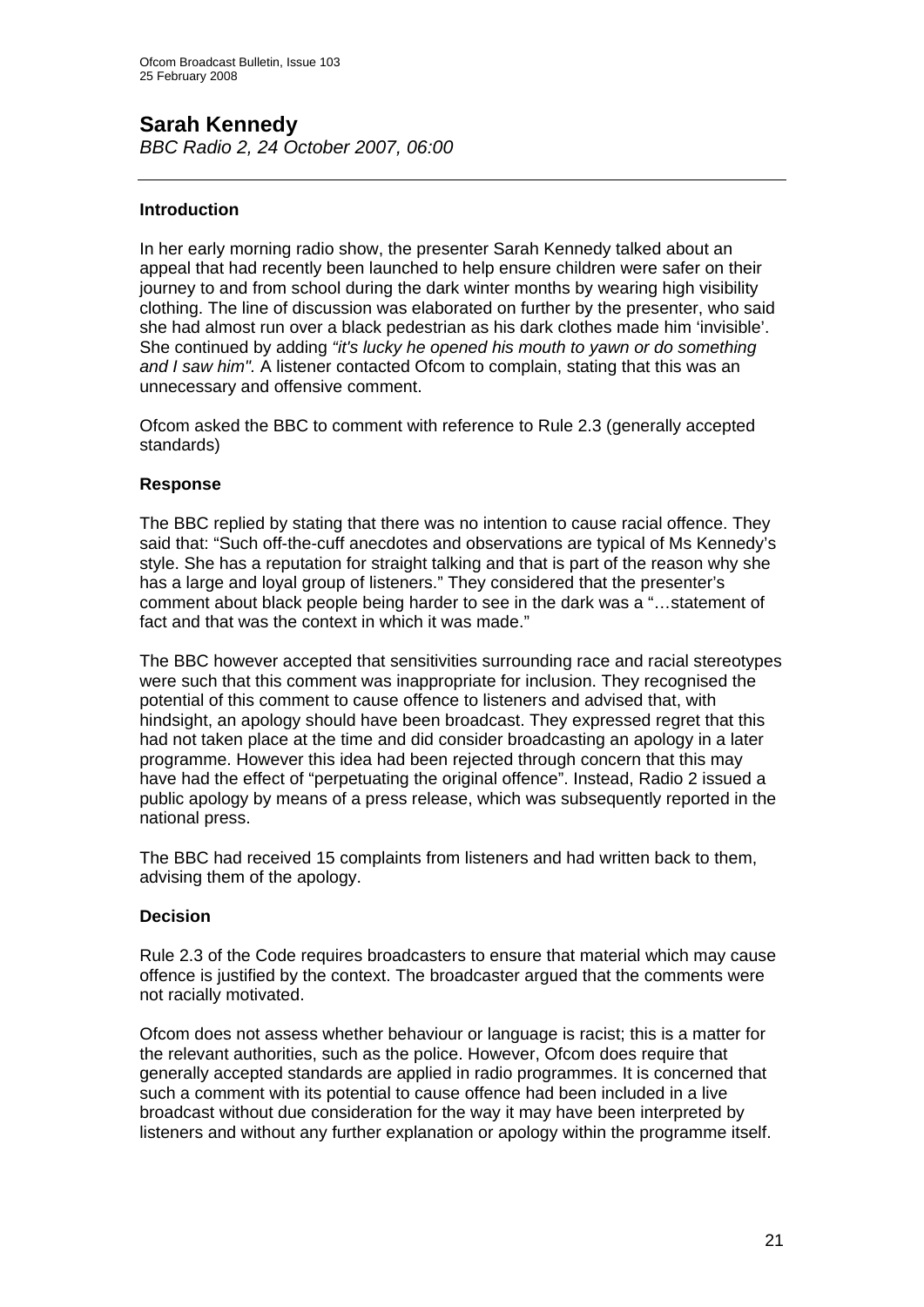However we note the broadcaster's acknowledgement that the comment was inappropriate and the full public apology which was issued. On balance, therefore, we consider that the matter is resolved.

### **Resolved**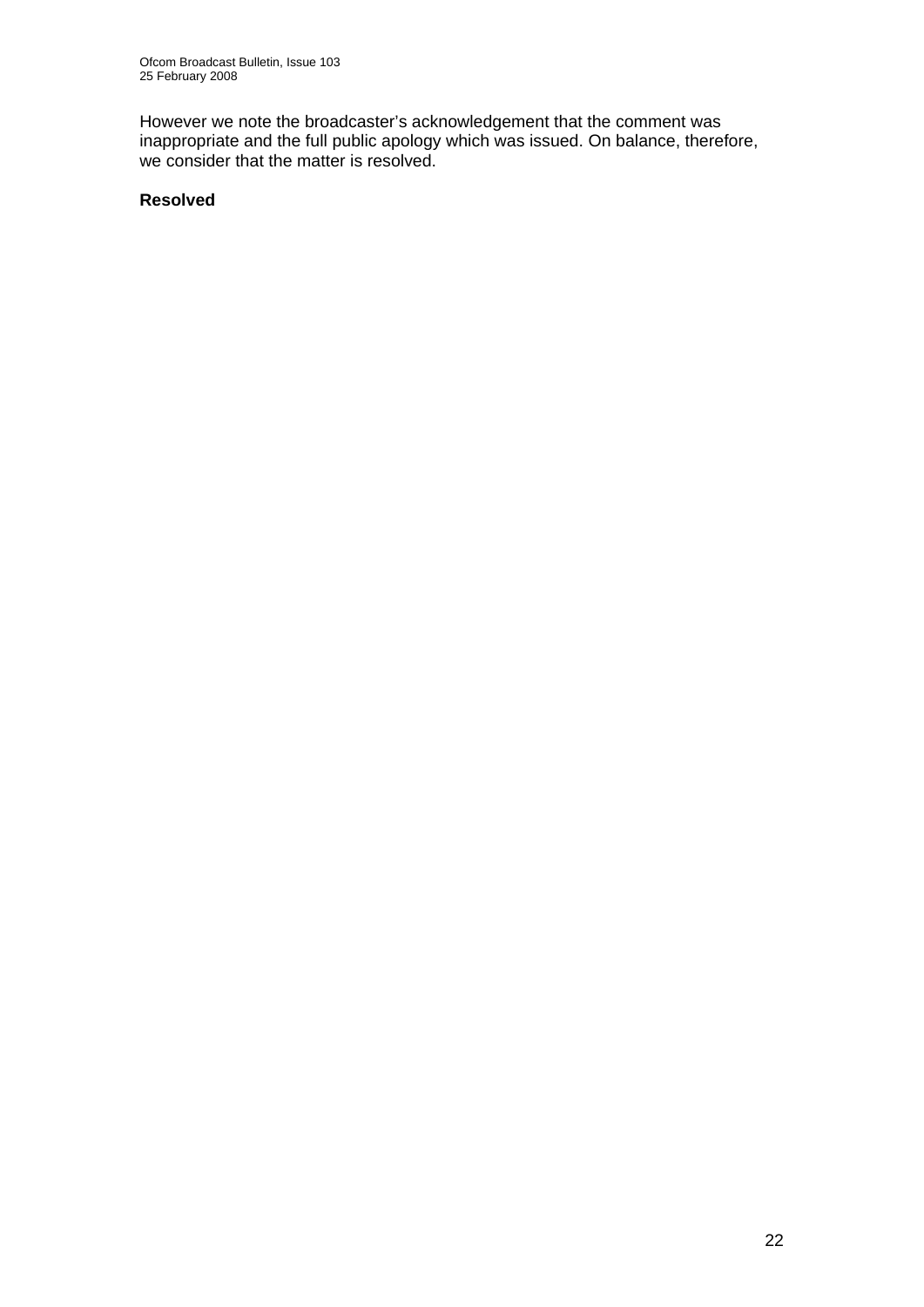# **Saturday Early Breakfast**

*Dream 100 FM, 3 November 2007, 06:30* 

### **Introduction**

During the Saturday Early Breakfast output, the presenter said:

*"…I've just had a text here from Matt. Matt say's can you please play me a classic, classic tune to keep him awake, as he's working in Harwich at the moment. Yep, Matt, I'll play your song next at Dream 100."*

Around ten minutes later, the presenter gave the following direct 'call to action':

*"It's an early Saturday morning and If you are up at work then I will do my best to get you a mention – six, double four, double seven – start your message with the word, 'dream', if you want to text me this morning."* 

The number provided was a premium rate SMS text service and, in this case, charged at 25p per message.

A listener looked at the studio webcam, provided on Dream 100's website and saw that there was nobody in the studio. He said that he then phoned the broadcaster but nobody answered his call. It appeared that listeners had been invited to text in when there was no chance of having requests played or being mentioned on air.

Given that this output was pre-recorded ('automated') material, we asked the broadcaster for its comments on the matter.

### **Response**

The broadcaster stated that the number promoted in this case was often used by Dream 100 and would be known by many regular listeners, whether or not it was announced during 'automated' programming. However, it said that the presenter's reference to having just received a text, and the dedication that followed, was recycled material from his live drivetime show on the previous afternoon. Nevertheless, Dream 100 conceded that such output could lead listeners to believe that they could have interacted with the programme, when in fact it was actually prerecorded.

The broadcaster apologised and said its presenters had been told that they were not to give dedications or promote the station's text number during 'automated' programming. It was disappointed that the presenter in this case - who had recorded his voice-tracks the previous afternoon - had been "in auto-pilot mode and did not go back and correct the error…". Dream 100 added that, while it sought to make its 'automated' output "sound as live as possible", it would never want to mislead or harm its audience.

The broadcaster had therefore conducted a disciplinary investigation with the presenter in question, who had also been the station's Programme Manager and had since left Tindle Radio Ltd, the radio group that owns Dream 100. The importance of avoiding calls to action in 'automated' programming, including the promotion of premium rate services, had also recently been discussed at a group meeting.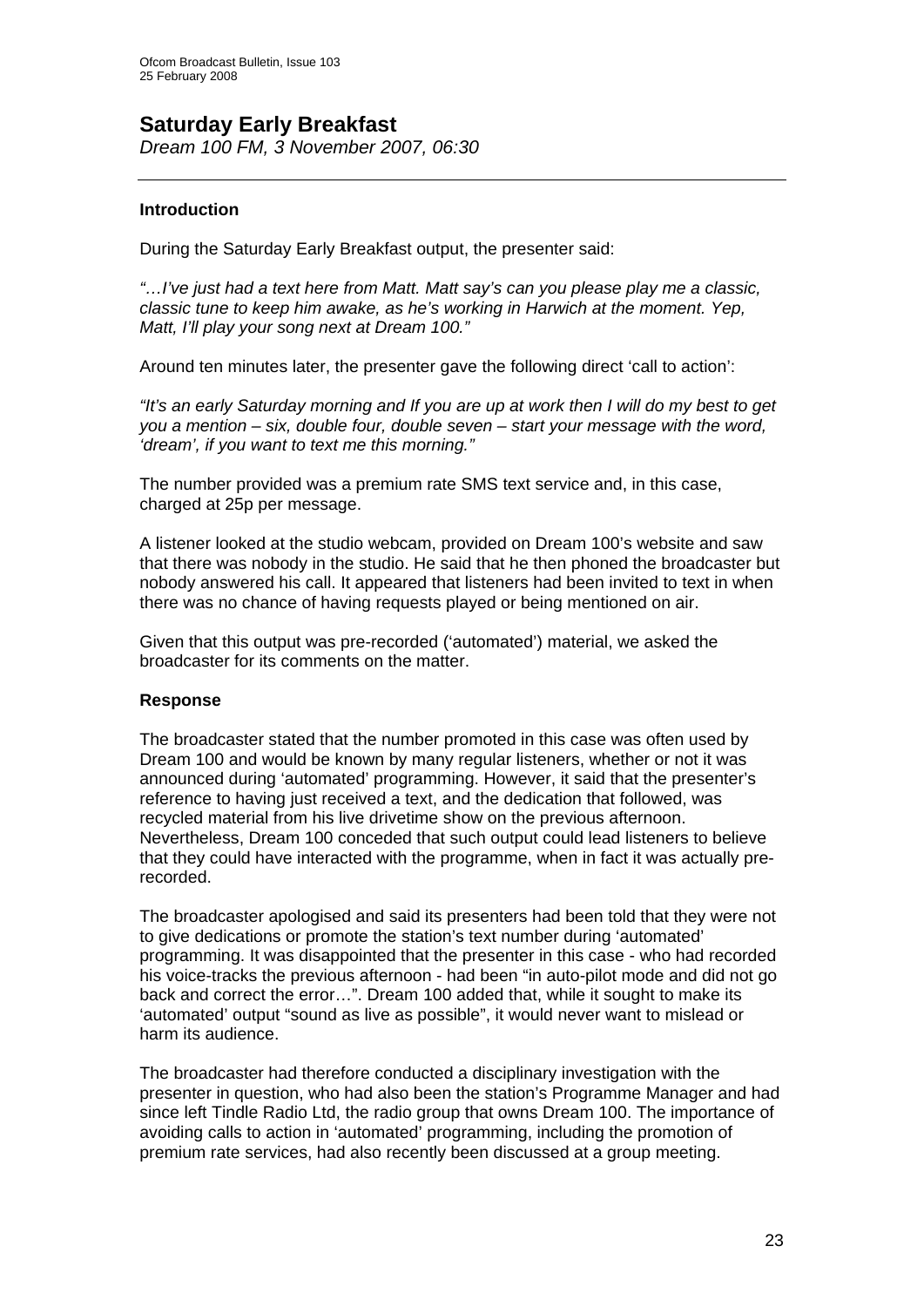Dream 100 provided a log of text messages it had registered between 1 and 5 November 2007, none of which were received during the programme concerned. However, the broadcaster added that, if texts had been received, dedications would have been broadcast when the output went live at 08:00.

### **Decision**

We accept that it is possible that some listeners may know how to contact Dream 100 by using its regular premium rate text service.

However, by promoting the number during the programme and giving the clear impression that someone had just 'texted' in, the broadcaster led the audience to believe that it could interact with the programme. This was not possible, since the programme was pre-recorded. The broadcaster assured Ofcom that it was not station policy to broadcast calls to action during automated programmes and this occurrence appeared to be unintentional. While there is the potential to cause listeners harm – in this case, financial loss - we note that no calls were received and any dedications received would have been aired after the output went live at 08:00.

Ofcom acknowledges that radio broadcasters may wish to ensure their 'automated' programming is of a similar standard to 'live' output. However, this should not be at the expense of ensuring adequate consumer protection. If a broadcaster invites its audience to interact with an 'automated' programme, listeners will believe they can do so, especially if the output appears to be 'live'.

Nevertheless, in this case, although the impression was given that listeners could interact with the presenter, the degree of potential harm was limited. Not only were no texts received but if any messages had been received from listeners they would have ultimately been considered for broadcast, albeit in the following programme. Ofcom acknowledges Dream 100's assurance that this was an isolated incident and the action it has taken to avoid recurrence. We also welcome the broadcaster's apology and the measures it appears to have in place with an aim to ensuring compliance. Taking into account all of the above, Ofcom believes the broadcaster has satisfactorily resolved the matter in this instance.

### **Resolved**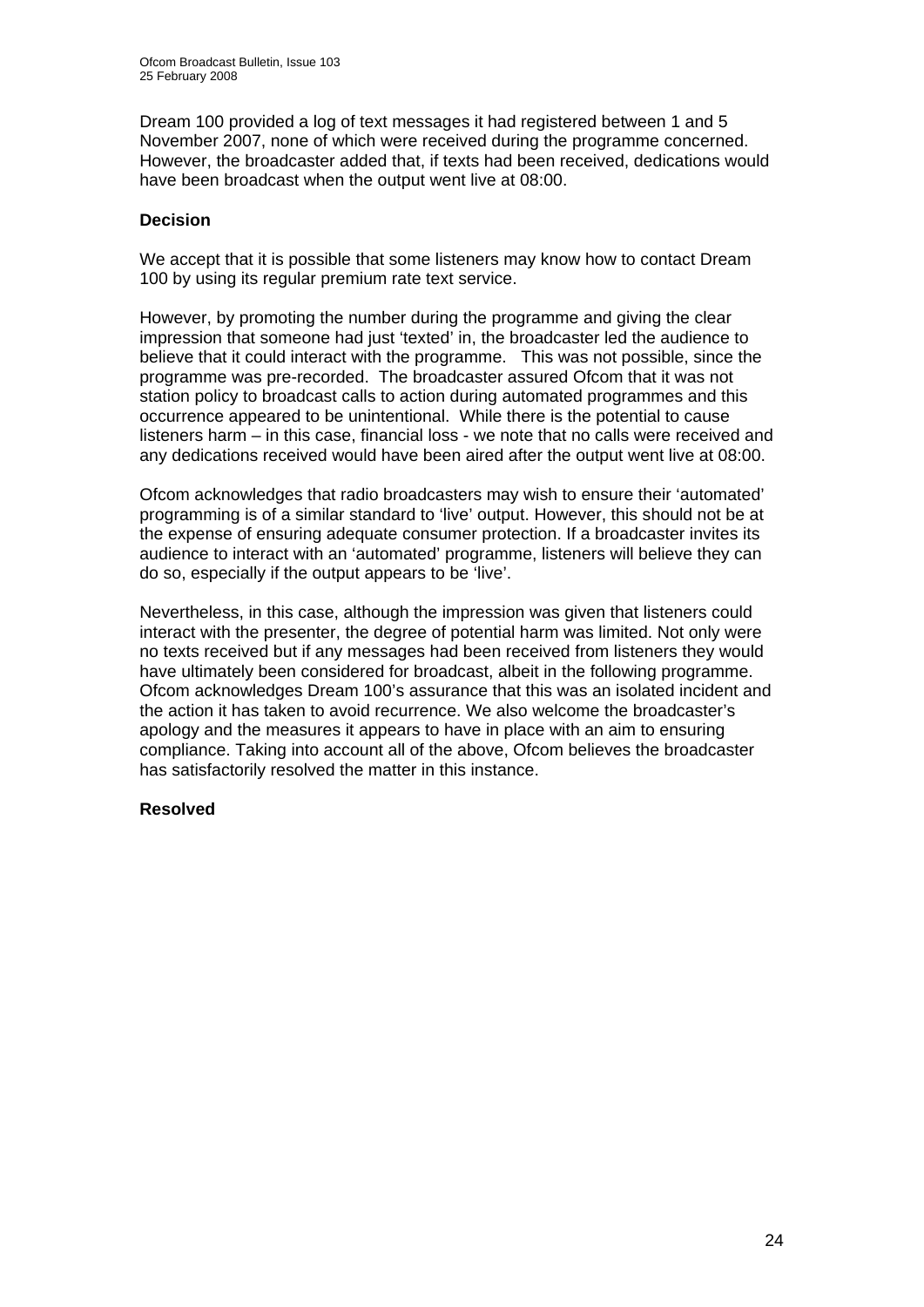# **Fairness and Privacy Cases**

# **Upheld**

### **Complaint by Mr Paul Anthony**  *The James Whale Show, talkSPORT, 26 April 2007*

**Summary:** Ofcom has upheld this complaint of unwarranted infringement of privacy by Mr Paul Anthony.

Mr Anthony complained that his full email address was read out live on air and that the programmes' presenter encouraged listeners to misuse his email address.

Ofcom considered that: Mr Anthony had a legitimate expectation of privacy in relation to the disclosure of his email address in the programme; its disclosure infringed his privacy in it was sufficient to render Mr Anthony identifiable to a wider audience who would not have otherwise been aware that the Paul referred to in the programme was Paul Anthony with that particular email address; and, the disclosure of Mr Anthony's email address was not warranted and it was noted by Ofcom that the broadcaster did not seek to argue that it was warranted.

Ofcom therefore found that Mr Anthony's privacy was unwarrantably infringed in the broadcast of the programme.

### **Introduction**

On 27 April 2007, talkSPORT broadcast an edition of *The James Whale Show*, a regular phone-in programme presented by James Whale. Calls from members of the public are taken and emails on numerous topics are read out and discussed on air. During this particular edition of the programme, James Whale read out two emails from Mr Paul Anthony, the complainant, who was critical of the programme's content. James Whale read out the first email saying *"I have had an email from [complainants email address] he says 'One of the downsides of commercial radio is the amount of adverts – in the case of this show they are the highlight'"*. In response to Mr Anthony's criticism, James Whale laughed and said *"I hope you get lots of emails".*  Later in the programme, James Whale read out the second email: "*[complainants email address] has just emailed me again and said 'I dare you to read out one of my emails - my guess is that your ego will not allow it'".* James Whale followed the quote by saying *"Well, there you go".*

Mr Anthony complained to Ofcom that his privacy was unwarrantably infringed in the broadcast of the programme.

### **The Complaint**

### **Mr Anthony's case**

In summary, Mr Anthony complained that the presenter, James Whale, read out his full email address live on air and encouraged listeners to misuse his email address. Mr Anthony stated that his email address was confidential and that he had not given the presenter permission to give out this information. Mr Anthony said that talkSPORT's website privacy policy assured him that his personal details would be treated confidentially.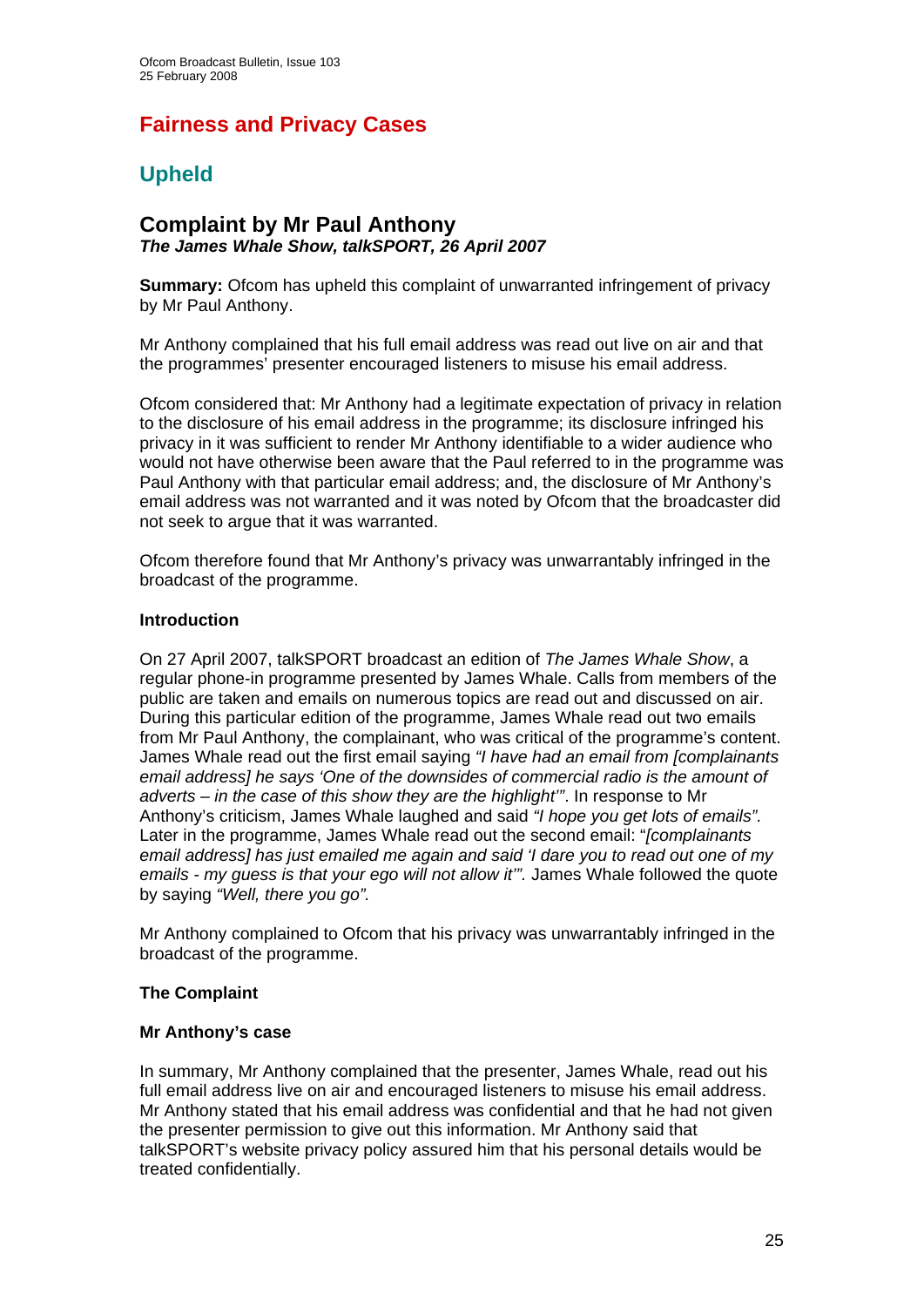### **talkSPORT's case**

In summary, and in response to the complaint, talkSPORT said that the complainant had sent a series of insulting emails, without provocation, to the station and to James Whale. talkSPORT said that one of these emails was littered with obscene language. However, talkSPORT said that it accepted that Mr Anthony's email address should not have been disclosed on air.

talkSPORT said that it had given Mr Anthony a full apology in writing in which the station expressed how much it regretted what had happened and what steps it had taken to prevent the information being released again.

### **Decision**

Ofcom's statutory duties include the application, in the case of all television and radio services, of standards which provide adequate protection to members of the public and all other persons from unfair treatment in programmes included in such services.

In carrying out its duties, Ofcom has regard to the need to secure that the application of these standards is in the manner that best guarantees an appropriate level of freedom of expression. Ofcom is also obliged to have regard, in all cases, to the principles under which regulatory activities should be transparent, accountable, proportionate and consistent and targeted only at cases in which action is needed.

This complaint was considered by Ofcom's Executive Fairness Group. In reaching a decision it considered a recording and transcript of the programme and the submissions from both parties.

Ofcom considered Mr Anthony's complaint that his privacy was unwarrantably infringed in the broadcast of the programme in that his email address was disclosed twice in the programme without his permission.

Ofcom recognises that the line to be drawn between the public's right to information and the citizen's right to privacy can sometimes be a fine one. In considering complaints about the unwarranted infringement of privacy, Ofcom will therefore, where necessary, address itself to two distinct questions: First, has there been an infringement of privacy? Second, if so, was it warranted? (Rule 8.1 of the Code).

Ofcom first considered whether or not Mr Anthony had a legitimate expectation of privacy concerning the disclosure of his email address without his prior consent to do so.

Ofcom noted the privacy policy on talkSPORT's website, which states *"We do not disclose information that you may give, such as name, address, telephone number or e-mail address to any outside companie*s*"*. It was clear to Ofcom from Mr Anthony's complaint that he took talkSPORT's statement to mean that his email address would be treated confidentially and not be disclosed to a third party (which would include the listening audience). Ofcom considered that, given this policy, Mr Anthony would have had no expectation that his email address, which included his full name as well as email contact details, would be read out in the programme. In these circumstances, Ofcom considered that Mr Anthony would have had a legitimate expectation of privacy in relation to the disclosure of his email address in the programme as broadcast.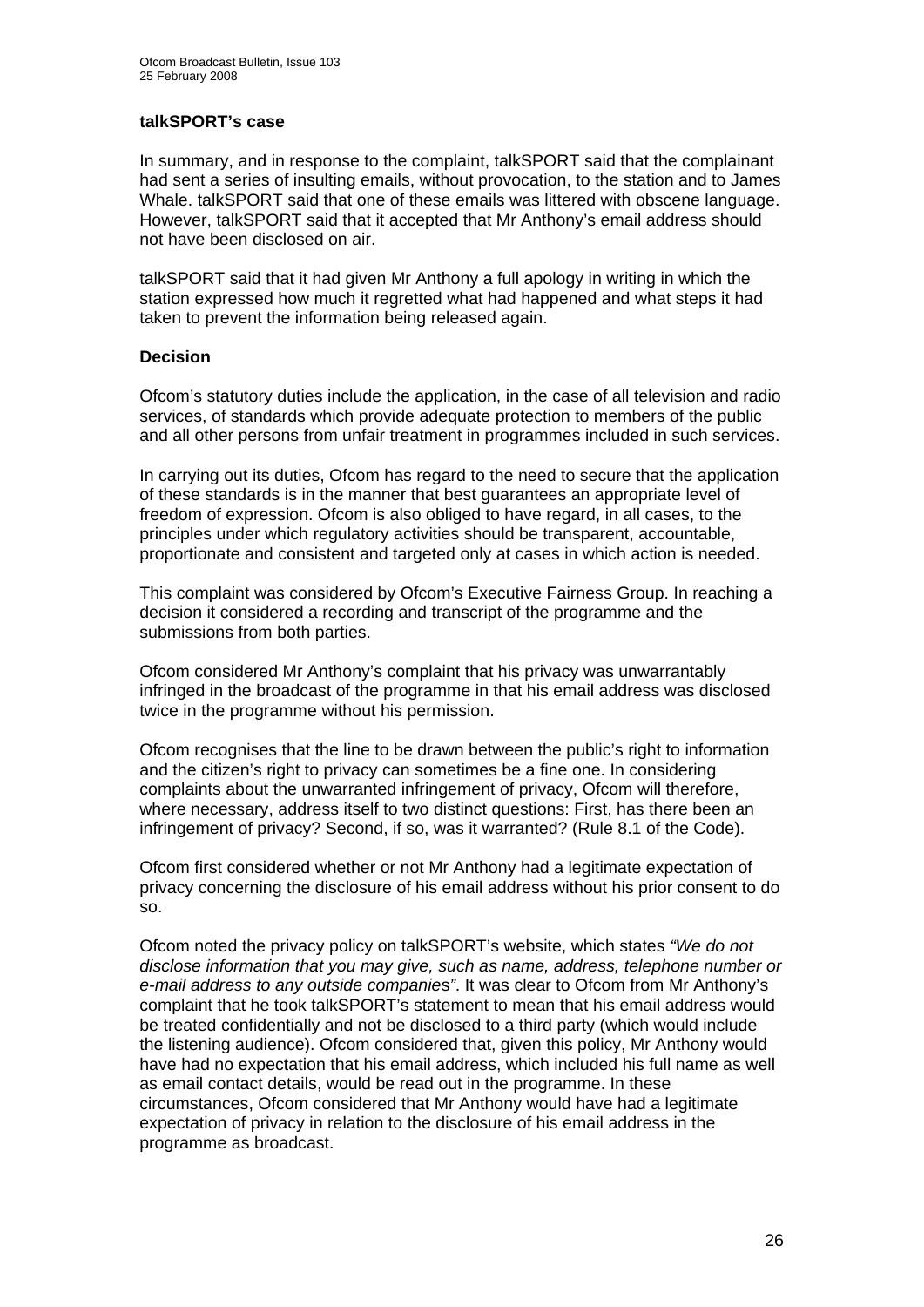Ofcom then considered whether or not Mr Anthony's privacy was infringed in the broadcast of the programme. In this particular case, Ofcom noted that Mr Anthony's email address was read out twice by James Whale. It considered that the disclosure of his email address was sufficient to render Mr Anthony identifiable to a wider audience who would not have otherwise been aware that the Paul referred to in the programme was Paul Anthony with that particular email address. Ofcom concluded therefore that the inclusion of Mr Anthony's email address did infringe his privacy.

Ofcom finally considered whether or not the inclusion of his email address in the programme was warranted. Ofcom noted that there was a history of email exchanges between Mr Anthony and talkSPORT; that one of his emails contained offensive and obscene language; and that Mr Anthony had dared James Whale to read out his email on air. However Ofcom took the view that in the context of the programme, namely a light-hearted regular phone-in programme, the disclosure of Mr Anthony's email address was not warranted and noted that the broadcaster did not seek to argue that it was warranted. Ofcom therefore found that Mr Anthony's privacy was unwarrantably infringed in the broadcast of the programme.

The complaint of unwarranted infringement of privacy in the broadcast of the programme was upheld.

**Accordingly, Ofcom found the broadcaster in breach of Rule 8.1 of the Code.** 

**Ofcom has directed talkSPORT to broadcast a summary of this adjudication.**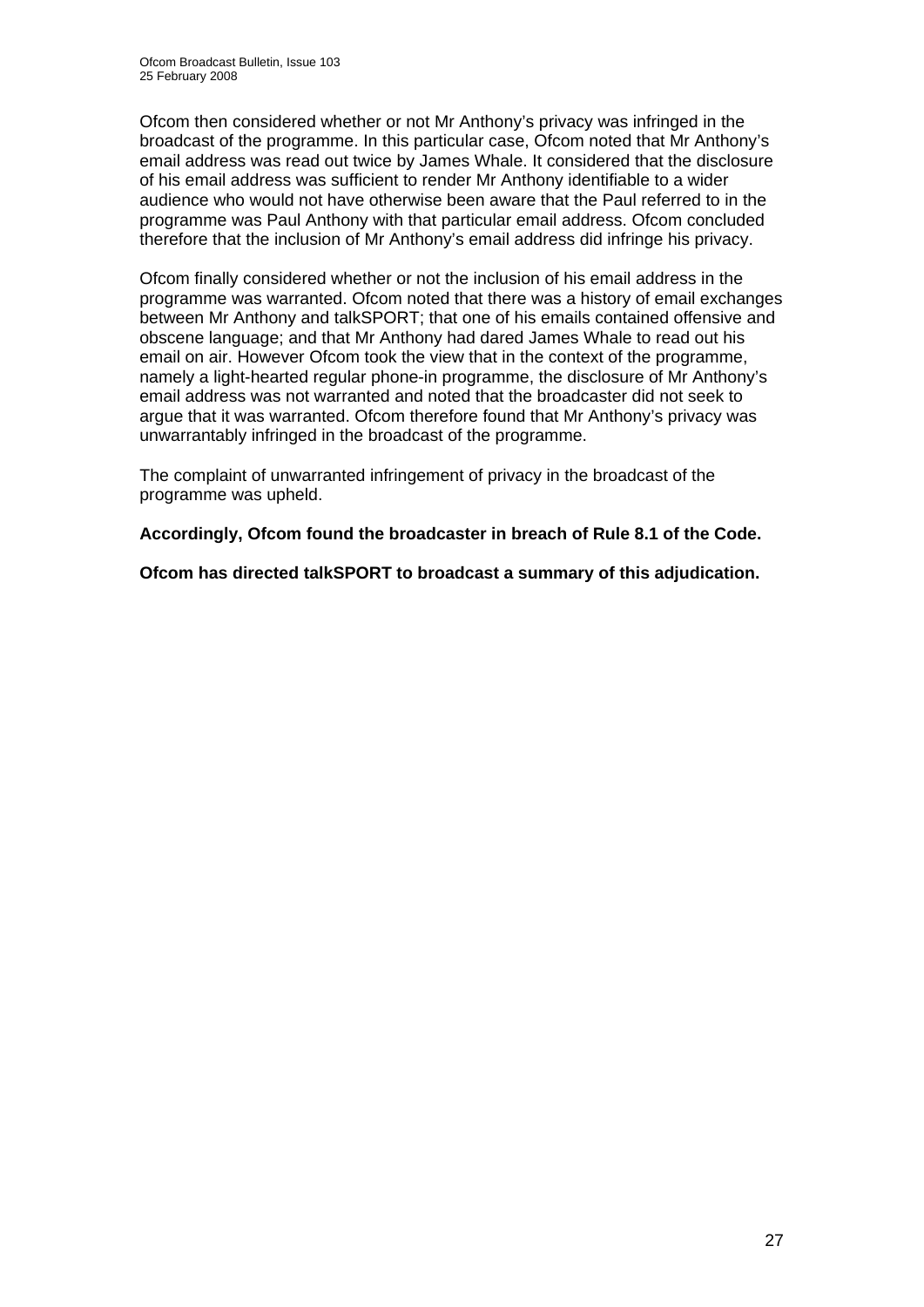# **Upheld in Part**

### **Complaint by Mrs M on behalf of her daughter, Miss M**  *East Midlands Today, BBC1, 30 April – 4 May 2007*

*Summary:* Ofcom has upheld this complaint of unfair treatment and partly upheld the complaint of unwarranted infringement of privacy.

Between 30 April and 4 May 2007 BBC1 East Midlands broadcast editions of East Midlands Today, a regional news programme. Each edition included an item about teenage pregnancy, and the availability of the morning after pill to school children. The items referred particularly to Lutterworth Grammar School in Leicestershire, which the programme said made the morning after pill widely available to its pupils through a support service. Footage of Miss M, a 16 year old pupil at the school, was included in the items. The commentary over the clip during which Miss M was shown facing the camera referred to *"schoolgirls who think they've put themselves at risk of becoming pregnant"*.

Mrs M complained that her daughter was treated unfairly in the news items. She also complained that her daughter's privacy was unwarrantably infringed in both the making and broadcast of the items.

Ofcom found as follows:

- a) Ofcom found that Miss M was treated unfairly in the programmes as broadcast as a result of the use of footage of her that both visually identified her at her school gates and featured her as the focus of footage which referred to "schoolgirls who think they've put themselves at risk of becoming pregnant".
- b) Ofcom found that consent was not required to be sought from Miss M for the recording of the footage of her as it was filmed in an open manner, on a public highway and Miss M was not obstructed in any way. On this basis, there was no infringement of Miss M's privacy in the making of the items and consequently it was not necessary for Ofcom to consider whether or not any infringement was warranted.
- c) Ofcom found that Miss M's privacy was unwarrantably infringed in the programme as broadcast. In Ofcom's view, Miss M had a legitimate expectation of privacy as she entered her school, and in the circumstances it was not justified for the programme makers to include unobscured footage of Miss M that left her readily identifiable.

### **Introduction**

Between 30 April and 4 May 2007 BBC1 East Midlands aired editions of *East Midlands Today,* a regional news programme. A section of each edition broadcast between the above dates was dedicated to the topic of teenage pregnancy and the availability of the morning after pill to school children. The programme referred particularly to Lutterworth Grammar School in Leicestershire, which the programme said made the morning after pill widely available to its pupils through a support service. Mrs M's daughter, Miss M, was 16 years of age at the time of the broadcast, and was a pupil at the school. During the items, footage of Miss M was shown along with general footage of the outside of the school. The commentary over the clip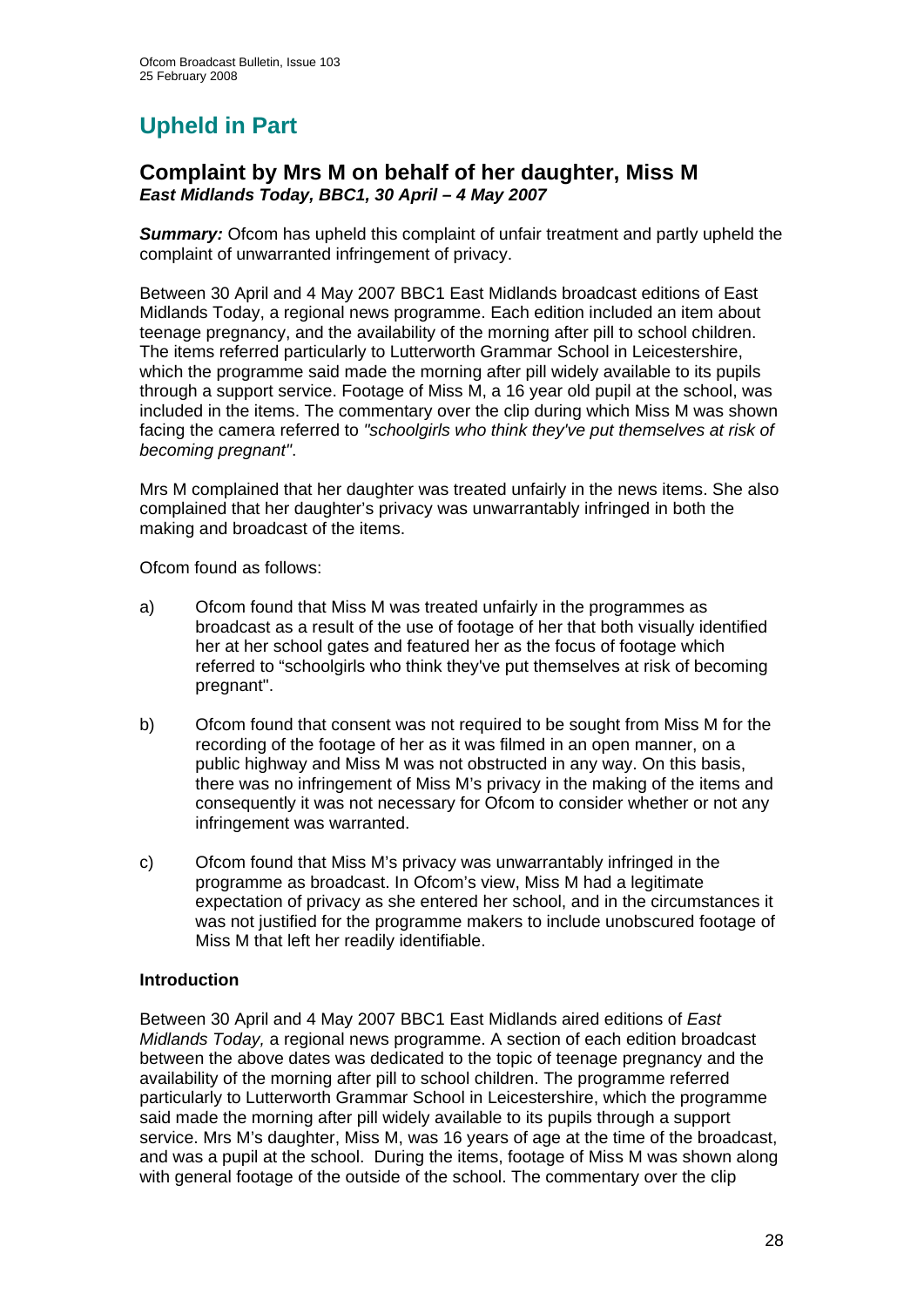during which she was shown facing the camera referred to *"schoolgirls who think they've put themselves at risk of becoming pregnant"*.

Mrs M complained that her daughter was treated unfairly and that her privacy was unwarrantably infringed in both the making and the broadcast of the programme.

### **The Complaint**

### **Mrs M's case, on behalf of her daughter**

In summary, Mrs M complained that her daughter was treated unfairly in the programme as broadcast, in that:

a) The cameraman chose to film her daughter as she was wearing a skirt above the knee, which portrayed her in a negative light. Mrs M added that the clip of her daughter which was shown at the same time as the narrator stating *"girls may be at risk of getting pregnant"*, resulted in judgements being made about her daughter's 'sexual status' which she found very distressing, and which were grossly unfair as her daughter had never accessed the morning after pill service at the school.

Mrs M complained that her daughter's privacy was unwarrantably infringed in the making of the programme in that:

b) The programme makers failed to seek permission to film Mrs M's daughter, from Mrs M, her husband, or the school, despite Mrs M's daughter being 16 years of age at the time of the broadcast. Mrs M added that the programme makers failed to conduct any checks to verify her daughter's age or to confirm whether or not she was over 16 years of age.

 Mrs M complained that her daughter's privacy was unwarrantably infringed in the broadcast of the programme, in that:

c) Footage of her daughter's face was clearly shown as part of the items and no attempt was made to pixellate her face. This resulted in her daughter being identifiable to the general public, her friends and her family and caused great distress to all concerned.

### **The BBC's case**

In summary, the BBC responded to the complaint as follows:

a) The BBC referred to a letter and telephone call of apology to Mrs M which outlined remedial steps it had taken following the incident, including: speaking to the cameraman, distributing the BBC guidelines to all staff and removing the original rushes from the BBC library. The BBC also stated that it considered a broadcast of an apology was not appropriate as it was likely to remind viewers of any implied link between the subject matter of the story and Miss M. With reference to the complaint that the cameraman chose to film Miss M because of her clothing, the BBC stated that it wished to reiterate its apology to Miss M and to explain the circumstances in which the footage of Miss M was obtained. The BBC stated that Miss M was not singled out for filming, rather she was one of a group of pupils who were the only ones to enter the school during the period of filming. The filming was not covert.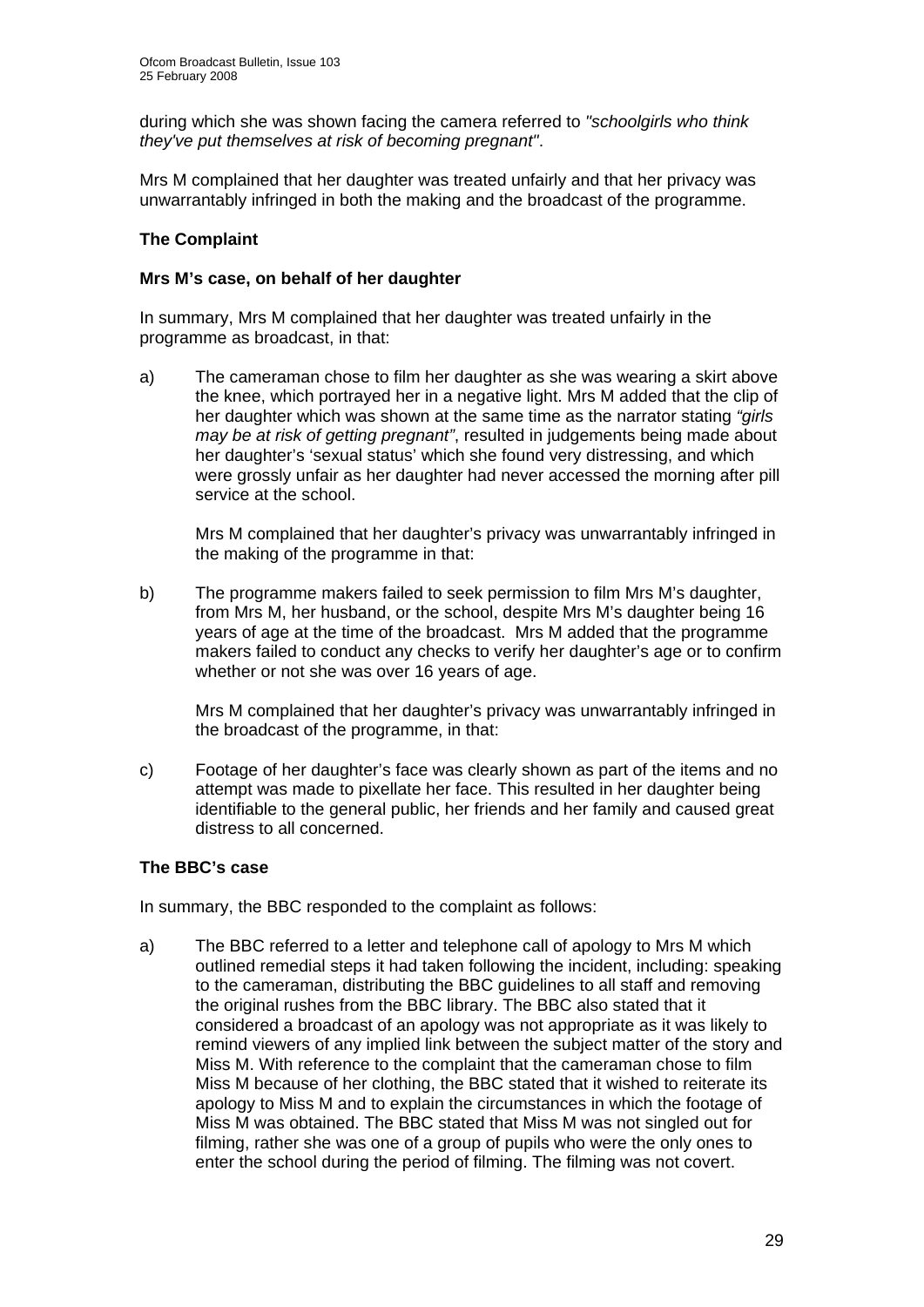- b) With reference to the complaint that the programme makers failed to seek permission to film from Miss M, Mrs M, her husband or the school, the BBC stated that the cameraman had no idea of Miss M's age when he filmed the group. He had not asked how old they were or whether they were happy to be on television. The BBC further stated that the cameraman had admitted that he had "assumed" that, as they were not in school uniform, they were older teenagers. The BBC apologised for this and said that the cameraman had been personally spoken to.
- c) With reference to the complaint that the programme makers failed to pixellate Miss M's face and that she was identifiable in the broadcast, the BBC apologised and stated it accepted that Miss M should not have been identifiable. The BBC acknowledged that the footage should have been edited to disguise her identity in view of the risk of her being associated with the accompanying commentary *"schoolgirls who think they've put themselves at risk of becoming pregnant"*".

### **Decision**

Ofcom's statutory duties include the application, in the case of all television and radio services, of standards which provide adequate protection to members of the public and all other persons from unfair treatment in programmes, and from unwarranted infringement of privacy in the making and broadcast of programmes, included in such services.

In carrying out its duties, Ofcom has regard to the need to secure that the application of these standards is in a manner that best guarantees an appropriate level of freedom of expression. Ofcom is also obliged to have regard in all cases, to the principles under which regulatory activities should be transparent, accountable, proportionate, consistent and targeted only at cases in which action is needed.

This case was considered by Ofcom's Executive Fairness Group. In reaching a decision it considered a recording of the programme and the written submissions from both parties.

a) Ofcom first considered Mrs M's complaint that her daughter was chosen to be included in the footage because of her clothing and that this resulted in her being portrayed in a negative light.

 In considering this aspect of Mrs M's complaint, Ofcom took account of Rule 7.1 of Ofcom's Broadcasting Code ('the Code'), which states that broadcasters must avoid unjust or unfair treatment of individuals or organisations in programmes. Ofcom also took account of Practice 7.9 which states that broadcasters must take reasonable care to satisfy themselves that material facts have not been presented, disregarded or omitted in a way that is unfair to an individual or organisation.

 Ofcom noted that Miss M was 16 years old at the time of filming and was filmed entering the gates of her school, which was clearly named in the programme.

 Ofcom also noted the BBC's apology to Miss M and that the programme makers' statement that they did not single out Miss M in respect of the footage captured. However, in Ofcom's view it was apparent from the footage broadcast that Miss M turned towards the camera and in doing so was both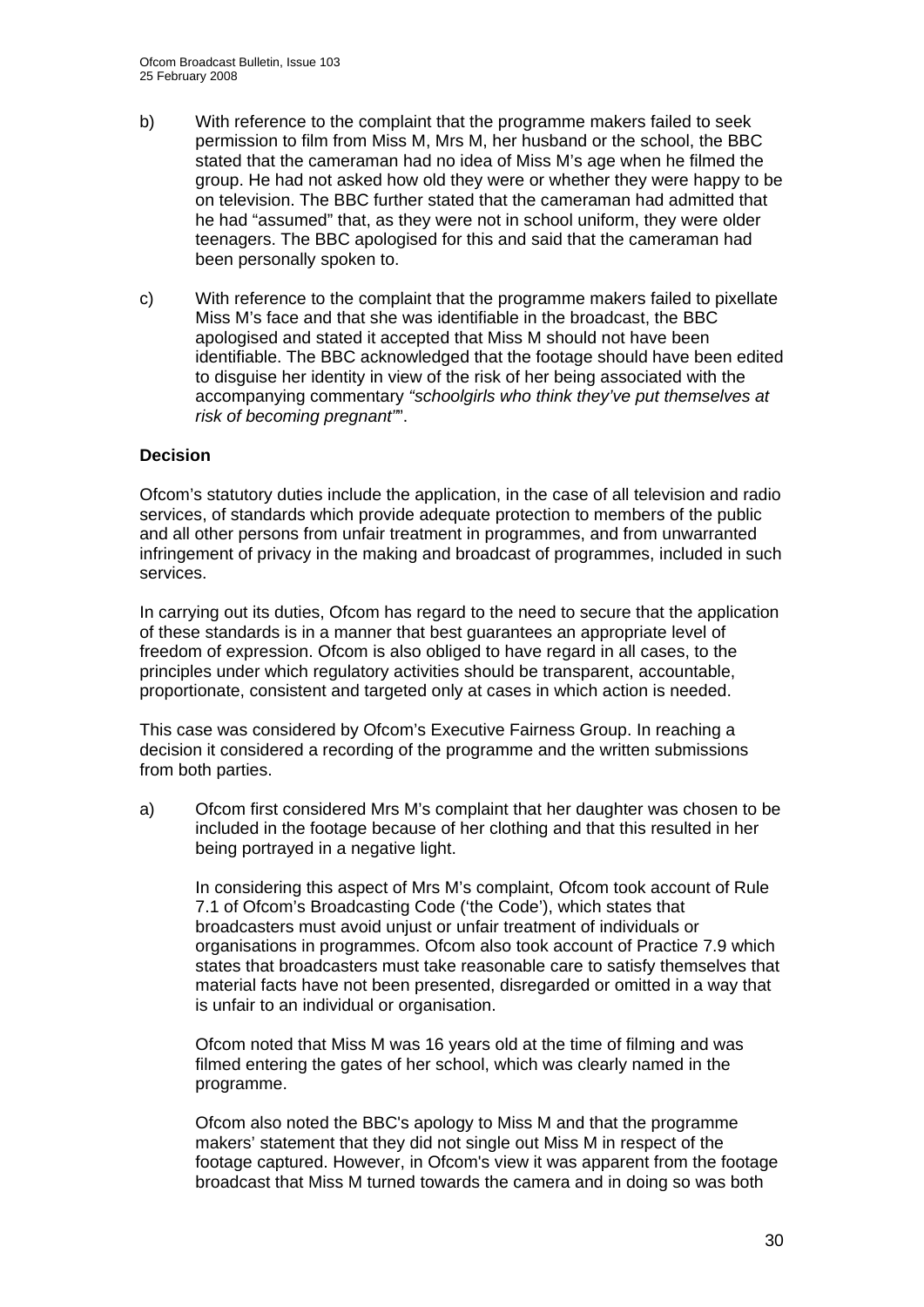visually identifiable and the focus of the shot included in the broadcast. Furthermore, as Miss M was the only individual in the footage to turn and face the camera and as a result became the focus of the shot, she could not be described as appearing to be incidental to the shot or merely part of the background. In addition, because the commentary, *"schoolgirls who think they've put themselves at risk of becoming pregnant"*, was made over the footage in which Miss M turned and faced the camera, particular attention was drawn to her and a connection between the content of the commentary, namely the issue of teenage pregnancy, and Miss M was suggested.

 In the circumstances and taking into account the context in which Miss M appeared in the programme, Ofcom found that the inclusion of the footage of her, which rendered her the focus of the shot and identifiable to her local community, together with the commentary in question which associated her with the issue of teenage pregnancy, resulted in unfairness to Miss M.

b) Ofcom next considered Mrs M's complaint that the programme makers failed to seek permission from Miss M, Mrs M, her husband or the school for the filming, despite Mrs M's daughter being 16 years of age, and that Miss M's privacy was infringed in the making of the programme.

 Before considering these issues, Ofcom noted that as Mrs M's daughter was 16 years of age the appropriate person to give consent for filming, should it have been required, was Miss M herself.

In considering this complaint, Ofcom took into account Rule 8.1 of the Code, which requires that any infringement of privacy in programmes, or in connection with obtaining material included in programmes, must be warranted. Ofcom also took account of Practice 8.5 of the Code, which states that any infringement of privacy in the making of a programme should be with the person's and/or organisation's consent or be otherwise warranted.

 In Ofcom's view, the line to be drawn between the public's right to information and the citizen's right to privacy can sometimes be a fine one. When considering and adjudicating on a complaint of unwarranted infringement of privacy, Ofcom must therefore address itself to three distinct questions: First, does the complainant have a legitimate expectation of privacy in the circumstances of the case? Second, if so, has there been an infringement of privacy? Third, if there has been an infringement of privacy, was the infringement warranted?

 Ofcom first considered whether Miss M had a legitimate expectation of privacy in relation to the recording of the footage in question. Ofcom examined the footage of Miss M and recognised that she was filmed in a public place, namely a public highway. However, Ofcom considered that her expectation of privacy was heightened by her age (under 18 years old) and the close proximity of the filming to her school. In this regard, Ofcom noted the recognition in the Code that schools are potentially sensitive places for recording material. Taking account of the above, Ofcom was satisfied that Miss M did have a legitimate expectation of privacy with regard to the recording of material of her walking into the school gates.

 Ofcom next considered whether Miss M's privacy was infringed by the recording of the footage of her walking into the school grounds. Ofcom noted that the programme makers had filmed in an open manner on a public road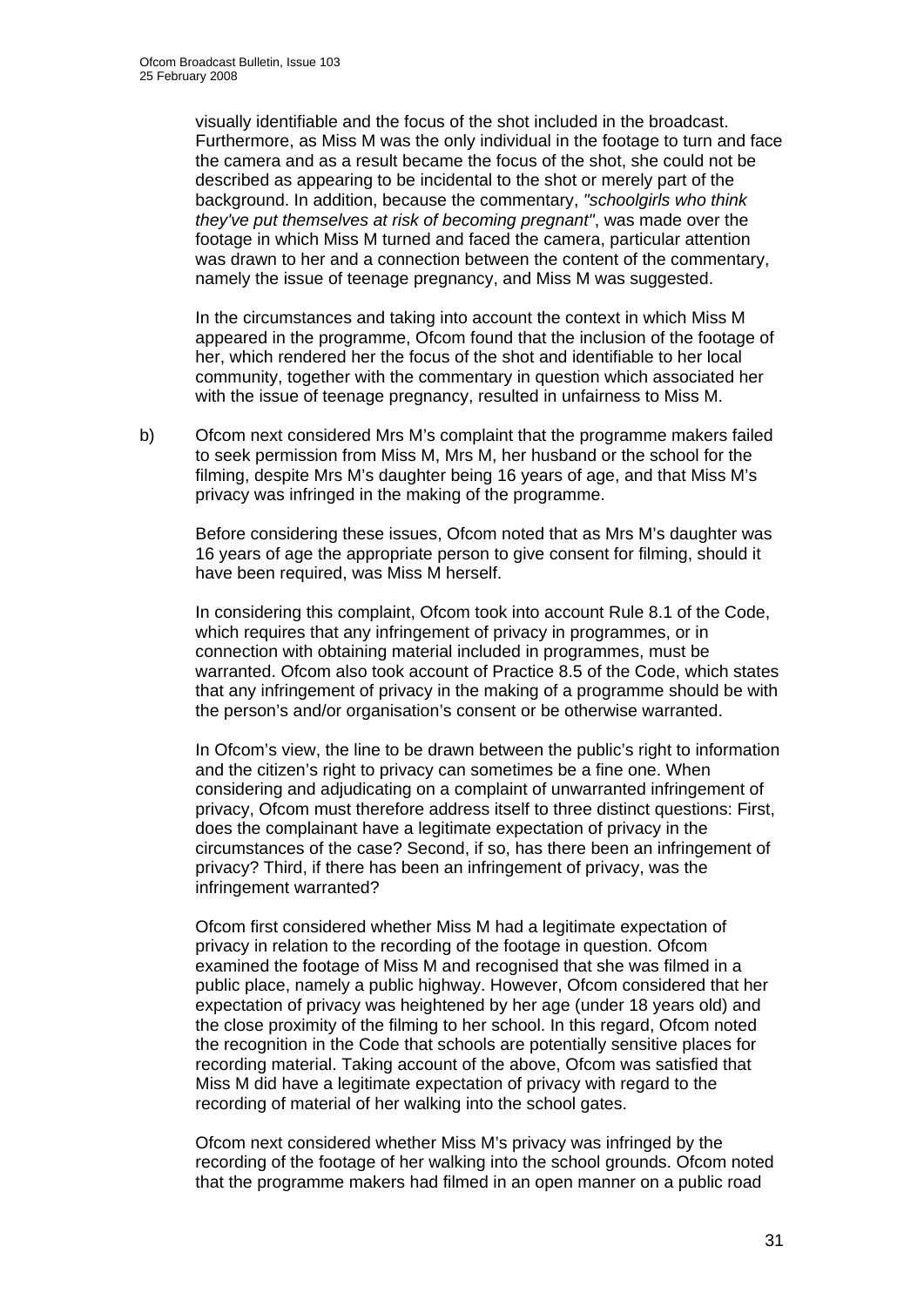(albeit outside the school) and that the footage was not taken surreptitiously. Furthermore, Miss M was not obstructed by the camera crew or prevented from going about her business. In Ofcom's view, having taken the above factors into account, consent was not required to be sought from Miss M for the recording of the footage. Therefore, there was no infringement of her privacy in the making of the programme and in these circumstances, it was not necessary for Ofcom to continue to consider whether or not any infringement was warranted.

 Accordingly, Ofcom has not upheld the complaint of unwarranted infringement of privacy in the making of the programme.

c) Ofcom next considered Mrs M's complaint that the programme makers broadcast footage of her daughter where her face was clearly shown and that no attempt was made to pixelate her face.

 Ofcom took account of Practice 8.1 of the Code as detailed above. Ofcom also had reference to Practice 8.3 which states that where people are caught up in events which are covered by the news they still have a right to privacy in both the making and the broadcast of a programme, unless it is warranted to infringe it. Ofcom also took into account Practice 8.6 of the Code, which provides that if the broadcast of a programme would infringe the privacy of a person or organisation consent should be obtained before the relevant material is broadcast, unless the infringement of privacy is warranted.

 Ofcom first considered whether Miss M had a legitimate expectation of privacy in respect of the broadcast of material of her walking towards and into the school gates. Taking into consideration the factors identified at decision head b) above, which heightened any expectation of privacy, namely Miss M's age, the nature of the footage and the location of the filming and the sensitivity of the subject matter under discussion, Ofcom found that Miss M had a legitimate expectation of privacy. Furthermore, in Ofcom's opinion, Miss M's privacy was infringed in the broadcast of the programme. In reaching this view, Ofcom considered that, although Miss M was not named, she was clearly identifiable to her local community from the footage broadcast, as a result of her turning to directly face the camera where her face was fully visible. Consequently, she could not be described as appearing to be incidental to the shot or merely part of the background. Ofcom also noted the nature of the commentary which referred to issues of a private nature, namely pregnancy and the use of contraception.

 Taking the factors referred to above into account, Ofcom considered that Miss M's privacy was infringed in the broadcast of the programme. There were no grounds to justify including unobscured footage of her that left her visually identifiable in the item given the context discussed above. Accordingly, Mrs M's complaint on behalf of her daughter, of unwarranted infringement of privacy in the broadcast of the programme was upheld.

**In conclusion, Mrs M's complaint of unfair treatment was upheld and the broadcaster found to be in breach of Rule 7.1. The complaint of unwarranted infringement of privacy in the broadcast was also upheld and the broadcaster found to be in breach of Rule 8.1.**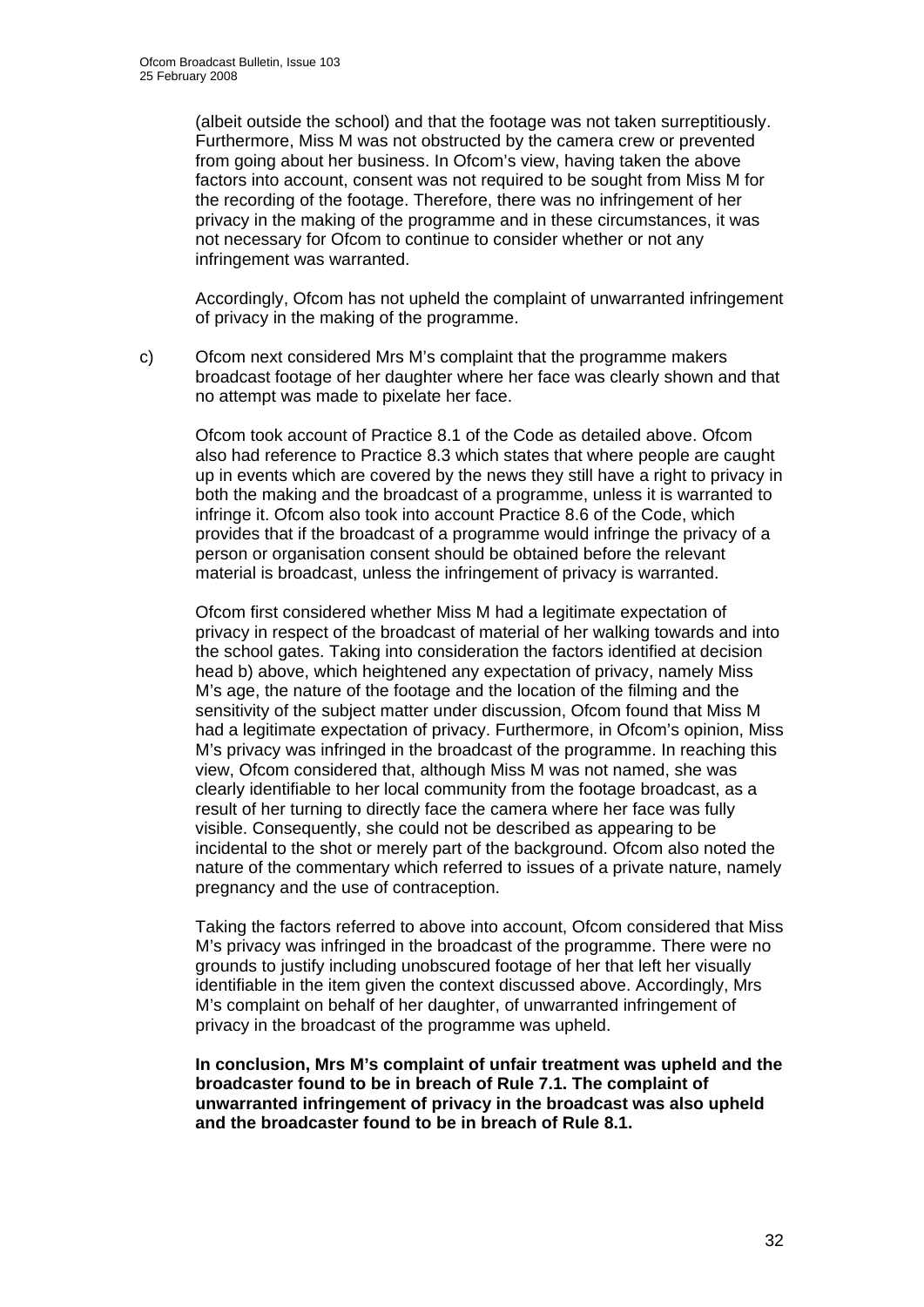# **Not Upheld**

### **Complaint by Dr David Clarke**  *The British UFO Mystery: Stranger Than Fiction, Five, 1 November 2006*

**Summary:** Ofcom has not upheld this complaint of unfair treatment by Dr Clarke.

This programme looked at UFO sightings in Britain and included an incident at RAF Cosford and RAF Shawbury between 30 and 31 March 1993. The programme focused on the investigation carried out by Mr Nick Pope, who worked in a Ministry of Defence department that examined reports of UFO sightings in the UK, and questioned whether or not the reported sightings pointed to extraterrestrial activity. Interview footage of Dr David Clarke was included in the programme in which he stated that an aircraft had been logged on radar over RAF Shawbury at the relevant time of the incident. Immediately following his comments, Mr Pope was shown stating that the aircraft tracked on radar was flying at an altitude of 20,000 ft. This was then followed by the programme's commentary which stated that an aircraft at this altitude would be near impossible to describe clearly.

Dr Clarke complained that he was treated unfairly in the programme as broadcast in that was not told the nature and purpose of the programme to which he was asked to contribute and that the interview footage of him was edited unfairly in that part of his response was omitted to give a misleading, unbalanced and distorted impression to viewers of what he had actually said.

In summary, Ofcom was satisfied that Dr Clarke was given sufficient information by the programme makers to have been in a position to give informed consent to his contribution being included in the programme and no unfairness resulted from the programme's focus on Mr Pope.

Ofcom also took the view that Dr Clarke's account of events broadcast in the programme was a fair reflection of a key argument made by him in his interview and its editing and inclusion in the programme as broadcast resulted in no unfairness to him.

### **Introduction**

On 1 November 2006, Five broadcast *The British UFO Mystery: Stranger Than Fiction*, a documentary programme which looked at UFO sightings in Britain. One of the investigations included in the programme concerned the circumstances surrounding an incident at RAF Cosford and RAF Shawbury ('the Cosford/Shawbury incident') between 30 and 31 March 1993. Between these dates, a large number of sightings were reported of a UFO entering British airspace and flying over highlysensitive military establishments. The programme claimed that many of the reported sightings were made by witnesses such as police officers and military personnel. The programme focused on the investigation carried out by Mr Nick Pope, referred to in the programme as *"running a little known section of the MoD* [the Ministry of Defence]", that examined reports of UFO sightings in the UK, and questioned whether or not the reported sightings pointed to extraterrestrial activity.

Dr David Clarke contributed to the programme and interview footage of him was included in it. He appeared twice in the programme and offered what he called an alternative, rational explanation for the causes of the UFO sightings. Dr Clarke appeared twice in the programme. In his second appearance, Dr Clarke stated that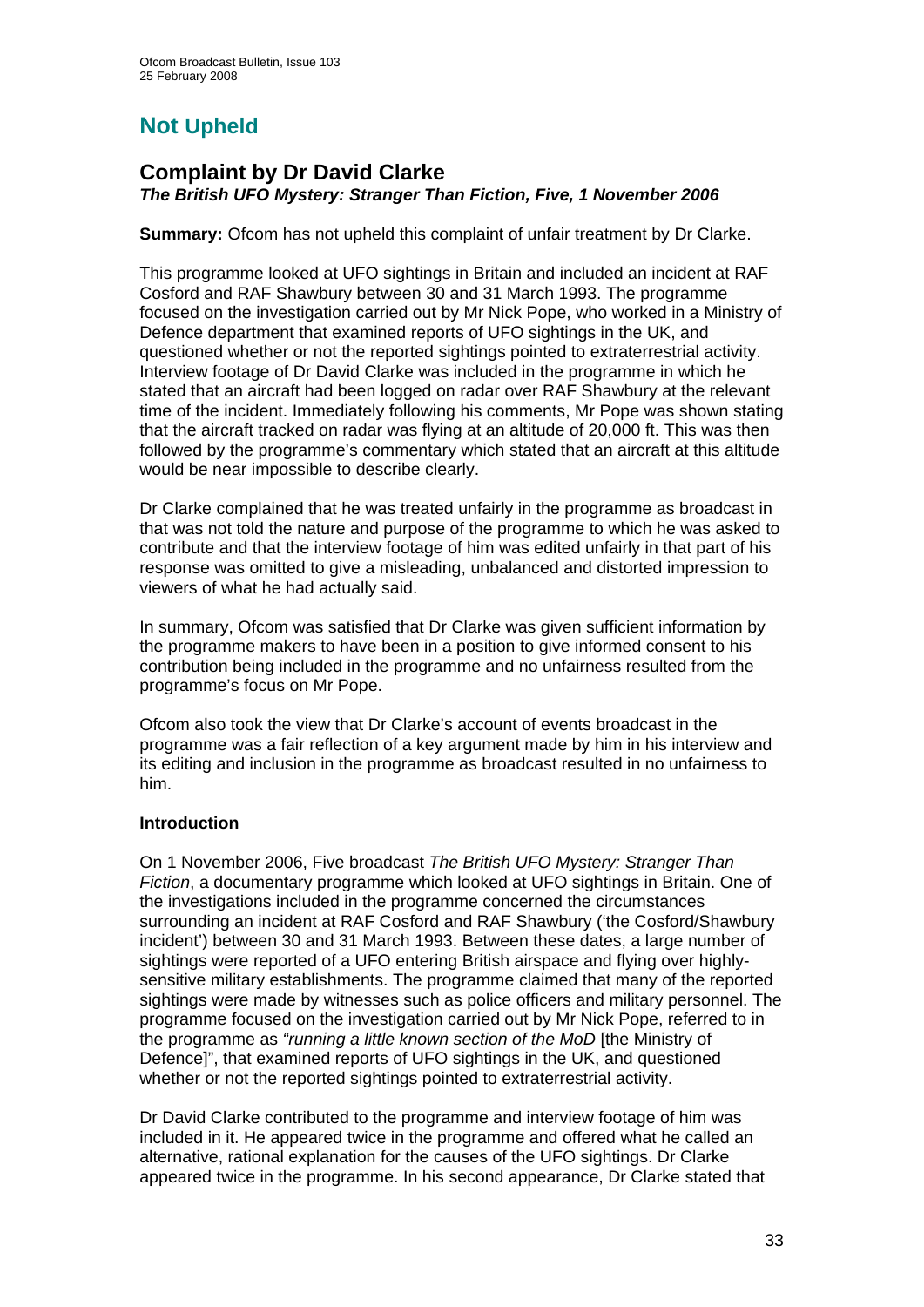there had been an aircraft logged on radar over RAF Shawbury at the relevant time. Immediately following Dr Clarke's comments, Mr Pope was shown stating that the aircraft tracked on radar was flying at an altitude of 20,000 ft which was followed by the programme's commentary that stated that an aircraft at this altitude would be near impossible to describe clearly. Dr Clarke was interviewed for the programme on 3 August 2005 and programme was broadcast some 15 months later.

Dr Clarke complained to Ofcom that he was unfairly treated in the programme as broadcast.

### **The Complaint**

### **Dr Clarke's case**

In summary, Dr Clarke complained that he was treated unfairly in the programme as broadcast in that:

a) He was not told the nature and purpose of the programme to which he was asked to contribute.

 Dr Clarke said that he was told by the programme makers that the programme related to UFO incidents in Britain generally and his interview was conducted on this basis. He was not told that the programme would focus almost entirely upon Mr Pope's investigations into the Cosford/Shawbury incident. Dr Clarke said that he was also was not made aware that the programme would claim that the incident remained unexplained despite the 'solid factual information' provided to the programme makers by him.

b) Dr Clarke said that the interview footage of him was edited unfairly in that part of his response was omitted to give a misleading, unbalanced and distorted impression to viewers of what he had actually said during the interview.

 Dr Clarke said that he was asked by the programme makers during his interview to give his position on the UFO sighting of the Meteorological Officer ('the Met Officer') at RAF Shawbury in the early hours of 31 March 1993. Dr Clarke said that he told the interviewer that the Met Officer had possibly seen either an aircraft that had been tracked on radar 20,000 ft above the base at the relevant time, or a police helicopter that was also in the area at that time following a stolen car. However, Dr Clarke said that his explanation about the aircraft at 20,000 ft was immediately dismissed by Mr Pope and the programme's commentary which stated that an aircraft flying at that altitude over the base would have been difficult if not impossible to describe clearly from the ground. Dr Clarke said that he was not given an opportunity to respond to this statement which he felt was unfair. He said given the fact that he had provided a full and considered response during his interview of the further possibility of a police helicopter being in the area and the fact that even credible witnesses frequently made mistakes when estimating height and distance of objects seen in the night sky. Dr Clarke complained that by omitting these qualifying facts, the programme gave a misleading impression to viewers of what he had said.

### **Five's case**

In summary, Five responded to the complaint as follows: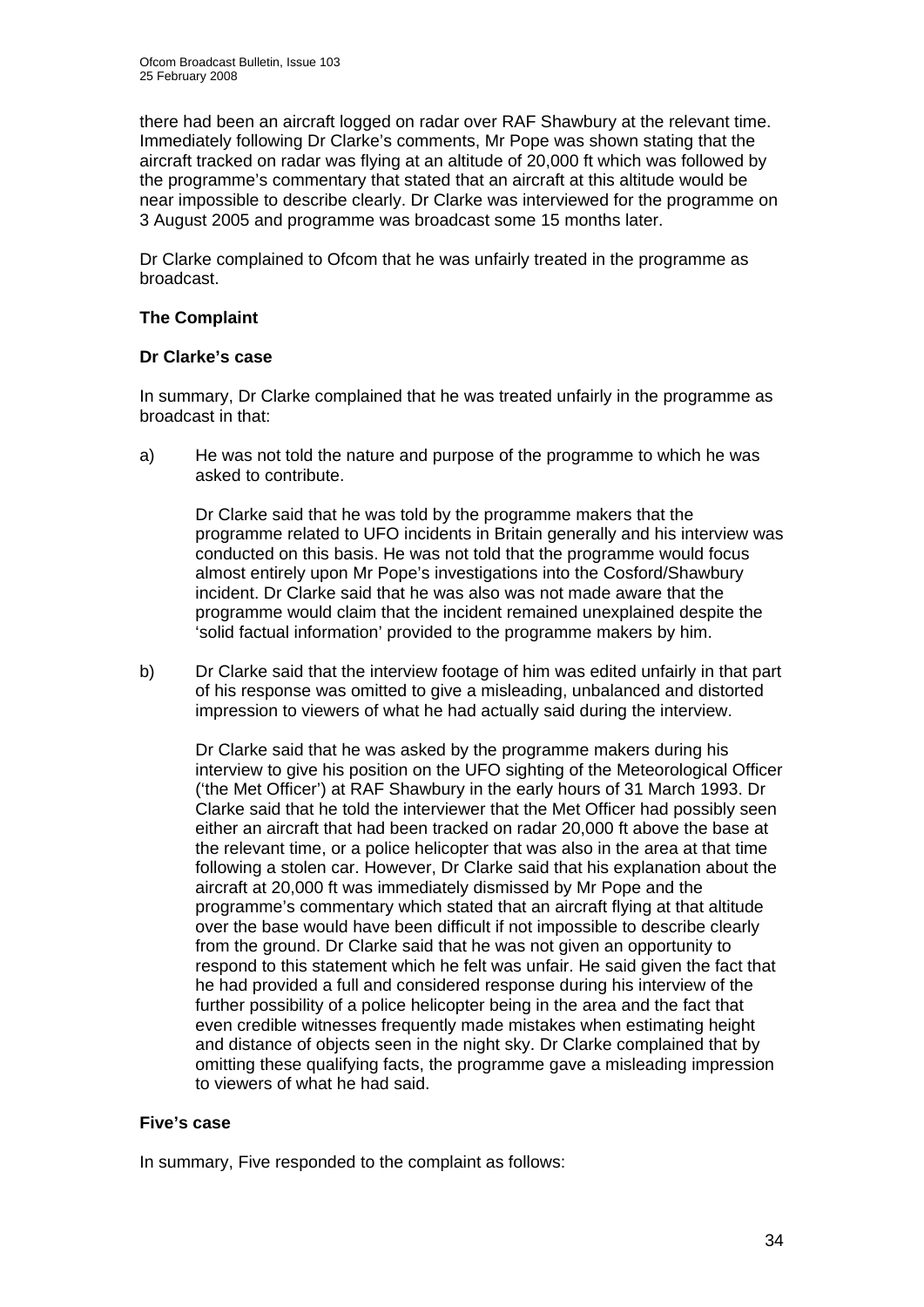a) On 27 July 2005, Ms Kay Hill, an executive producer for the programme, emailed Dr Clarke after reading his article in the *Fortean Times* about the claims made by Mr Pope about the wave of UFO sightings in the UK in 1993. Five said that Ms Hill was quite clear with Dr Clarke as to the nature and purpose of the programme and what it was about. In her email, Ms Hill said that the programme was a "*documentary which explores UFO sightings over the UK*" and that "*the 1993 Cosford and Shawbury incident is one that* [would be covered]". Five said that her email went on to give Dr Clarke a clear explanation of why he was being asked to contribute, namely that after reading his article she wanted to invite him to be interviewed for the programme.

 From this email, Five said that it was clear to Dr Clarke that: the programme was about UFO sightings in the UK; the 1993 Cosford/Shawbury incident would be covered; Ms Hill had read his article in the *Fortean Times*; the article concentrated solely on the incident; and, the reason he was being invited to appear on the programme was to comment on the incident.

 Five said that given that the focus of the *Fortean Times* article was Mr Pope's investigation into the Cosford/Shawbury incident and that the article was the reason that the programme makers asked Dr Clarke to contribute to the programme, it was clear [to Dr Clarke] that Mr Pope's investigation would play a large part in the content of the programme.

 Five said that Dr Clarke had signed a consent form on the day of his interview. The provisional title of the programme, "*MOD X-Files*", was on the form which was a further indication to Dr Clarke that the focus of the programme would be the case files of the MoD and Mr Pope's investigation into reported UFO sightings.

 Five said that the interview with Dr Clarke was almost exclusively focused on the Cosford/Shawbury incident. The interviewer's first question to Dr Clarke was:

*"There are those who say that the incident in March 31, 1993, is possibly Britain's most extraordinary UFO incident in the history of sightings in this country, what's your reaction to that?"* 

 Subsequent questions concentrated on the incident and followed the responses given by Dr Clarke to them. Apart from a couple of general questions about the role of the MoD in investigating reported UFO sightings, the interviewer was only interested in the Cosford/Shawbury incident sightings.

 Five said that Dr Clarke mentioned Mr Pope's investigation in answering thefirst question and talked about Mr Pope's book which he acknowledged was responsible for awakening interest in the Cosford/Shawbury sightings. Five said that, during his interview, Dr Clarke gave a detailed account of the Cosford/Shawbury incident and referred to Mr Pope and the MoD file when discussing the reported sightings of the Met Officer at RAF Shawbury. Five said that when questioned about whether it was possible to verify whether the Met Officer might have seen a helicopter, Dr Clarke talked again about the MoD file and information which would have been available to Mr Pope.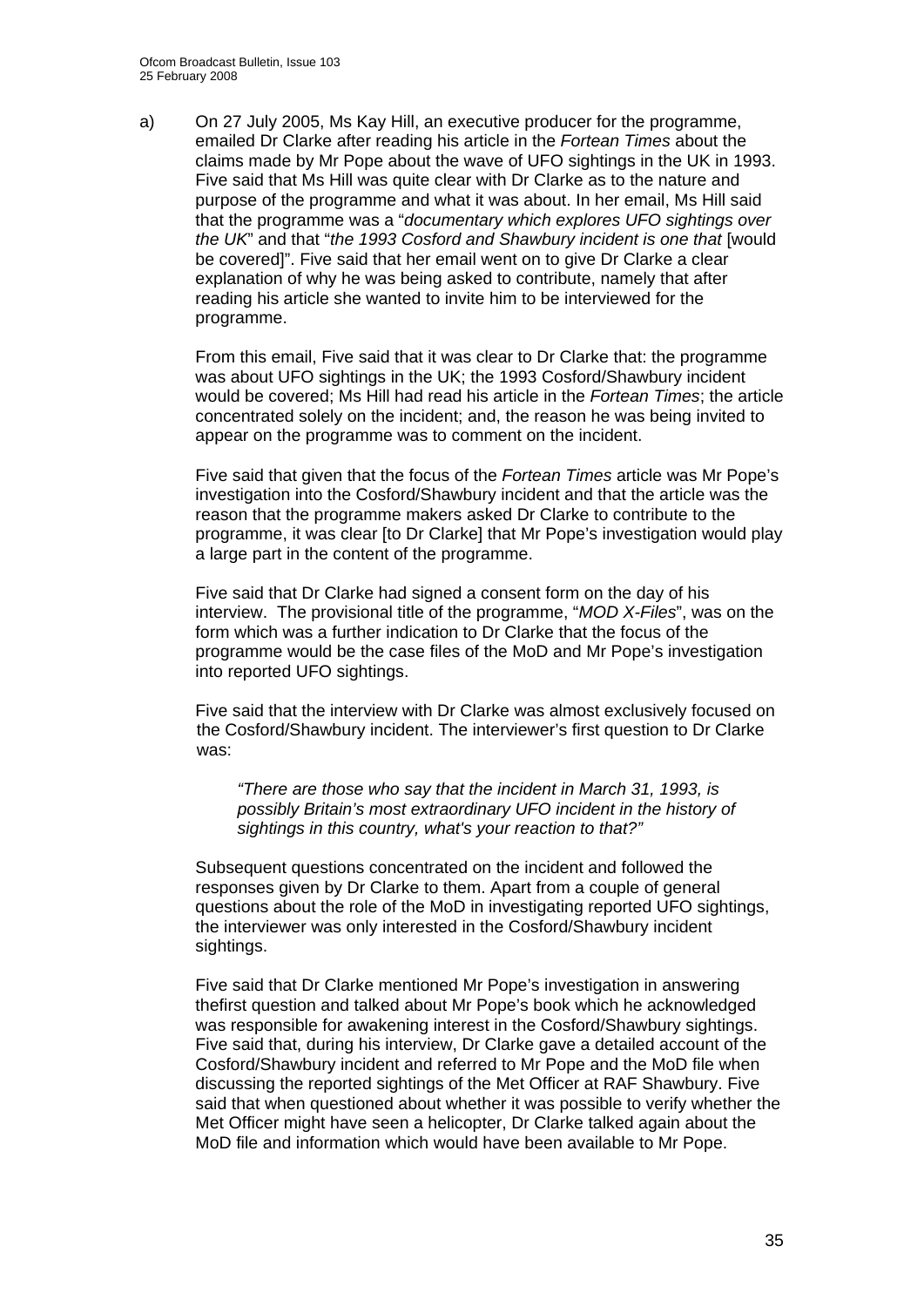Five said that Dr Clarke cooperated happily with the interview and at did not raise any objection to the nature, tone, or subject matter of the questions asked of him. Nor did he raise any issue over why the interview focused solely on the Cosford/Shawbury incident.

In response to Dr Clarke's claim that he was not made aware of any significant changes to the programme as it developed, and that, if he had been, it might have affected his original consent to participate, Five said that there were, in fact, no significant changes made to the programme between its commissioning and broadcast. Five said that the programme's nature and purpose did not change and there was never intention to make any programme other than the one broadcast.

b) Five said that the programme discussed Air Traffic Control radar records showed that an aircraft was flying over RAF Shawbury at 20,000ft. The programme stated that Dr Clarke thought that "*this provides the answer*" to these sightings and quoted his comments on this.

The programme went on to discuss what Five referred to as Mr Pope's view that the aircraft tracked on radar could not explain the reports of two RAF policemen at RAF Cosford, or the Met Officer at RAF Shawbury because they estimated the altitude of the aircraft they saw at around 1,000 ft, not 20,000 ft. In his interview, Five said that Dr Clarke provided two possible explanations for the report from the Met Officer. The first was the one quoted in the programme, namely the aircraft at 20,000 ft tracked on radar above RAF Shawbury. The second was that the Met Officer may have seen a police helicopter using a searchlight. When questioned about the discrepancy of the altitude of the aircraft, Dr Clarke explained that even "expert" witnesses could be mistaken, particularly in the circumstances of these sightings.

Five said that Dr Clarke's helicopter explanation was not included in the programme because it was felt that his theory might have appeared to viewers that he was contradicting himself. Five said that on the one hand, Dr Clarke thought that the sightings could have been of the aircraft tracked on radar, but on the other hand, he said a police helicopter using a searchlight could provide the answer. In addition, Five said that Dr Clarke said in interview that there was no way to prove the possible presence of a police helicopter because of the short time for which records were kept. It was therefore only a theory with no evidence to support it. Furthermore, the programme was telling the story of Mr Pope's case file, which made no mention of a police helicopter.

Five said that the portion of Dr Clarke's interview that was included in the programme was presented fairly and the absence of his further explanation would not have resulted in unfairness to him as it would not have materially affected viewers' opinion of him in an unfair way.

### **Dr Clarke's comments in response**

In summary, and in response to Five's statement made in response to the complaint Dr Clarke said that:

a) Dr Clarke said that Ms Hill's email of 27 July 2005 referred to "*UFO sightings*" (plural) and included the neutral statement that the Cosford/Shawbury incident would be "one that we'll be covering". He said that following the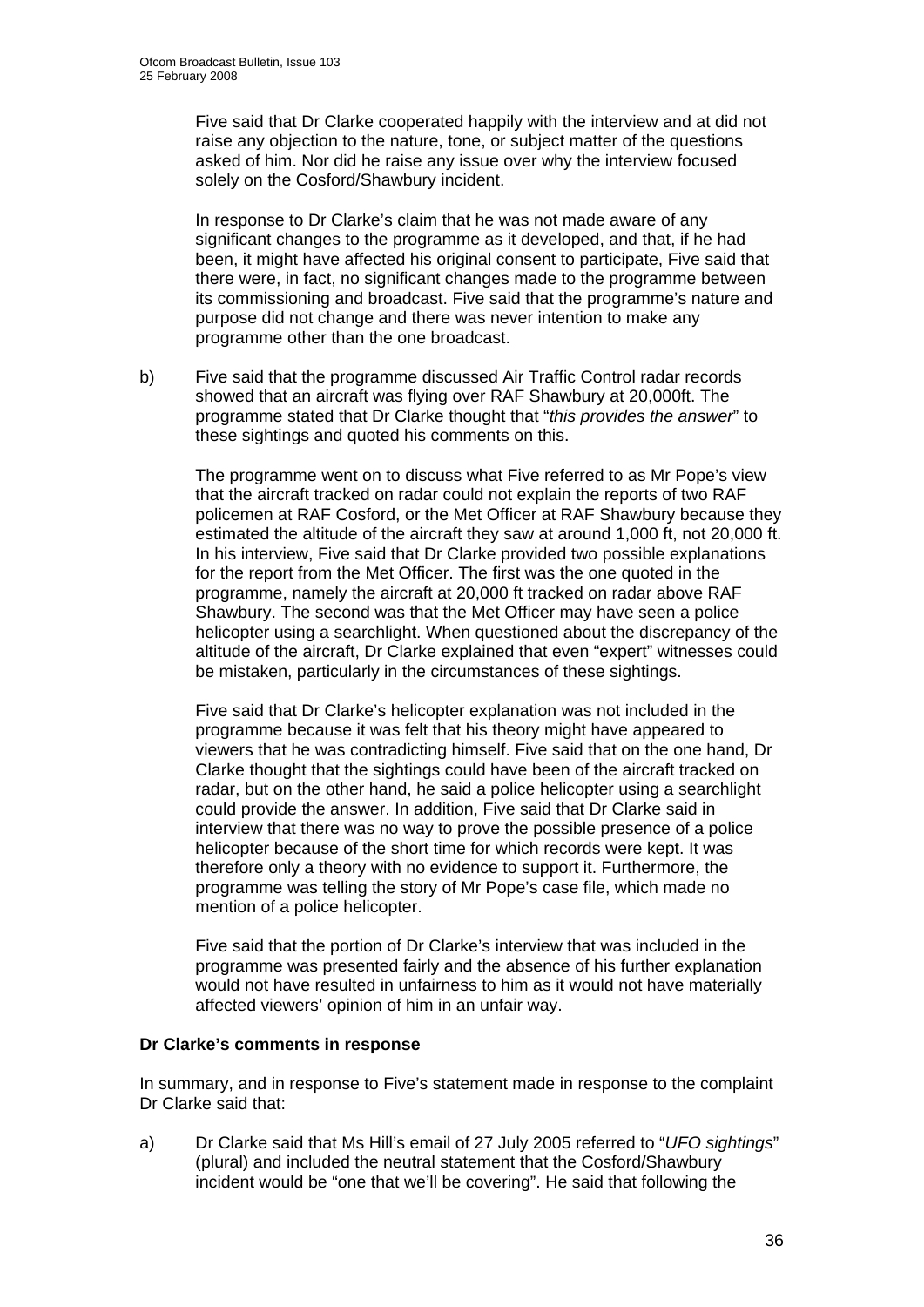email, he had spoken to Ms Hill on the same day and that she had given him a clear and unambiguous impression that the programme makers would be covering several of the best-known UFO incidents, not just the Cosford/Shawbury incident. Dr Clarke said that he had emailed three colleagues on the same day in order to provide them with a summary of the discussion he had had with Ms Hill. In this email, Dr Clarke said that the programme makers would be covering "*mostly British cases*" and that Ms Hill had "*promised to send me a list of the other cases they are including, but not surprisingly they are having to cover Rendlesham* [another UFO sighting incident]". Dr Clarke said that he had agreed to participate in the programme on the information he had been given and that within the context already set out above, it was no surprise to him that the interview specifically focused on the Cosford/Shawbury incident.

Dr Clarke said that his views on the Cosford/Shawbury incident were radically different from those held by Mr Pope. Dr Clarke said that from the moment he was approached by Ms Hill, the programme makers had a duty to keep him informed as to any changes of emphasis in the programme content; and, to make it clear to him that Mr Pope's story would be the centrepiece of the programme. Dr Clarke said that the programme makers failed in all these duties.

Dr Clarke said that Five's claim that since he was aware that Mr Pope worked for the MoD at the time of the sightings and so would therefore have known that any questions about the MoD would, by implication, have been about Mr Pope did not stand up to scrutiny. Although Mr Pope would naturally appear in a section of a programme that covered the Cosford/Shawbury incident, Dr Clarke said that Mr Pope was not the only official working in the MoD section that scrutinised reports of UFO sightings.

b) Dr Clarke said that he was not given sufficient air-time for his views to be fairly presented. Mr Pope was given the opportunity to comment on Dr Clarke's contribution regarding the relevance, or otherwise, of the aircraft reported to be flying 20,000ft over RAF Shawbury at the time of the Met Officer's sighting. Dr Clarke said that he had covered the issues relating to this matter in his interview but the programme makers had chosen not to include it.

Dr Clarke said that throughout the programme the commentary emphasised the reliability of eye-witness descriptions of the altitude, range, speed and movements of lights they have seen in the night sky. This he argued was presented to viewers as being conclusive and unopposed. Yet there was no suggestion made that this premise was highly contentious or that other, opposing expert views existed relating to the reliability of such evidence. Dr Clarke said that this omission was damning because he had, in fact, voiced an opposing viewpoint very strongly and clearly in his contribution. Dr Clarke said that the omission portrayed him as an expert who was prepared to dismiss witness statements as unreliable without giving full attention to their specific content.

Dr Clarke said that he was not given the opportunity to respond to Mr Pope's comments about the aircraft tracked by radar at 20,000 ft, despite the fact that Five had suitable material from his interview which they decided not to use.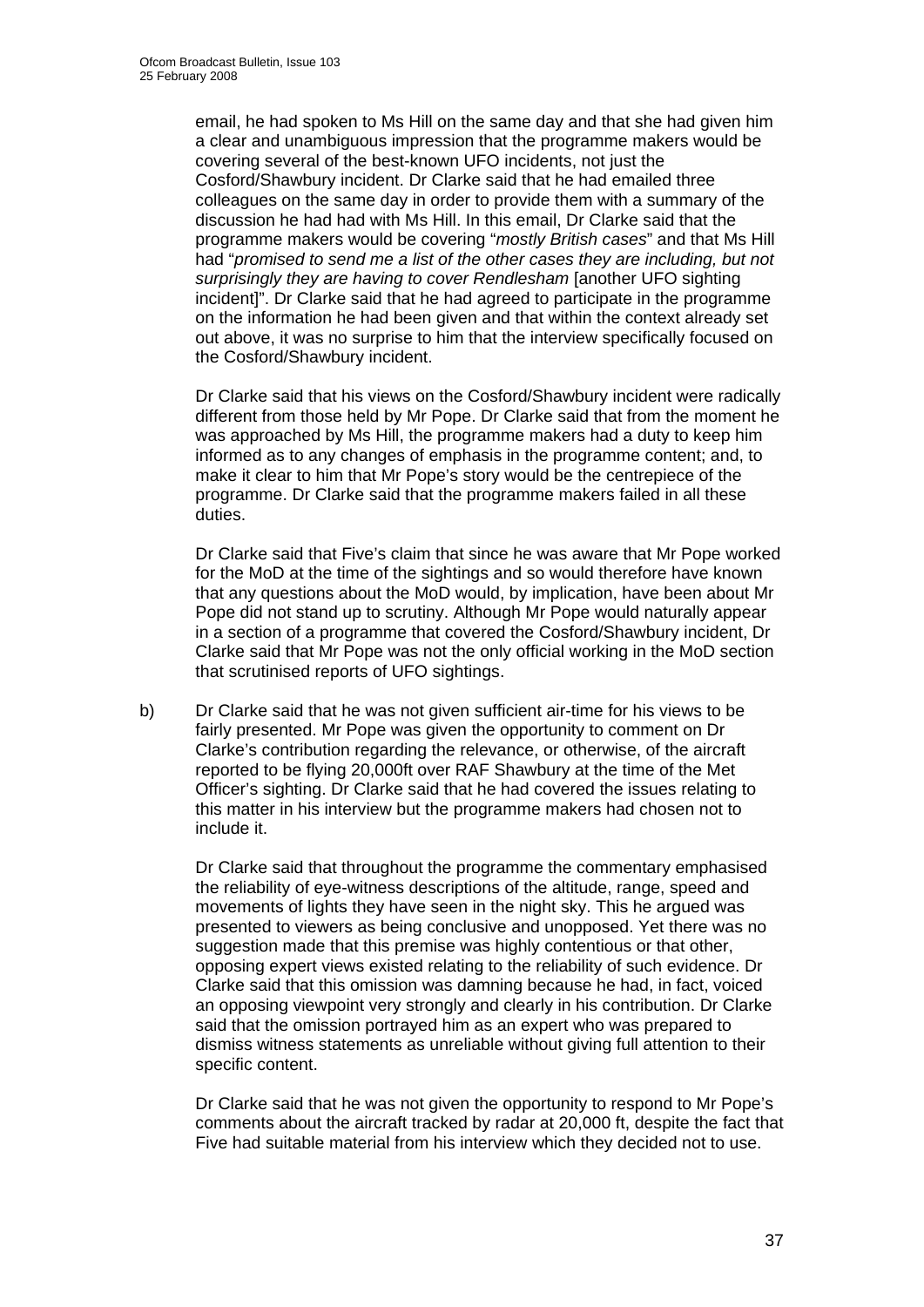#### **Five's Statement in Response**

In summary, Five responded to Dr Clarke's comments as follows:

a) Five said that Dr Clarke accepted that he was aware that he was only being asked to give an interview about the Cosford/Shawbury incident for inclusion in the programme and that he had agreed to this based on his understanding of the nature and purpose of the programme, namely that it would explore 'UFO sightings over the UK and the 1993 Cosford and Shawbury incident'. Five said that it noted that Dr Clarke also believed that other UFO incidents would be covered in the programme. Five said that Dr Clarke, as a journalist and "expert on UFOs" who, he said, had been asked to contribute to, and act as consultant for, numerous TV and radio broadcasts on the subject of UFO sightings, he would therefore have been aware that programmes were often edited and not everything which was originally envisaged to be included in the programme would make it to the broadcast version. This programme, however, did not change to a degree which the programme makers thought might reasonably affect Dr Clarke's original consent to participate and which might cause material unfairness. Five said that it was common to research more material than would be included in the programme and to decide what to focus on as the project develops.

 Five said that Ms Mill's email of 27 July 2005 made it clear that the Cosford/Shawbury incident sightings would be covered in the programme. Her email was a fair and accurate description of the programme that was broadcast and was clear that this was the incident about which Dr Clarke would be interviewed. Five said that the nature and purpose of the programme as broadcast, and what the programme was about, did not differ materially from the description of the programme given to Dr Clarke by Ms Mills.

b) Five said that it had already explained in its first statement why it did not consider that the omission of Dr Clarke's explanation that the Met Officer may have seen a police helicopter would have affected viewers' opinion of Dr Clarke in an unfair way.

Five said that Dr Clarke suggested that that the omission might have portrayed him as an expert who was prepared to dismiss witness statements as unreliable without giving full attention to their specific content. Five said that it did not believe that any reasonable viewer would have formed this view as nothing in the programme could have suggested this. Five said that the omission of Dr Clarke's alternative explanation would not have led viewers to believe he did not have one.

Five said that a programme did not result in unfairness simply because all of the views expressed by a contributor, or each and every single fact surrounding an issue, were not presented in full.

#### **Decision**

Ofcom's statutory duties include the application, in the case of all television and radio services, of standards which provide adequate protection to members of the public and all other persons from unfair treatment in programmes included in such services.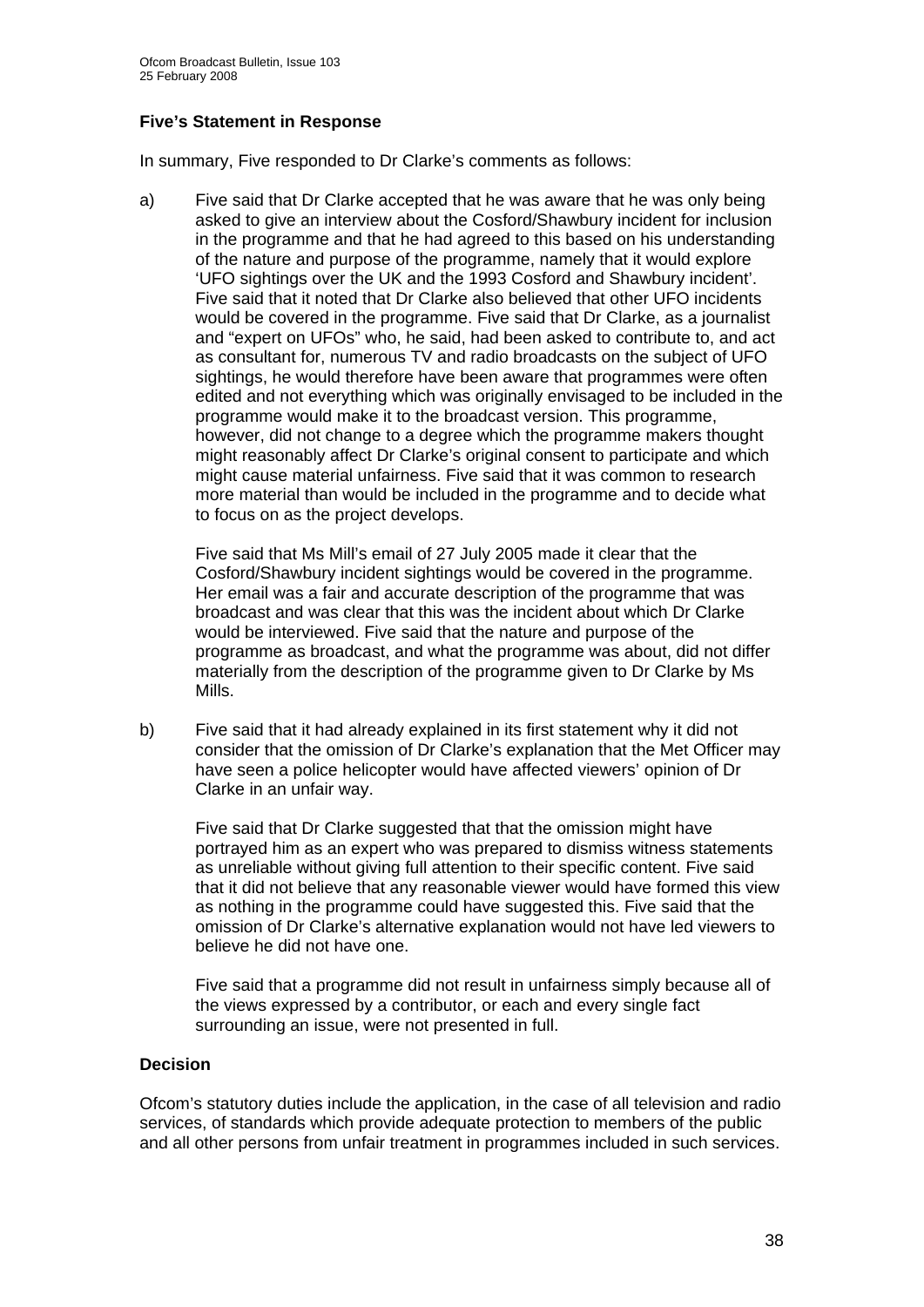In carrying out its duties, Ofcom has regard to the need to secure that the application of these standards is in the manner that best guarantees an appropriate level of freedom of expression. Ofcom is also obliged to have regard, in all cases, to the principles under which regulatory activities should be transparent, accountable, proportionate and consistent and targeted only at cases in which action is needed.

This complaint was considered by Ofcom's Executive Fairness Group. In reaching a decision it considered a recording and transcript of the programme and the submissions from both parties.

a) Dr Clarke complained that he was treated unfairly in the programme as broadcast in that he was not told the nature and purpose of the programme to which he was to contribute.

In considering this element of Dr Clarke complaint, Ofcom took account of Rule 7.1 of Ofcom's Broadcasting Code ("the Code") which states that 'broadcasters must avoid unjust or unfair treatment to individuals and organisations in programmes'. It also took into account Practice 7.3 which states that where a person is invited to make a contribution to a programme (except when the subject matter is trivial or their participation minor) they should normally, at an appropriate stage: be told the nature and purpose of the programme, what the programme is about and be given a clear explanation of why they were asked to contribute and when (if known) and where it is likely to be first broadcast; be told what kind of contribution they are expected to make, for example live, pre-recorded, interview, discussion, edited, unedited, etc; be informed about the areas of questioning and, wherever possible, the nature of other likely contributions; be made aware of any significant changes to the programme as it develops which might reasonably affect their original consent to participate, and which might cause material unfairness; be told the nature of their contractual rights and obligations and those of the programme maker and broadcaster in relation to their contribution; and, be given clear information, if offered an opportunity to preview the programme, about whether they will be able to effect any changes to it. Taking these measures is likely to result in the consent that is given being 'informed consent' (referred to in this section and the rest of the Code as 'consent').

Ofcom first considered what Dr Clarke was told by the programme makers about the nature of the programme and on what his contribution was likely to be focused.

Ofcom noted the email sent to Dr Clarke by Ms Kay Hill, the programme's executive producer, on 27 July 2005 and that Ms Hill had explained to him that the programme makers were making a documentary exploring UFO sightings over the UK and that it would include the 1993 Cosford/Shawbury incident. Ms Hill's email went on to inform Dr Clarke that she had read his article in the *Fortean Times,* in which he re-examined Mr Pope's investigation into the incident and concluded that it was a case of misinterpretation by Mr Pope and other witnesses. Ms Hill invited him to agree to be interviewed for the programme. Ofcom also noted Dr Clarke's email to three of his colleagues sent on the same day (27 July 2005) in which he stated that the programme would be covering a number of UFO incidents, not just the Cosford/Shawbury incident.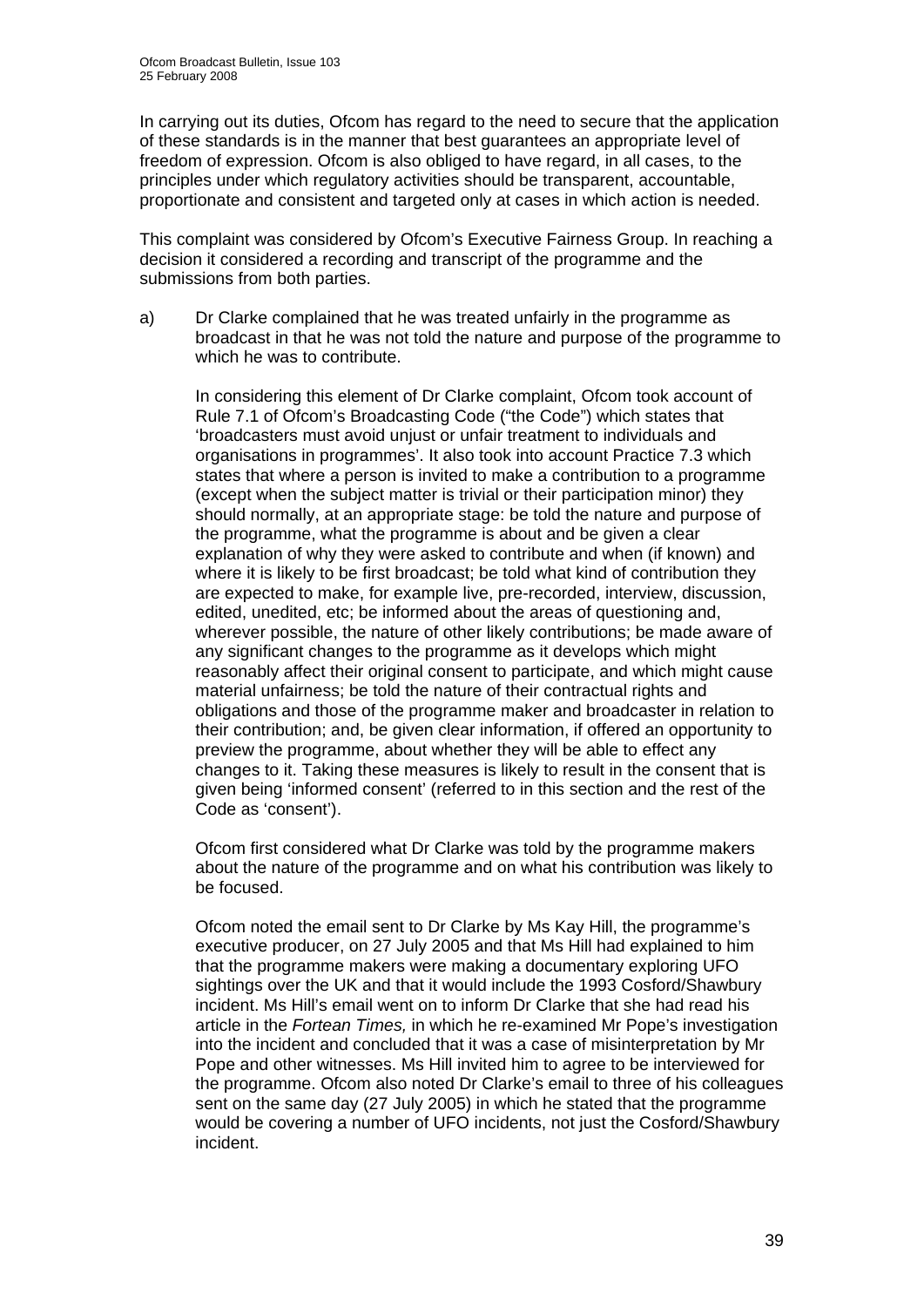Ofcom also noted the programme makers' questions during the interview with Dr Clarke which in Ofcom's view primarily focused on the Cosford/Shawbury incident. The opening question referred specifically to "*the incident in March 31, 1993*". Ofcom noted that the discussion during the interview: referred on numerous occasions to the Cosford/Shawbury incident; the possible rational explanations for the incident; the MoD investigations into UFO sightings; and, at one point, to Mr Pope and his investigations specifically. It also noted that Dr Clarke had signed a consent form on which the programme title was stated as being "MOD X-Files". Ofcom noted Dr Clarke's assertion that it was no surprise to him that the interview focused on Cosford/Shawbury incident, but that it was not made clear to him in his contact with Ms Hill that the programme would centre on Mr Pope rather than him appearing as one of a number 'UFOlogists' and witnesses discussing various sightings.

Ofcom appreciated that Ms Hill's email to Dr Clarke dated 27 July 2005 did not contain detail of who would else would be contributing to the programme, namely Mr Pope. However, Ofcom considered that it would have been reasonably evident to him that the broad terms of the programme were to include discussion about UFO sightings in the UK and that some of that discussion would centre on the Cosford/Shawbury incident. Also, reference to his article in the *Fortean Times* would have also reasonably indicated to Dr Clarke that the programme makers were interested in this incident in which Mr Pope played a significant part. Ofcom considered that it was a matter of discretion for the programme makers as to the role of other contributors as long as no unfairness resulted. In this case in Ofcom's view, Dr Clarke was given sufficient information by the programme makers to have been in a position to give informed consent to his contribution being included in the programme and no unfairness resulted from the programme's focus on Mr Pope.

Ofcom could see no evidence in the material considered by it to suggest that the nature of the programme changed significantly from the time of Dr Clarke's interview and its broadcast. From the material referred to above, Ofcom is satisfied that the nature and purpose of the programme was to examine the MoD investigations into some of the UK's best-known UFO sightings and that it would focus on some of them. One incident the programme makers chose to focus on was the Cosford/Shawbury incident in 1993 and Mr Pope's role in it and, as discussed above, within the context of the programme as outlined to Dr Clarke, no unfairness resulted from this.

In these circumstances, Ofcom found no unfairness to Dr Clarke as a result of what he had been told by the programme makers what the nature and purpose of the programme to which he was asked to contribute.

b) Ofcom then went on to consider Dr Clarke's complaint that he was treated unfairly in the programme as broadcast in that the footage of his interview was unfairly edited and part of his response unfairly omitted.

In considering this element of Dr Clarke complaint, Ofcom took account of Rule 7.1 of Ofcom's Broadcasting Code ('the Code') which states that broadcasters must avoid unjust or unfair treatment to individuals and organisations in programmes. It also took into account Practice 7.6 of the Code which states that when a programme is edited, contributions should be represented fairly and Practice 7.9 which states that before broadcasting a factual programme, including programmes examining past events,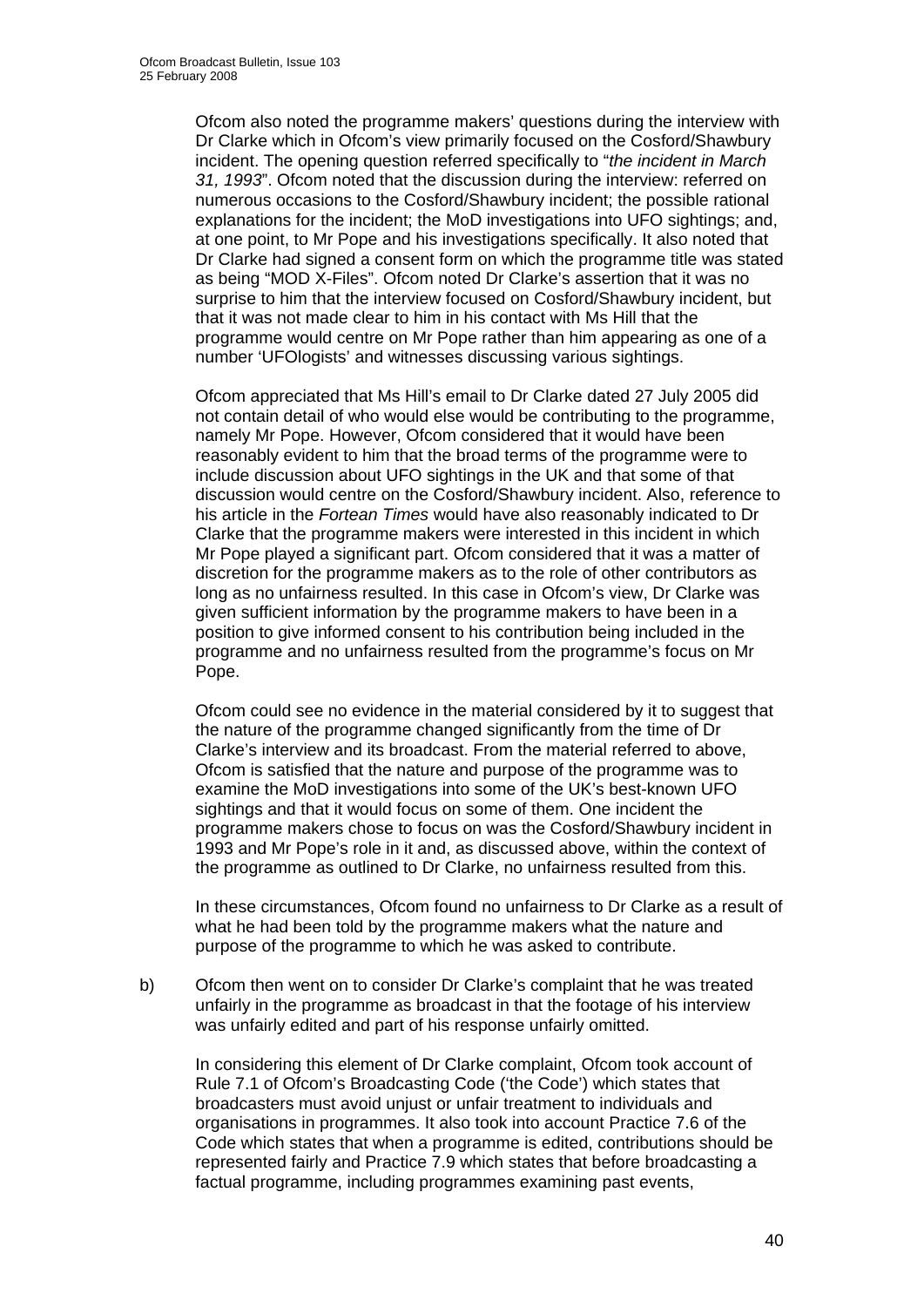broadcasters should take reasonable care to satisfy themselves that material facts have not been presented, disregarded or omitted in a way that is unfair to an individual or organisation.

Ofcom first considered whether or not Dr Clarke's contribution was edited unfairly in that his explanation about the presence of an aircraft being recorded flying over RAF Shawbury at 20,000 ft at the relevant time was immediately followed by Mr Pope's contribution and the programme's commentary.

Ofcom noted the full sequence from the programme:

- Commentary: "*London's Central Air Traffic control centre at West Drayton had Radar records that clearly identified an aircraft over RAF Shawbury. David Clarke, UFO investigator, thinks this provides the answer*."
- David Clarke: "*If you actually look at the MOD file the RAF did a radar rerun of the radar picture of the particular evening where the UFOs had been sighted.*

*The result that came back from West Drayton actually identifies an aircraft overhead at RAF Shawbury at exactly the same time, its there in black and white in the file...2.40am, or 0140 Zulu time Shawbury aircraft overhead Squawk. So presumably this UFO was actually talking to air traffic control."* 

Nick Pope: *This document here sets out a picture of the aerial activity that evening I had gone to the ATC specialists and asked for a breakdown what had been flying that night.* 

> *Here it is item by item so we were able to have a look at this and see whether anything here might explain UFO sightings. This line entry here is particularly interesting because it does talk about an aircraft overhead Shawbury, however the crucial piece of information is in the last three digits, that's the flight level and what this shows is that the aircraft was at a height of 20,000ft*."

*Commentary*: "*Twenty thousand feet was not what the two RAF policemen at Cosford – or the MET officer at RAF Shawbury described seeing.* 

> *They put the UFO at an altitude of around one thousand feet.*

*That's a significant difference. An aircraft at 20,000 feet would be difficult if not impossible to describe clearly.* 

*But at 1,000 feet many people, let alone servicemen with this level of aviation knowledge would be able to identify a known craft.*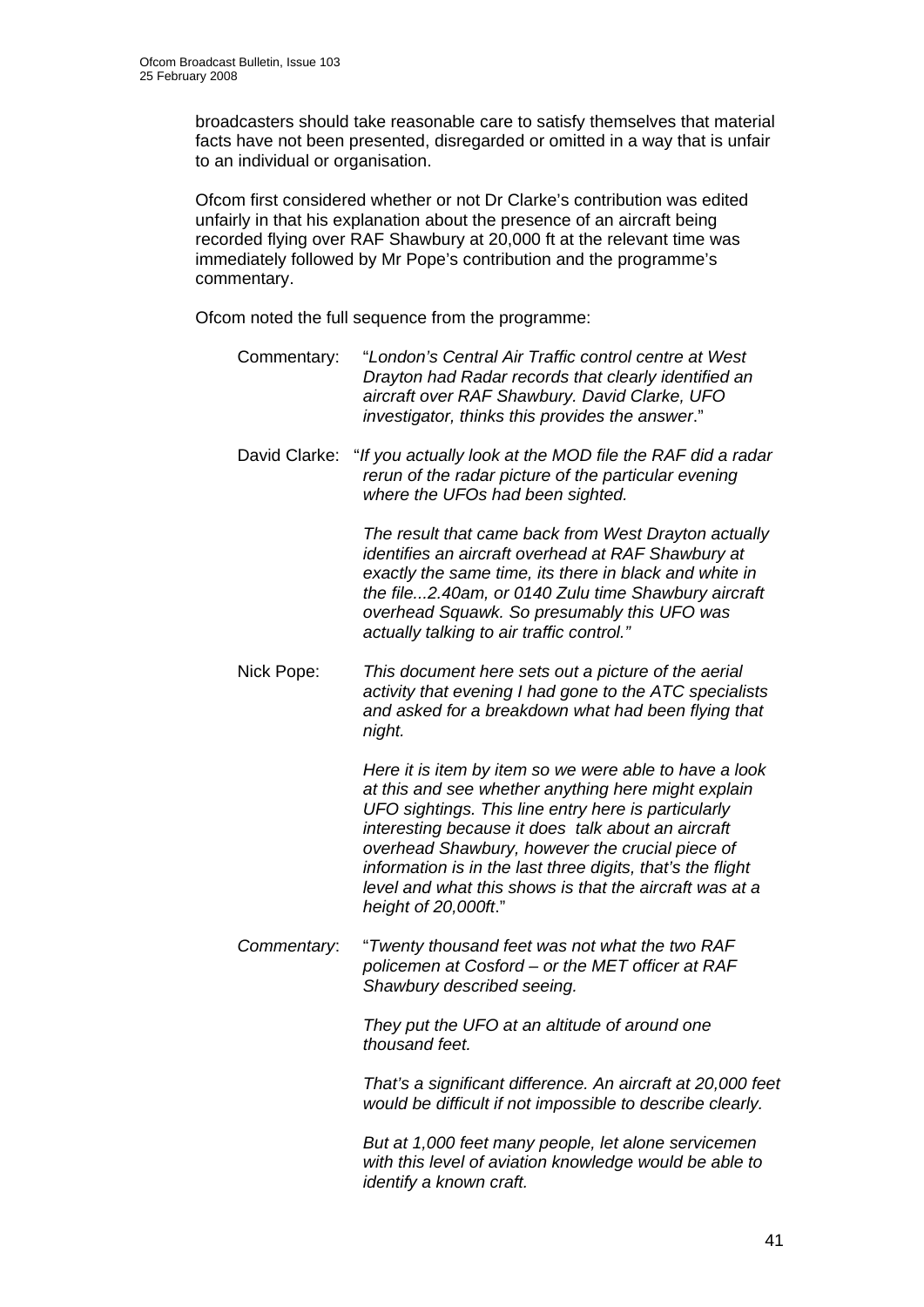*These witnesses would have eliminated the obvious before putting their reputations on the line and reporting a UFO.*"

Ofcom recognised that programme makers and broadcasters must take reasonable care to satisfy themselves that material facts including responses and statements included in programmes are not presented in a way that could lead to unfairness to others. Ofcom noted that Dr Clarke provided an explanation about an aircraft flying over RAF Shawbury; Mr Pope's comment that the aircraft was flying at an altitude of 20,000 ft; and, the programme's commentary which suggested that at 20,000 ft, the aircraft would have been difficult if not impossible to describe clearly and that it did not match the accounts of witnesses who put the UFO flying at an altitude of about 1,000 ft. Despite presenting a contrary conclusion about the relevancy of the high altitude aircraft, Ofcom was satisfied that the neither Mr Pope nor the programme's commentary made any allegation or substantive comment about Dr Clarke that would have necessitated the programme makers having to seek a further response from Dr Clarke.

Ofcom then considered whether or not the omission of Dr Clarke's further explanation that a police helicopter had been flying at about 1,000 feet in the RAF Shawbury area at the relevant time and his comments about the reliability of the testimony of "expert" witnesses in such cases resulted in unfairness to him.

Ofcom noted from Five's statement that the programme makers had chosen not to include Dr Clarke's alternative, or second, explanation, that the UFO in question was in fact a police helicopter, because to have included both of Dr Clarke's explanations could have led viewers to believe that he was contradicting himself. Ofcom noted Five's assertion that Dr Clarke's explanation was only a theory as there was no corroborative evidence to support it and that the programme was telling the story of Mr Pope's case file which made no mention of the police helicopter theory.

Ofcom considered that it was a matter for the programme makers as to which extracts from Dr Clarke's interview to use in the programme as long as no unfair treatment resulted.

In Ofcom's view, Dr Clarke's account of events broadcast in the programme was a fair reflection of a key argument made by him in his interview and its editing and inclusion in the programme as broadcast resulted in no unfairness to him. Ofcom considered that although Dr Clarke's explanation about the possible existence of a police helicopter in the vicinity of RAF Shawbury at the relevant time may have been pertinent to a wider examination of the Cosford/Shawbury incident there was no obligation on the programme makers to include all competing theories.

Taking all the above factors into account, Ofcom found that the programme did not result in unfairness to Dr Clarke in this respect.

**Accordingly, Ofcom has not upheld Dr Clarke's complaint of unfair treatment in the programme as broadcast.**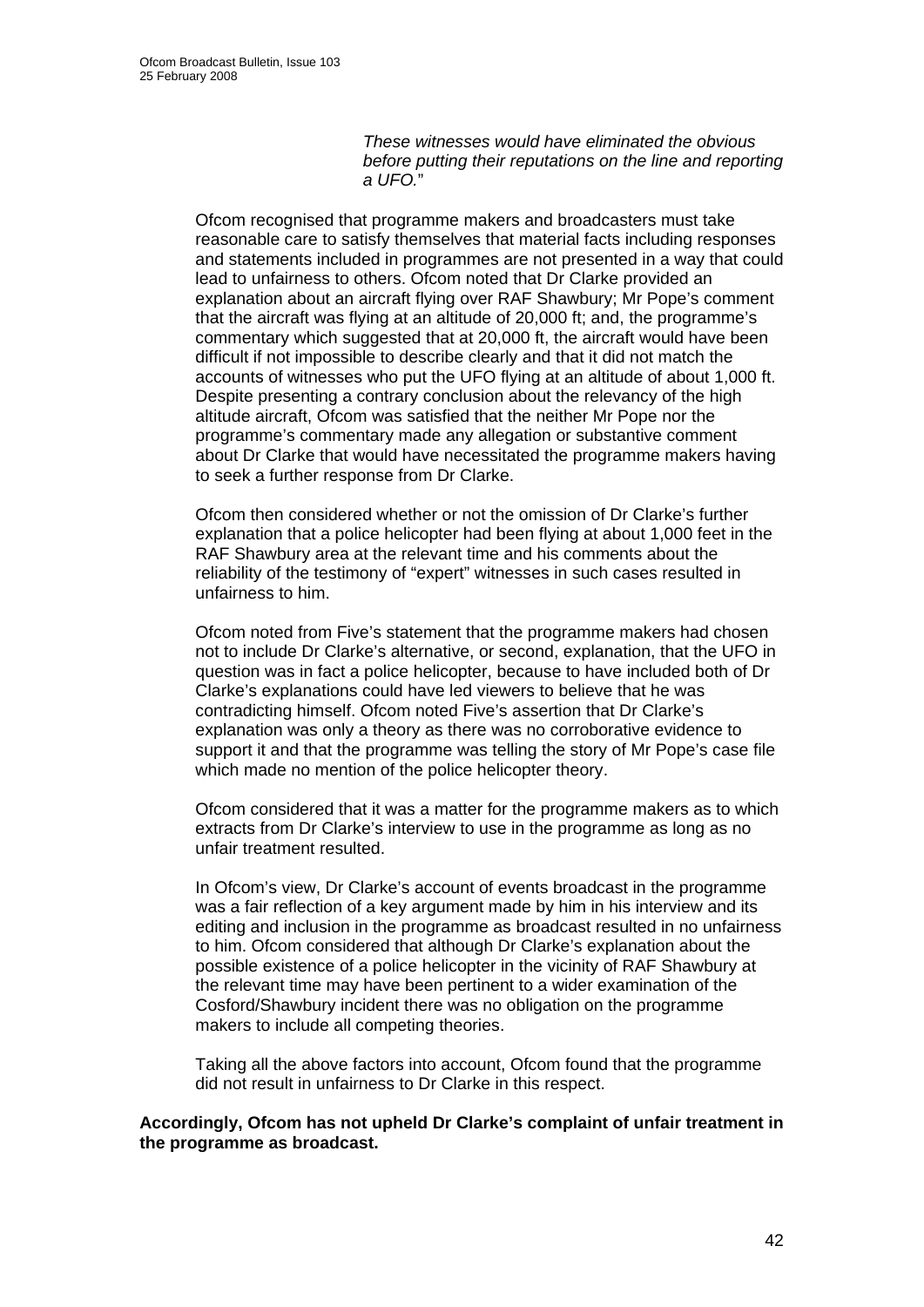## **Not Upheld**

### **Complaint by Tesco Plc brought on its behalf by Carter-Ruck solicitors**

*Channel 4 News, Channel 4, 10 October 2006* 

**Summary:** Ofcom has not upheld this complaint of unfair treatment.

The programme featured a report on child labour which, it alleged, was being used by suppliers in the production of clothes for Tesco stores. The item featured footage secretly filmed in factories in Bangladesh and interviews with two child workers, an adult worker, and with a representative of the International Textile, Garment and Leather Workers' Federation.

Tesco complained that footage, and commentary, was featured in the programme which was unfair to Tesco. In particular it complained about footage and commentary concerning what the programme referred to as a "little boy who looks no more than eight." Tesco stated that boy concerned was in fact aged 12 and only visiting the factory not working there. Tesco also complained that certain alleged 'child' workers were given special prominence in the programme when they were in fact aged 18 or over. Tesco further complained that Tesco was not given a timely and appropriate opportunity to respond to allegations made in the programme.

The Committee considered that the claims made about Tesco in the programme as a whole were properly supported (by broadcast interviews with two child workers on a Tesco line, two children working in factories which supplied Tesco and an adult whistleblower who had formerly worked in one of these factories), and were placed in a fair context (which included a number of references to Tesco's position including sections of its statement in response to the allegations contained in the report). The Committee noted the wider context of the programme: it questioned Tesco's ability to ensure its ethical standards are met throughout the supply chain. The Committee considered that the report did not allege that Tesco was deliberately or knowingly using child labour to produce its clothing. Rather, it showed that companies supplying Tesco were employing workers who were below the legal age limit in Bangladesh (i.e. aged under 14) and that some of these workers were producing clothes for Tesco.

The Committee therefore found that the programme was not unfair in its treatment of Tesco. The Committee also found that Tesco was given both an appropriate and timely opportunity to respond to the allegations made in the programme.

#### **Introduction**

This edition of *Channel 4 News* featured a special report on child labour which, it alleged, was being used by some suppliers in the production of Tesco's own label clothes. The item featured footage secretly filmed in four factories in Bangladesh, which the report alleged supported this claim. Two of the factories were managed by a company called Harvest Rich and two by a company called the Evince Group. The report also included interviews with child workers and with a representative of the International Textile, Garment and Leather Workers' Federation. A statement from Tesco Plc was included in the item.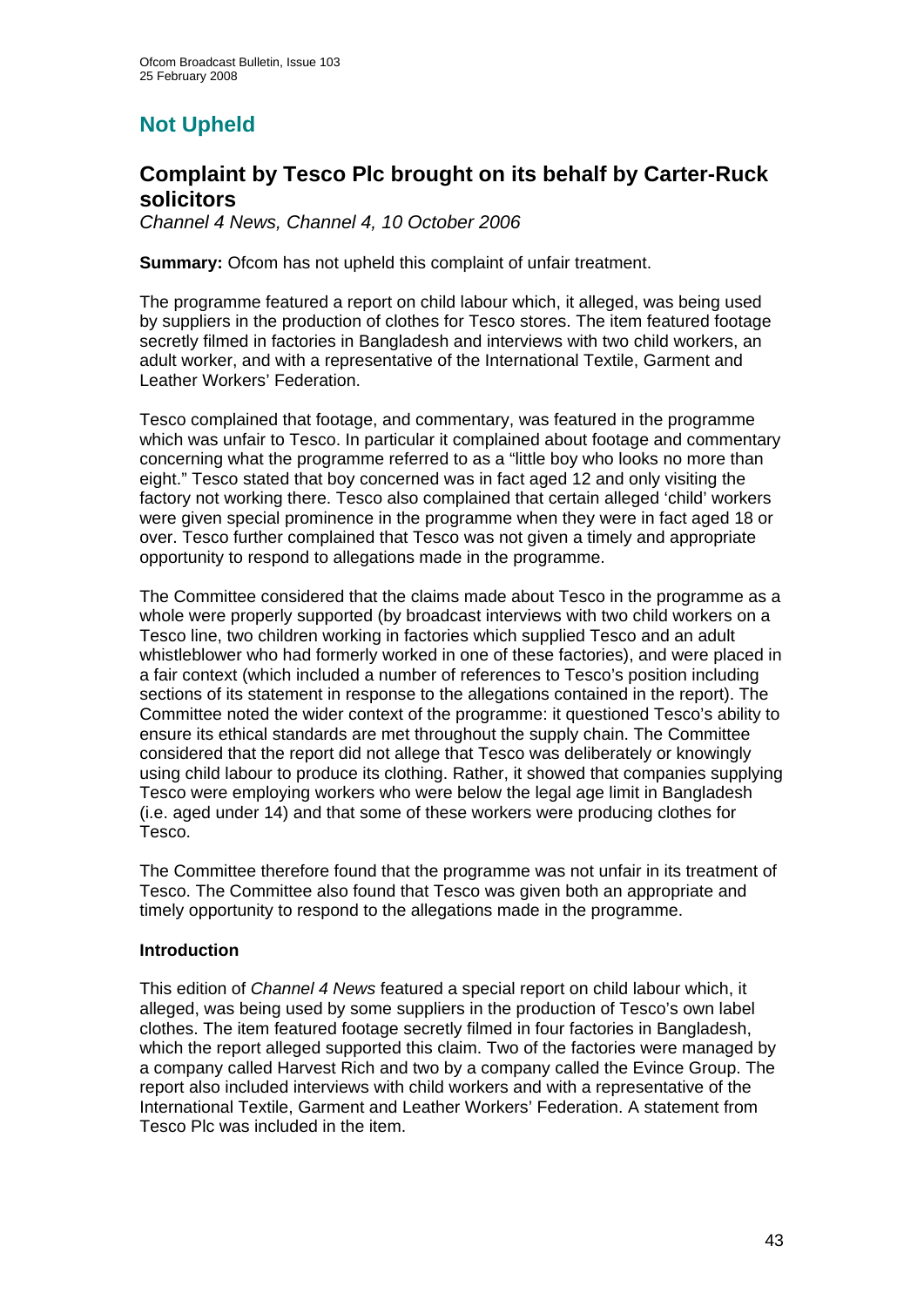The complaint of unfair treatment in the programme by Tesco Plc ("Tesco") was brought on its behalf by Carter-Ruck Solicitors ("Carter-Ruck").

Ofcom's Fairness Committee (its most senior decision making body with regard to fairness and privacy complaints) originally considered and provisionally adjudicated on this complaint finding that Tesco had not been treated unfairly in the programme as broadcast.

Tesco requested a review of the provisional finding on the ground that it was flawed.

The Fairness Committee met to consider afresh Tesco's complaint of unfair treatment.

#### **The Complaint**

#### **Tesco's case**

In summary, Tesco complained that it was treated unfairly in that:

- a) The programme featured footage and commentary which was unfair to Tesco including the following:
	- i) The programme repeatedly and unfairly featured footage of what the programme referred to as a "little boy…who looks no more than eight" when the boy in question was in fact 12, had no connection to the factory and was delivering lunch to his cousin. On one occasion his image was unfairly accompanied by commentary which stated "the profits are higher than ever and so are the store's posted ethical standards but tonight we expose the child labour working for Tesco's suppliers". The image was further unfairly used to support the commentary reference to "child labour".
	- ii) The item featured an interview with Mr Kearney of the International Textile, Garment and Leather Workers' Federation stating that "children as young as eight" were working. Tesco complained that it was evident that Mr Kearney was misled by the programme makers and this misrepresentation was not corrected by the programme makers.
	- iii) The programme gave special prominence to what it unfairly described as 12 "children" in the programme, when in fact Tesco identified 11 of these individuals all of whom are actually aged 18 or over according to their employment records.
	- iv) The programme identified a further 24 'workers' as children**,** whom Tesco identified as aged 18-28 by their work records, with further medical confirmation of this in the case of 17 of them.
	- v) The programme unfairly alleged that Tesco demonstrated a 'don't care attitude' since the programme stated that Tesco visited only two out of the four factories referred to in the programme. In fact Tesco informed the programme makers that it had visited all four factories.
- b) Tesco was not given a timely or appropriate opportunity to respond to allegations made in the programme: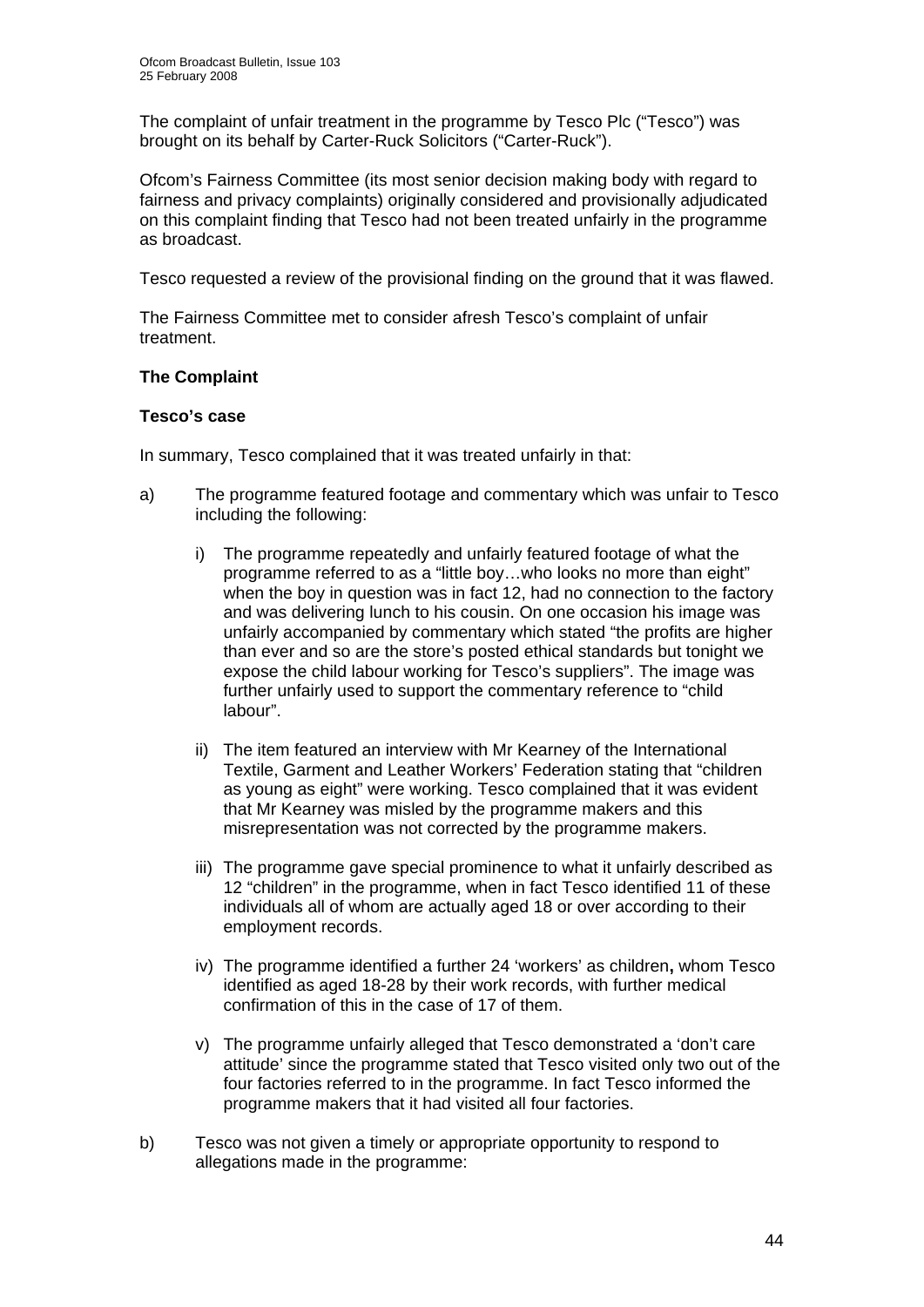- i) Tesco was refused an opportunity to participate in either a live or recorded interview and was told it could only provide a brief statement in response to the allegations made.
- ii) Tesco was given only two weeks notice in which to launch an investigation and the programme makers refused to disclose their evidence to Tesco.
- iii) The section broadcast of Tesco's statement, in response to the allegations made in the programme, was unfairly edited. The broadcast statement was also made to appear demonstrably false since it was accompanied by the programme's allegation that Tesco made unannounced visits to only two out of the four factories referred to.
- iv) The programme unfairly suggested that Tesco might be "*cutting and running*" from factories with problems but did not put this allegation to Tesco for a response.

#### **Channel 4's case**

In summary the broadcaster responded to the complaint by Tesco as follows:

- a) Channel 4 stated that the programme makers visited, and secretly filmed in, four factories: two belonging to the Evince Group and two belonging to Harvest Rich, both Tesco suppliers. Furthermore, the report was fair and balanced, and painstakingly written and produced to ensure that it accurately and fairly represented the evidence that had been uncovered. Channel 4 argued that the report did not overstate the evidential value of the covertly recorded material. It presented it fairly so viewers could judge for themselves. The report was based not only on covertly recorded footage, but also on corroborated, on-camera interviews with child workers, their parents, adult workers and independent witnesses. Channel 4 stated that the majority of the evidence on which the report was based was therefore not even referred to in Tesco's complaint.
	- i) Channel 4 responded that Tesco's explanation that the "*little boy…who looks no more than eight*" had no connection to the factory and was just delivering lunch, seemed highly unlikely. The broadcaster said it was directly at odds with what was witnessed by the two experienced programme makers when Channel 4 was filming, namely that the boy was sewing creases into denim trousers as part of the production process. Channel 4 stated that the footage showed him with a needle in his hand and his work was discussed with the general manager of Harvest Rich. Furthermore Harvest Rich management told the producers that the company provided the workers with a free lunch so there would be no reason for the boy to be bringing lunch in for a cousin.

 Channel Four said there was evidence that since the report the issue of child labour was being covered up in Bangladesh. As a direct result of the report, some child workers, their parents and independent witnesses were being intimidated and instructed to lie about the children's true ages; and child workers had been sacked. Channel 4 said this was confirmed to Channel 4 by the General Secretary and Executive Director of the Bangladesh Centre for Workers' Solidarity.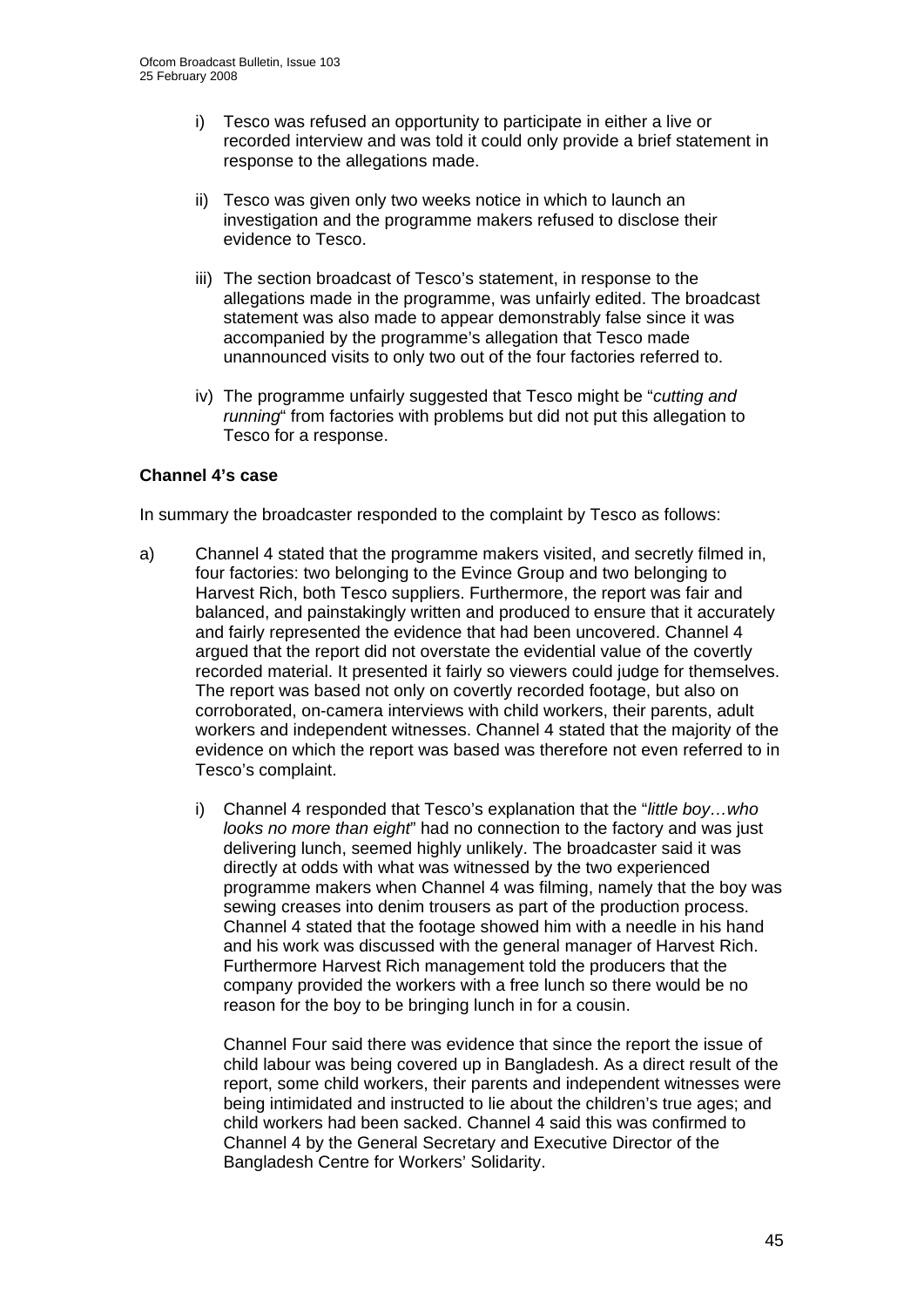- ii) Channel 4 responded that Mr Kearney, of the International Textile, Garment and Leather Workers' Federation, was not misled in relation to the footage discussed above at head a) i). Channel 4 said that following the broadcast Mr Kearney had written to confirm that he was extremely experienced in this area, that the "*delivering lunch story is as old as time*", and that he was satisfied that the boy featured appeared to be no more than eight and to be working.
- iii) Regarding the workers, in Channel 4's view there were at least 15 workers, not 12 as Tesco stated, whose ages were questionable. Channel 4 argued that Tesco's "evidence" in relation to the workers raised more questions than answers. Channel 4 stated that of the 12 workers referred to by Tesco only six had had their ages independently verified, for the others Tesco relied only on the employers' records which were clearly unconvincing given the nature of the allegations.

Channel 4 responded that it was suspicious that all the employment records contained dates of birth, when according to Unesco only about 7.5% of births are registered in Bangladesh and few families formally record dates of birth. Furthermore Channel 4 stated that Hanesbrands Inc, another Western retailer, had terminated its contract with Harvest Rich. According to Channel 4 this followed investigations after the programme which revealed that Harvest Rich had been falsifying records to conceal excessive working hours and delayed overtime pay.

In relation to individual employment records provided by Tesco, Channel 4 stated that: the photographs were unclear; the records relied on the subject's recollection of their date of birth; the physical attributes recorded were consistent with the worker being under the age of 15; and, the records provided inconsistent references for example to height, weight and identifying features. In correspondence exchanged before the broadcast, Tesco admitted that one of the factories featured, to which work had been subcontracted, did not have a fully implemented age checking procedure and yet, Channel 4 observed, all the employer records have ages noted.

iv) Regarding the other workers shown, Channel 4 responded that it would have been obvious to viewers that Channel 4 did not seek to assert that all the workers shown looked under age, some were clearly adults. Only the young-looking workers were highlighted for viewers and Channel 4 argued that Tesco's evidence in relation to the other workers was irrelevant.

Channel 4 said the item was careful not to overstate the undercover footage and used language like "*looked younger than…15*" and "difficult to be sure".

v) Regarding the reporting of Tesco's factory visits Channel 4 responded that Tesco made visits to some factories but failed to make unannounced visits to half the factories under investigation. Channel 4 stated this was in spite of the programme makers contacting Tesco before they contacted the suppliers so that Tesco could make surprise visits. Channel 4 argued that the fact that Tesco claimed not to have uncovered evidence of child labour at these factories was not therefore surprising.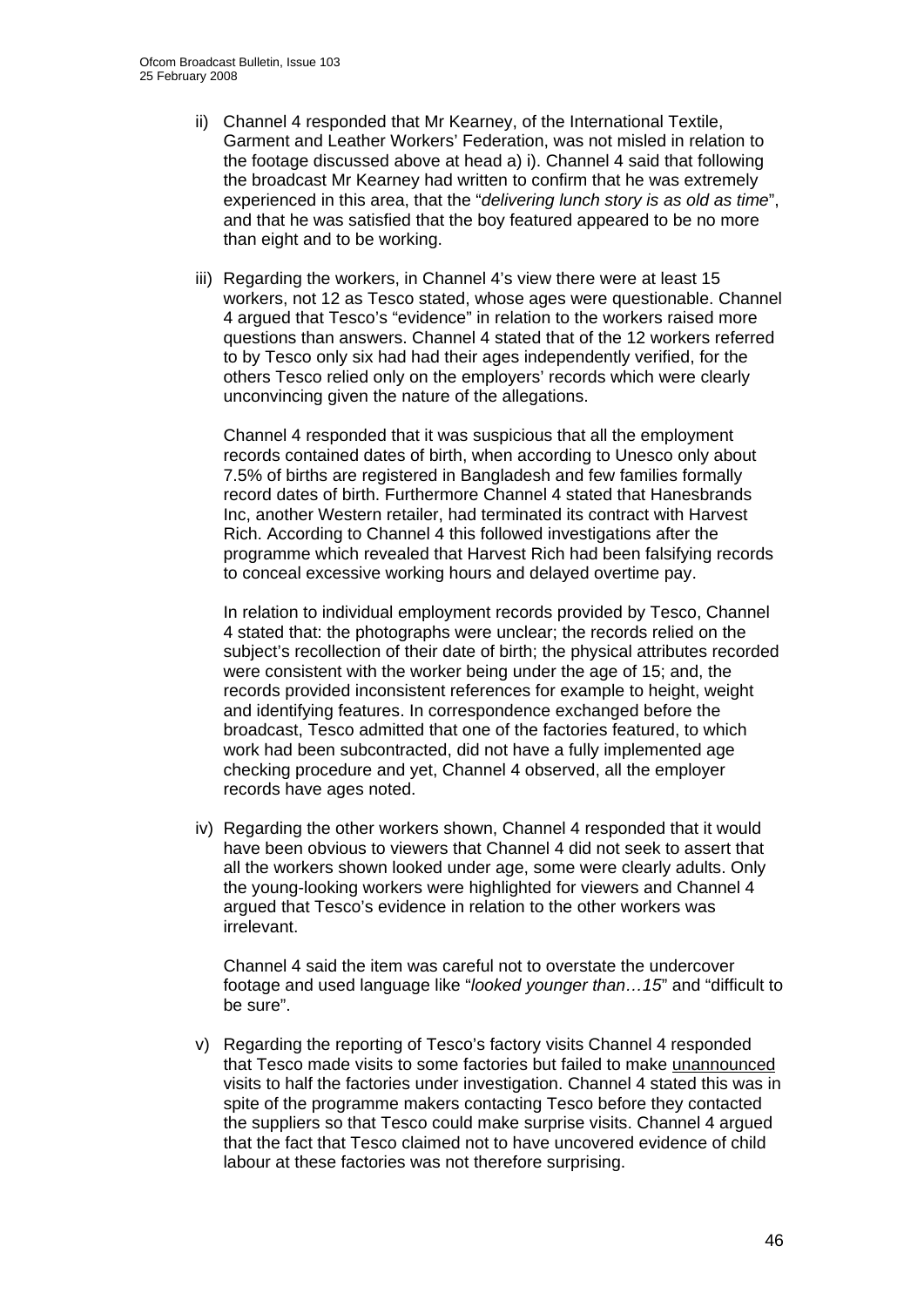Channel 4 said that in a letter which was sent to it by Carter-Ruck on 5 October 2006 Tesco stated that unannounced visits were made to two of the four factories and this was reported. Channel 4 argued that two further unannounced factory visits were irrelevant as no allegations were made in relation to one of the factories visited, and the other visit was after the broadcast of the programme. Channel 4 therefore argued that the report was accurate in stating that Tesco made unannounced visits to two of the factories under investigation and said this fact was based directly on what Tesco had told *Channel 4 News*.

- b) Channel 4 responded that the programme makers went to great lengths to ensure Tesco was given an adequate and timely opportunity to respond to allegations made in the programme:
	- i) Regarding the nature of Tesco's on-air response, Channel 4 stated that Tesco was given the opportunity to put forward a spokesman to be interviewed within the report but chose not to. Channel 4 said this offer was made in *Channel 4 News*'s first letter to Tesco on 27 September 2006, however on 6 October 2006 Tesco gave a clear indication that no on camera interview would be forthcoming. Channel 4 therefore agreed to extend the deadline for Tesco's reply and urged it to provide a written response. On 8 October 2006 Tesco requested a live interview on condition that it first viewed the film in advance. This was unacceptable to Channel 4 and on 9 October 2006 Tesco's statement was received.

Channel 4 argued that Tesco was asked to provide a written response and it was Tesco that chose to supply a brief response. The broadcaster said *Channel 4 News* tried to reflect Tesco's position more widely in the report: in the studio introduction and at different stages of the report.

ii) Regarding the time and material given to Tesco for its response, Channel 4 responded that Tesco was given a fair opportunity in which to make its own investigations and respond accordingly. The broadcaster argued that two weeks was ample opportunity for Tesco, a large multinational company with extensive resources, to look into the allegations and respond. It said *Channel 4 News* was also cooperative in that it did not alert the suppliers before Tesco had a chance to visit the factories.

Channel 4 said the programme makers provided Tesco with more than enough information in order for it to respond and this was demonstrated by the background correspondence provided. It argued that there was no regulatory or legal requirement for Channel 4 to provide Tesco with the actual evidence or reveal the identity of its sources. Channel 4 said it complied with its obligations under the Ofcom Broadcasting Code to outline the allegations adequately in order to provide Tesco with an opportunity to respond to them. Channel 4 said it provided a comprehensive and detailed account of the nature, subject matter and content of the intended broadcast.

iii) Regarding the editing of Tesco's statement, Channel 4 responded that Tesco's response was fairly edited in the broadcast report. This attempted to reflect Tesco's known position throughout the report where it was relevant in spite of Tesco's apparent reluctance to provide a formal response on the record. Channel 4 said it was Tesco's choice that its response was brief.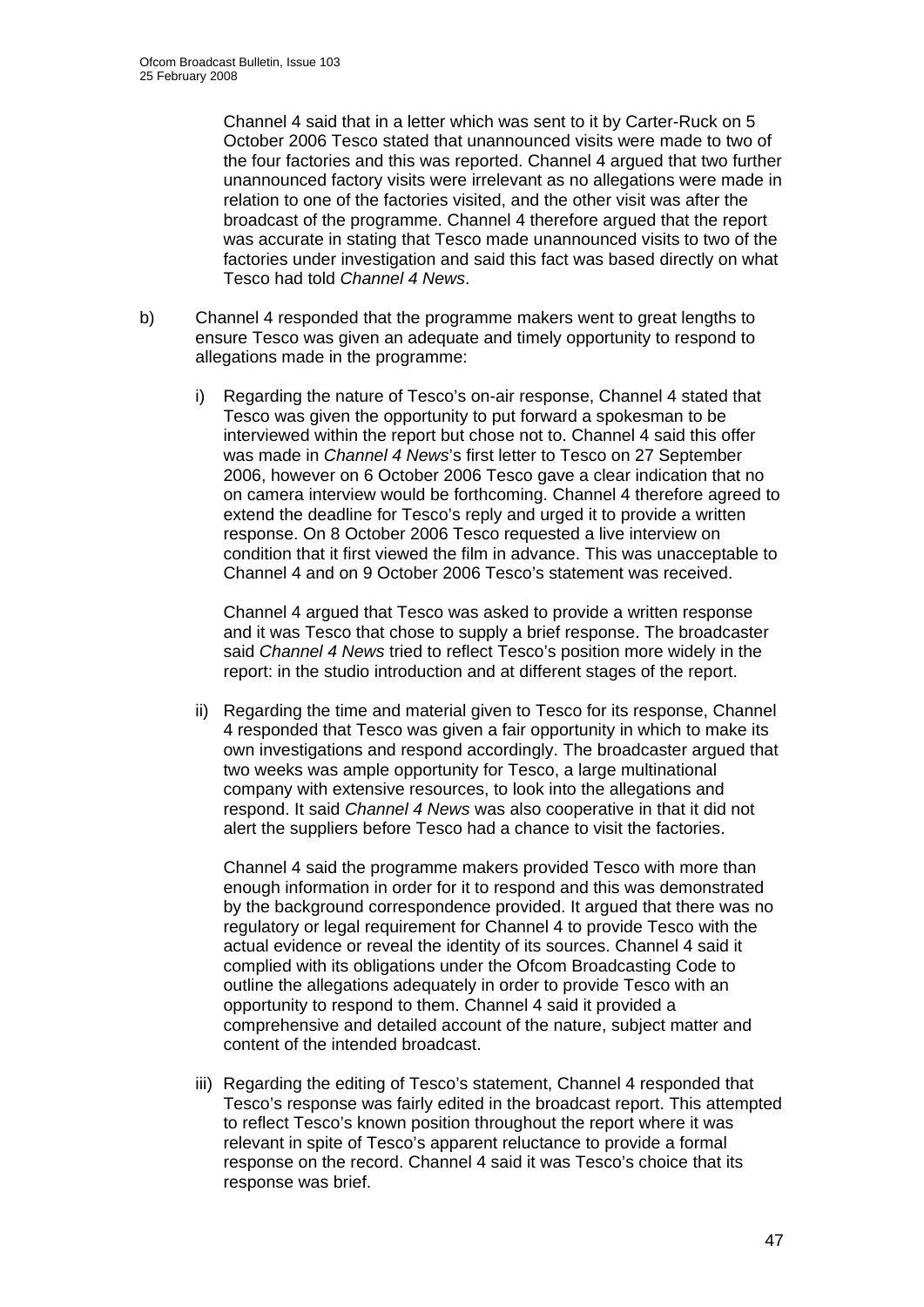Channel 4's response in relation to the reporting of Tesco's factory visits is dealt with above at head a) v).

iv) Regarding the complaint that Tesco was associated with "cutting and running" from factories, Channel 4 responded that the report did not allege that Tesco were likely or even might "cut and run", hence the allegation did not need to be put to Tesco. Channel 4 said that the reference was made by Mr Kearney who stated "They can't pull out, pulling out is known as cutting and running". Channel 4 argued that it was clear to viewers that he was referring to what should not happen, and not what might or was likely to happen.

#### **Tesco's comments in response to Channel 4's statement**

In summary, Tesco commented on Channel 4's response as follows:

- a) Tesco commented that although Channel 4 argued that the report presented the material fairly so viewers could judge it for themselves, throughout the report it was clear that the commentary was stating as fact that children were working on Tesco lines. The commentary was combined with the footage and sinister background music to suggest evidence of Tesco's malevolence.
	- i) The age of the boy referred to as "*no more than eight*" has been verified (as 12 years old) by the Marie Stopes clinic and yet the programme makers, with no medical qualifications maintain he is about eight. Harvest Rich has confirmed that they do not, as stated in Channel 4's response, provide lunch for their workers. Channel 4 stated in its response that it has undercover footage of the boy sewing creases into denim jeans, however the factory has never produced any denim products for Tesco.
	- ii) No further comment was made regarding the complaint that Mr Kearney was misled.
	- iii) Regarding the most prominently featured 'child' workers, Tesco noted that Channel 4 said that the workers lied about their age, the factories are complicit in this deception and the factory doctors are either complicit in the deception or negligent in their duties. However Tesco argued that on not one occasion did the independent Marie Stopes clinic doctors disagree with the factory doctors.
	- iv) For Tesco's comments regarding the further 'child' workers see comment at head a) above.
	- v) No further comment was made regarding the complaint concerning a 'don't care attitude'.
- b) Regarding an appropriate and timely opportunity to respond Tesco commented as follows:
	- i) Regarding the nature of the opportunity to participate (live, recorded or written) no further comment was made.
	- ii) Regarding the disclosure of evidence by Channel 4, Tesco responded that the allegations first put to it lacked specificity and shifted as it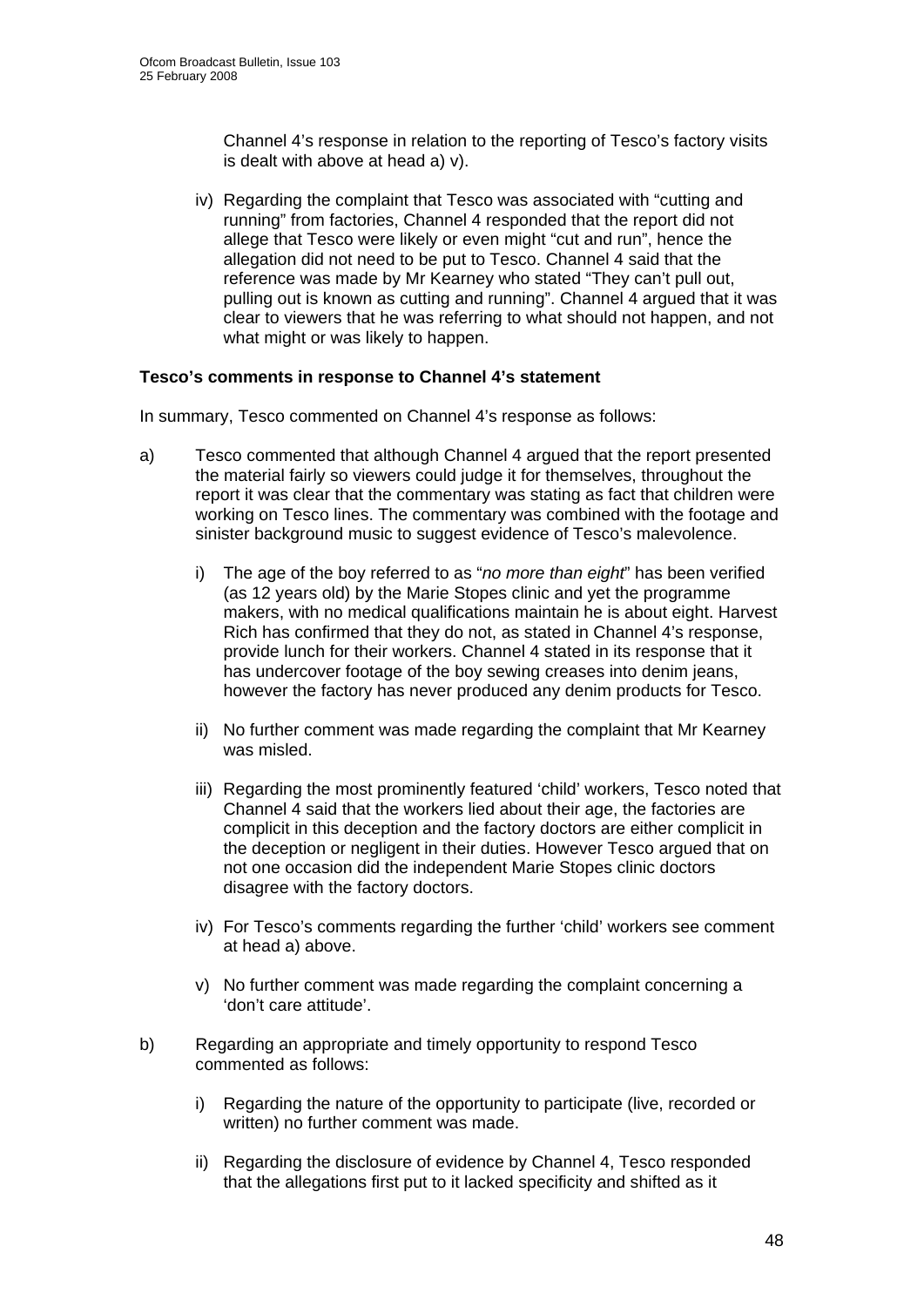provided Channel 4 with responses and shared with it the results of its investigations. Furthermore, Tesco said that it was not given a fair opportunity to respond to those allegations that were broadcast, nor did Channel 4 provide it with the full extent of its investigations in order for Tesco to conduct its own investigation more quickly.

- iii) No further comment was made regarding the editing of Tesco's statement.
- iv) Regarding the reference to cutting and running, Tesco argued that it was clearly referring to Tesco. The reference immediately followed commentary which stated that Tesco had issued one supplier with a warning and put one under review and implied that Tesco was then about to cut and run. Furthermore this allegation should have been put to Tesco.

#### **Channel 4's second statement in response to the complaint**

In summary, the broadcaster responded as follows:

- a) The broadcaster responded that Tesco had misconstrued Channel 4's response. Channel 4 stated that its point about viewers making up their own minds was only in relation to the way the secretly filmed footage was presented. However this was only one plank of its evidence. Channel 4 argued that because it could not be sure of the ages of the workers shown it was very careful and fair about the claims made about the covertly recorded footage. However the commentary was also based on corroborated interviews with child workers who admitted working on Tesco lines. Furthermore Channel 4 knew for a fact the ages of a number of the child workers interviewed. The music was chosen to reflect the serious nature of the report and there was nothing unfair about it. There was certainly no suggestion of Tesco's complicity or 'malevolence':
	- i) Regarding the boy 'who looks no more than eight' Channel 4 repeated its response that there were serious doubts about the evidence provided by Tesco in relation to this child and many other child workers. Regarding the provision of lunches, Channel stated that this reference in its response was based on what the reporter was told by the factory manager. Regarding the young boy sewing creases into denim trousers, Channel 4 stated that this was witnessed by its reporters. Furthermore, and regardless of whether the child was working on a Tesco line when he was filmed, Channel 4 argued that this was a child working illegally in a factory supplying Tesco which was totally unacceptable, and he could have moved to a Tesco line after the filming since workers often move between lines.
	- ii) No further response was made regarding the complaint that Mr Kearney was misled.
	- iii) Regarding the age of the workers Channel 4 stated that it made no claim about the probity of individual doctors who Tesco claimed were working on behalf of Marie Stopes. However Channel 4 argued that neither it nor Ofcom could verify the documentation which Tesco claimed related to the children covertly recorded and which, as discussed in Channel 4's first response, was full of discrepancies.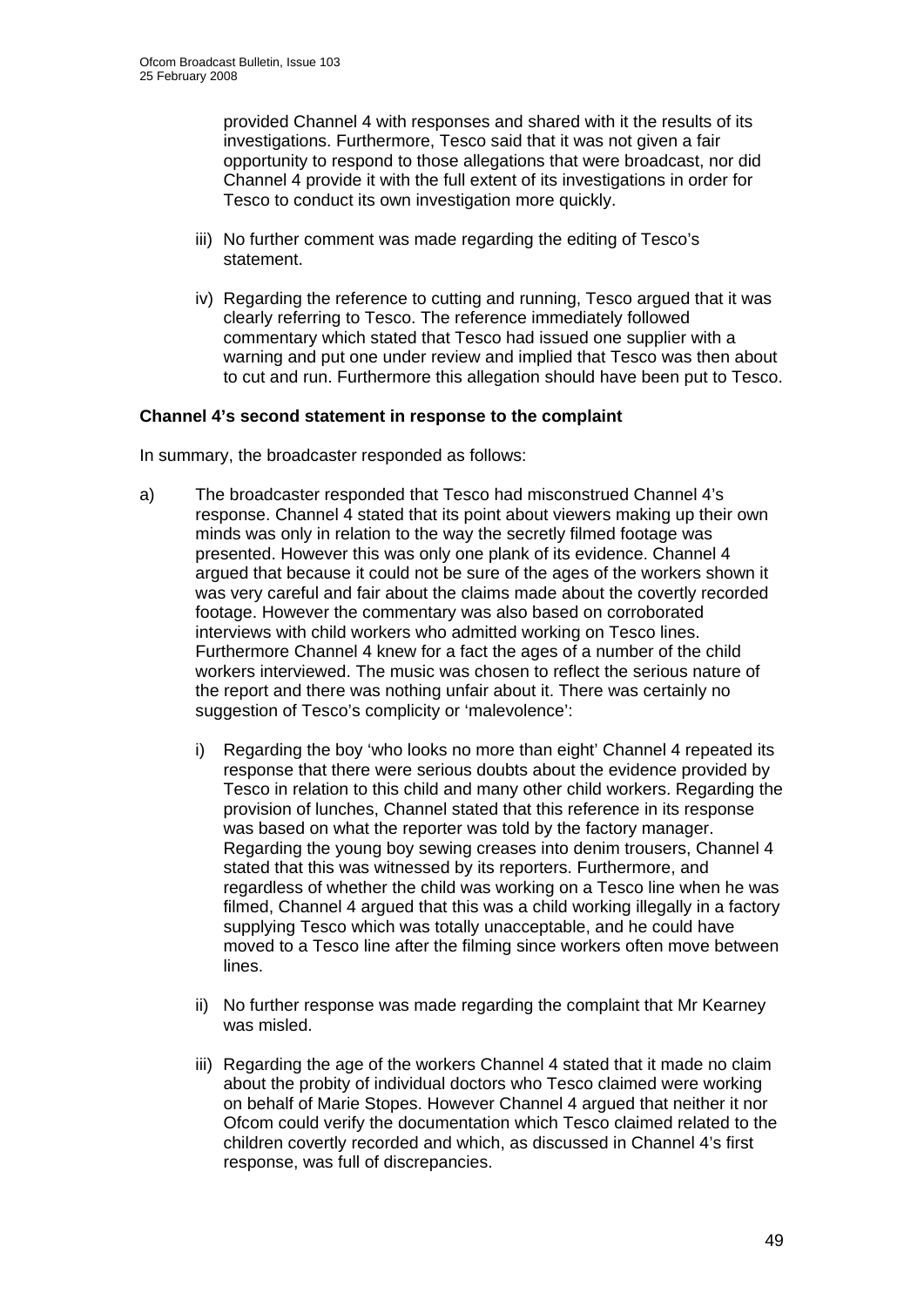- iv) For Channel 4's response regarding the further 'child workers' see head a).
- v) No further response was made regarding the complaint concerning a 'don't care attitude'.
- b) Regarding an appropriate and timely opportunity to respond Channel 4 responded as follows:
	- i) Regarding the nature of the opportunity to participate (live, recorded or written) no further response was made.
	- ii) Regarding the disclosure of evidence to Tesco Channel 4 responded that a comprehensive and detailed account of Channel 4's evidence was given to Tesco in correspondence in advance of the broadcast. Channel 4 stated that there was no obligation to hand over the evidence itself prior to broadcast and Channel 4 fully complied with its regulatory obligations and indeed went significantly further than was required by law. Channel 4 said it did not deny that elements of the report changed during the exchange of correspondence with Tesco and argued that correspondence with Tesco formed part of the journalistic process and the broadcast reflected this.
	- iii) No further response was made regarding the editing of Tesco's statement.
	- iv) Regarding the reference to 'cutting and running', Channel 4 stated that Neil Kearney stated that Tesco "can't pull out" and there was no suggestion that Tesco was likely to, or would, cut and run either from his words or from the line of commentary which preceded them. Channel 4 therefore argued that there was no allegation which called for a right of reply. Furthermore this section was preceded by commentary which reported that "Tesco state there was no evidence of child labour." Channel 4 said it was therefore even more unlikely that viewers would have understood Tesco was likely to cut and run since Tesco had concluded there was no child labour in its factories.

#### **Tesco's additional comments**

Tesco requested a reconsideration of the Fairness Committee's provisional finding on the complaint.

In summary, Tesco believed a reconsideration was justified as the Fairness Committee's Provisional Decision:

a) Placed too great a weight on the Committee's conclusion that the testimony of specific witnesses (interviews with two child workers and an adult worker) in the report was "uncontested" given that Tesco could not contest the testimony of these witnesses because it did not know their identities. Tesco said that this was seriously misleading in that it suggested that it had accepted the evidence as true by not challenging it.

Tesco also argued that the Provisional Decision dismissed out of hand a bundle of documents it had provided which proved beyond reasonable doubt that the workers were not children. Ofcom had dismissed it on the ground that it is "not a fact finding tribunal", yet when Channel 4 relied on 'evidence' which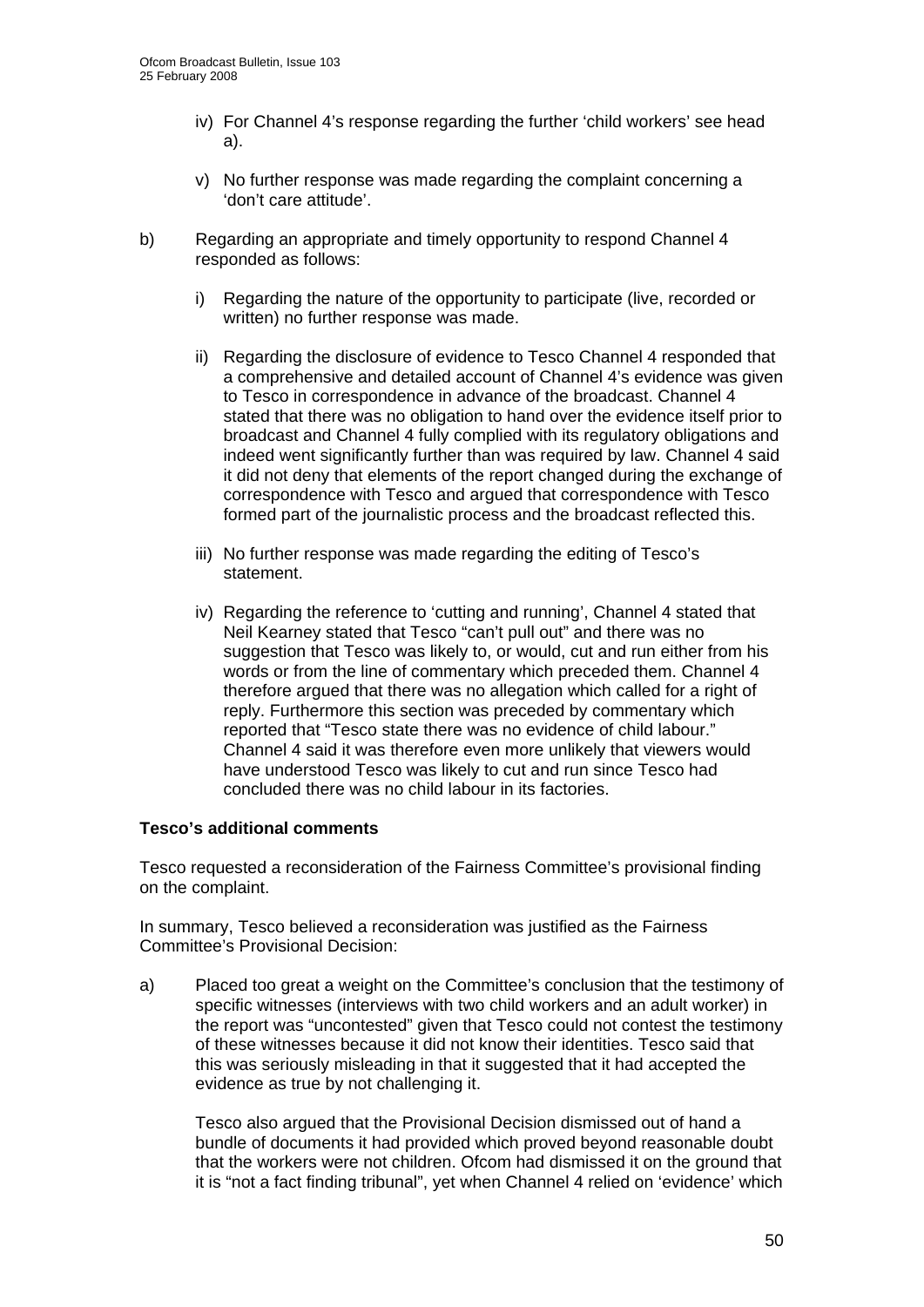had not been provided either to Ofcom or to Tesco Ofcom classified it as "critical". Tesco stated that this was unfair and saw this as one rule for the broadcaster and one rule for the complainant.

b) Tesco said that the Provisional Decision was wrong to conclude that 'sufficient information' was given to Tesco by the broadcaster about the case against it, given that prior to the broadcast Channel 4 did not disclose the visual evidence (i.e. the covertly filmed material which was later included in the broadcast) that it relied upon to support the claim that "some young workers were clearly under fifteen", despite the fact that these workers were not anonymised in the report.

With regard to the Decision in relation to head b) ii), Tesco stated that The Provisional Decision did not address the following factors when it concluded that the two week's given to Tesco to respond to the allegations made about it was "not unreasonable":

- the length of Channel 4's investigation (which started in late June, three months before Tesco was informed about the programme);
- the fact that Tesco had to start its own investigation from scratch because the broadcaster would not disclose the identities of any of the child interviewees;
- the fact that Tesco was only informed which allegation related to which factory five working days prior to the broadcast; and,
- the reasonableness of Tesco's request to Channel 4 on 2 October 2006 to hold off from contacting its suppliers until 6 October 2006.

With regard to the Provisional Decision in relation to head b) iii), Tesco stated that it entirely overlooked the crucial significance of the fact that its response to the broadcasters allegations included the point that Channel 4 "had not shared their evidence [with Tesco]". Tesco said that this part of its response to the broadcaster would have informed viewers that the identity of sources used by Channel 4 had not been shown to Tesco. Tesco noted that the House of Lords judgment in *Reynolds v Times Newspapers* (*"Reynolds"*) [1](#page-50-0) recognised that it may be permissible to use anonymous sources in public interest journalism but also recognised the risks this may entail.

#### **Reconsideration decision**

Ofcom granted Tesco's request for review on the basis that it had raised several points which may be arguable under the criteria set out in Ofcom's guidelines, for example in relation to the weight attributed to the evidence and the adequacy of the reasoning which has been given for the decision. The request was also granted because the Committee Chairman believed it was in the interests of all parties for the issues raised to be considered by the Fairness Committee since they involved important matters of principle, particularly in relation to the balance of weight Ofcom attaches in its decision making to the evidence provided by each of the parties.

#### **Channel 4's comments in response**

In summary Channel 4 responded as follows:

1

<span id="page-50-0"></span> $<sup>1</sup>$  [2001] 2 AC 127 (HL)</sup>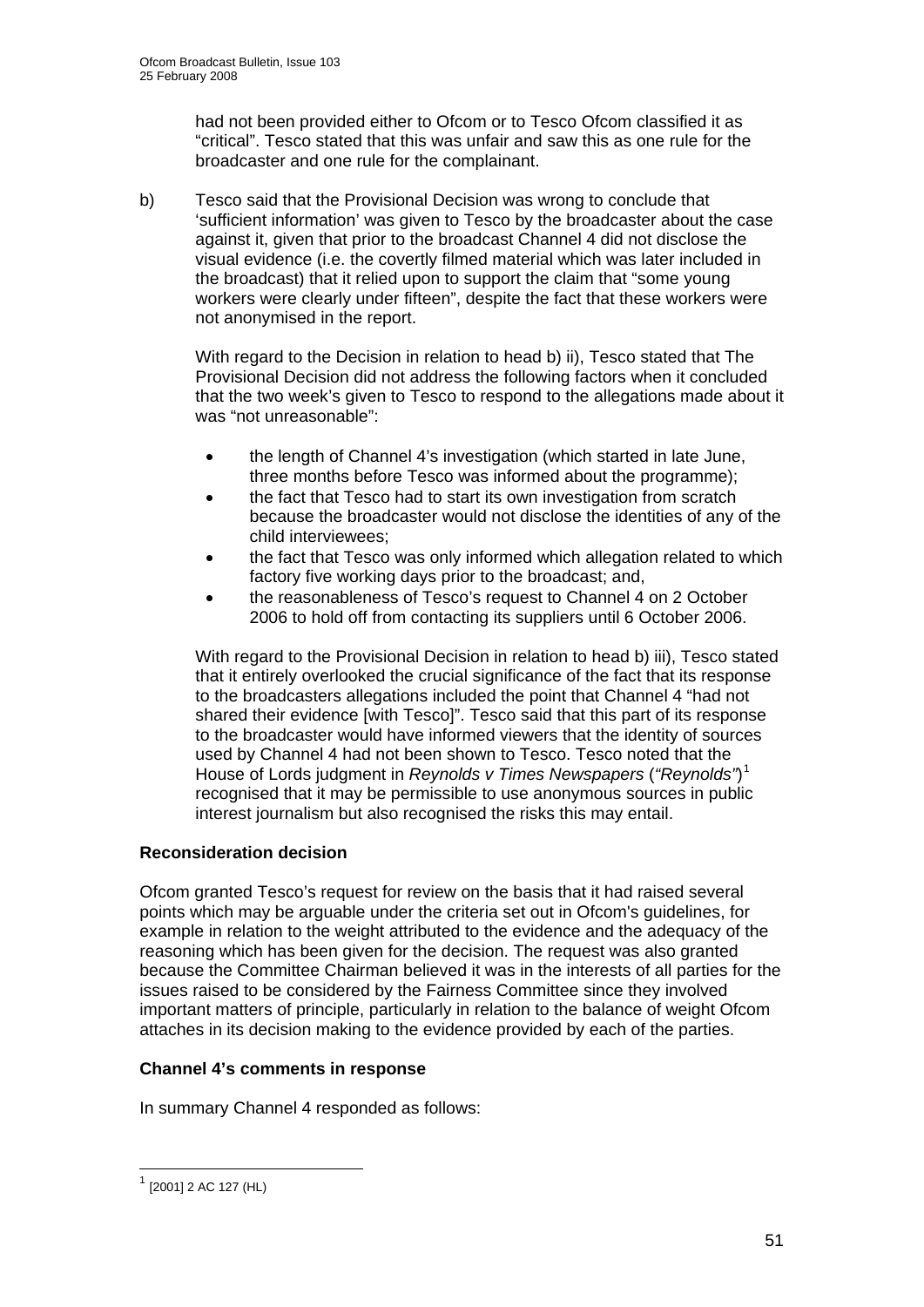a) Channel 4 argued that the reference in the Provisional Decision to testimony from two child workers and an adult worker "which was uncontested by Carter-Ruck", and the similar reference to the boy with a sewing needle, were entirely fair and accurate statements. The broadcaster noted that Tesco had not contested this on-camera evidence either before or since transmission. It said that it was clear that the Committee did not intend these words to mean that Tesco accepted this evidence or that the Committee believed that Tesco was in a position to contest it.

With regard to Tesco's position that the Committee had unfairly dismissed its bundle of evidence in support of workers' ages, Channel 4 argued that it was clear from its earlier submissions that this evidence could not be relied upon.

b) Channel 4 argued that the issue regarding its decision not to provide its covertly recorded footage to Tesco prior to the broadcast had been dealt with in the submissions of both parties prior to the Committee's consideration of the complaint and was not therefore a valid ground for reconsideration.

Nonetheless, the broadcaster reiterated its argument that it had complied with Practice 7.11 of the Code (opportunity to respond) in that Tesco was made fully aware of what the report's allegations were going to be and was given an appropriate and timely opportunity in which to respond.

The broadcaster added that Tesco's argument that it was caused unfairness because it was not given the opportunity to scrutinise, and to check and test, *Channel 4 News*' evidence in advance of transmission was unreasonable and was not what was required either by the Code or by the law. (Channel 4 noted that the test in the *Reynolds* case in relation to 'reasonable journalism' would not require footage to be handed over.)

With regard to Tesco's comments on the Provisional Decision in relation to head b) ii), Channel 4 claimed that the complaint about the time given to Tesco to respond to the allegations had been dealt with previously.

However, the broadcaster contended that the explanation in the Provisional Decision regarding the opportunity to respond was wholly sufficient and made the following points:

Channel 4 was satisfied that the evidence corroborated the claims made by the child workers it interviewed were children and in its view they had no reason to be dishonest.

Channel 4 did not agree that the Committee had, as claimed by Tesco, indicated that it was unreasonable for Tesco to have asked Channel 4 on 2 October 2006 to hold off from contacting its suppliers until 6 October 2006. In Channel 4's view it was reasonable for it to have refused this request for the reason originally given in the e-mail it sent in response to Tesco's request. Namely, that it needed to contact the factories no later than noon on Wednesday 4 October 2006 to meet its plan to broadcast the report on 9 October.

Channel 4's timetable had not been "fixed" as suggested by Tesco, and it had been careful to ensure that Tesco had all the allegations put to it and had ample opportunity to respond to them.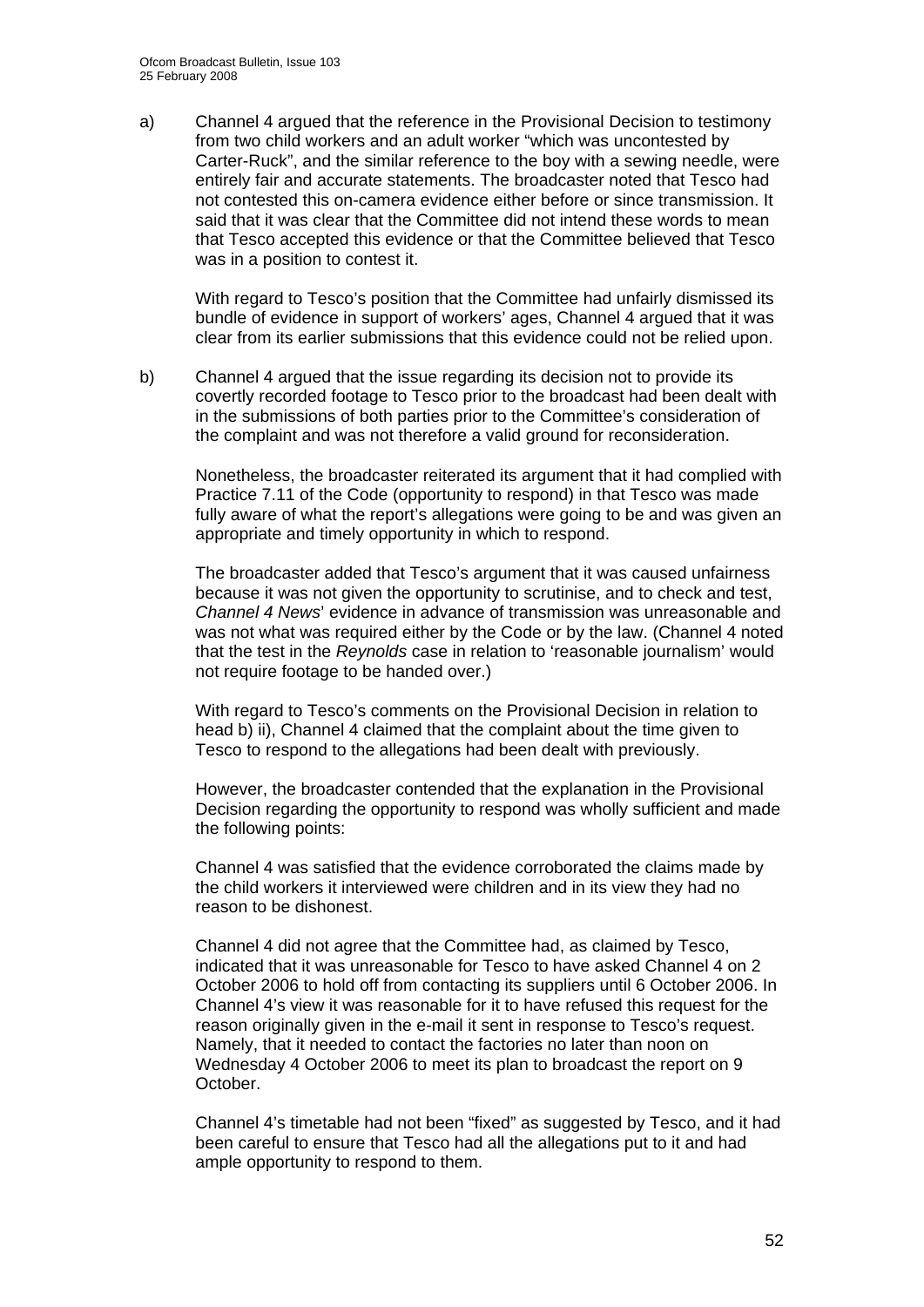Channel 4 argued that the judgment in *Reynolds* suggests no minimum time for response to allegations and added that those who are the subject of allegations are frequently given only a few days or sometimes only hours to respond.

With regard to Tesco's comments on the Provisional Decision in relation to head b) iii), Channel 4 stated that the complaint about its editing of Tesco's response to the allegations had been dealt with previously. However, the broadcaster argued that the fact that it had not explicitly stated to viewers that it had "not shared their evidence [with Tesco]" did not result in unfairness to Tesco.

Channel 4 noted its belief that the statement in the Provisional Decision indicating that the on-camera evidence was "uncontested" was true, and said that even if this statement were not true it did not follow that viewers would have assumed that it had shared its evidence with Tesco before broadcast.

Channel 4 also noted that it did not promise Tesco that its response to the allegations would be included in full in the report. Rather, in its letter of 6 October 2006 inviting Tesco to supply a written statement, it had indicated that it the response would be "fairly edited within the broadcast piece". Channel 4 added that broadcasters are only required to take from any statement what is needed in order to ensure fairness and that it was standard industry practice to edit such statements.

#### **Decision**

Ofcom's statutory duties include the application, in the case of all television and radio services, of standards which provide adequate protection to members of the public and all other persons from unfair treatment in programmes included in such services.

In carrying out its duties, Ofcom has regard to the need to secure that the application of these standards is in the manner that best guarantees an appropriate level of freedom of expression. Ofcom is also obliged to have regard in all cases, to the principles under which regulatory activities should be transparent, accountable, proportionate, consistent and targeted only at cases in which action is needed.

Tesco's complaint was reconsidered by Ofcom's Fairness Committee ("the Committee"), Ofcom's most senior decision making body with respect to Fairness and Privacy complaints. The Fairness Committee considered the complaint, the broadcaster's response, subsequent submissions from both parties, together with a recording and transcript of the programme as broadcast and a recording of untransmitted material in relation to the boy referred to by the programme as looking no more than eight. The Committee also considered Tesco's request for a review of the Provisional Decision and Channel 4's response to it.

In the circumstances of this case the Fairness Committee found the following:

Prior to considering the specific heads of complaint the Committee assessed the subject matter of the report and the nature of the programme in which it was included.

The Committee considered that the report did not allege that Tesco was deliberately or knowingly using child labour to produce its clothing. Rather, it considered that the report showed that companies supplying Tesco were employing workers who were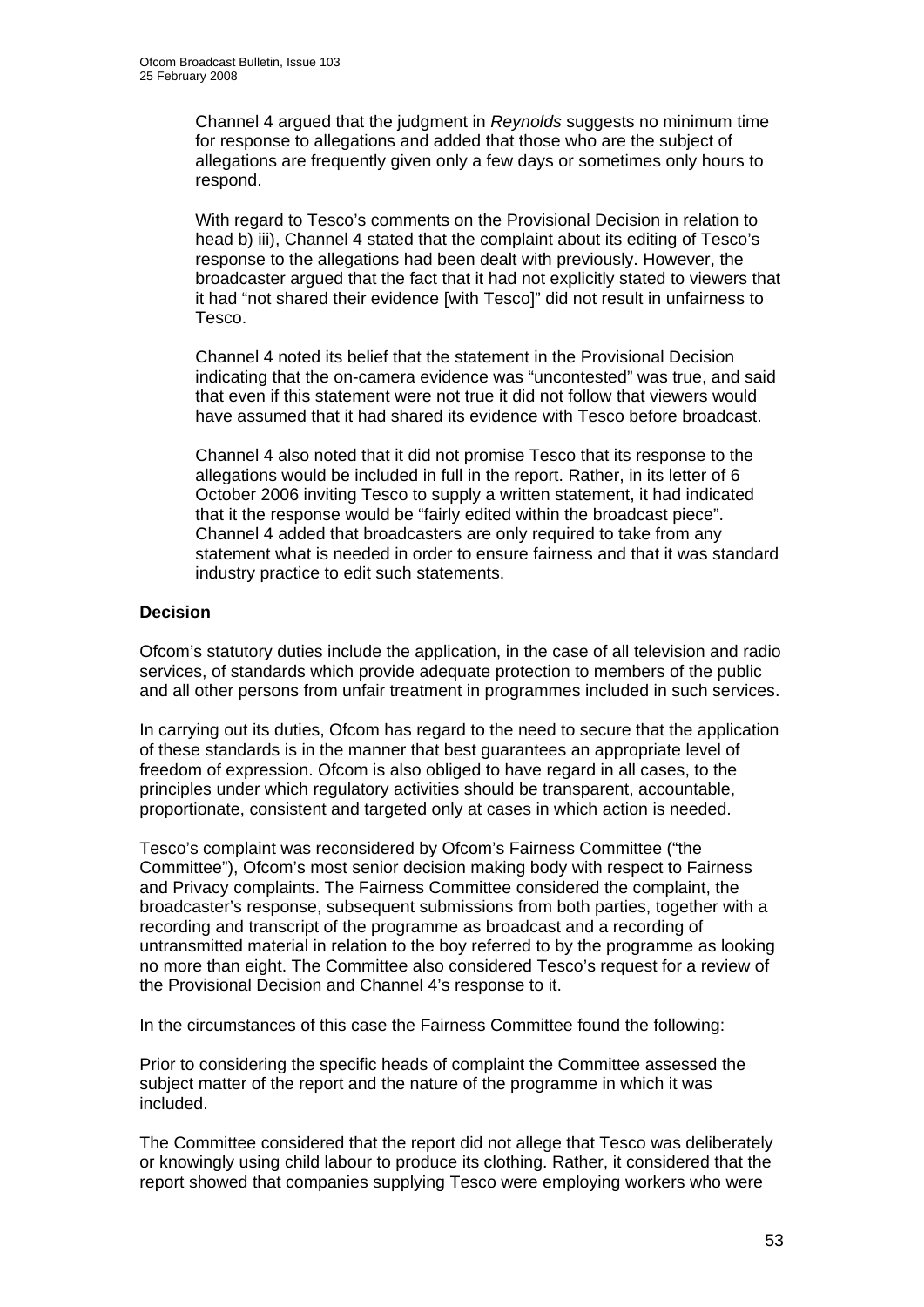below the legal age limit in Bangladesh (i.e. aged under 14) and that some of these workers were producing clothes for Tesco.

The Committee noted that the introductory headlines and lead-in clearly referred to children working for/being employed by Tesco's *suppliers* without Tesco having been aware of the fact. This point was developed further in the main report which exposed the fact that there were factories supplying Tesco which deliberately flouted the ethical policies of western buyers. The report also presented evidence to show that these factories attempted to cover up the presence of child workers by making them lie about their age or by attempting to ensure they were not present at key times when buyers visited. This line of argument was apparent throughout the item and was made particularly clear by the testimony of the two child workers and the adult whistleblower from the Evince Group factories. The Committee did not see the report as a detailed attack on Tesco alleging it used underage employees. Rather, in view of the above factors the Committee considered that it was clear that the report set out to highlight the fact that Tesco was unaware of what was happening and question its ability to enforce its much publicised ethical standards.

The Committee also assessed the likely expectations of the *Channel 4 News* audience when considering the context within which the allegations were presented. As the longest and most detailed of the primetime nightly news programmes on the public service television channels, *Channel 4 News* is an in depth one hour nightly news and current affairs programme known for its investigative reports, which often concern ethical issues. The Committee considered that viewers of *Channel 4 News*  would have been familiar with the tone and style of this report, which was consistent with the approach taken by *Channel 4 News* in other reports of a similar nature. The Committee also considered, therefore, that viewers would have understood the nature of the allegations being made in this item. More specifically, the particular audience for this programme would have appreciated the nature of the allegations being made and that the central focus of the report was on Tesco's ability to maintain and enforce ethical standards which it very prominently publicised.

The Committee then turned to the specific heads of complaint.

a) The Committee first considered Tesco's complaint that the programme featured footage and commentary which was unfair to it. The Committee considered this complaint in light of the requirement on broadcasters in Rule 7.1 of Ofcom's Broadcasting Code ("the Code") to avoid unjust or unfair treatment of individuals or organisations in programmes.

 In its consideration of this complaint the Committee first turned to each of the individual complaints made:

i) The Committee addressed Tesco's complaint that the programme repeatedly and unfairly featured footage of what the programme referred to as a "little boy…who looks no more than eight" when the boy in question was in fact 12, had no connection to the factory and was delivering lunch to his cousin.

The Committee took account of Practice 7.9 of the Code which states that before broadcasting a factual programme:

'broadcasters should take reasonable care to satisfy themselves that material facts have not been presented, disregarded or omitted in a way that is unfair to an individual or organisation.'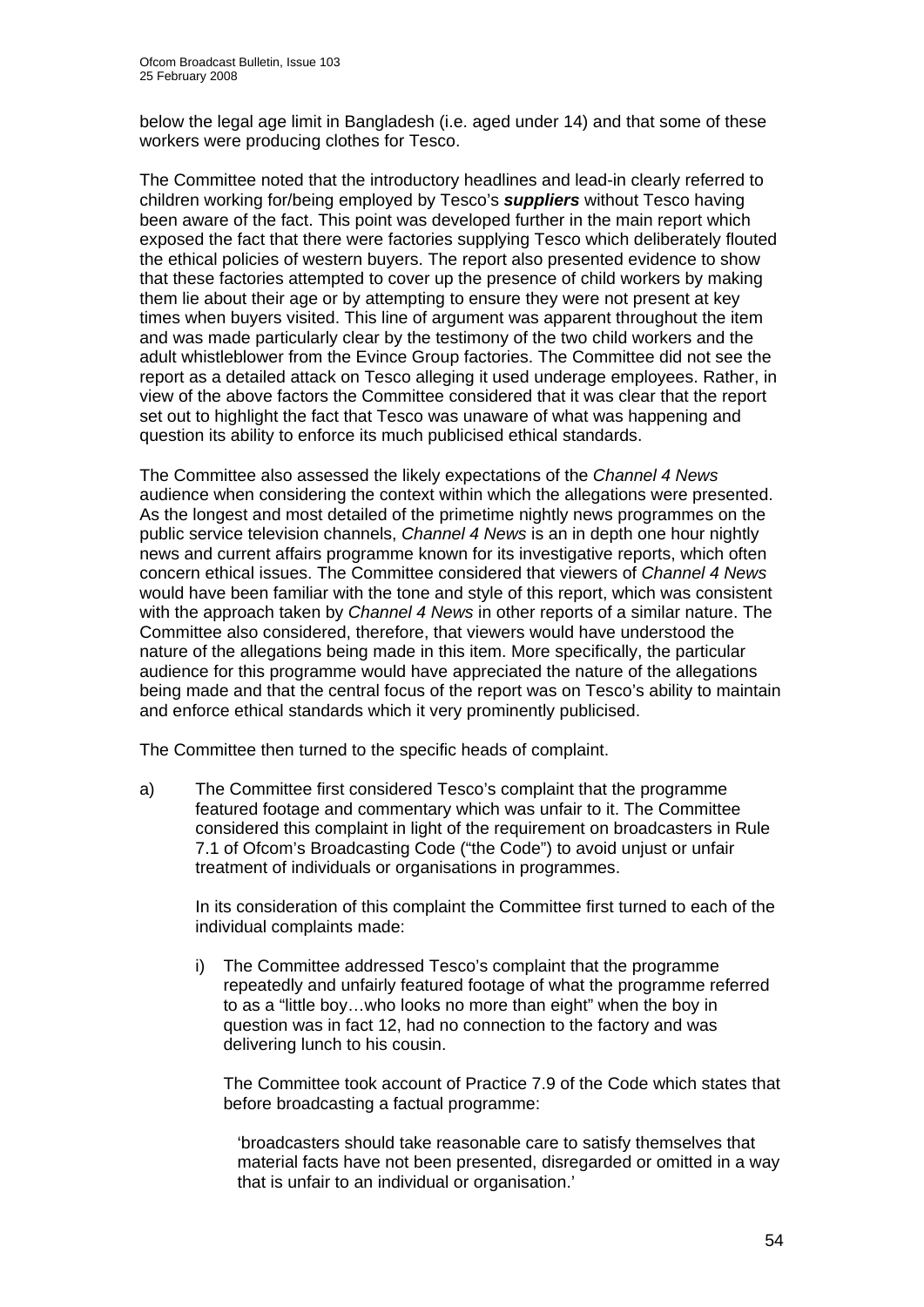The Committee noted the footage of the boy, filmed covertly on a factory floor, and also noted the commentary used on each of the three occasions that the programme featured this footage. The commentary was as follows:

*"The profits are higher than ever, so are the store's posted ethical standards. But tonight we expose the child labour working for Tesco's suppliers."* 

*"A Channel 4 team has secretly filmed two established Bangladeshi suppliers for Tesco and found child labour."* 

*"Away from the main Tesco line amongst the boxes were more youngsters. And then we saw this little boy, with a needle in his hand, who looked no more than eight."* 

The Committee also viewed a recording of the untransmitted footage filmed of this particular boy.

The Committee noted that the broadcaster clarified in its submissions that it had not claimed in the report that the boy was working on Tesco products, but that the report did allege that the boy was working in a factory which supplied garments to Tesco. In the Committee's view the untransmitted material provided by the broadcaster gave no further indication of the precise role of the boy at the factory.

In its considerations the Committee noted material provided by Carter-Ruck which stated that the boy was visiting the factory with food for his cousin. The Committee also noted that while Carter-Ruck challenged the programme's claim that the boy was eight, it agreed that he was a child and stated that his age had been verified as 12.

The Committee's role was not to establish conclusively from the broadcast programme, the untransmitted footage, or the submissions and supporting material, the age of the child in question but rather to address itself to the issue of whether the programme makers took reasonable care in relation to material facts as discussed in Practice 7.9 of the Code. This approach was supported by Mr Justice Stephen Brown in *R v Broadcasting Complaints Commission, Ex parte Thames Television Limited and Others* ("*Thames Television*") in which he recognised that the primary concern and statutory duty of the Broadcasting Standards Commission (Ofcom's predecessor in matters relating to the consideration of Fairness and Privacy complaints) was to ascertain whether what was broadcast was fair to the complainants, not whether what was broadcast was necessarily accurate.

The Committee was able to conclude that the material appeared to show a boy with a sewing needle in his hand, sitting amongst a group at work in a factory which supplies Tesco with garments. While it could not be said that this footage showed definitively that the boy was working at the factory, there was nothing in the footage or the rushes that had been submitted to Ofcom to support the contention that the boy was delivering lunch. In relation to this point, the Committee noted from Channel 4's response that Neil Kearney of the International Textile, Garment and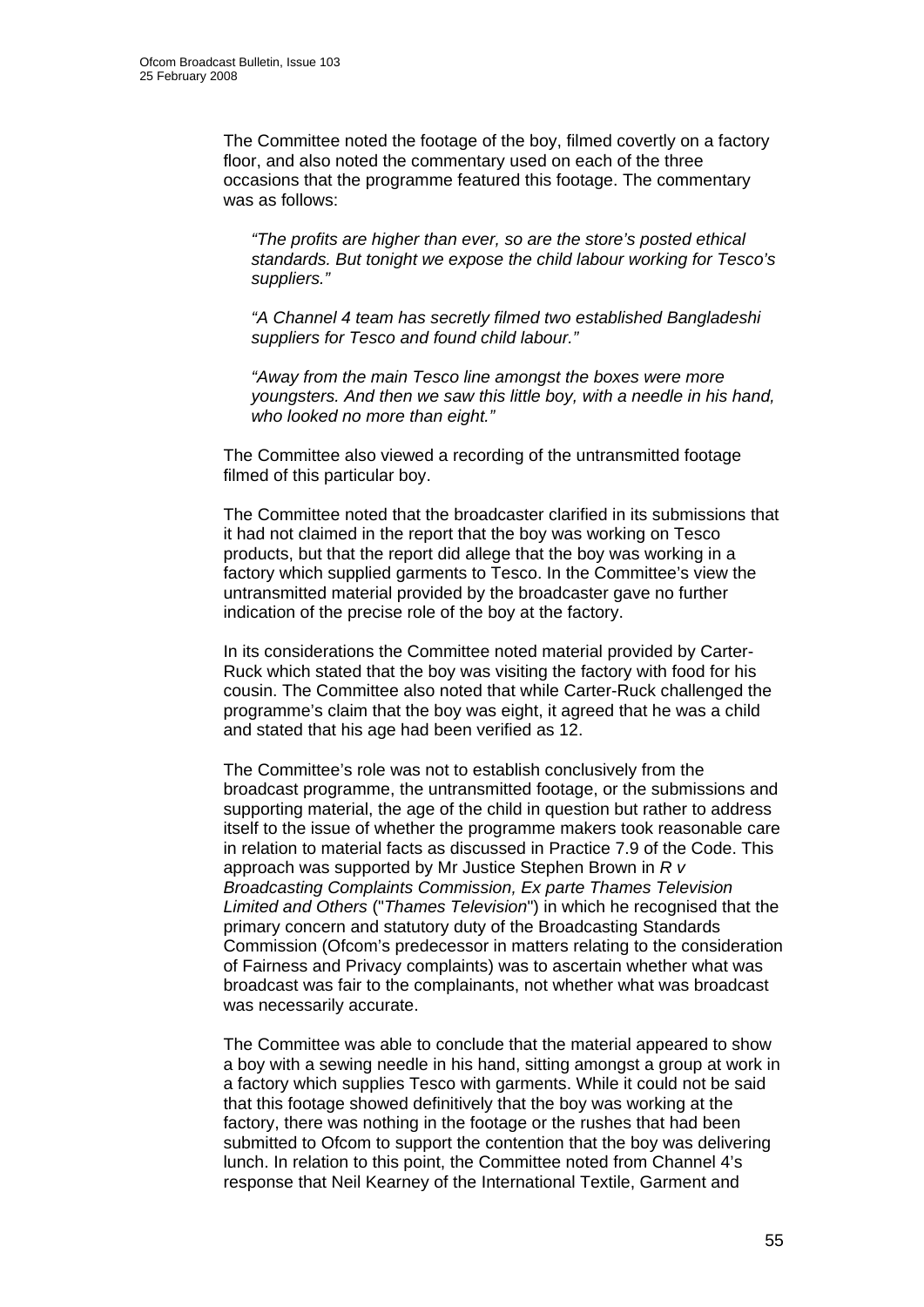Leather Workers' Federation had explained: "The delivering lunch story is as old as time. It used to be used in the East End of London 30 years ago when the factory inspectors raided sweatshops there […]. The suggestion that such a child was delivering lunch would probably elicit the response, 'pull the other one' in Bangladesh." Taking all this into account the report's allegation that the boy was working at the factory did not appear unreasonable to the Committee.

In relation to the boy's age, the Committee observed that viewers were not told that he was eight but that *"he looked no more than eight"*. In the circumstances this appeared to be a reasonable comment as it would be very difficult, if not impossible, to accurately determine the age of this boy (or any of the other factory workers for that matter) simply from looking at the footage. Certainly the boy appeared to be less than 14 years old and the Committee noted that the report had explained that: *"under Bangladeshi law it is illegal for children under fourteen to work in factories".* Significantly, the Committee also noted that Tesco itself accepted that the boy was under 14 as it had indicated in one of its submissions that he was 12. In its response to Channel 4's statement Tesco said that "the boy has been age verified by doctors from Marie Stopes Clinic" and in the 'bundle of evidence' supplied by Tesco he was listed as being "12 years old".

Having considered the above factors, the Committee went on to consider the wider context within which the footage of the boy was used; namely the report's allegations that child labour was being used in factories which supplied Tesco.

The Committee noted that the programme included interviews with two children working on a Tesco line within one of the Harvest Rich factories, and two child workers and an adult whistleblower who worked or had worked in Evince Group factories which supplied Tesco. The testimony of these workers was used to support Channel 4's claims about the use of child labour, as illustrated by the footage of the boy.

These workers made the following comments:

First child worker (Harvest Rich Factory):

Boy: *"I am 12 years old."* 

- Commentary: *"He told us he worked as a machinist at Harvest Rich and that staff at the factory knew his age when he was hired."*
- Boy: *"Yes they did ask me about my age. I said that I was eleven and a half years old and they took me in."*
- Commentary: *"He went on to claim that he'd seen many child workers in the factory."*
- Boy: *"In the whole of Harvest rich there will be around two hundred to three hundred child workers."*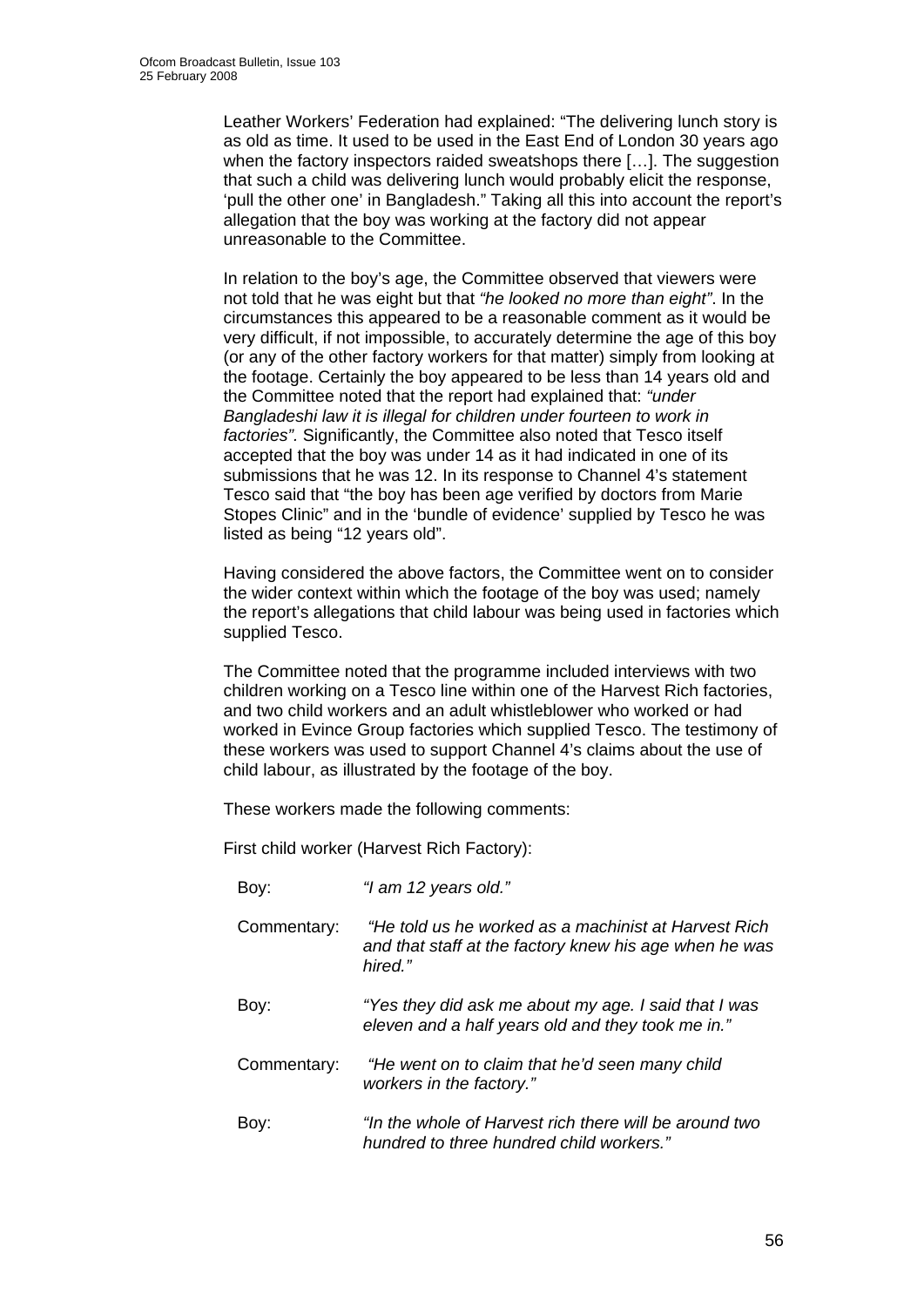Second child worker (Harvest Rich Factory):

Commentary: *"This girl also works on the Tesco line."* 

Girl: *"I am 12 years old."* 

Commentary: *"and she tells us how much she earns, the basic minimum wage, just £9 per month."* 

First child worker - in response to questions about visits from western buyers:

Boy: *"When the buyer comes they send us home. If they are in the factory for a short time we are not sent home. We are hidden away on other floors and come back to work as soon as they leave."* 

Third child worker (Harvest Rich Factory) - in response to questions about visits from western buyers:

Girl: *"The supervisor tells us to lie about our age and say that we are eighteen or nineteen."* 

Fourth child worker (Evince Group Factory):

- Girl: *"I am thirteen."*
- Commentary: *"She told us that when she went for the job she lied about her age and said that she was eighteen but that her real age wasn't checked with documentation. Then she talked about how she felt about her job."*
- Girl: *"I feel very bad after coming back home. I lie down on my bed."*

Senior adult worker (formerly at Evince Group Factory, now a whistleblower):

Man: *"Fifty* percent *of work in our factory is for the Tesco buyer. There are about thirty child labourers. Neither the management nor the Tesco buyer has yet audited this properly."* 

Commentary: *"He* went *on to explain…"* 

Man: *"*The *management didn't properly check about the child workers in our factory."* 

In considering whether it was reasonable for the report to allege that child labour was being used by Tesco's suppliers the Committee considered the programme's use of anonymous testimonies. Channel 4 explained that it had concealed the identity of the witnesses to ensure they could not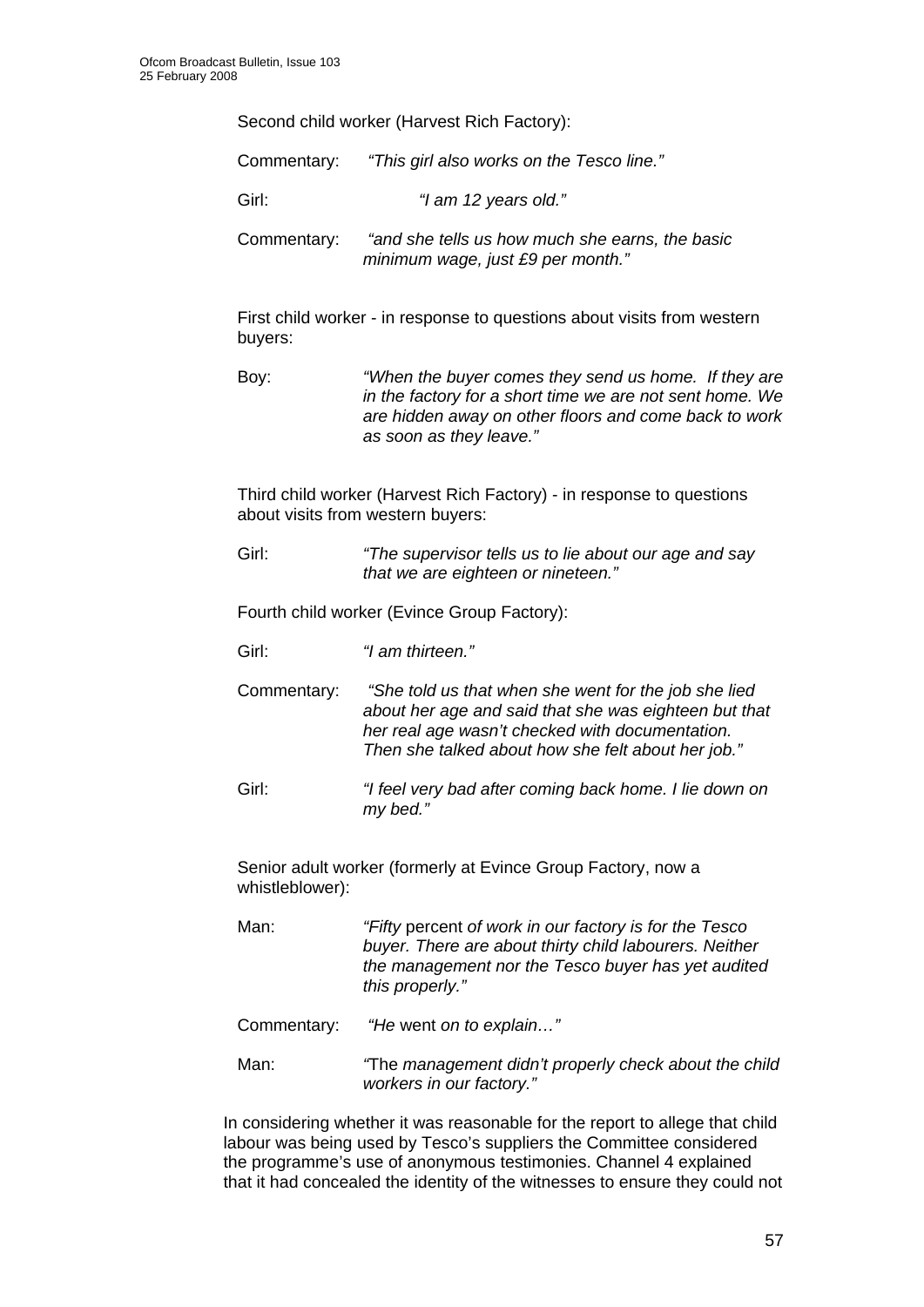be identified by their employers because of the risk that they would lose their jobs or be unable to find alternative employment.

The Committee noted that the courts have recognised that the use of anonymous sources in media reports can make it difficult for the subject of those allegations to respond. However, they have also recognised that a reliance on such sources can be an important and necessary part of the dissemination of news stories which are in the public interest. The Committee observed that this report had set out to show that Tesco's suppliers were using child labour in contravention of both Bangladeshi law and the ethical trading standards to which Tesco was a signatory. It also noted that the report had shown how these suppliers sought to hamper Tesco's enforcement of these ethical standards. Given the significance of these issues, the Committee considered there was a public interest in broadcasting the report.

Looking at the testimonies themselves, it was significant to note that that they were consistent and corroborated each other. It was also clear from Channel 4's response to the complaint that it had spoken to a number of other witnesses, including parents of some of the child workers, adult workers and independent witnesses and that these testimonies further supported the report's claims. These other witnesses had confirmed to Channel 4 that children had been seen arriving at these factories and leaving at the end of the day.

In considering the context of the report's reliance on the anonymous testimonies it was relevant to note the inclusion of a number of references within the report to Tesco's position in relation to the claims being made (this is discussed further below at head b)). As well as including sections of the statement Tesco provided to Channel 4 the report included a number of other references to Tesco's position. This included commentary which said that there was "no suggestion Tesco was aware of child workers in any of the factories visited". It also included the following statement from Jon Snow (the programme's presenter) in the opening headlines:

*"Tesco* counter [the allegations] *by saying they didn't know about the child workers; neither did they know that some of the factories were actually supplying them. They talk too of abhorring child labour."*

In addition, later on in the programme the reporter makes the following comment:

*"There's no suggestion that Tesco were aware of child workers at any of the factories we visited. In a statement Tesco told Channel 4 News that it: "abhors the use of child labour and are at the forefront of industry efforts to stamp it out through systematic investigations of its suppliers… On receipt of these allegations Tesco immediately made unannounced visits to the suppliers concerned in conjunction with independent auditors. And, Tesco state there was no evidence of child labour".* 

The reporter then added that *"Tesco also told us they have since issued the Evince Group with a warning and put the Harvest Rich factories under review as a result of unauthorised production"*.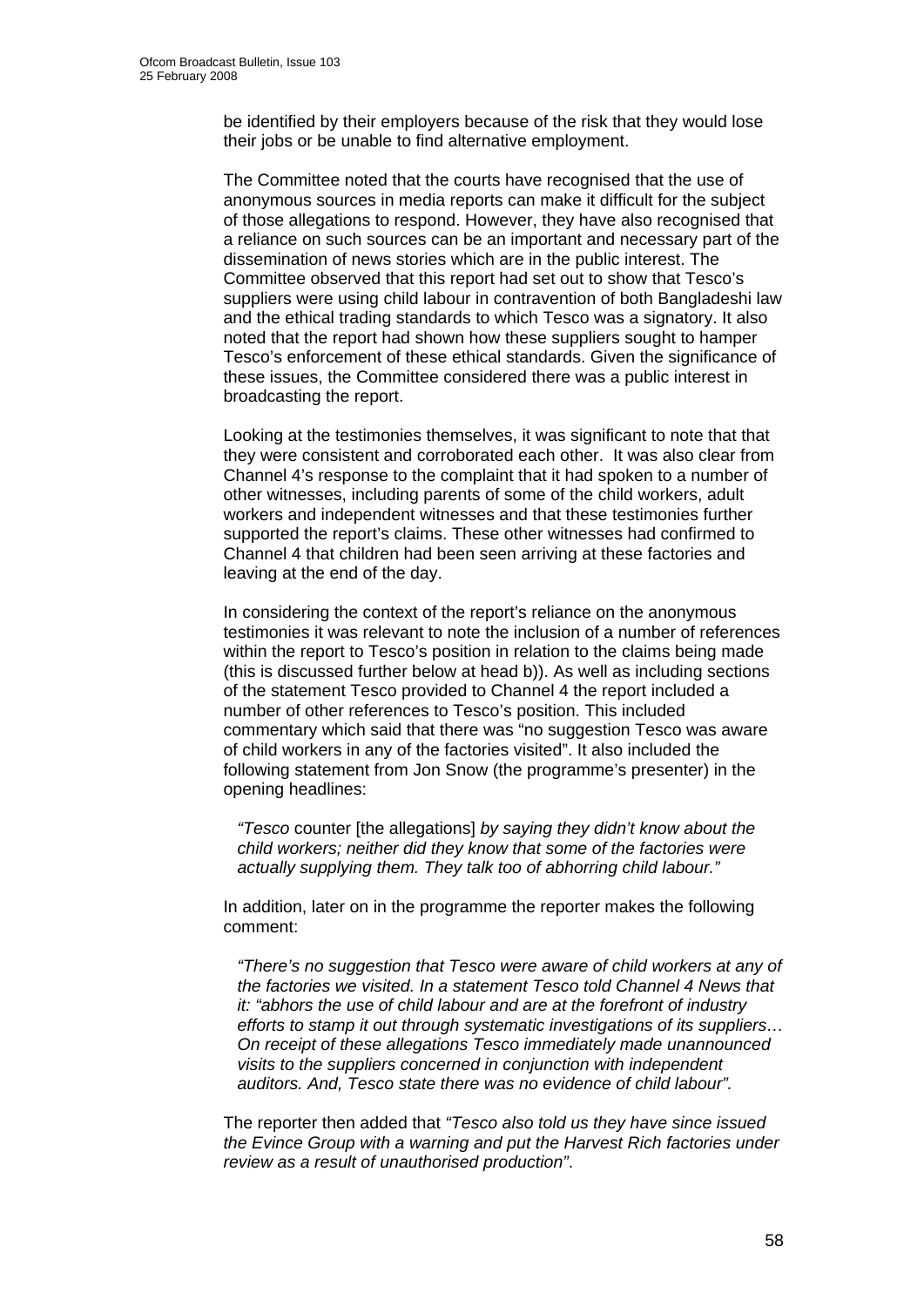Taking all this into account, the Committee concluded that not revealing the identity of the witnesses was appropriate in the circumstances discussed above and was justified by the public interest in broadcasting the report.

On the basis of the Committee's considerations above in relation to the boy "who looked no more than eight" and in view of the wider context of the evidence and the context in which it was presented in the report, the Committee concluded that Channel 4 had taken reasonable care to satisfy itself that material facts had not been presented, disregarded or omitted in a way that was unfair to Tesco. The Committee therefore found that the inclusion of the footage and related commentary concerning this particular boy in the programme as broadcast did not result in any unfairness to Tesco.

ii) The Committee next considered Tesco's complaint that the item featured an interview with Mr Kearney who stated that "children as young as eight" were working when it was evident that he was misled by the programme makers.

In its considerations the Committee again took account of Practice 7.9 of the Code.

The Committee noted the relevant part of the broadcast programme:

- Commentary: *"We showed Neil Kearney, the head of the International Textile, Garment and Leather Workers' Federation, the [undercover] footage."*
- Mr Kearney: *"No factory should be employing any worker under the age of fifteen. It's set down in all of the Codes of Conduct of the different companies that are sourcing in those particular factories so it's inexcusable that children as young as eight and children of 12, 13 should be working."*

In the Committee's view Mr Kearney, who was asked by the programme makers to comment on the untransmitted undercover footage shown to him, drew on his experience as head of the International Textile, Garment and Leather Workers' Federation in discussing the footage.

The Committee was satisfied both from the programme and from Channel 4's submissions that Mr Kearney was clear in his own mind what he made of the footage, and was giving his own views on that material. The Committee was satisfied that the programme drew on his comments, as an expert in this area, to explain the legal employment framework, notably that 15 is the minimum age at which a child should be employed, and then to make personal observations about the footage. In the Committee's view Mr Kearney was making a general statement that children aged less than 15 should not be working in factories. It observed that his comment that practices he saw were "inexcusable" endorsed the programme makers' view of the age of the workers filmed. However, it considered that this was an independent comment from an authoritative source and was appropriately presented as such.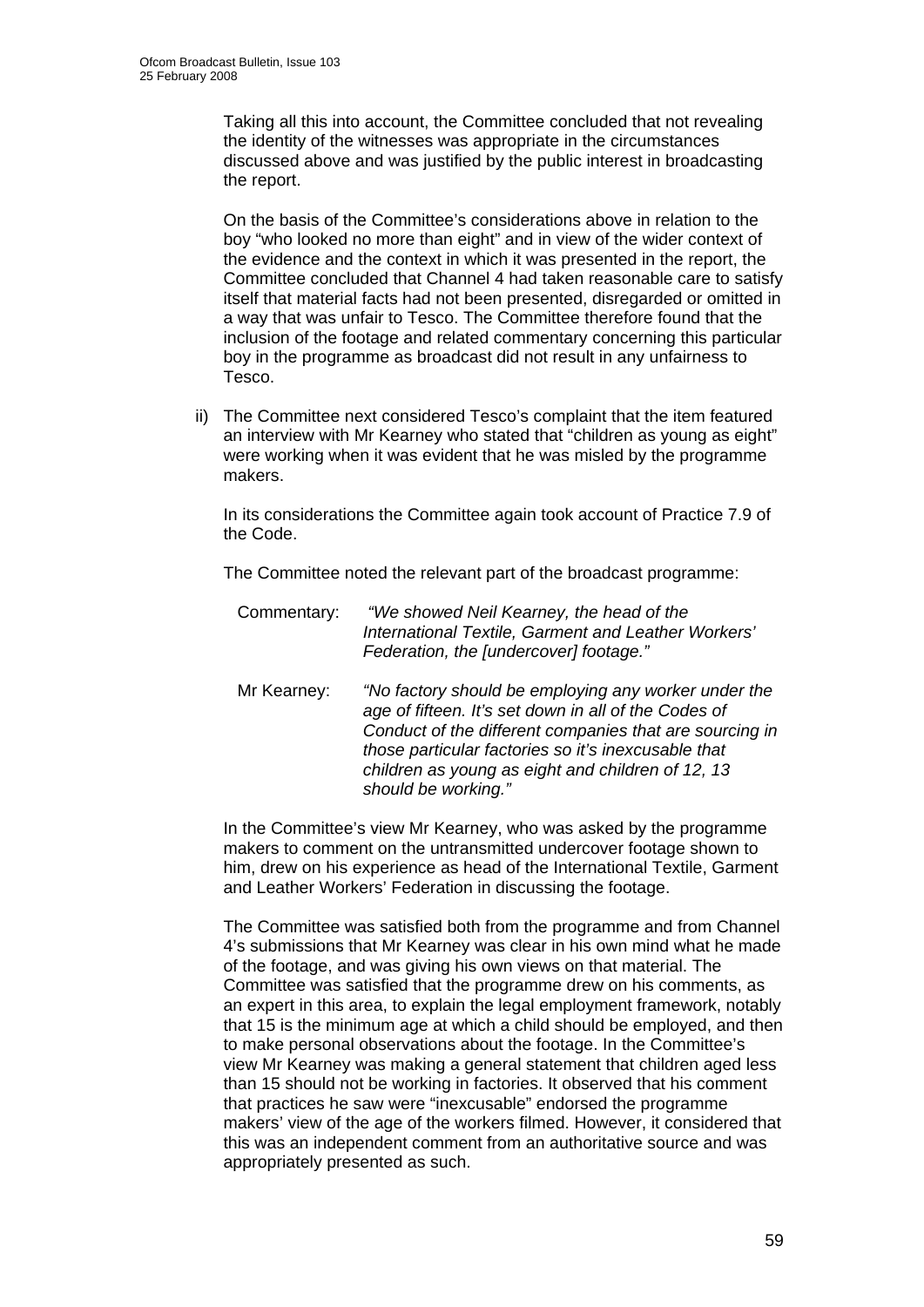The Committee therefore found that no unfairness resulted from the inclusion of Mr Kearney's comments.

 $\lim_{x \to \infty}$  The Committee next considered together Tesco's complaints that the programme gave special prominence to what it unfairly described as 12 "children" and that the programme identified a further 24 workers as "children" when all of these individuals were actually aged 18 or over.

> In its consideration of these complaints the Committee again took account of Practice 7.9 of the Code.

As discussed above at Decision head a) i) the Committee's role was not to establish conclusively the ages of the factory workers but to consider whether the broadcaster took reasonable steps in relation to the presentation of material as discussed in Practice 7.9 of the Code and whether any unfair treatment resulted.

The Committee viewed the covertly recorded footage filmed in the factories and included in the programme. The Committee noted that the programme did give special prominence to some of the individual workers by circling their faces. It also noted the commentary which accompanied these images.

In the Committee's view the commentary line *"What was disturbing was how young many of the workers looked – some no more than 12 years old"* allowed viewers to make up their own minds about the age of the workers shown. However the commentary line *"Some young workers were clearly under 15 but it was difficult with others to be sure"* made a definitive statement that some workers were "clearly under 15." The Committee observed that the report included an explanation that the Ethical Trading Initiative ("the ETI"), a group to which Tesco belongs, sets 15 as the minimum age for workers in factories which adhere to its Code and, as noted above, the minimum legal age for workers in Bangladesh is 14.

The submissions and supporting evidence to which the Committee had regard in relation to this head of the complaint included the material provided by Carter-Ruck (employment records and age estimations from Marie Stopes Clinic doctors in relation to the individuals referred to in these complaints) and the evidence from Channel 4's investigation (in particular the evidence from the witnesses whose testimony was included in the programme). The Committee noted that the material provided by Carter-Ruck conflicted with the evidence from Channel 4's investigation.

As stated in head a) i) above, the Committee's role in considering the evidence was not to establish conclusively from the broadcast programme, the untransmitted footage, or the submissions and supporting material, the age of the workers in question (which it was unable to do) but rather to address itself to the issue of whether the programme makers took reasonable care in relation to material facts as discussed in Practice 7.9 of the Code. The Committee's primary concern was to ascertain whether what was broadcast was fair to Tesco.

As before, the Committee considered the practical difficulty of accurately assessing the age of the individual workers featured in the report on the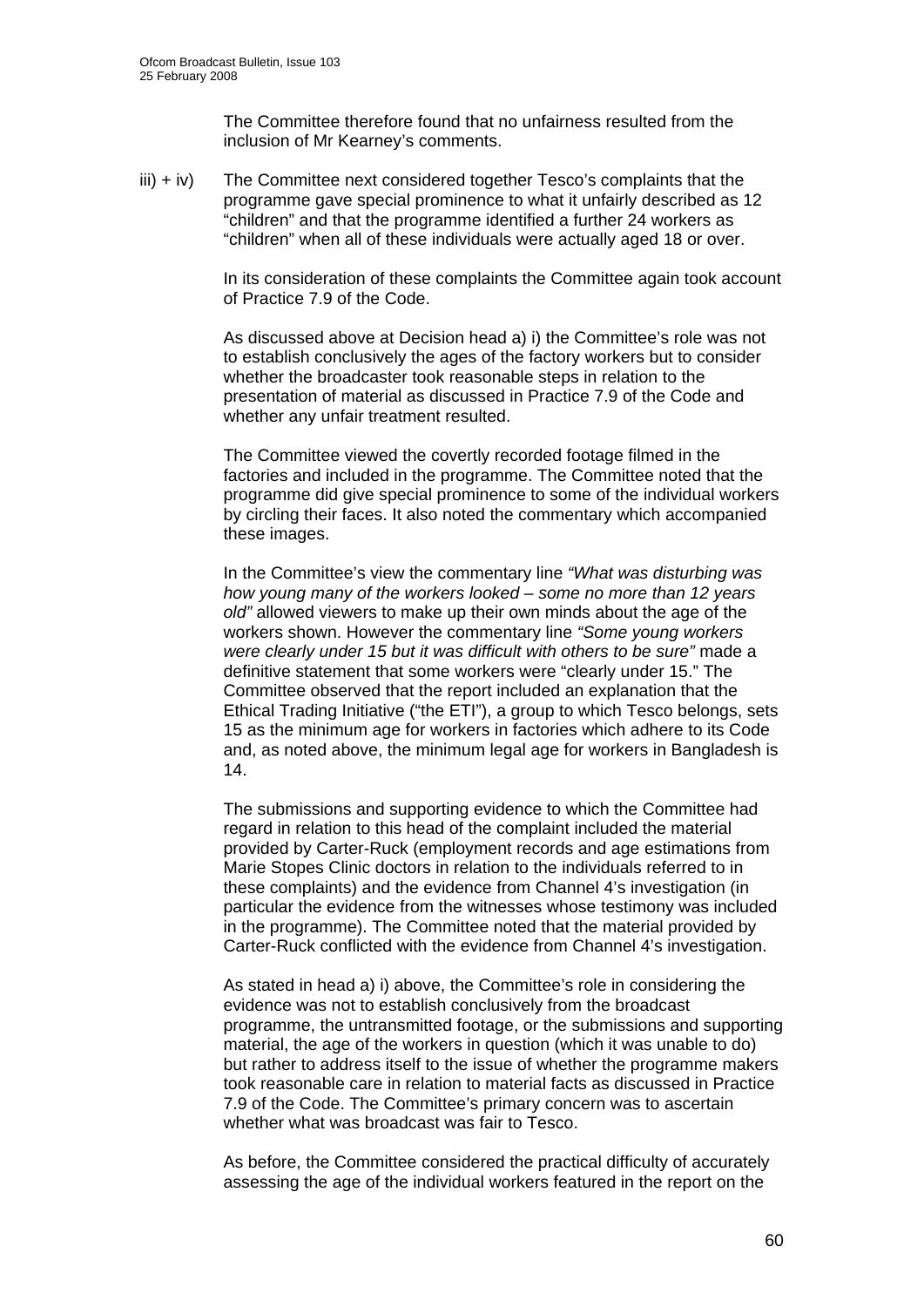basis of external appearances alone. The Committee further acknowledged that the task of assessing workers' ages was likely to be even more difficult in a country which does not have a compulsory and effective registration of births and where individuals have little or no independent verification of their age.

The Committee considered whether the programme makers took reasonable care to satisfy themselves that material facts were not presented, disregarded or omitted in a way that was unfair to Tesco. As in head a) i) above, it noted that the individual testimonies included in the programme corroborated each other (i.e. the testimonies of the three workers who stated that they were either 12 or 13 years old, the girl who said she was told to lie about her age to visiting buyers and the adult whistleblower who indicated that there were many child workers in the factory where he had worked). The Committee observed that in terms of the broadcaster's position, this factor was significant as it demonstrated that the testimonies supported the claims made about Tesco in the programme. The Committee considered Channel 4's reliance on the use of anonymous sources was appropriate for the reasons set out at head a) i). As explained under head a) i) the Committee also considered it was significant that Tesco's position in relation to the allegations had been made clear throughout the programme.

In view of these factors and taking account of its findings in relation to head a) i), the Committee considered that Channel 4 had taken reasonable care to satisfy itself that material facts were not presented, disregarded or omitted in a way that was unfair to Tesco in relation to the prominence given to the 12 workers described as "children" in the report.

Turning to head a) iv) of the complaint, the Committee considered that the workers referred to (i.e. the 24 workers whose faces had not been highlighted), happened to be part of the material which was covertly filmed. Given that their faces were not highlighted in the report, the Committee was satisfied that Channel 4 did not assert that these specific individuals looked as if they were under-age workers.

In any event, the Committee considered that by noting the general difficulty in determining the age of many of the factory workers, the report had invited viewers to make up their own minds on the age of any of the individuals shown, including these 24 workers.

In light of these considerations the Committee found that no unfairness resulted to Tesco from the inclusion in the report of either the workers whose faces were highlighted to denote that they appeared to be under the legal age to work in a factory, or the other factory workers who were included in the footage.

- v) The Committee then addressed itself to Tesco's complaint that the programme unfairly alleged that it demonstrated a 'don't care attitude' by visiting only two out of the four factories referred to, when Tesco had informed the programme makers that it had visited all four.
- In its considerations the Committee again took account of Practice 7.9 of the Code.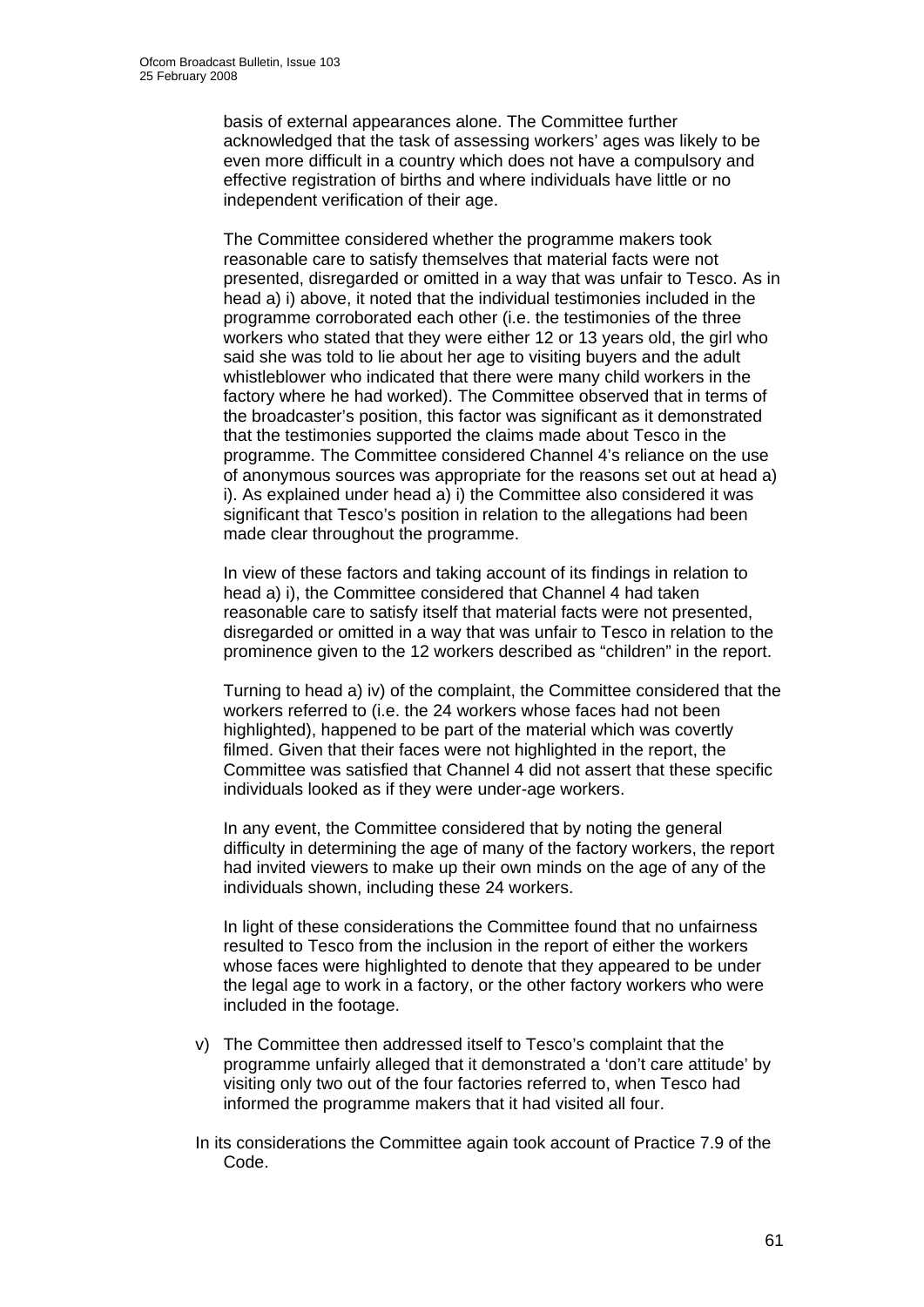The Committee noted the relevant sections of the item:

Introduction: *"As a result of our investigation Tesco said it had made unannounced visits to two of the four factories."* 

Commentary: *"Tesco has since told us that they made unannounced visits but only at two of the four factories that we went to".* 

The Committee noted that as with head a) i, iii, and iv above, its role was to consider whether the programme makers took reasonable steps to ensure that material facts relating to this matter were not presented unfairly.

The Committee noted that the report twice stated that Tesco had made unannounced visits to two of the four factories which had been featured in the report. The Committee considered that in light of the allegations made in the report it was relevant for the item to make special reference to the 'unannounced' visits. In its view this statement was a reasonable encapsulation of the information supplied to Channel 4 by Carter-Ruck. This stated that while it had made a total of five factory visits following receipt of the allegations from Channel 4, two of these were unannounced visits to the factories featured in the programme. The Committee observed that the report had explained that Tesco had an audit procedure, that its buyers have to attend a course called 'buying with your eyes open' and that their job descriptions require them to consider ethical standards when buying. The Committee also recognised that the report made it clear that the suppliers acted to circumvent Tesco's efforts to ensure that its ethical standards are maintained.

Taking these factors together, the Committee considered that at no time did the report indicate that Tesco took a 'don't care attitude' to the allegation that children were working in factories which supplied it with clothing by visiting two of the four factories in the report.

The Committee therefore found that no unfairness resulted from the inclusion in the programme of this material.

In light of the findings at heads i) to v) above the Committee found that the programme did not result in unfair treatment of Tesco as complained of at Decision head a) above.

b) The Committee next turned to Tesco's complaint that it was not given a timely or appropriate opportunity to respond to allegations made in the programme.

 In its consideration of this complaint the Committee first turned to each of the individual complaints made:

i) The Committee first considered Tesco's complaint that it was refused an opportunity to participate in either a live or recorded interview and was told it could only provide a brief statement in response to the allegations made.

The Committee took account of Practice 7.11 of the Code which states that: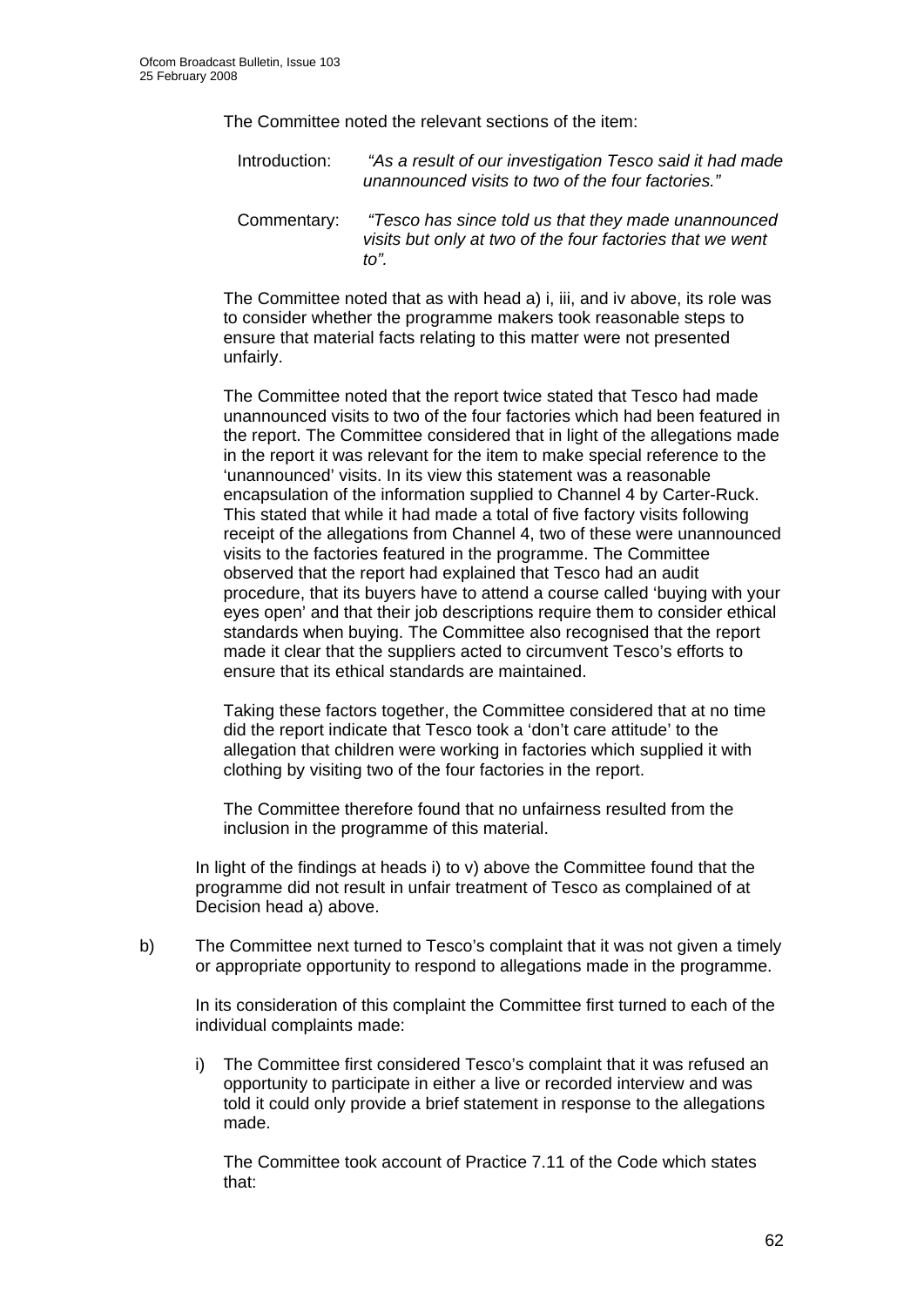'If a programme alleges wrongdoing or incompetence or makes other significant allegations, those concerned should normally be given an appropriate and timely opportunity to respond.'

 The Committee noted that the allegation that Tesco was unable to ensure that its suppliers met its ethical standards by not employing child labour was extremely serious and that therefore it was incumbent upon the broadcaster to provide Tesco with an opportunity to respond to these allegations. The issue of timeliness of the opportunity to respond is dealt with at the Decision at head b) ii) below.

The Committee observed that an opportunity to respond to these allegations was given to the complainant via an e-mail sent to Tesco by the producer of this report on 27 September 2006. This e-mail detailed the nature of the report, the information that had been gathered at the Harvest Rich and Evince Group factories and asked Tesco a series of questions relating to these matters. The Committee noted that on the 5 October 2006 Carter-Ruck wrote a letter to Channel 4 on behalf of Tesco. While this letter expressed Tesco's dissatisfaction with the time it had been given to investigate the allegations made about the factories which supplied it in Bangladesh it was significant that the letter nevertheless included a response to the allegations that had been put to Tesco in Channel 4's e-mail.

The Committee recognised that in its first letter to Tesco (written on 27 September 2006) the broadcaster had offered Tesco an opportunity to respond by way of an on-camera interview and that there had been some further correspondence between the parties (notably an e-mail sent from the broadcaster to Tesco on 2 October 2006) which discussed options concerning a pre-recorded interview, a written statement or a live interview. However, it also recognised that it had not been incumbent on Channel 4 to offer Tesco either a live or pre-recorded interview but rather an appropriate and timely opportunity to respond. Further, the Committee noted that while Channel 4 did appear to have offered a live interview (time permitting on the day of broadcast) in its e-mail of 2 October 2006 Carter Ruck did not indicate that Tesco had any interest in taking up this offer in its letter of 5 October 2006.

The Committee noted that nothing in the correspondence suggested that the broadcaster sought to limit Tesco to a brief statement (the editing of the statement is dealt with separately below at Decision head iii) below).

In light of the above considerations the Committee found that Tesco was given an appropriate and timely opportunity to respond to the allegations made in the programme (see also head b) ii) below).

ii) The Committee next considered Tesco's complaint that it was given only two weeks notice in which to launch an investigation and the programme makers refused to disclose its evidence to Tesco.

In its considerations the Committee again took account of Practice 7.11 of the Code as discussed at Decision head b) i) above. It again noted that significant allegations were made about Tesco and therefore considered whether it was given an appropriate and timely opportunity to respond.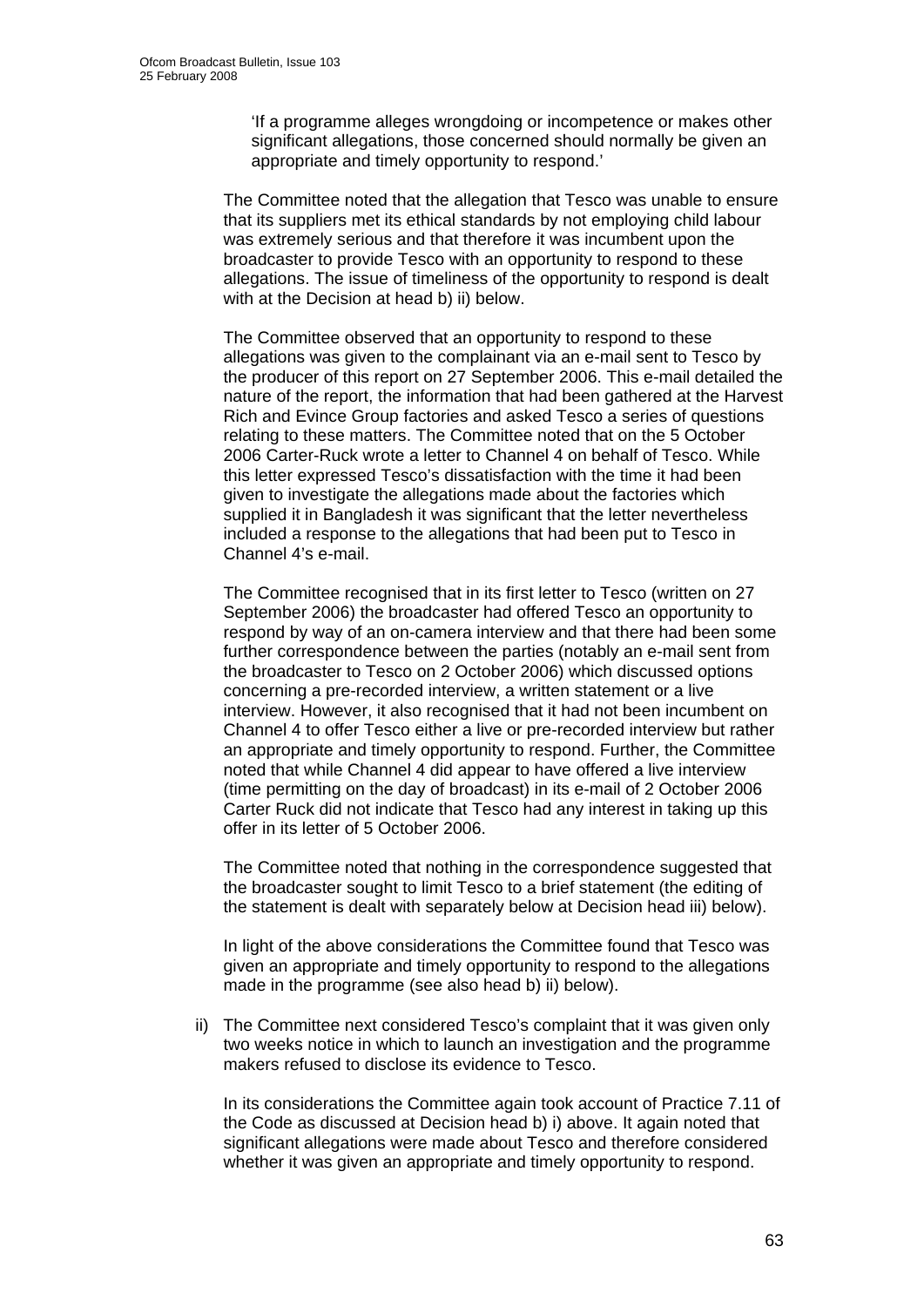The Committee noted that on the 27 September 2006 the broadcaster gave Tesco detailed information about the allegations it would make in its report (which was then unscheduled) and asked for Tesco's response by 6 October 2006.

It observed that Tesco asked for further details of the factories visited by *Channel 4 News* on 29 September 2006 and was e-mailed clarification by *Channel 4 News* at 1845 on the same day.

The Committee considered that the length of time taken by the programme maker to produce the report was not key to the issue of the timeliness of the opportunity to respond. Rather, in its view the factors which were relevant were the nature of the allegations and the appropriateness of the time given to Tesco to respond to them.

The Committee noted that a news programme will often need to ask a company for a response to an allegation within a short space of time (sometimes minutes or hours). However, in this case because the report was the result of an in-depth investigation, rather than a story which had just come to light, *Channel 4 News* gave Tesco nine days to respond to its initial e-mail of 27 September 2006 and supplied further information to Tesco about the factories it had visited on the day it was requested. In addition, on 2 October 2006, *Channel 4 News* responded to Tesco's request that it delay contacting the Harvest Rich and Evince Group factories until 6 October 2006 explained to Tesco that it could not delay contacting the Harvest Rich and Evince Group factories until 6 October 2006 in order facilitate its wish to make announced visits to the two factories it had not known were supplying it with clothing. *Channel 4 News* explained that it could not do this because the report was then scheduled for 9 October 2007 (it was actually broadcast on 10 October 2006). However, when on 6 October 2006 Tesco indicated that it did not wish to take part in an on camera interview *Channel 4 News* extended the deadline for Tesco's response until the morning of 9 October 2006 in order to enable it to provide a further written response to the allegations should it wish to do so.

The Committee noted that Tesco is a very large company with extensive resources; that it has representatives located in Bangladesh; and, that, given its established connections, it did not, as claimed by Carter-Ruck in its request for a reconsideration of Tesco's complaint, have to start its own investigation into the factories featured in the report from scratch. Therefore, the Committee considered that it was not unreasonable to expect Tesco to have been able to conduct unannounced visits to factories operated by its suppliers within days.

Taking into account the factors noted above, the Committee considered that *Channel 4 News* had responded promptly to Tesco's queries and that the time it had given to Tesco to respond to its allegations was not unreasonable.

In relation to the disclosure of 'evidence' the Committee noted that broadcasters are not required to disclose their evidence prior to broadcast. The obligation on broadcasters is to be fair in their dealings with those about whom significant allegations are made. The Committee also noted that in order to do this it is generally necessary that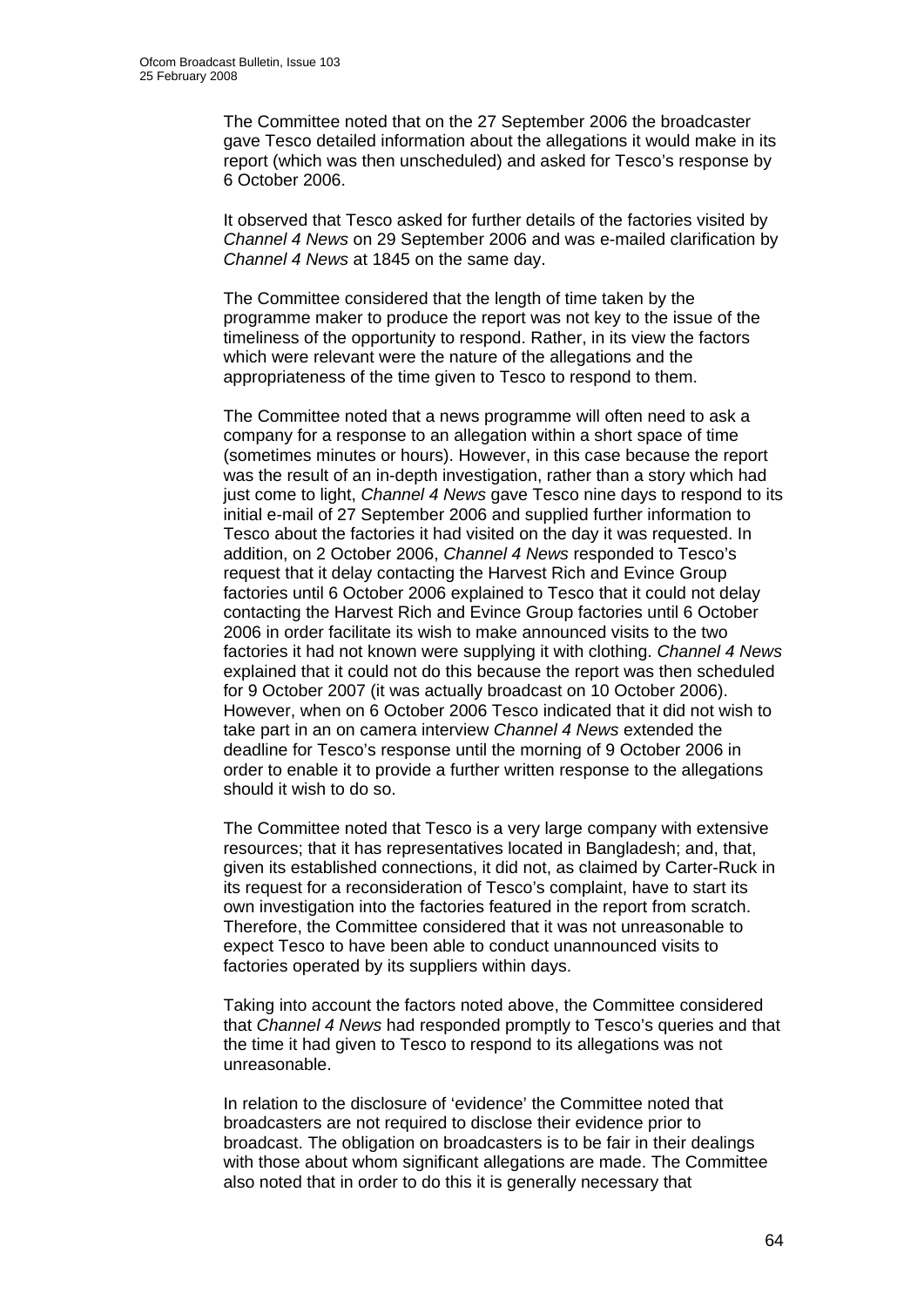broadcasters make clear the nature of their allegations and provide an appropriate and timely opportunity to respond to them. Having reviewed the correspondence between the parties the Committee considered that sufficient information about the programme's investigation and the allegations about the factories which supplied clothing to Tesco was given to the complainant prior to the broadcast, to ensure that it had an appropriate opportunity to respond.

 In light of the above considerations the Committee found no unfairness to Tesco in regard to either the notice period or the information about the report given to Tesco by *Channel 4 News* prior to broadcast.

iii) The Committee next considered Tesco's complaint that its statement in response to the allegations made in the programme was unfairly edited, and made to appear demonstrably false by the programme's allegation that Tesco made unannounced visits to only two out of the four factories referred to.

The Committee took account of Practice 7.6 of the Code which states that:

'When a programme is edited, contributions should be edited fairly.'

The Committee noted that the statement provided to the programme makers for inclusion in the programme was as follows:

*"Tesco abhor the use of child labour and are at the forefront of industry efforts to stamp it out through systematic investigations of its suppliers. This is why Tesco find it extraordinary that Channel Four waited four months before telling Tesco about these allegations and have still not shared their evidence. However, on receipt of these allegations Tesco immediately made unannounced visits to the suppliers concerned in conjunction with independent auditors. They found no evidence of any use of child labour. Tesco asked Channel Four if they could come on to the programme to discuss the allegations and were disappointed Channel Four refused".* 

The Committee also noted the relevant section in the broadcast programme:

Commentary: *"In a statement Tesco told Channel 4 News that it abhors the use of child labour and is at the forefront of industry efforts to stamp it out through systematic investigations of its suppliers. On receipt of these allegations Tesco immediately made unannounced visits to the suppliers concerned in conjunction with independent auditors. And Tesco stated there was no evidence of child labour."* 

The editing of material is a matter of editorial judgement for the broadcaster, the Committee's concern therefore lay with whether the editing resulted in unfairness to Tesco. In the Committee's view the reference removed from the original statement, in relation to *Channel 4 News* waiting "four months before telling Tesco about these allegations", was not germane to the allegations themselves. Furthermore the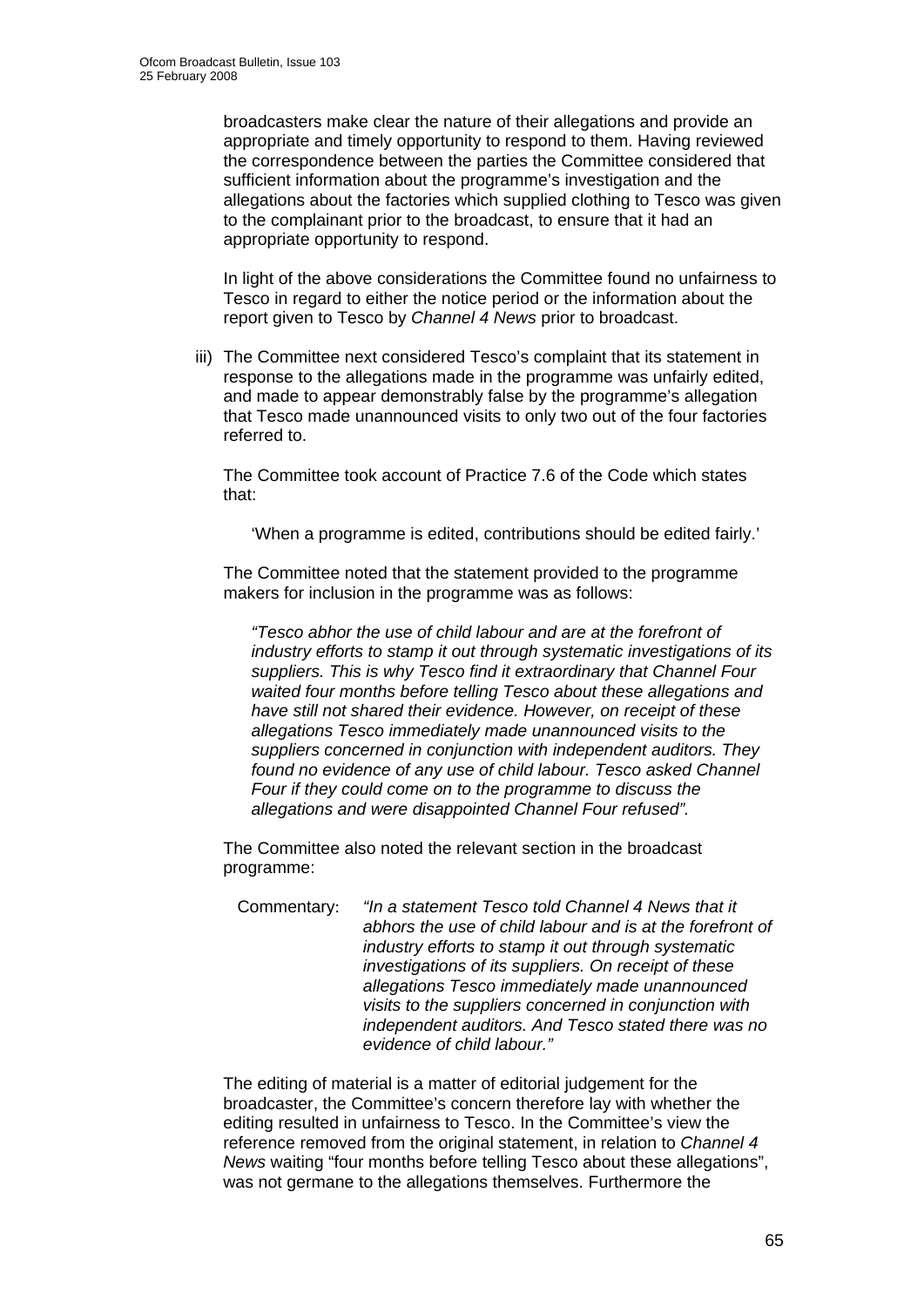reference in relation to Tesco asking to come on to the programme and being disappointed when *Channel 4 News* refused, did not accord with the correspondence in relation to this as discussed above at Decision head b) i). In the Committee's view the editing of the statement did not therefore result in unfairness to Tesco.

The Committee also noted that the statement was immediately preceded by the following:

Commentary: *"Tesco has since told us that they made unannounced visits but only at two of the four factories that we went to. There is no suggestion Tesco were aware of child workers at any of the factories we visited."*

As discussed at head a) v) above the reference to unannounced visits did not result in unfairness to Tesco. The Committee also noted that the statement regarding unannounced visits did not immediately precede Tesco's statement. Rather it was followed by commentary which said that there was *"no suggestion Tesco was aware of child workers"* in any of the factories visited. In the Committee's view this line of commentary fairly balanced and expanded on the reference to unannounced visits. The Committee also noted that there were numerous other references to Tesco's position throughout the programme.

In light of the above considerations the Committee found that no unfairness to Tesco resulted from the editing or positioning of its statement.

iv) The Committee then considered Tesco's complaint that the programme unfairly suggested that it might be *"cutting and running*" from factories with problems without putting this allegation to Tesco for a response.

In its considerations the Committee again took account of Practice 7.11 of the Code as discussed at Decision head b) i) above.

The Committee noted the relevant section of the programme:

- *Commentary*: *"Neil Kearney an expert on workers rights explains what should happen."*
- *Mr* Kearney: *"They can't pull out. Pulling out is known as cutting and running and that's actually worse than sourcing from a factory that has problems".*

The Committee considered that Mr Kearney was setting out the moral difficulties in this area. The Committee also noted that this section was immediately preceded by commentary which stated that Tesco had informed the programme makers that they had taken steps in relation to the factories shown and had *"issued the Evince Group with a warning and put the Harvest Rich factories under review as a result of the unauthorised production."*

In this context the Committee was satisfied that the programme, which discussed what Tesco was actually doing in relation to the factories, did not allege that Tesco would or might 'cut and run' from the factories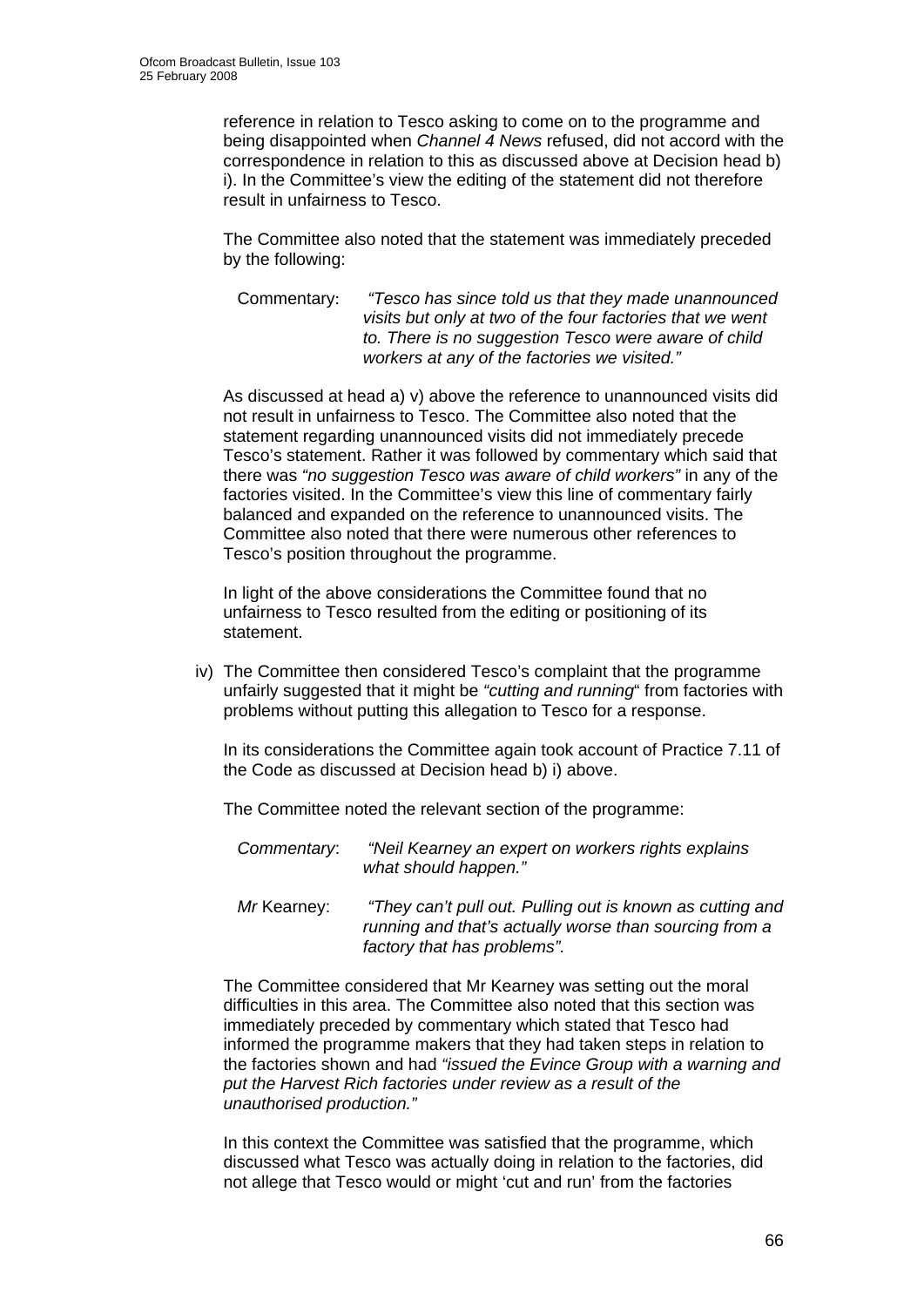investigated by the programme. Since the Committee concluded that no allegation of 'cutting and running' was made in the programme, it did not therefore go on to consider the issue of an appropriate and timely opportunity to respond in relation to this comment.

The Committee therefore found that no unfairness resulted to Tesco in this regard.

In light of the findings at heads i) to iv) above the Committee found that the programme did not result in unfair treatment of Tesco as complained of at Decision head b) above.

**The complaints of unfair treatment were not upheld.**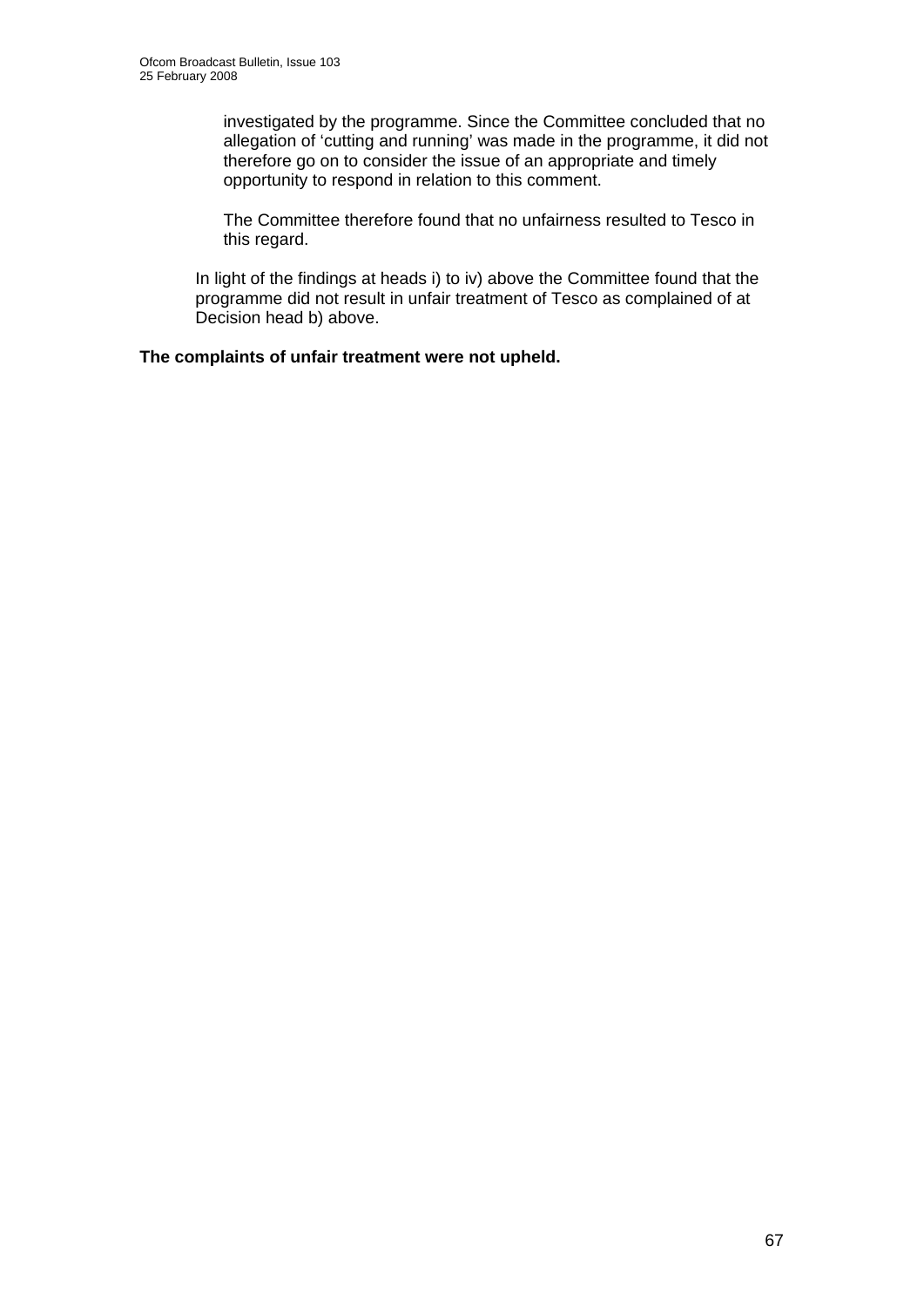# **Other Programmes Not in Breach/Out of Remit**

### **5 to 18 February 2008**

|                               | <b>Trans</b> |                    |                           | No of             |
|-------------------------------|--------------|--------------------|---------------------------|-------------------|
| <b>Programme</b>              | <b>Date</b>  | <b>Channel</b>     | Category                  | <b>Complaints</b> |
| A Girl's Guide to 21st        |              |                    |                           |                   |
| <b>Century Sex</b>            | 10/02/2008   | <b>Five Life</b>   | Sex/Nudity                | 1                 |
|                               |              | Discovery          |                           |                   |
| A Haunting                    | 06/02/2008   | Science            | Inaccuracy/Misleading     | 1                 |
|                               |              | National           |                           |                   |
| Air Crash Investigation       | 06/12/2007   | Geographic         | Violence                  | 1                 |
| <b>Alan Carr's Celebrity</b>  |              |                    | <b>Generally Accepted</b> |                   |
| Ding Dong                     | 01/02/2008   | Channel 4          | <b>Standards</b>          | 3                 |
| Alan Carr's Celebrity         |              |                    |                           |                   |
| Ding Dong                     | 01/02/2008   | Channel 4          | U18's in Programmes       | 1                 |
| <b>Alan Carr's Celebrity</b>  |              |                    |                           |                   |
| Ding Dong                     | 01/02/2008   | Channel 4          | <b>Substance Abuse</b>    | 1                 |
| All Star Family               |              |                    | <b>Generally Accepted</b> |                   |
| <b>Fortunes</b>               | 08/12/2007   | ITV1               | <b>Standards</b>          | $\overline{2}$    |
| <b>America's Smartest</b>     |              |                    |                           |                   |
| Model                         | 21/01/2008   | MTV1               | <b>Animal Welfare</b>     | 1                 |
|                               |              |                    | <b>Generally Accepted</b> |                   |
| Andy Jackson                  | 19/01/2008   | Wave 105           | <b>Standards</b>          | 1                 |
|                               |              |                    | <b>Generally Accepted</b> |                   |
| <b>BBC Breakfast</b>          | 24/01/2008   | BBC1               | <b>Standards</b>          | 1                 |
|                               |              |                    | <b>Generally Accepted</b> |                   |
| <b>BBC News</b>               | 04/02/2008   | BBC1               | <b>Standards</b>          | 1                 |
| <b>BBC News</b>               | 04/02/2008   | BBC1               | Violence                  | 3                 |
| <b>BBC News</b>               | 12/02/2008   | BBC1               | Due Impartiality/Bias     | 1                 |
|                               |              |                    | <b>Generally Accepted</b> |                   |
| <b>BBC News 24</b>            | 26/01/2008   | <b>BBC News 24</b> | <b>Standards</b>          | 1                 |
|                               |              | <b>BBC West</b>    | <b>Generally Accepted</b> |                   |
| <b>BBC West Midland</b>       | 27/12/2007   | Midland            | <b>Standards</b>          | 1                 |
| <b>Ballet Shoes</b>           | 26/12/2007   | BBC1               | <b>Substance Abuse</b>    | 1                 |
| <b>Big Brother's Little</b>   |              |                    | <b>Generally Accepted</b> |                   |
| <b>Brother</b>                | 17/01/2008   | E4                 | <b>Standards</b>          | 1                 |
| <b>Big Brother: Celebrity</b> |              |                    | <b>Generally Accepted</b> |                   |
| <b>Hijack Live</b>            | 23/01/2008   | E4                 | <b>Standards</b>          | 1                 |
| <b>Big Fight Live</b>         | 02/02/2008   | ITV1               | Advertising               | 1                 |
| Big Brother's Big             |              |                    | <b>Generally Accepted</b> |                   |
| Mouth                         | 28/01/2008   | E4                 | <b>Standards</b>          | 1                 |
|                               |              |                    | Use of Premium Rate       |                   |
| Box@Breakfast                 | 23/07/2007   | The Box            | <b>Numbers</b>            | 1                 |
| <b>CNBC Europe</b>            | 03/01/2008   | <b>CNBC Europe</b> | Offensive Language        | 1                 |
| <b>CSI: Crime Scene</b>       |              |                    |                           |                   |
| Investigation                 | 12/02/2008   | Five US            | Other                     | $\overline{2}$    |
| <b>CSI: Crime Scene</b>       |              |                    |                           |                   |
| Investigation                 | 12/02/2008   | Five               | Scheduling                | 1                 |
| <b>CSI: Crime Scene</b>       |              |                    | <b>Generally Accepted</b> |                   |
| Investigation                 | 12/02/2008   | Five US            | <b>Standards</b>          | 1                 |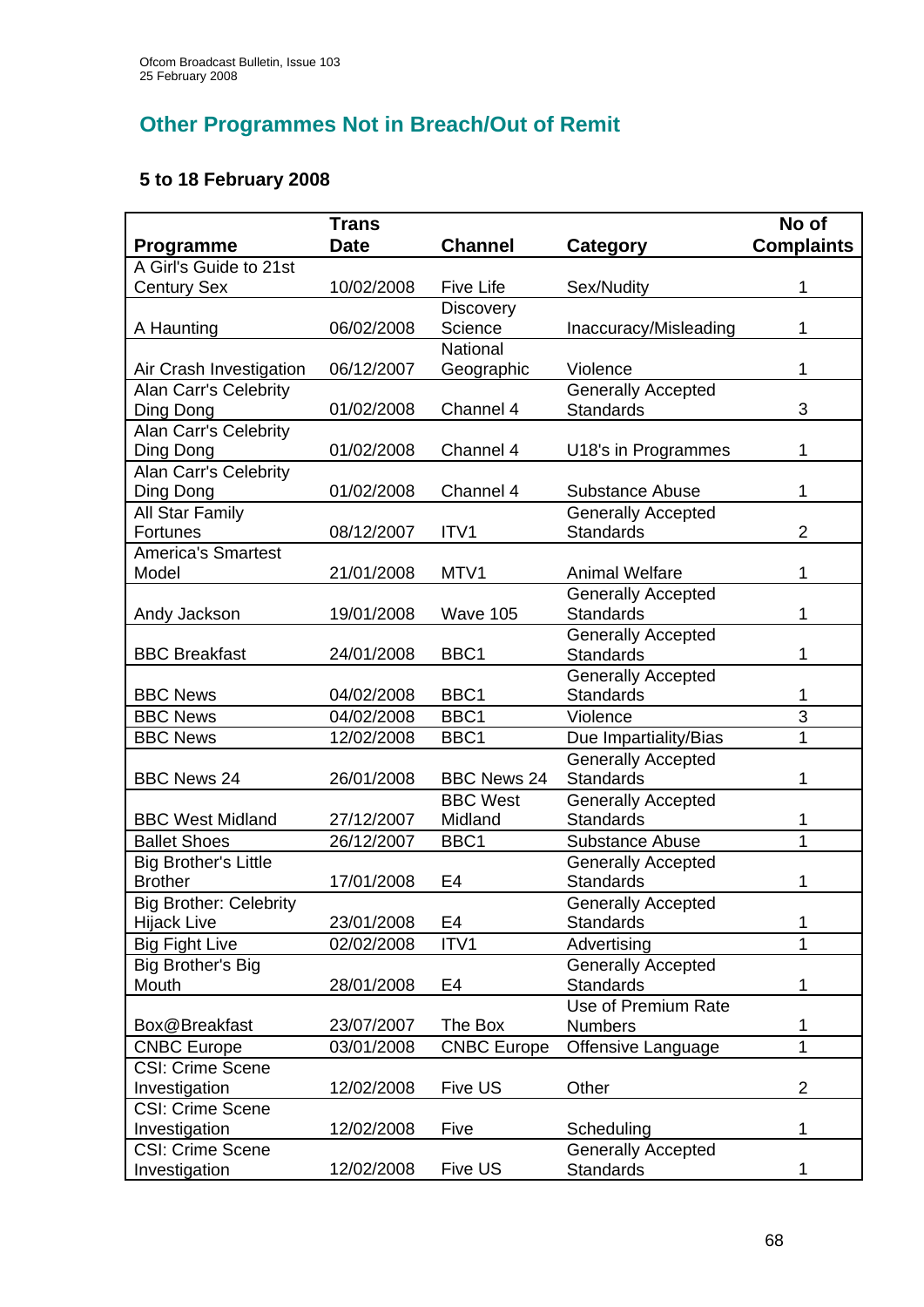|                            |            |                    | <b>Generally Accepted</b>                     |                |
|----------------------------|------------|--------------------|-----------------------------------------------|----------------|
| <b>Central News</b>        | 10/01/2008 | ITV <sub>1</sub>   | <b>Standards</b>                              |                |
|                            |            |                    | Generally Accepted                            |                |
| <b>Chris Moyles Show</b>   | 01/02/2008 | <b>BBC Radio 1</b> | <b>Standards</b>                              | 1              |
| Chute                      | 22/01/2008 | BBC <sub>2</sub>   | Dangerous Behaviour                           | 1              |
| Cirque de Celebrite        | 09/12/2007 | Sky One            | Competitions                                  | 1              |
|                            |            |                    | <b>Generally Accepted</b>                     |                |
| City Of Vice               | 14/01/2008 | Channel 4          | <b>Standards</b>                              | 1              |
| City of Vice               | 28/01/2008 | Channel 4          | Offensive Language                            | 1              |
| Clocking Off (trailer)     | 03/02/2008 | ITV1               | Violence                                      | 1              |
| <b>Comedy Live</b>         |            |                    |                                               |                |
| Presents:- Russell         |            |                    | <b>Generally Accepted</b>                     |                |
| <b>Brand &amp; Friends</b> | 25/01/2008 | Channel 4          | <b>Standards</b>                              | 9              |
| Comedy Showcase:           |            |                    | <b>Generally Accepted</b>                     |                |
| Kevin Bishop               | 10/02/2008 | E4                 | <b>Standards</b>                              | 1              |
|                            |            |                    | <b>Generally Accepted</b>                     |                |
| <b>Coronation Street</b>   | 25/01/2008 | ITV1               | <b>Standards</b>                              | 8              |
|                            |            |                    | <b>Generally Accepted</b>                     |                |
| Dancing on Ice             | 10/02/2008 | ITV1               | <b>Standards</b>                              | 1              |
|                            |            |                    | <b>Generally Accepted</b>                     |                |
| Dancing on Ice             | 03/02/2008 | ITV <sub>1</sub>   | <b>Standards</b>                              | 4              |
| Derren Brown: The          |            |                    |                                               |                |
| System                     | 01/02/2008 | Channel 4          | Inaccuracy/Misleading                         | 1              |
| Derren Brown: The          |            |                    | <b>Generally Accepted</b>                     |                |
| System                     | 01/02/2008 | Channel 4          | <b>Standards</b>                              | 1              |
| Dispatches - The Truth     |            |                    |                                               |                |
| About Your Food            | 10/01/2008 | Channel 4          | Due Impartiality/Bias                         | 3              |
| Dispatches: Why Kids       |            |                    |                                               |                |
| Kill                       | 28/01/2008 | Channel 4          | Other                                         | 3              |
|                            |            | <b>Real Radio</b>  | <b>Generally Accepted</b>                     |                |
| <b>Ditchy</b>              | 28/01/2008 | Yorkshire          | <b>Standards</b>                              |                |
| <b>Doctors</b>             | 24/01/2008 | BBC1               | Sex/Nudity                                    | 1              |
|                            |            |                    | <b>Generally Accepted</b>                     |                |
| Doctors                    | 24/01/2008 | BBC1               | Standards                                     | 1              |
| Down The Line              | 31/01/2008 | <b>BBC Radio 4</b> | <b>Animal Welfare</b>                         | 1              |
| Duel                       | 02/02/2008 | ITV1               | Inaccuracy/Misleading                         | $\overline{2}$ |
|                            |            |                    | <b>Generally Accepted</b>                     |                |
| E4 Trailer                 | 03/02/2008 | E4                 | <b>Standards</b>                              | 1              |
|                            |            |                    | Crime                                         |                |
| EastEnders                 | 21/01/2008 | BBC1               | (incite/encourage)                            | 1              |
|                            |            |                    | Crime                                         |                |
| EastEnders                 | 17/01/2008 | BBC1               | (incite/encourage)                            | 3              |
|                            |            |                    | <b>Generally Accepted</b>                     |                |
| EastEnders                 | 18/01/2008 | BBC1               | <b>Standards</b>                              | $\overline{2}$ |
|                            |            |                    | <b>Generally Accepted</b>                     |                |
| EastEnders                 | 21/01/2008 | BBC1               | <b>Standards</b>                              | 1              |
| EastEnders                 | 22/01/2008 | BBC1               | Violence                                      | $\overline{4}$ |
| <b>EastEnders</b>          | 21/01/2008 | BBC1               | Sex/Nudity                                    | 1              |
|                            |            |                    |                                               |                |
| EastEnders                 |            |                    | <b>Generally Accepted</b><br><b>Standards</b> | 1              |
|                            | 05/02/2008 | BBC1               |                                               |                |
|                            |            | BBC1               | <b>Generally Accepted</b>                     |                |
| EastEnders                 | 04/02/2008 |                    | <b>Standards</b>                              |                |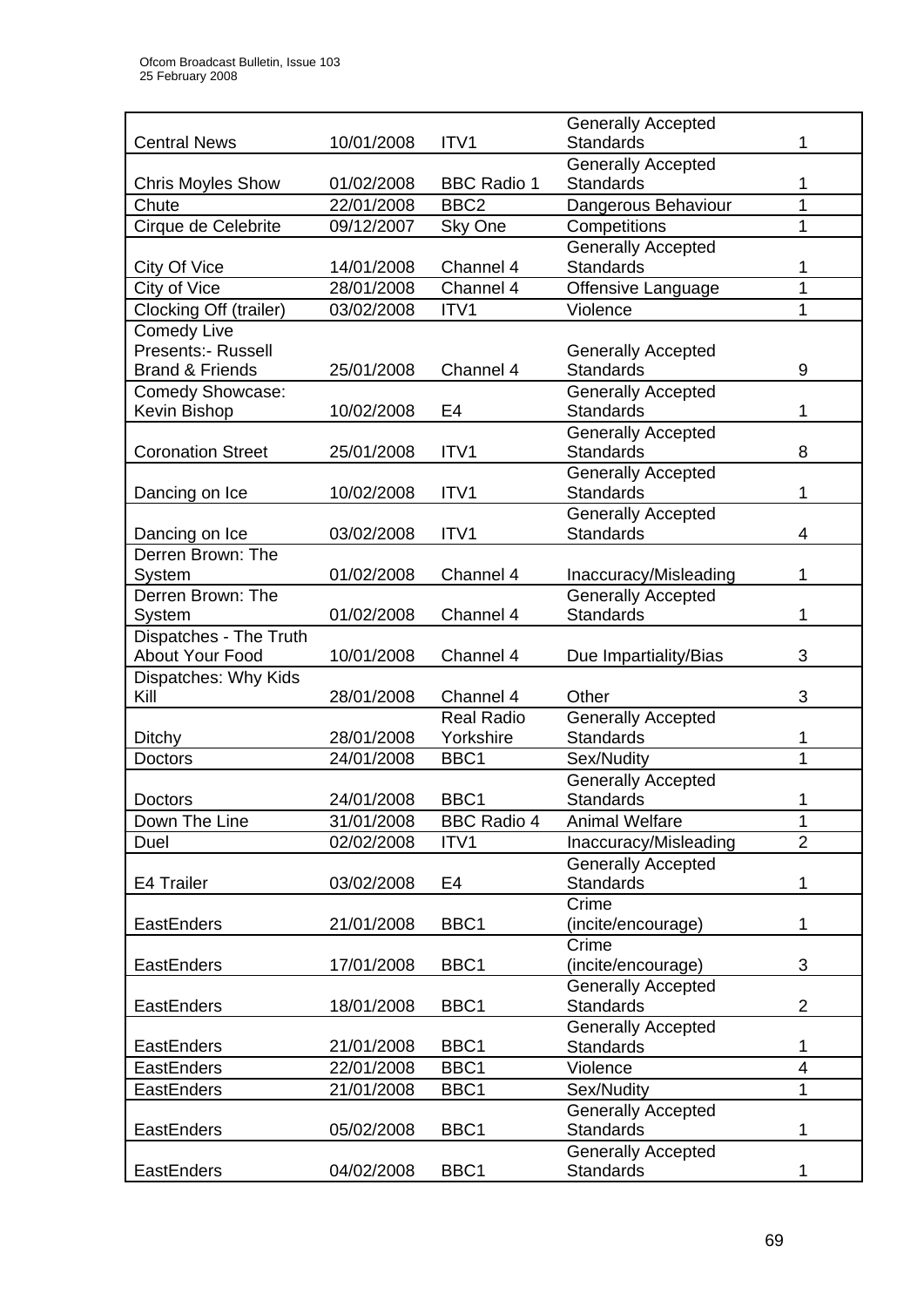| EastEnders                 | 29/01/2008 | BBC1               | Offensive Language        | $\overline{2}$          |
|----------------------------|------------|--------------------|---------------------------|-------------------------|
| Emmerdale                  | 04/02/2008 | ITV1               | <b>Religious Offence</b>  | 1                       |
|                            |            |                    | <b>Generally Accepted</b> |                         |
| Emmerdale                  | 11/01/2008 | ITV1               | <b>Standards</b>          | 1                       |
| Emmerdale                  | 28/01/2008 | ITV1               | U18's in Programmes       | 1                       |
| Evacuation Manor           |            |                    |                           |                         |
| House                      | 25/01/2008 | BBC1               | U18's in Programmes       | 1                       |
| Expats under Attack:       |            |                    |                           |                         |
| Tonight                    | 28/01/2008 | ITV1               | Due Impartiality/Bias     | 1                       |
| <b>Extreme Dreams with</b> |            |                    |                           |                         |
| <b>Ben Fogle</b>           | 01/02/2008 | BBC <sub>2</sub>   | Dangerous Behaviour       | 1                       |
| F1: 2007 Season            |            |                    |                           |                         |
| Review                     | 31/12/2007 | ITV4               | Competitions              | 1                       |
| <b>Fifth Gear</b>          | 21/01/2008 | Five               | Dangerous Behaviour       | 3                       |
| <b>Fifth Gear</b>          | 26/01/2008 | Five               | Competitions              | 1                       |
| <b>Fifth Gear</b>          | 28/01/2008 | Five               | <b>Religious Offence</b>  | 1                       |
| <b>Five News</b>           | 20/11/2007 | Five               | Due Impartiality/Bias     | 1                       |
| <b>Football League</b>     | 19/01/2008 | Sky Sports 1       | Advertising               | 1                       |
| Friday Night With          |            |                    | <b>Generally Accepted</b> |                         |
| <b>Jonathan Ross</b>       | 18/01/2008 | BBC1               | <b>Standards</b>          | 1                       |
|                            |            |                    | <b>Generally Accepted</b> |                         |
| <b>GMTV</b>                | 05/02/2008 | ITV1               | <b>Standards</b>          | 1                       |
| <b>GMTV</b>                | 07/02/2008 | ITV1               | Offensive Language        | 1                       |
| <b>Gardener's Question</b> |            |                    | <b>Generally Accepted</b> |                         |
| Time                       | 10/10/2007 | <b>BBC Radio 4</b> | <b>Standards</b>          | $\overline{2}$          |
| <b>Gardener's Question</b> |            |                    | <b>Generally Accepted</b> |                         |
| Time                       | 07/10/2007 | <b>BBC Radio 4</b> | <b>Standards</b>          | 3                       |
| George Galloway            | 19/01/2008 | Talksport          | <b>Religious Offence</b>  | 1                       |
| George Galloway            | 02/11/2007 | <b>Talksport</b>   | <b>Undue Prominence</b>   | 1                       |
|                            |            |                    | <b>Generally Accepted</b> |                         |
| George Galloway            | 05/01/2008 | <b>Talksport</b>   | <b>Standards</b>          | 1                       |
|                            |            |                    | <b>Generally Accepted</b> |                         |
| Goldenballs                | 11/02/2008 | ITV1               | <b>Standards</b>          | 1                       |
|                            |            |                    | Crime                     |                         |
| Goldenballs                | 11/02/2008 | ITV1               | (incite/encourage)        | $\overline{2}$          |
| Gordon Ramsay:             |            |                    |                           |                         |
| <b>Cooking Live</b>        | 20/01/2008 | Channel 4          | Sex/Nudity                | 1                       |
| <b>Grand Designs</b>       | 16/01/2008 | Channel 4          | <b>Religious Offence</b>  | 1                       |
|                            |            |                    | <b>Generally Accepted</b> |                         |
| Harry Hill's TV Burp       | 02/02/2008 | ITV1               | <b>Standards</b>          | $\overline{7}$          |
|                            |            |                    | <b>Generally Accepted</b> |                         |
| Harry Hill's TV Burp       | 26/01/2008 | ITV1               | <b>Standards</b>          | $\overline{\mathbf{c}}$ |
| Hollyoaks                  | 16/11/2007 | Channel 4          | Violence                  | 1                       |
| Hollyoaks                  | 03/02/2008 | Channel 4          | <b>Substance Abuse</b>    | $\mathbf{1}$            |
| Honest                     | 09/01/2008 | ITV1               | <b>Religious Offence</b>  | $\overline{2}$          |
| Honest                     | 23/01/2008 | ITV1               | Sex/Nudity                | $\mathbf 1$             |
|                            |            |                    | <b>Generally Accepted</b> |                         |
| Honest                     | 09/01/2008 | ITV1               | <b>Standards</b>          | $\overline{2}$          |
| Honest                     | 06/02/2008 | ITV1               | Offensive Language        | 1                       |
| Honest                     | 30/01/2008 | ITV1               | Sex/Nudity                | $\overline{4}$          |
| Horizon: How To Kill A     |            |                    | <b>Generally Accepted</b> |                         |
| Human Being                | 15/01/2008 | BBC <sub>2</sub>   | <b>Standards</b>          | 1                       |
|                            |            |                    |                           |                         |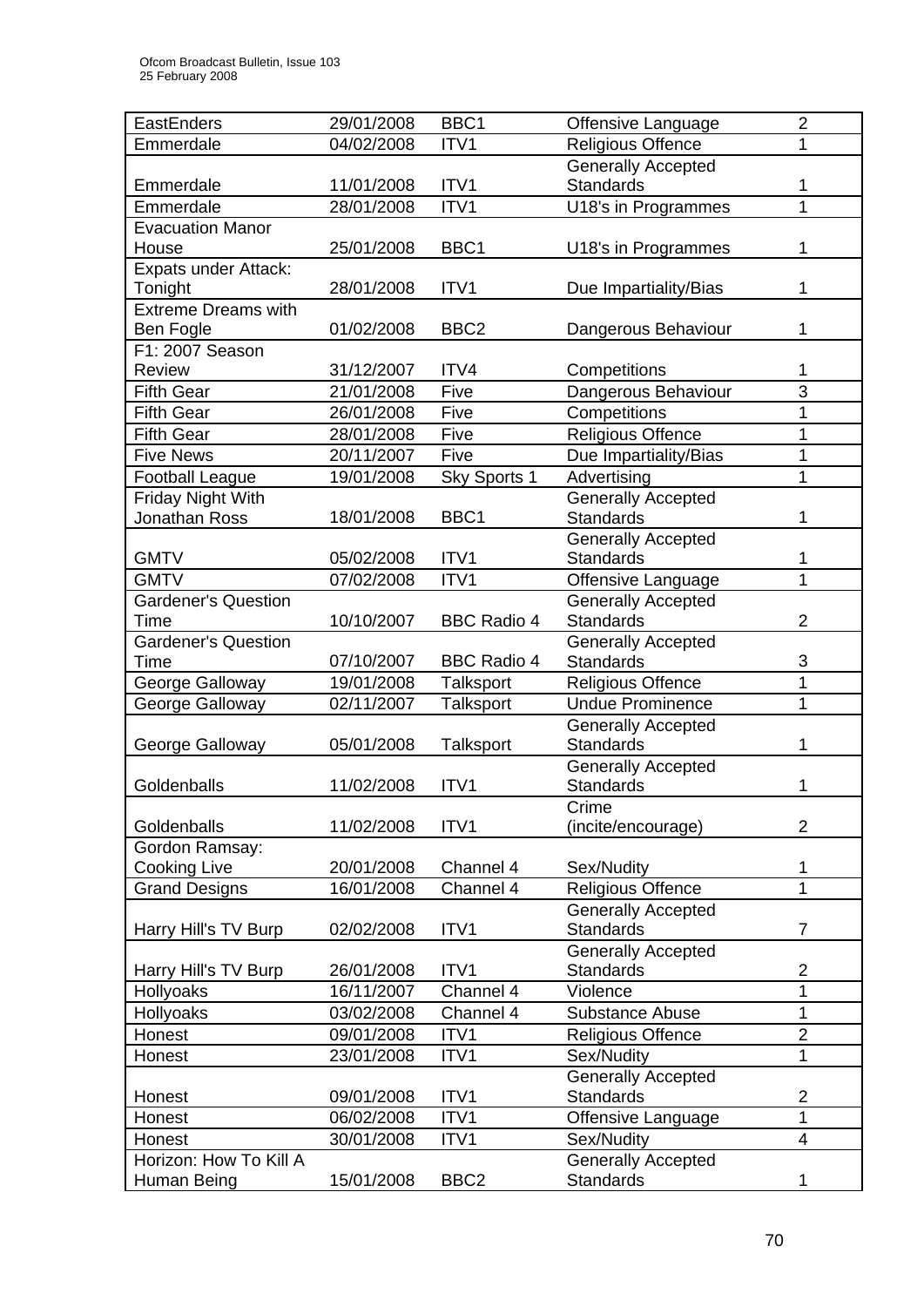|                           |            |                    | Use of Premium Rate       |                |
|---------------------------|------------|--------------------|---------------------------|----------------|
| Hot Hits Non Stop         | 31/01/2008 | The Hits TV        | <b>Numbers</b>            |                |
|                           |            | National           |                           |                |
| I Didn't Know That        | 22/01/2008 | Geographic         | Dangerous Behaviour       | 1              |
|                           |            |                    | <b>Generally Accepted</b> |                |
| <b>ITV News</b>           | 19/01/2008 | ITV1               | <b>Standards</b>          | 1              |
| <b>ITV News</b>           | 10/01/2008 | ITV <sub>1</sub>   | Inaccuracy/Misleading     | 1              |
| <b>ITV News</b>           | 03/02/2008 | ITV1               | Inaccuracy/Misleading     | 1              |
| <b>ITV News</b>           | 10/01/2008 | ITV1               | <b>Animal Welfare</b>     | 1              |
| <b>ITV News</b>           | 03/02/2008 | ITV1               | Due Impartiality/Bias     | 1              |
| <b>ITV News</b>           | 14/01/2008 | ITV1               |                           | 1              |
|                           |            |                    | Inaccuracy/Misleading     |                |
|                           |            |                    | <b>Generally Accepted</b> |                |
| <b>ITV News (trailer)</b> | 27/01/2008 | ITV1               | <b>Standards</b>          | 1              |
|                           |            |                    | <b>Generally Accepted</b> |                |
| <b>ITV News (trailer)</b> | 28/01/2008 | ITV1               | <b>Standards</b>          | 1              |
|                           |            | Capital            |                           |                |
| Johnny Vaughan            | 14/12/2007 | 95.8FM             | <b>Substance Abuse</b>    | 1              |
|                           |            |                    | Commercial                |                |
| Jon Gaunt                 | 11/01/2008 | Talksport          | References                | 1              |
|                           |            |                    | <b>Generally Accepted</b> |                |
| Jon Gaunt                 | 16/01/2008 | Talksport          | <b>Standards</b>          | 1              |
| Jon Gaunt                 | 23/01/2008 | <b>Talksport</b>   | Religious Issues          | 1              |
|                           |            |                    | <b>Generally Accepted</b> |                |
| Jonathan Ross             | 19/01/2008 | <b>BBC Radio 2</b> | <b>Standards</b>          | 1              |
|                           |            | <b>BBC Radio</b>   | <b>Generally Accepted</b> |                |
| <b>Judy Spiers</b>        | 15/01/2008 | Devon              | Standards                 | 1              |
| Kill It, Cook It, Eat It  | 31/01/2008 | BBC <sub>3</sub>   | <b>Animal Welfare</b>     | 1              |
| Little Miss Jocelyn       | 24/01/2008 | BBC <sub>2</sub>   | Offensive Language        | $\overline{2}$ |
|                           |            |                    | <b>Generally Accepted</b> |                |
| Little Miss Jocelyn       | 17/01/2008 | BBC <sub>2</sub>   | <b>Standards</b>          | 1              |
|                           |            |                    | <b>Generally Accepted</b> |                |
| Little Miss Jocelyn       | 10/01/2008 | BBC <sub>2</sub>   | <b>Standards</b>          | 1              |
| Little Miss Jocelyn       | 17/01/2008 | BBC <sub>2</sub>   | Offensive Language        | 1              |
| Long Way Round            | 11/02/2008 | <b>Sky Three</b>   | <b>Animal Welfare</b>     | 1              |
|                           |            | Paramount          | <b>Generally Accepted</b> |                |
| Made in Britain promo     |            | Comedy             | <b>Standards</b>          | 2              |
| Maltesers sponsorship     |            |                    |                           |                |
| of Loose Women            |            | ITV1               |                           | 1              |
|                           |            |                    | U18's in Programmes       |                |
|                           | 17/01/2008 | BBC1               | <b>Generally Accepted</b> |                |
| Midlands Today            |            | (Midlands)         | <b>Standards</b>          | 1              |
| <b>Midsomer Murders</b>   | 01/01/2008 | ITV1               | Sex/Nudity                | 1              |
|                           |            |                    | <b>Generally Accepted</b> |                |
| Mike Mendoza              | 03/02/2008 | Talksport          | <b>Standards</b>          | 1              |
| Mock the                  |            |                    | <b>Generally Accepted</b> |                |
| WeekAgain!                | 12/02/2008 | BBC <sub>2</sub>   | <b>Standards</b>          | 1              |
|                           |            |                    | <b>Generally Accepted</b> |                |
| <b>Moving Wallpaper</b>   | 18/01/2008 | ITV1               | <b>Standards</b>          | 1              |
| My Spy Family (trailer)   | 25/01/2008 | Boomerang          | Dangerous Behaviour       | 1              |
| Neil and Debbie at        |            |                    | <b>Generally Accepted</b> |                |
| <b>Breakfast</b>          | 29/01/2008 | Gaydar Radio       | Standards                 | 1              |
| Never Mind The            |            |                    | <b>Generally Accepted</b> |                |
| <b>Buzzcocks</b>          | 17/01/2008 | BBC <sub>2</sub>   | <b>Standards</b>          |                |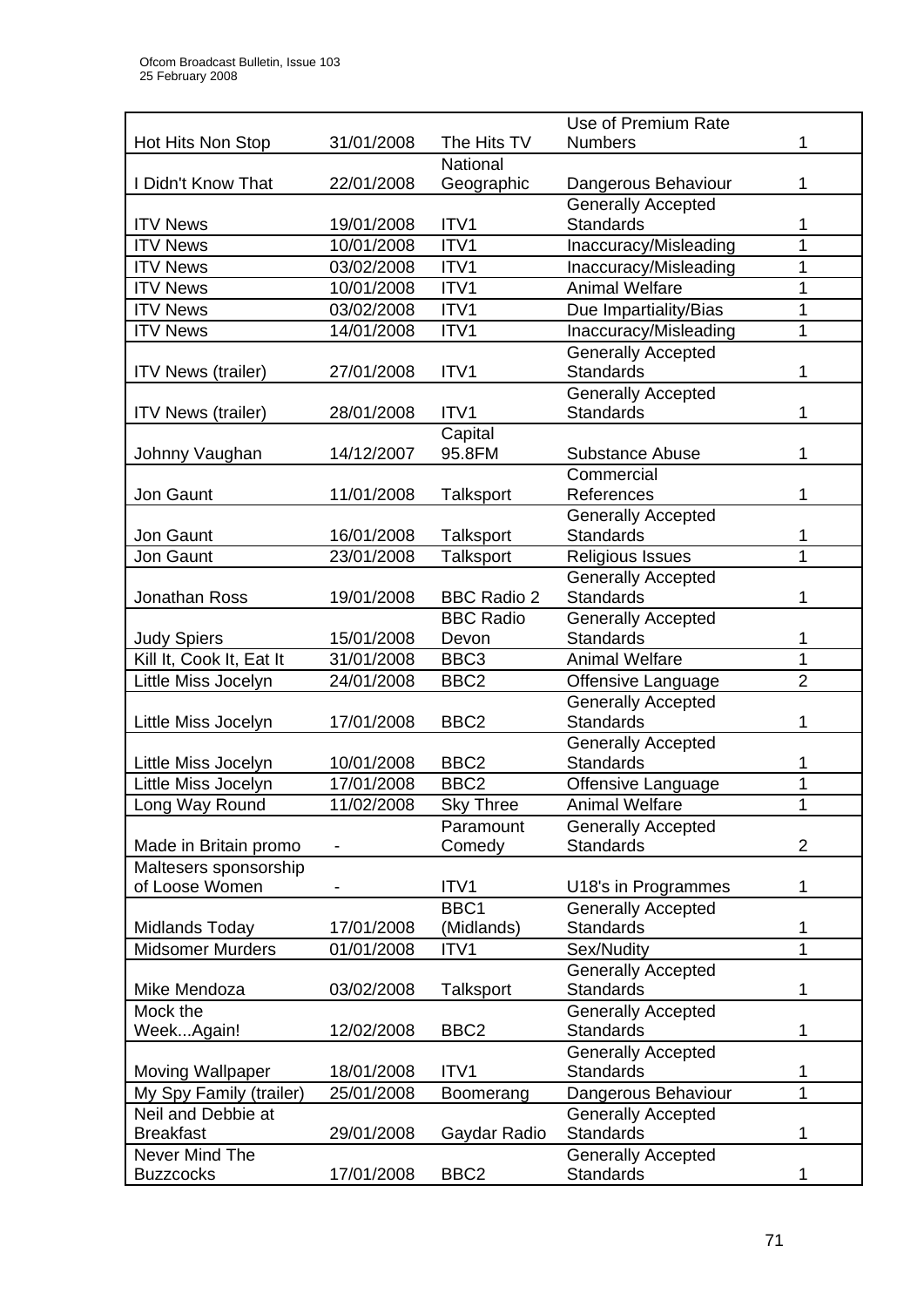| <b>News</b>              | 02/12/2007 | <b>NDTV 24x7</b>    | Violence                  | 1              |
|--------------------------|------------|---------------------|---------------------------|----------------|
| <b>News</b>              | 01/12/2007 | <b>NDTV 24x7</b>    | Violence                  | 1              |
| <b>News Update</b>       | 04/02/2008 | BBC1                | Inaccuracy/Misleading     | 1              |
|                          |            |                     | <b>Generally Accepted</b> |                |
| Newsnight                | 30/01/2008 | BBC <sub>2</sub>    | <b>Standards</b>          | 1              |
|                          |            |                     | <b>Generally Accepted</b> |                |
| <b>Nuts</b>              | 19/01/2008 | <b>CBBC</b>         | <b>Standards</b>          | 1              |
|                          |            |                     | <b>Generally Accepted</b> |                |
| <b>O'Reilly Factor</b>   | 04/02/2008 | <b>Fox News</b>     | <b>Standards</b>          |                |
|                          |            |                     | Generally Accepted        |                |
| Only An Excuse           | 31/12/2007 | <b>BBC Scotland</b> | <b>Standards</b>          | 1              |
| Paradise or Bust         | 21/01/2008 | BBC <sub>2</sub>    | <b>Animal Welfare</b>     | 1              |
| Police, Camera, Action   | 11/02/2008 | ITV4                | Dangerous Behaviour       | 1              |
| <b>Premier League</b>    |            |                     |                           |                |
| Football                 | 20/10/2007 | Setanta 1           | Other                     | 1              |
| Primeval                 | 26/01/2008 | ITV1                | Dangerous Behaviour       | $\overline{2}$ |
|                          |            |                     | <b>Generally Accepted</b> |                |
| Primeval                 | 26/01/2008 | ITV <sub>1</sub>    | <b>Standards</b>          | 1              |
| <b>Quiz Call</b>         | 11/01/2008 | Five                | Competitions              | $\overline{4}$ |
|                          |            | Radio Asian         |                           |                |
| <b>Radio Asian Fever</b> | 13/09/2007 | Fever               | Due Impartiality/Bias     | 1              |
| <b>Radio City</b>        | 02/02/2008 | <b>City Talk</b>    | Format                    | $\mathbf{1}$   |
| Richard and Judy         | 21/01/2008 | Channel 4           | <b>Animal Welfare</b>     | 3              |
|                          |            |                     | <b>Generally Accepted</b> |                |
| Richard and Judy         | 04/02/2008 | Channel 4           | <b>Standards</b>          | 1              |
| Richard and Judy         | 21/01/2008 | Channel 4           | Sex/Nudity                | 1              |
|                          |            | <b>BBC Radio 5</b>  | Commercial                |                |
| <b>Richard Bacon</b>     | 07/02/2008 | Live                | References                | 1              |
| Richard and Judy         | 08/01/2008 | Channel 4           | <b>Animal Welfare</b>     | $\overline{4}$ |
|                          |            |                     | Crime                     |                |
| Richard and Judy         | 29/01/2008 | Channel 4           | (incite/encourage)        | 1              |
| Ross Kemp in             |            |                     | <b>Generally Accepted</b> |                |
| Afghanistan              | 21/01/2008 | Sky One             | <b>Standards</b>          | 1              |
| Roy Chubby Brown:        |            |                     |                           |                |
| <b>Britain's Rudest</b>  |            |                     | <b>Generally Accepted</b> |                |
| Comedian                 | 07/02/2008 | Channel 4           | <b>Standards</b>          | 1              |
| Sam and Amy              | 29/01/2008 | Heart 106           | Offensive Language        | 1              |
| Saturday Kitchen         | 09/02/2008 | BBC1                | <b>Undue Prominence</b>   | 1              |
| Scams, Fiddles and       |            |                     |                           |                |
| <b>Honest Claims</b>     | 31/01/2008 | Channel 4           | <b>Undue Prominence</b>   | 1              |
|                          |            |                     | <b>Generally Accepted</b> |                |
| Sex with Mum and Dad     | 03/02/2008 | BBC <sub>3</sub>    | <b>Standards</b>          | 1              |
|                          |            |                     | <b>Generally Accepted</b> |                |
| <b>Shameless</b>         | 13/02/2008 | Channel 4           | <b>Standards</b>          | 1              |
| Sharpe                   | 28/12/2007 | <b>UKTV History</b> | Advertising               | $\mathbf{1}$   |
| Simon Cowell -           |            |                     |                           |                |
| American Idol            | 17/01/2008 | ITV <sub>2</sub>    | Substance Abuse           | 1              |
|                          |            |                     | <b>Generally Accepted</b> |                |
| Skins (trailer)          | 20/01/2008 | Channel 4           | <b>Standards</b>          | 1              |
| <b>Sky News</b>          | 20/01/2008 | <b>Sky News</b>     | Inaccuracy/Misleading     | $\mathbf{1}$   |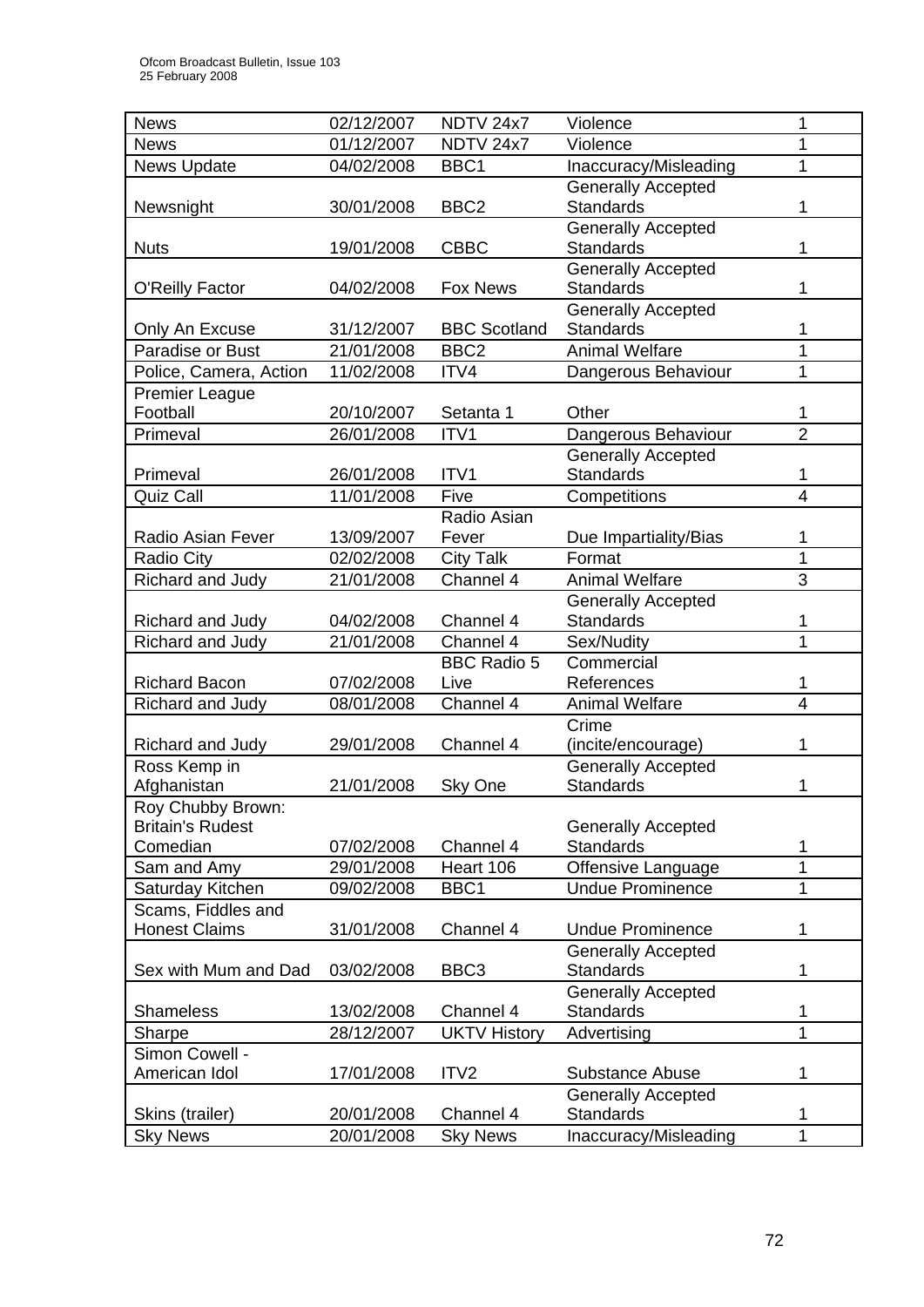| <b>Standards</b><br><b>Sky News</b><br>02/02/2008<br><b>Sky News</b><br>1<br><b>Sky Sports Interactive</b><br>1<br>09/02/2008<br><b>Sky News</b><br>Due Impartiality/Bias<br>ITV1<br>Soccer Night<br>02/01/2008<br>1<br>(Yorkshire)<br>Offensive Language<br><b>BBC Asian</b><br>Crime<br>Sonia Deol<br>22/01/2008<br><b>Network</b><br>(incite/encourage)<br>1<br><b>Generally Accepted</b><br><b>Standards</b><br>MTV One<br>1<br>South Park<br>01/02/2008<br>TV <sub>6</sub><br>(Sweden)<br><b>Stargate Atlantis</b><br>12/01/2008<br>Violence<br>1<br><b>BBC Radio 5</b><br><b>Generally Accepted</b><br>11/01/2008<br><b>Standards</b><br>Stephen Nolan<br>Live<br>1<br>1<br>23/01/2008<br>BBC1<br>Violence<br>Summerhill<br><b>Generally Accepted</b><br><b>Standards</b><br>19/01/2008<br>ITV <sub>2</sub><br>1<br>Supernatural (trailer)<br>Supersize vs<br>Superskinny<br>22/01/2008<br>1<br>Channel 4<br>Sex/Nudity<br>Supersize vs<br>3<br>Superskinny<br>29/01/2008<br>Channel 4<br>Sex/Nudity<br>Supersize vs<br>$\overline{2}$<br>Superskinny<br>Sex/Nudity<br>05/02/2008<br>Channel 4<br><b>Thank God You're</b><br>12/01/2008<br>3<br>ITV1<br><b>Religious Offence</b><br>Here<br><b>Thank God You're</b><br>19/01/2008<br>ITV1<br><b>Religious Offence</b><br>1<br>Here<br>Generally Accepted<br><b>Red Dragon</b><br><b>FM</b><br>The Allan Lake Show<br>15/01/2008<br>Standards<br>1<br><b>City Beat</b><br>Commercial<br>96.7FM<br>References<br>The Bigger Breakfast<br>08/01/2008<br>1<br>1<br>The Bill<br>30/01/2008<br>ITV1<br>Inaccuracy/Misleading<br>The Dead Sea Scrolls<br>BBC <sub>2</sub><br>1<br>09/02/2008<br><b>Religious Offence</b><br>The Friday Play: Sins<br><b>Generally Accepted</b><br><b>BBC Radio 4</b><br>01/02/2008<br><b>Standards</b><br>of the Grandfathers<br>1<br><b>Generally Accepted</b><br><b>Standards</b><br>ITV1<br>1<br>The Jeremy Kyle Show<br>25/01/2008<br><b>Generally Accepted</b><br><b>Standards</b><br>31/01/2008<br>ITV1<br>The Jeremy Kyle Show<br>1<br>The National Lottery: In<br><b>Generally Accepted</b><br>It to Win It<br>09/02/2008<br>BBC1<br><b>Standards</b><br>1<br>1<br>The ONE Show<br>29/01/2008<br>BBC1<br>Sex/Nudity<br>The Royal Variety<br>Performance<br>09/12/2007<br>ITV1<br>Other<br>1<br><b>Generally Accepted</b><br><b>Standards</b><br>1<br>The Wright Stuff<br>30/01/2008<br>Five<br><b>Generally Accepted</b><br><b>Toonatik</b><br>16/12/2007<br>ITV1<br><b>Standards</b><br>1<br><b>Generally Accepted</b><br>25/11/2007<br>BBC <sub>2</sub><br><b>Standards</b><br><b>Top Gear</b><br>1<br><b>Generally Accepted</b><br><b>Standards</b><br>Torchwood<br>30/01/2008<br>BBC <sub>3</sub><br>1<br>Torchwood<br>24/01/2008<br>BBC <sub>2</sub><br>Violence<br>1 |  | <b>Generally Accepted</b> |  |
|-------------------------------------------------------------------------------------------------------------------------------------------------------------------------------------------------------------------------------------------------------------------------------------------------------------------------------------------------------------------------------------------------------------------------------------------------------------------------------------------------------------------------------------------------------------------------------------------------------------------------------------------------------------------------------------------------------------------------------------------------------------------------------------------------------------------------------------------------------------------------------------------------------------------------------------------------------------------------------------------------------------------------------------------------------------------------------------------------------------------------------------------------------------------------------------------------------------------------------------------------------------------------------------------------------------------------------------------------------------------------------------------------------------------------------------------------------------------------------------------------------------------------------------------------------------------------------------------------------------------------------------------------------------------------------------------------------------------------------------------------------------------------------------------------------------------------------------------------------------------------------------------------------------------------------------------------------------------------------------------------------------------------------------------------------------------------------------------------------------------------------------------------------------------------------------------------------------------------------------------------------------------------------------------------------------------------------------------------------------------------------------------------------------------------------------------------------------------------------------------------------------------------------------------------------------------------------------------------------------------------------------------------------------------------------------------------------------------------------------------------------------------|--|---------------------------|--|
|                                                                                                                                                                                                                                                                                                                                                                                                                                                                                                                                                                                                                                                                                                                                                                                                                                                                                                                                                                                                                                                                                                                                                                                                                                                                                                                                                                                                                                                                                                                                                                                                                                                                                                                                                                                                                                                                                                                                                                                                                                                                                                                                                                                                                                                                                                                                                                                                                                                                                                                                                                                                                                                                                                                                                                   |  |                           |  |
|                                                                                                                                                                                                                                                                                                                                                                                                                                                                                                                                                                                                                                                                                                                                                                                                                                                                                                                                                                                                                                                                                                                                                                                                                                                                                                                                                                                                                                                                                                                                                                                                                                                                                                                                                                                                                                                                                                                                                                                                                                                                                                                                                                                                                                                                                                                                                                                                                                                                                                                                                                                                                                                                                                                                                                   |  |                           |  |
|                                                                                                                                                                                                                                                                                                                                                                                                                                                                                                                                                                                                                                                                                                                                                                                                                                                                                                                                                                                                                                                                                                                                                                                                                                                                                                                                                                                                                                                                                                                                                                                                                                                                                                                                                                                                                                                                                                                                                                                                                                                                                                                                                                                                                                                                                                                                                                                                                                                                                                                                                                                                                                                                                                                                                                   |  |                           |  |
|                                                                                                                                                                                                                                                                                                                                                                                                                                                                                                                                                                                                                                                                                                                                                                                                                                                                                                                                                                                                                                                                                                                                                                                                                                                                                                                                                                                                                                                                                                                                                                                                                                                                                                                                                                                                                                                                                                                                                                                                                                                                                                                                                                                                                                                                                                                                                                                                                                                                                                                                                                                                                                                                                                                                                                   |  |                           |  |
|                                                                                                                                                                                                                                                                                                                                                                                                                                                                                                                                                                                                                                                                                                                                                                                                                                                                                                                                                                                                                                                                                                                                                                                                                                                                                                                                                                                                                                                                                                                                                                                                                                                                                                                                                                                                                                                                                                                                                                                                                                                                                                                                                                                                                                                                                                                                                                                                                                                                                                                                                                                                                                                                                                                                                                   |  |                           |  |
|                                                                                                                                                                                                                                                                                                                                                                                                                                                                                                                                                                                                                                                                                                                                                                                                                                                                                                                                                                                                                                                                                                                                                                                                                                                                                                                                                                                                                                                                                                                                                                                                                                                                                                                                                                                                                                                                                                                                                                                                                                                                                                                                                                                                                                                                                                                                                                                                                                                                                                                                                                                                                                                                                                                                                                   |  |                           |  |
|                                                                                                                                                                                                                                                                                                                                                                                                                                                                                                                                                                                                                                                                                                                                                                                                                                                                                                                                                                                                                                                                                                                                                                                                                                                                                                                                                                                                                                                                                                                                                                                                                                                                                                                                                                                                                                                                                                                                                                                                                                                                                                                                                                                                                                                                                                                                                                                                                                                                                                                                                                                                                                                                                                                                                                   |  |                           |  |
|                                                                                                                                                                                                                                                                                                                                                                                                                                                                                                                                                                                                                                                                                                                                                                                                                                                                                                                                                                                                                                                                                                                                                                                                                                                                                                                                                                                                                                                                                                                                                                                                                                                                                                                                                                                                                                                                                                                                                                                                                                                                                                                                                                                                                                                                                                                                                                                                                                                                                                                                                                                                                                                                                                                                                                   |  |                           |  |
|                                                                                                                                                                                                                                                                                                                                                                                                                                                                                                                                                                                                                                                                                                                                                                                                                                                                                                                                                                                                                                                                                                                                                                                                                                                                                                                                                                                                                                                                                                                                                                                                                                                                                                                                                                                                                                                                                                                                                                                                                                                                                                                                                                                                                                                                                                                                                                                                                                                                                                                                                                                                                                                                                                                                                                   |  |                           |  |
|                                                                                                                                                                                                                                                                                                                                                                                                                                                                                                                                                                                                                                                                                                                                                                                                                                                                                                                                                                                                                                                                                                                                                                                                                                                                                                                                                                                                                                                                                                                                                                                                                                                                                                                                                                                                                                                                                                                                                                                                                                                                                                                                                                                                                                                                                                                                                                                                                                                                                                                                                                                                                                                                                                                                                                   |  |                           |  |
|                                                                                                                                                                                                                                                                                                                                                                                                                                                                                                                                                                                                                                                                                                                                                                                                                                                                                                                                                                                                                                                                                                                                                                                                                                                                                                                                                                                                                                                                                                                                                                                                                                                                                                                                                                                                                                                                                                                                                                                                                                                                                                                                                                                                                                                                                                                                                                                                                                                                                                                                                                                                                                                                                                                                                                   |  |                           |  |
|                                                                                                                                                                                                                                                                                                                                                                                                                                                                                                                                                                                                                                                                                                                                                                                                                                                                                                                                                                                                                                                                                                                                                                                                                                                                                                                                                                                                                                                                                                                                                                                                                                                                                                                                                                                                                                                                                                                                                                                                                                                                                                                                                                                                                                                                                                                                                                                                                                                                                                                                                                                                                                                                                                                                                                   |  |                           |  |
|                                                                                                                                                                                                                                                                                                                                                                                                                                                                                                                                                                                                                                                                                                                                                                                                                                                                                                                                                                                                                                                                                                                                                                                                                                                                                                                                                                                                                                                                                                                                                                                                                                                                                                                                                                                                                                                                                                                                                                                                                                                                                                                                                                                                                                                                                                                                                                                                                                                                                                                                                                                                                                                                                                                                                                   |  |                           |  |
|                                                                                                                                                                                                                                                                                                                                                                                                                                                                                                                                                                                                                                                                                                                                                                                                                                                                                                                                                                                                                                                                                                                                                                                                                                                                                                                                                                                                                                                                                                                                                                                                                                                                                                                                                                                                                                                                                                                                                                                                                                                                                                                                                                                                                                                                                                                                                                                                                                                                                                                                                                                                                                                                                                                                                                   |  |                           |  |
|                                                                                                                                                                                                                                                                                                                                                                                                                                                                                                                                                                                                                                                                                                                                                                                                                                                                                                                                                                                                                                                                                                                                                                                                                                                                                                                                                                                                                                                                                                                                                                                                                                                                                                                                                                                                                                                                                                                                                                                                                                                                                                                                                                                                                                                                                                                                                                                                                                                                                                                                                                                                                                                                                                                                                                   |  |                           |  |
|                                                                                                                                                                                                                                                                                                                                                                                                                                                                                                                                                                                                                                                                                                                                                                                                                                                                                                                                                                                                                                                                                                                                                                                                                                                                                                                                                                                                                                                                                                                                                                                                                                                                                                                                                                                                                                                                                                                                                                                                                                                                                                                                                                                                                                                                                                                                                                                                                                                                                                                                                                                                                                                                                                                                                                   |  |                           |  |
|                                                                                                                                                                                                                                                                                                                                                                                                                                                                                                                                                                                                                                                                                                                                                                                                                                                                                                                                                                                                                                                                                                                                                                                                                                                                                                                                                                                                                                                                                                                                                                                                                                                                                                                                                                                                                                                                                                                                                                                                                                                                                                                                                                                                                                                                                                                                                                                                                                                                                                                                                                                                                                                                                                                                                                   |  |                           |  |
|                                                                                                                                                                                                                                                                                                                                                                                                                                                                                                                                                                                                                                                                                                                                                                                                                                                                                                                                                                                                                                                                                                                                                                                                                                                                                                                                                                                                                                                                                                                                                                                                                                                                                                                                                                                                                                                                                                                                                                                                                                                                                                                                                                                                                                                                                                                                                                                                                                                                                                                                                                                                                                                                                                                                                                   |  |                           |  |
|                                                                                                                                                                                                                                                                                                                                                                                                                                                                                                                                                                                                                                                                                                                                                                                                                                                                                                                                                                                                                                                                                                                                                                                                                                                                                                                                                                                                                                                                                                                                                                                                                                                                                                                                                                                                                                                                                                                                                                                                                                                                                                                                                                                                                                                                                                                                                                                                                                                                                                                                                                                                                                                                                                                                                                   |  |                           |  |
|                                                                                                                                                                                                                                                                                                                                                                                                                                                                                                                                                                                                                                                                                                                                                                                                                                                                                                                                                                                                                                                                                                                                                                                                                                                                                                                                                                                                                                                                                                                                                                                                                                                                                                                                                                                                                                                                                                                                                                                                                                                                                                                                                                                                                                                                                                                                                                                                                                                                                                                                                                                                                                                                                                                                                                   |  |                           |  |
|                                                                                                                                                                                                                                                                                                                                                                                                                                                                                                                                                                                                                                                                                                                                                                                                                                                                                                                                                                                                                                                                                                                                                                                                                                                                                                                                                                                                                                                                                                                                                                                                                                                                                                                                                                                                                                                                                                                                                                                                                                                                                                                                                                                                                                                                                                                                                                                                                                                                                                                                                                                                                                                                                                                                                                   |  |                           |  |
|                                                                                                                                                                                                                                                                                                                                                                                                                                                                                                                                                                                                                                                                                                                                                                                                                                                                                                                                                                                                                                                                                                                                                                                                                                                                                                                                                                                                                                                                                                                                                                                                                                                                                                                                                                                                                                                                                                                                                                                                                                                                                                                                                                                                                                                                                                                                                                                                                                                                                                                                                                                                                                                                                                                                                                   |  |                           |  |
|                                                                                                                                                                                                                                                                                                                                                                                                                                                                                                                                                                                                                                                                                                                                                                                                                                                                                                                                                                                                                                                                                                                                                                                                                                                                                                                                                                                                                                                                                                                                                                                                                                                                                                                                                                                                                                                                                                                                                                                                                                                                                                                                                                                                                                                                                                                                                                                                                                                                                                                                                                                                                                                                                                                                                                   |  |                           |  |
|                                                                                                                                                                                                                                                                                                                                                                                                                                                                                                                                                                                                                                                                                                                                                                                                                                                                                                                                                                                                                                                                                                                                                                                                                                                                                                                                                                                                                                                                                                                                                                                                                                                                                                                                                                                                                                                                                                                                                                                                                                                                                                                                                                                                                                                                                                                                                                                                                                                                                                                                                                                                                                                                                                                                                                   |  |                           |  |
|                                                                                                                                                                                                                                                                                                                                                                                                                                                                                                                                                                                                                                                                                                                                                                                                                                                                                                                                                                                                                                                                                                                                                                                                                                                                                                                                                                                                                                                                                                                                                                                                                                                                                                                                                                                                                                                                                                                                                                                                                                                                                                                                                                                                                                                                                                                                                                                                                                                                                                                                                                                                                                                                                                                                                                   |  |                           |  |
|                                                                                                                                                                                                                                                                                                                                                                                                                                                                                                                                                                                                                                                                                                                                                                                                                                                                                                                                                                                                                                                                                                                                                                                                                                                                                                                                                                                                                                                                                                                                                                                                                                                                                                                                                                                                                                                                                                                                                                                                                                                                                                                                                                                                                                                                                                                                                                                                                                                                                                                                                                                                                                                                                                                                                                   |  |                           |  |
|                                                                                                                                                                                                                                                                                                                                                                                                                                                                                                                                                                                                                                                                                                                                                                                                                                                                                                                                                                                                                                                                                                                                                                                                                                                                                                                                                                                                                                                                                                                                                                                                                                                                                                                                                                                                                                                                                                                                                                                                                                                                                                                                                                                                                                                                                                                                                                                                                                                                                                                                                                                                                                                                                                                                                                   |  |                           |  |
|                                                                                                                                                                                                                                                                                                                                                                                                                                                                                                                                                                                                                                                                                                                                                                                                                                                                                                                                                                                                                                                                                                                                                                                                                                                                                                                                                                                                                                                                                                                                                                                                                                                                                                                                                                                                                                                                                                                                                                                                                                                                                                                                                                                                                                                                                                                                                                                                                                                                                                                                                                                                                                                                                                                                                                   |  |                           |  |
|                                                                                                                                                                                                                                                                                                                                                                                                                                                                                                                                                                                                                                                                                                                                                                                                                                                                                                                                                                                                                                                                                                                                                                                                                                                                                                                                                                                                                                                                                                                                                                                                                                                                                                                                                                                                                                                                                                                                                                                                                                                                                                                                                                                                                                                                                                                                                                                                                                                                                                                                                                                                                                                                                                                                                                   |  |                           |  |
|                                                                                                                                                                                                                                                                                                                                                                                                                                                                                                                                                                                                                                                                                                                                                                                                                                                                                                                                                                                                                                                                                                                                                                                                                                                                                                                                                                                                                                                                                                                                                                                                                                                                                                                                                                                                                                                                                                                                                                                                                                                                                                                                                                                                                                                                                                                                                                                                                                                                                                                                                                                                                                                                                                                                                                   |  |                           |  |
|                                                                                                                                                                                                                                                                                                                                                                                                                                                                                                                                                                                                                                                                                                                                                                                                                                                                                                                                                                                                                                                                                                                                                                                                                                                                                                                                                                                                                                                                                                                                                                                                                                                                                                                                                                                                                                                                                                                                                                                                                                                                                                                                                                                                                                                                                                                                                                                                                                                                                                                                                                                                                                                                                                                                                                   |  |                           |  |
|                                                                                                                                                                                                                                                                                                                                                                                                                                                                                                                                                                                                                                                                                                                                                                                                                                                                                                                                                                                                                                                                                                                                                                                                                                                                                                                                                                                                                                                                                                                                                                                                                                                                                                                                                                                                                                                                                                                                                                                                                                                                                                                                                                                                                                                                                                                                                                                                                                                                                                                                                                                                                                                                                                                                                                   |  |                           |  |
|                                                                                                                                                                                                                                                                                                                                                                                                                                                                                                                                                                                                                                                                                                                                                                                                                                                                                                                                                                                                                                                                                                                                                                                                                                                                                                                                                                                                                                                                                                                                                                                                                                                                                                                                                                                                                                                                                                                                                                                                                                                                                                                                                                                                                                                                                                                                                                                                                                                                                                                                                                                                                                                                                                                                                                   |  |                           |  |
|                                                                                                                                                                                                                                                                                                                                                                                                                                                                                                                                                                                                                                                                                                                                                                                                                                                                                                                                                                                                                                                                                                                                                                                                                                                                                                                                                                                                                                                                                                                                                                                                                                                                                                                                                                                                                                                                                                                                                                                                                                                                                                                                                                                                                                                                                                                                                                                                                                                                                                                                                                                                                                                                                                                                                                   |  |                           |  |
|                                                                                                                                                                                                                                                                                                                                                                                                                                                                                                                                                                                                                                                                                                                                                                                                                                                                                                                                                                                                                                                                                                                                                                                                                                                                                                                                                                                                                                                                                                                                                                                                                                                                                                                                                                                                                                                                                                                                                                                                                                                                                                                                                                                                                                                                                                                                                                                                                                                                                                                                                                                                                                                                                                                                                                   |  |                           |  |
|                                                                                                                                                                                                                                                                                                                                                                                                                                                                                                                                                                                                                                                                                                                                                                                                                                                                                                                                                                                                                                                                                                                                                                                                                                                                                                                                                                                                                                                                                                                                                                                                                                                                                                                                                                                                                                                                                                                                                                                                                                                                                                                                                                                                                                                                                                                                                                                                                                                                                                                                                                                                                                                                                                                                                                   |  |                           |  |
|                                                                                                                                                                                                                                                                                                                                                                                                                                                                                                                                                                                                                                                                                                                                                                                                                                                                                                                                                                                                                                                                                                                                                                                                                                                                                                                                                                                                                                                                                                                                                                                                                                                                                                                                                                                                                                                                                                                                                                                                                                                                                                                                                                                                                                                                                                                                                                                                                                                                                                                                                                                                                                                                                                                                                                   |  |                           |  |
|                                                                                                                                                                                                                                                                                                                                                                                                                                                                                                                                                                                                                                                                                                                                                                                                                                                                                                                                                                                                                                                                                                                                                                                                                                                                                                                                                                                                                                                                                                                                                                                                                                                                                                                                                                                                                                                                                                                                                                                                                                                                                                                                                                                                                                                                                                                                                                                                                                                                                                                                                                                                                                                                                                                                                                   |  |                           |  |
|                                                                                                                                                                                                                                                                                                                                                                                                                                                                                                                                                                                                                                                                                                                                                                                                                                                                                                                                                                                                                                                                                                                                                                                                                                                                                                                                                                                                                                                                                                                                                                                                                                                                                                                                                                                                                                                                                                                                                                                                                                                                                                                                                                                                                                                                                                                                                                                                                                                                                                                                                                                                                                                                                                                                                                   |  |                           |  |
|                                                                                                                                                                                                                                                                                                                                                                                                                                                                                                                                                                                                                                                                                                                                                                                                                                                                                                                                                                                                                                                                                                                                                                                                                                                                                                                                                                                                                                                                                                                                                                                                                                                                                                                                                                                                                                                                                                                                                                                                                                                                                                                                                                                                                                                                                                                                                                                                                                                                                                                                                                                                                                                                                                                                                                   |  |                           |  |
|                                                                                                                                                                                                                                                                                                                                                                                                                                                                                                                                                                                                                                                                                                                                                                                                                                                                                                                                                                                                                                                                                                                                                                                                                                                                                                                                                                                                                                                                                                                                                                                                                                                                                                                                                                                                                                                                                                                                                                                                                                                                                                                                                                                                                                                                                                                                                                                                                                                                                                                                                                                                                                                                                                                                                                   |  |                           |  |
|                                                                                                                                                                                                                                                                                                                                                                                                                                                                                                                                                                                                                                                                                                                                                                                                                                                                                                                                                                                                                                                                                                                                                                                                                                                                                                                                                                                                                                                                                                                                                                                                                                                                                                                                                                                                                                                                                                                                                                                                                                                                                                                                                                                                                                                                                                                                                                                                                                                                                                                                                                                                                                                                                                                                                                   |  |                           |  |
|                                                                                                                                                                                                                                                                                                                                                                                                                                                                                                                                                                                                                                                                                                                                                                                                                                                                                                                                                                                                                                                                                                                                                                                                                                                                                                                                                                                                                                                                                                                                                                                                                                                                                                                                                                                                                                                                                                                                                                                                                                                                                                                                                                                                                                                                                                                                                                                                                                                                                                                                                                                                                                                                                                                                                                   |  |                           |  |
|                                                                                                                                                                                                                                                                                                                                                                                                                                                                                                                                                                                                                                                                                                                                                                                                                                                                                                                                                                                                                                                                                                                                                                                                                                                                                                                                                                                                                                                                                                                                                                                                                                                                                                                                                                                                                                                                                                                                                                                                                                                                                                                                                                                                                                                                                                                                                                                                                                                                                                                                                                                                                                                                                                                                                                   |  |                           |  |
|                                                                                                                                                                                                                                                                                                                                                                                                                                                                                                                                                                                                                                                                                                                                                                                                                                                                                                                                                                                                                                                                                                                                                                                                                                                                                                                                                                                                                                                                                                                                                                                                                                                                                                                                                                                                                                                                                                                                                                                                                                                                                                                                                                                                                                                                                                                                                                                                                                                                                                                                                                                                                                                                                                                                                                   |  |                           |  |
|                                                                                                                                                                                                                                                                                                                                                                                                                                                                                                                                                                                                                                                                                                                                                                                                                                                                                                                                                                                                                                                                                                                                                                                                                                                                                                                                                                                                                                                                                                                                                                                                                                                                                                                                                                                                                                                                                                                                                                                                                                                                                                                                                                                                                                                                                                                                                                                                                                                                                                                                                                                                                                                                                                                                                                   |  |                           |  |
|                                                                                                                                                                                                                                                                                                                                                                                                                                                                                                                                                                                                                                                                                                                                                                                                                                                                                                                                                                                                                                                                                                                                                                                                                                                                                                                                                                                                                                                                                                                                                                                                                                                                                                                                                                                                                                                                                                                                                                                                                                                                                                                                                                                                                                                                                                                                                                                                                                                                                                                                                                                                                                                                                                                                                                   |  |                           |  |
|                                                                                                                                                                                                                                                                                                                                                                                                                                                                                                                                                                                                                                                                                                                                                                                                                                                                                                                                                                                                                                                                                                                                                                                                                                                                                                                                                                                                                                                                                                                                                                                                                                                                                                                                                                                                                                                                                                                                                                                                                                                                                                                                                                                                                                                                                                                                                                                                                                                                                                                                                                                                                                                                                                                                                                   |  |                           |  |
|                                                                                                                                                                                                                                                                                                                                                                                                                                                                                                                                                                                                                                                                                                                                                                                                                                                                                                                                                                                                                                                                                                                                                                                                                                                                                                                                                                                                                                                                                                                                                                                                                                                                                                                                                                                                                                                                                                                                                                                                                                                                                                                                                                                                                                                                                                                                                                                                                                                                                                                                                                                                                                                                                                                                                                   |  |                           |  |
|                                                                                                                                                                                                                                                                                                                                                                                                                                                                                                                                                                                                                                                                                                                                                                                                                                                                                                                                                                                                                                                                                                                                                                                                                                                                                                                                                                                                                                                                                                                                                                                                                                                                                                                                                                                                                                                                                                                                                                                                                                                                                                                                                                                                                                                                                                                                                                                                                                                                                                                                                                                                                                                                                                                                                                   |  |                           |  |
|                                                                                                                                                                                                                                                                                                                                                                                                                                                                                                                                                                                                                                                                                                                                                                                                                                                                                                                                                                                                                                                                                                                                                                                                                                                                                                                                                                                                                                                                                                                                                                                                                                                                                                                                                                                                                                                                                                                                                                                                                                                                                                                                                                                                                                                                                                                                                                                                                                                                                                                                                                                                                                                                                                                                                                   |  |                           |  |
|                                                                                                                                                                                                                                                                                                                                                                                                                                                                                                                                                                                                                                                                                                                                                                                                                                                                                                                                                                                                                                                                                                                                                                                                                                                                                                                                                                                                                                                                                                                                                                                                                                                                                                                                                                                                                                                                                                                                                                                                                                                                                                                                                                                                                                                                                                                                                                                                                                                                                                                                                                                                                                                                                                                                                                   |  |                           |  |
|                                                                                                                                                                                                                                                                                                                                                                                                                                                                                                                                                                                                                                                                                                                                                                                                                                                                                                                                                                                                                                                                                                                                                                                                                                                                                                                                                                                                                                                                                                                                                                                                                                                                                                                                                                                                                                                                                                                                                                                                                                                                                                                                                                                                                                                                                                                                                                                                                                                                                                                                                                                                                                                                                                                                                                   |  |                           |  |